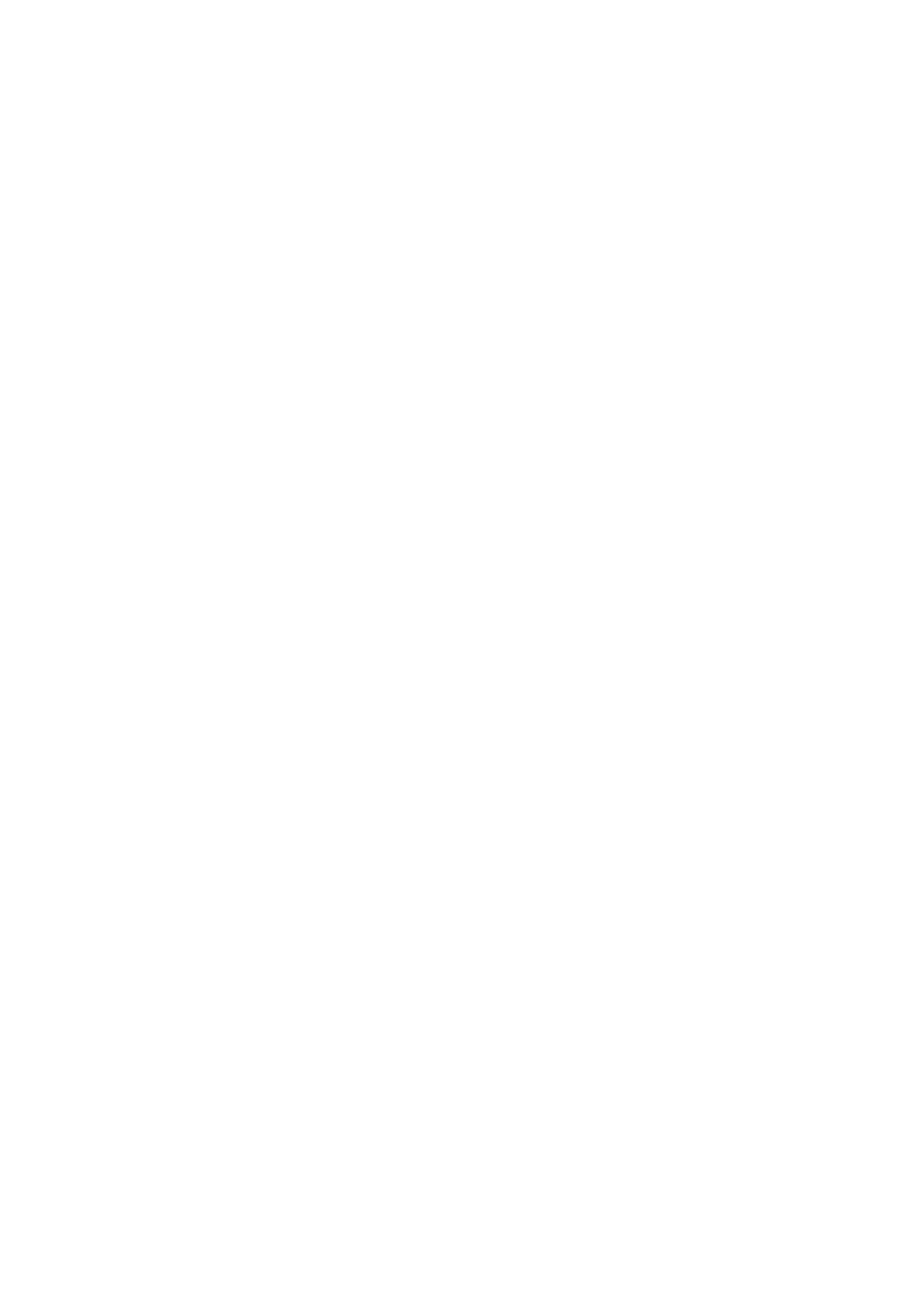### **Dissertation Sheet**

Surname: Macpherson Given Names: Luke David Abbreviation for Degree: PhD School: Computer Science and Engineering Title: Performing Under Overload

## **Abstract**

This dissertation argues that admission control should be applied as early as possible within a system. To that end, this dissertation examines the benefits and trade-offs involved in applying admission control to a networked computer system at the level of the network interface hardware.

Admission control has traditionally been applied in software, after significant resources have already been expended on processing a request. This design decision leads to systems whose algorithmic cost is a function of the load applied to the system, rather than the load admitted to the system.

By performing admission control at the network interface, it is possible to develop systems whose algorithmic cost is a function of load admitted to the system, rather than load applied to the system. Such systems are able to deal with excessive applied loads without exhibiting performance degradation.

This dissertation first examines existing admission control approaches, focussing on the cost of admission control within those systems. It then goes on to develop a model of system behaviour under overload, and the impact of admission control on that behaviour. A new class of admission control mechanisms which are able to perform load rejection using the network interface hardware are then described, along with a prototype implementation using commodity hardware.

A prototype implementation in the FreeBSD operating system is evaluated for a variety of network protocols and performance is compared to the standard FreeBSD implementation. Performance and scalability under overload is significantly improved.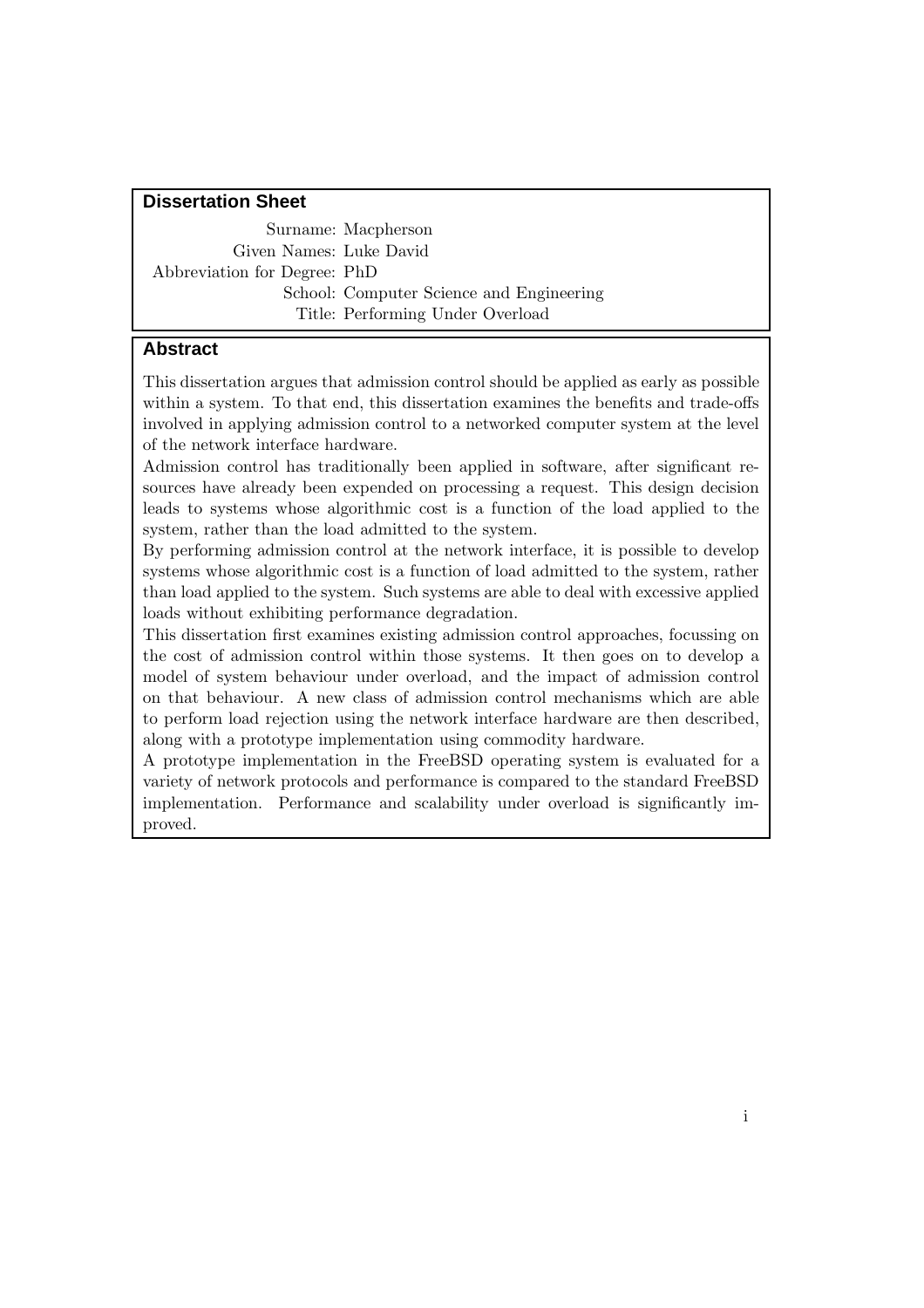## **Declaration**

I hereby grant to the University of New South Wales or its agents the right to archive and to make available my thesis or dissertation in whole or in part in the University libraries in all forms of media, now or here after known, subject to the provisions of the Copyright Act 1968. I retain all property rights, such as patent rights. I also retain the right to use in future works (such as articles or books) all or part of this thesis or dissertation.

Signature Witness Date

Date of completion of requirements for award: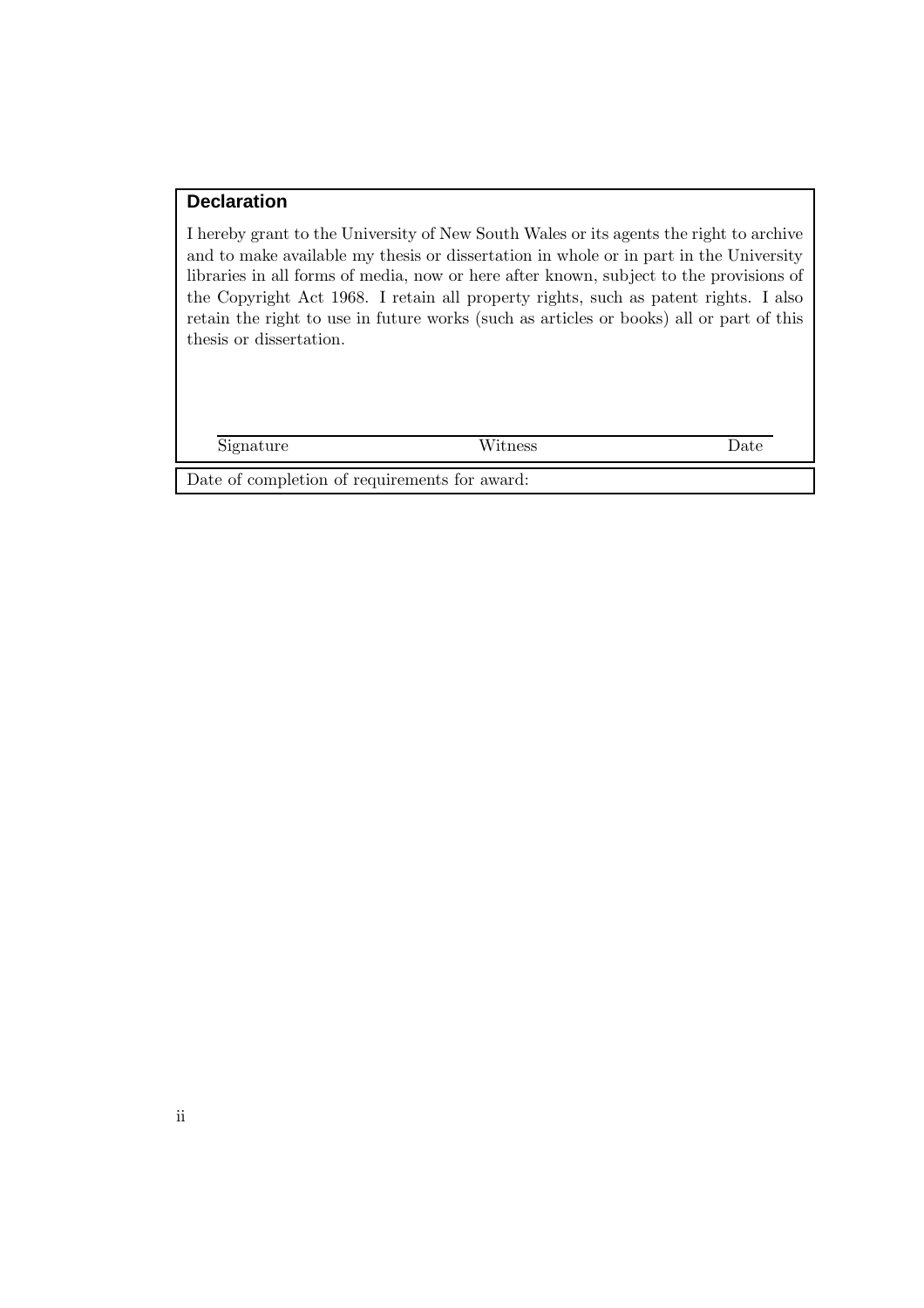## **Abstract**

This dissertation argues that admission control should be applied as early as possible within a system. To that end, this dissertation examines the benefits and trade-offs involved in applying admission control to a networked computer system at the level of the network interface hardware.

Admission control has traditionally been applied in software, after significant resources have already been expended on processing a request. This design decision leads to systems whose algorithmic cost is a function of the load applied to the system, rather than the load admitted to the system.

By performing admission control at the network interface, it is possible to develop systems whose algorithmic cost is a function of load admitted to the system, rather than load applied to the system. Such systems are able to deal with excessive applied loads without exhibiting performance degradation.

This dissertation first examines existing admission control approaches, focussing on the cost of admission control within those systems. It then goes on to develop a model of system behaviour under overload, and the impact of admission control on that behaviour. A new class of admission control mechanisms which are able to perform load rejection using the network interface hardware are then described, along with a prototype implementation using commodity hardware.

A prototype implementation in the FreeBSD operating system is evaluated for a variety of network protocols and performance is compared to the standard FreeBSD implementation. Performance and scalability under overload is significantly improved.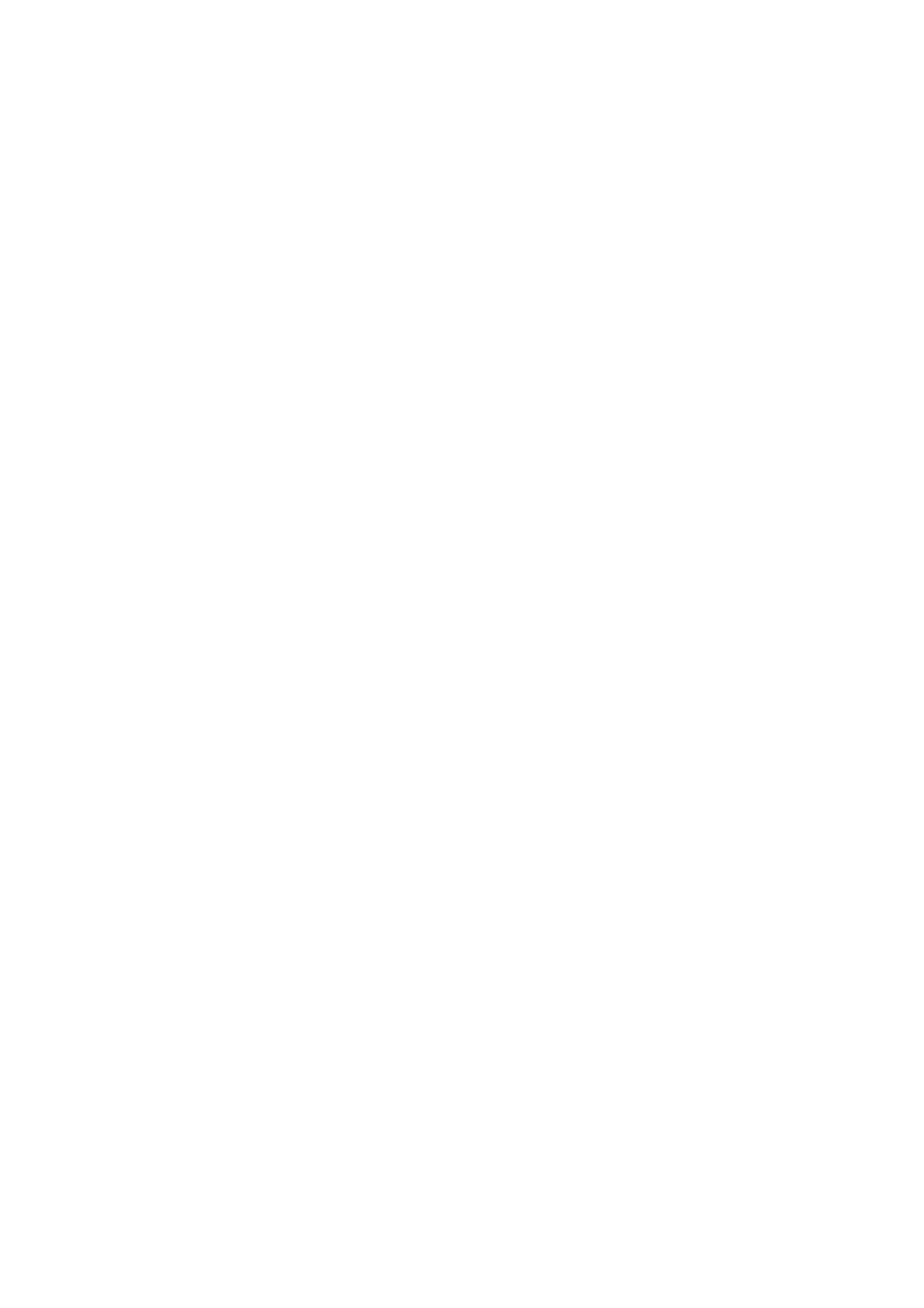## **Originality Statement**

I hereby declare that this submission is my own work and to the best of my knowledge it contains no materials previously published or written by another person, or substantial proportions of material which have been accepted for the award of any other degree or diploma at UNSW or any other educational institution, except where due acknowledgement is made in the thesis. Any contribution made to the research by others, with whom I have worked at UNSW or elsewhere, is explicitly acknowledged in the thesis. I also declare that the intellectual content of this thesis is the product of my own work, except to the extent that assistance from others in the project's design and conception or in style, presentation and linguistic expression is acknowledged.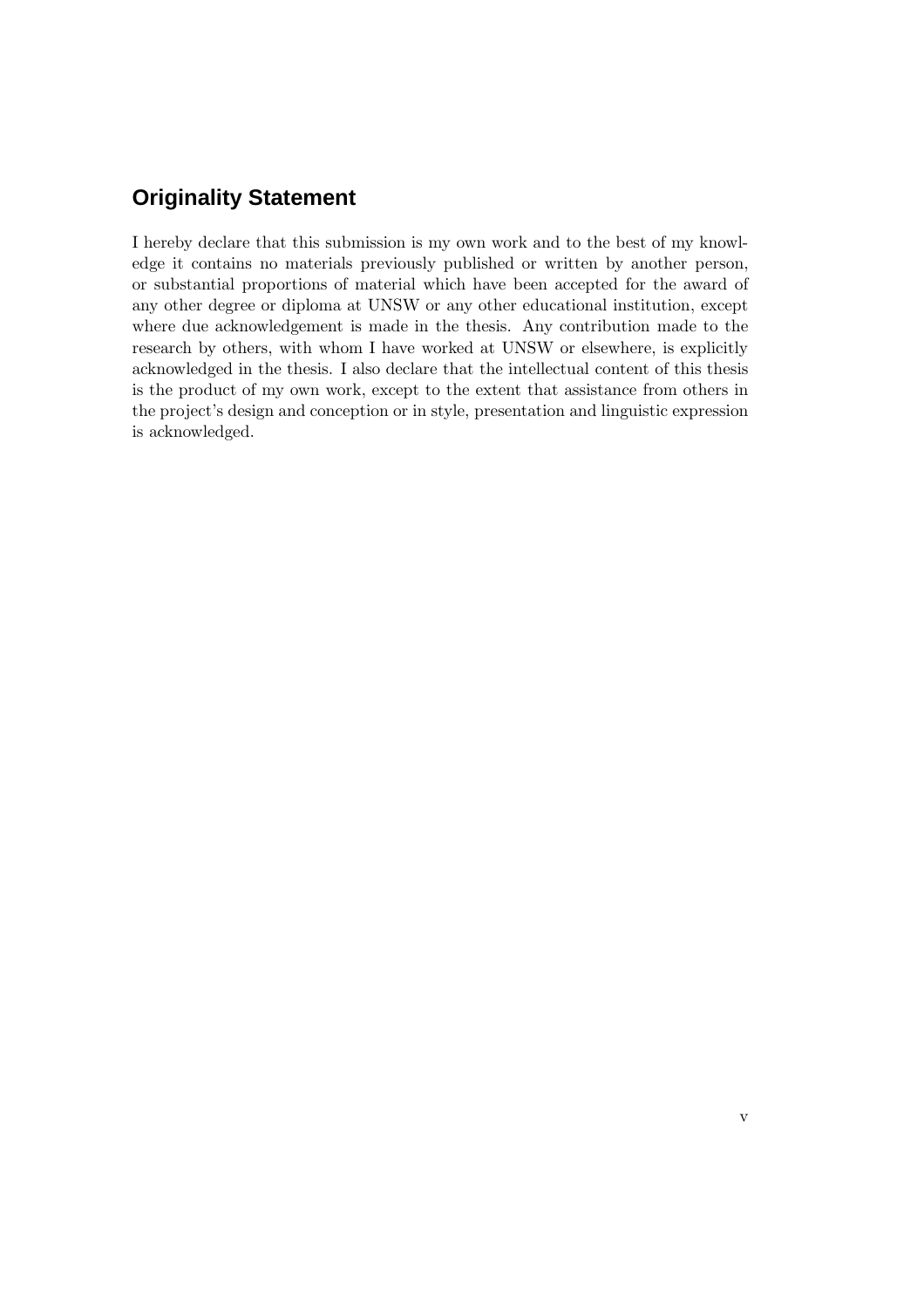## **Publications**

Portions of this work have been published in the following articles:

- Overload protection for commodity network appliances Luke Macpherson Asia-Pacific Computer Systems Architecture Conference, Lecture Notes in Computer Science, Volume 4186, Pages 203–218, 2006
- Ipbench: a framework for distributed network benchmarking Ian Wienand and Luke Macpherson AUUG Winter Conference, Melbourne, Australia, September, 2004
- Maintaining end-system performance under network overload Luke Macpherson and Gernot Heiser Technical Report UNSW-CSE-TR-0412, School of Computer Science and Engineering, March, 2004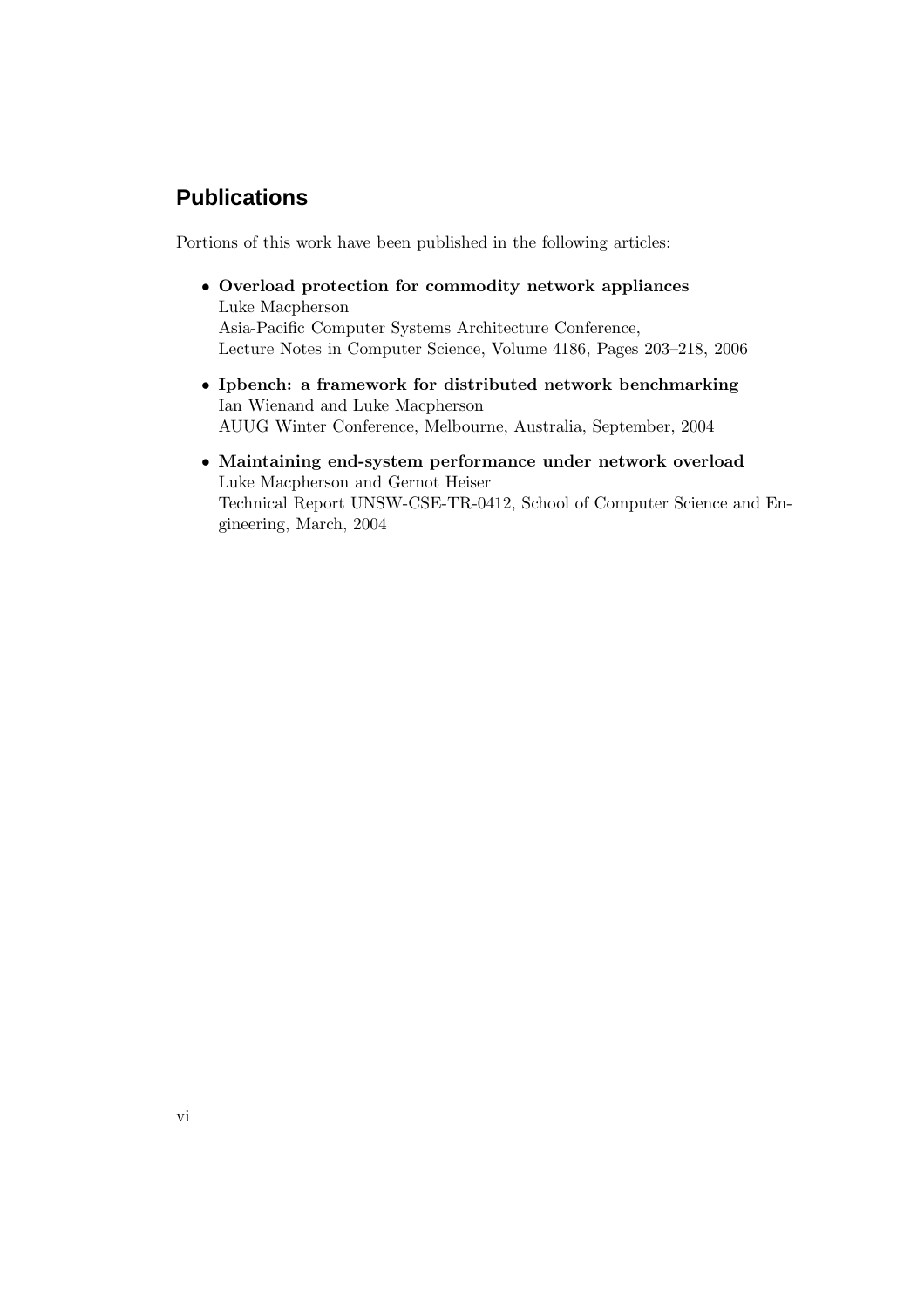## **Acknowledgements**

Thanks to all those who have provided valuable feedback on this work at various times over the last few years. To my supervisors, Gernot Heiser and Kevin Elphinstone, and to my assessors, Felix Rauch Valenti, Thomas Stricker and Timothy Roscoe.

I would also like to thank the fellow members of the kernel engineering group who have freely given assistance when needed. Andrew Baumann, Daniel Potts, Harvey Tuch, Ian Wienand, Ihor Kuz and Peter Chubb. Your help has been invaluable.

Finally, thanks to my family for your unfailing support. Your faithfulness and consistency continue to have the greatest impact on me.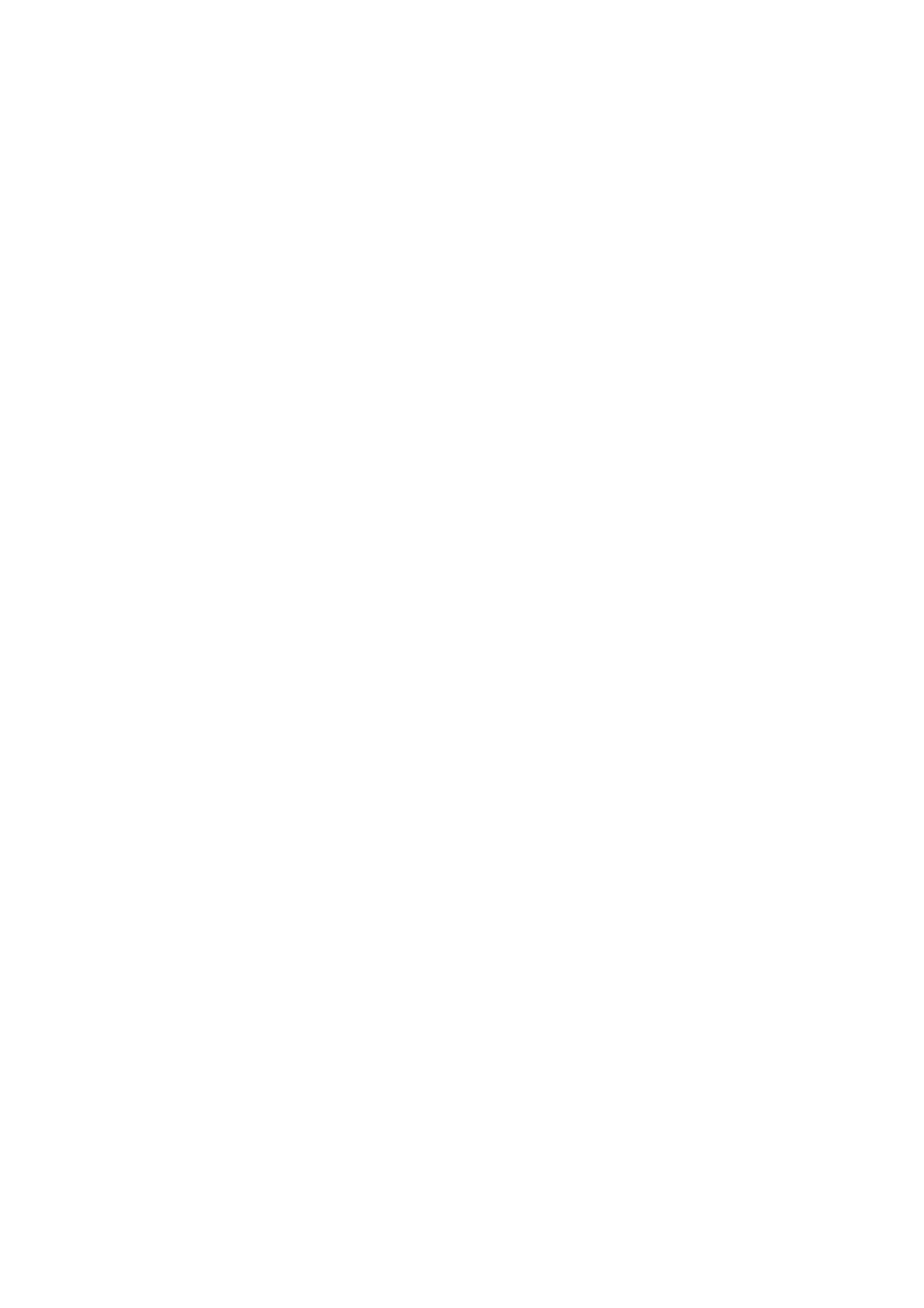## **Contents**

|              | <b>List of Figures</b><br>xiii |                                                                                             |                |  |  |  |  |  |  |
|--------------|--------------------------------|---------------------------------------------------------------------------------------------|----------------|--|--|--|--|--|--|
|              |                                | <b>List of Tables</b>                                                                       | XV             |  |  |  |  |  |  |
| 1            |                                | <b>Introduction</b>                                                                         |                |  |  |  |  |  |  |
|              | 1.1                            |                                                                                             | 1              |  |  |  |  |  |  |
|              |                                | 1.1.1                                                                                       | $\mathbf{1}$   |  |  |  |  |  |  |
|              |                                | 1.1.2                                                                                       | $\overline{2}$ |  |  |  |  |  |  |
|              |                                | 1.1.3                                                                                       | 3              |  |  |  |  |  |  |
|              | 1.2                            | Scope                                                                                       | $\overline{4}$ |  |  |  |  |  |  |
|              | 1.3                            |                                                                                             | $\overline{5}$ |  |  |  |  |  |  |
|              | 1.4                            |                                                                                             | 6              |  |  |  |  |  |  |
| $\mathbf{2}$ |                                | <b>Related Work</b>                                                                         |                |  |  |  |  |  |  |
|              | 2.1                            |                                                                                             | $\overline{7}$ |  |  |  |  |  |  |
|              |                                | 2.1.1                                                                                       | 9              |  |  |  |  |  |  |
|              | 2.2                            |                                                                                             | 10             |  |  |  |  |  |  |
|              | 2.3                            | Differentiation                                                                             | 11             |  |  |  |  |  |  |
|              | 2.4                            | Feedback                                                                                    | 12             |  |  |  |  |  |  |
|              | 2.5                            |                                                                                             | 13             |  |  |  |  |  |  |
|              | 2.6                            | Data-path separation $\ldots \ldots \ldots \ldots \ldots \ldots \ldots \ldots \ldots$<br>13 |                |  |  |  |  |  |  |
|              | 2.7                            |                                                                                             | 13             |  |  |  |  |  |  |
|              |                                | 2.7.1<br>TCP flow control and overload                                                      | 14             |  |  |  |  |  |  |
|              |                                | 2.7.2<br>Impact of optimisations on performance under overload                              | 14             |  |  |  |  |  |  |
|              |                                | Event notification mechanisms $\ldots \ldots \ldots \ldots \ldots \ldots$<br>2.7.3          | 15             |  |  |  |  |  |  |
|              |                                | 2.7.4<br>Load balancers and multi-server systems                                            | 16             |  |  |  |  |  |  |
| 3            |                                | <b>Modelling Overload</b>                                                                   | 19             |  |  |  |  |  |  |
|              | 3.1                            | 19                                                                                          |                |  |  |  |  |  |  |
|              | 3.2                            | 19                                                                                          |                |  |  |  |  |  |  |
|              | 3.3                            | 20                                                                                          |                |  |  |  |  |  |  |
|              | 3.4                            | 20                                                                                          |                |  |  |  |  |  |  |
|              | 3.5                            |                                                                                             | 22             |  |  |  |  |  |  |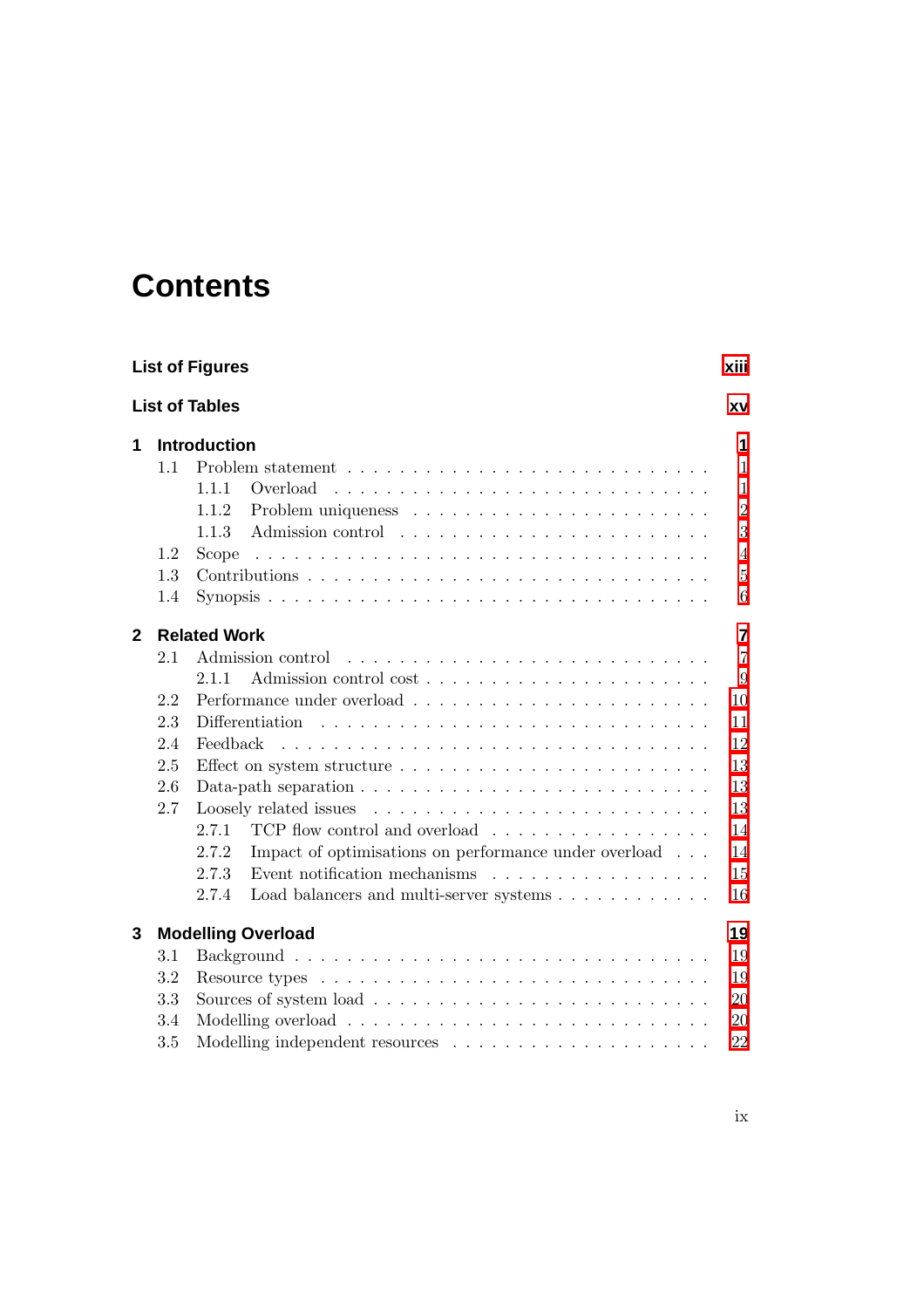#### Contents

|   | 3.6 |                                                                                         | 23 |  |  |  |  |  |  |  |
|---|-----|-----------------------------------------------------------------------------------------|----|--|--|--|--|--|--|--|
|   | 3.7 |                                                                                         | 25 |  |  |  |  |  |  |  |
|   |     | 3.7.1                                                                                   | 25 |  |  |  |  |  |  |  |
|   |     | 3.7.2<br>Shared suffix $\ldots \ldots \ldots \ldots \ldots \ldots \ldots \ldots \ldots$ | 27 |  |  |  |  |  |  |  |
|   | 3.8 |                                                                                         | 27 |  |  |  |  |  |  |  |
| 4 |     | 29<br>The Edge-Limiting Approach                                                        |    |  |  |  |  |  |  |  |
|   | 4.1 |                                                                                         | 29 |  |  |  |  |  |  |  |
|   |     | Introduction to network interfaces<br>4.1.1                                             | 30 |  |  |  |  |  |  |  |
|   |     | 4.1.2                                                                                   | 30 |  |  |  |  |  |  |  |
|   |     | 4.1.3                                                                                   | 32 |  |  |  |  |  |  |  |
|   |     | 4.1.4                                                                                   | 34 |  |  |  |  |  |  |  |
|   |     | 4.1.5<br>DMA-ring length modulation                                                     | 34 |  |  |  |  |  |  |  |
|   |     | Interrupt frequency modulation<br>4.1.6                                                 | 34 |  |  |  |  |  |  |  |
|   |     | 4.1.7                                                                                   | 36 |  |  |  |  |  |  |  |
|   | 4.2 |                                                                                         | 36 |  |  |  |  |  |  |  |
|   | 4.3 |                                                                                         | 37 |  |  |  |  |  |  |  |
| 5 |     | <b>Rate Selection</b>                                                                   | 39 |  |  |  |  |  |  |  |
|   | 5.1 |                                                                                         | 39 |  |  |  |  |  |  |  |
|   | 5.2 | Traffic monitoring $\dots \dots \dots \dots \dots \dots \dots \dots \dots \dots \dots$  | 40 |  |  |  |  |  |  |  |
|   | 5.3 |                                                                                         | 41 |  |  |  |  |  |  |  |
|   | 5.4 |                                                                                         | 41 |  |  |  |  |  |  |  |
|   |     | 5.4.1<br>Maximum power-point tracking problem $\ldots \ldots \ldots \ldots$             | 42 |  |  |  |  |  |  |  |
|   |     | Maximum power-point tracking solution<br>5.4.2                                          | 42 |  |  |  |  |  |  |  |
|   |     | 5.4.3                                                                                   | 44 |  |  |  |  |  |  |  |
|   |     | 5.4.4                                                                                   | 44 |  |  |  |  |  |  |  |
| 6 |     | Implementation                                                                          | 47 |  |  |  |  |  |  |  |
|   | 6.1 |                                                                                         | 47 |  |  |  |  |  |  |  |
|   | 6.2 |                                                                                         | 47 |  |  |  |  |  |  |  |
| 7 |     | <b>Experimental Evaluation</b>                                                          | 49 |  |  |  |  |  |  |  |
|   |     |                                                                                         | 49 |  |  |  |  |  |  |  |
|   | 7.2 |                                                                                         | 50 |  |  |  |  |  |  |  |
|   | 7.3 | Firewall benchmark                                                                      | 50 |  |  |  |  |  |  |  |
|   |     | 7.3.1                                                                                   | 50 |  |  |  |  |  |  |  |
|   |     | 7.3.2                                                                                   | 52 |  |  |  |  |  |  |  |
|   | 7.4 | NFS benchmark                                                                           | 55 |  |  |  |  |  |  |  |
|   |     | 7.4.1                                                                                   | 55 |  |  |  |  |  |  |  |
|   |     | 7.4.2                                                                                   | 57 |  |  |  |  |  |  |  |
|   |     |                                                                                         |    |  |  |  |  |  |  |  |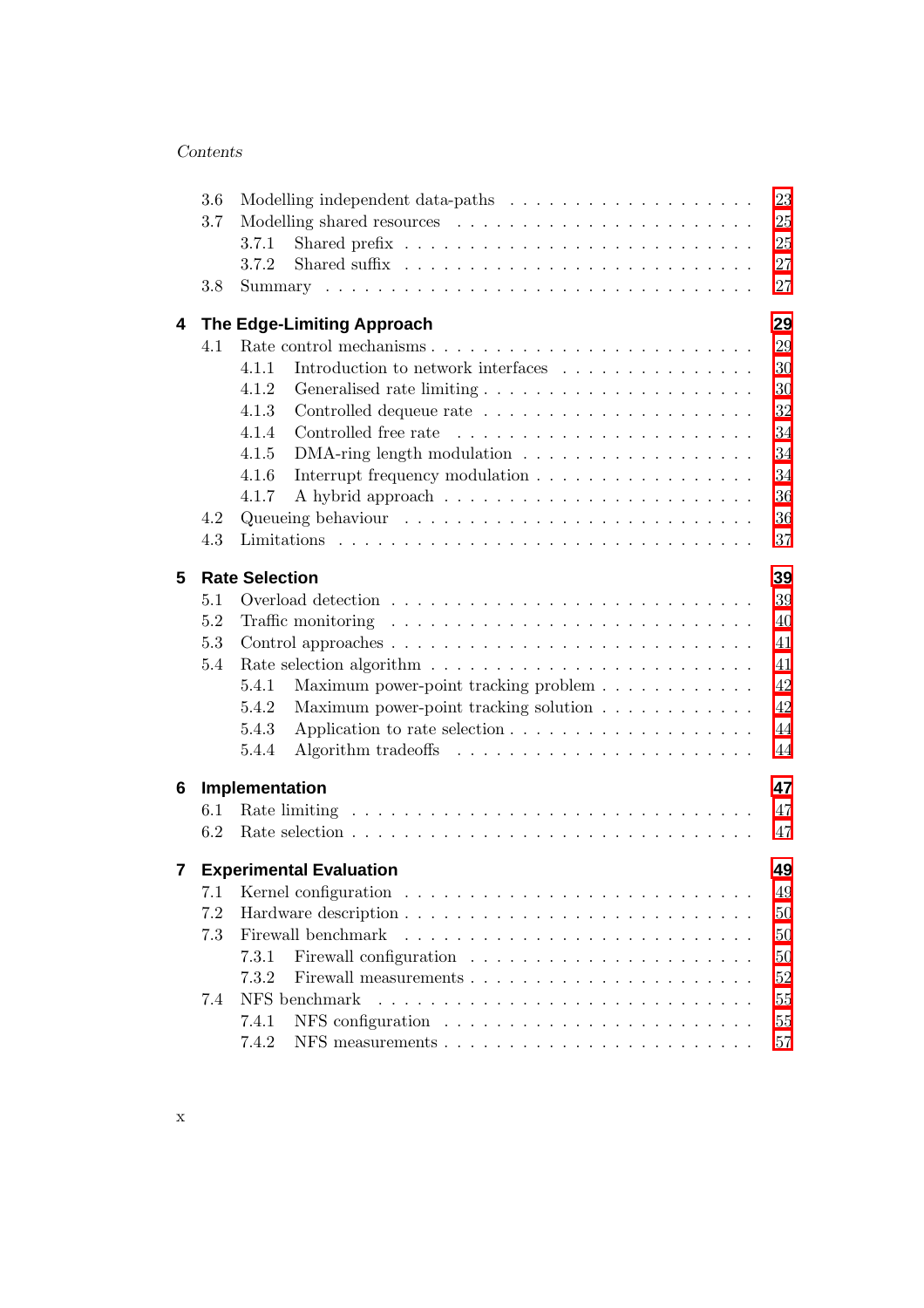#### Contents

|   |                          | 7.4.3               |                                                                    | 58 |  |  |  |  |  |  |
|---|--------------------------|---------------------|--------------------------------------------------------------------|----|--|--|--|--|--|--|
|   | 7.5                      |                     | HTTP performance                                                   | 60 |  |  |  |  |  |  |
|   |                          | 7.5.1               | HTTP benchmark configuration                                       | 60 |  |  |  |  |  |  |
|   |                          | 7.5.2               |                                                                    | 61 |  |  |  |  |  |  |
|   |                          | 7.5.3               |                                                                    | 61 |  |  |  |  |  |  |
|   |                          | 7.5.4               |                                                                    | 62 |  |  |  |  |  |  |
|   |                          | 7.5.5               | Effect of control algorithm frequency $\dots \dots \dots \dots$    | 68 |  |  |  |  |  |  |
|   | 7.6                      |                     | Results for alternative hardware                                   | 68 |  |  |  |  |  |  |
|   | 7.7                      |                     |                                                                    |    |  |  |  |  |  |  |
|   |                          | 7.7.1               | Behaviour under normal operating conditions $\ldots \ldots \ldots$ | 73 |  |  |  |  |  |  |
|   |                          | 7.7.2               |                                                                    | 73 |  |  |  |  |  |  |
| 8 | <b>Conclusions</b><br>75 |                     |                                                                    |    |  |  |  |  |  |  |
|   | 8.1                      |                     |                                                                    | 75 |  |  |  |  |  |  |
|   | 8.2                      |                     |                                                                    | 76 |  |  |  |  |  |  |
|   |                          | 8.2.1               |                                                                    | 76 |  |  |  |  |  |  |
|   |                          | 8.2.2               |                                                                    | 76 |  |  |  |  |  |  |
|   |                          | 8.2.3               | Integration with other admission control approaches $\dots$ .      | 77 |  |  |  |  |  |  |
|   | 8.3                      |                     |                                                                    | 77 |  |  |  |  |  |  |
|   | 8.4                      |                     | 78                                                                 |    |  |  |  |  |  |  |
|   | 8.5                      |                     | 78                                                                 |    |  |  |  |  |  |  |
| A |                          |                     | <b>Measuring Overload</b>                                          | 79 |  |  |  |  |  |  |
|   | A.1                      |                     |                                                                    | 79 |  |  |  |  |  |  |
|   |                          | A.1.1               |                                                                    | 79 |  |  |  |  |  |  |
|   |                          | A.1.2               |                                                                    | 80 |  |  |  |  |  |  |
|   |                          | A.1.3               |                                                                    | 81 |  |  |  |  |  |  |
|   | A.2                      |                     |                                                                    | 81 |  |  |  |  |  |  |
|   |                          | A.2.1               |                                                                    | 81 |  |  |  |  |  |  |
|   |                          | A.2.2               |                                                                    | 82 |  |  |  |  |  |  |
|   |                          | <b>Bibliography</b> |                                                                    | 85 |  |  |  |  |  |  |
|   |                          |                     |                                                                    |    |  |  |  |  |  |  |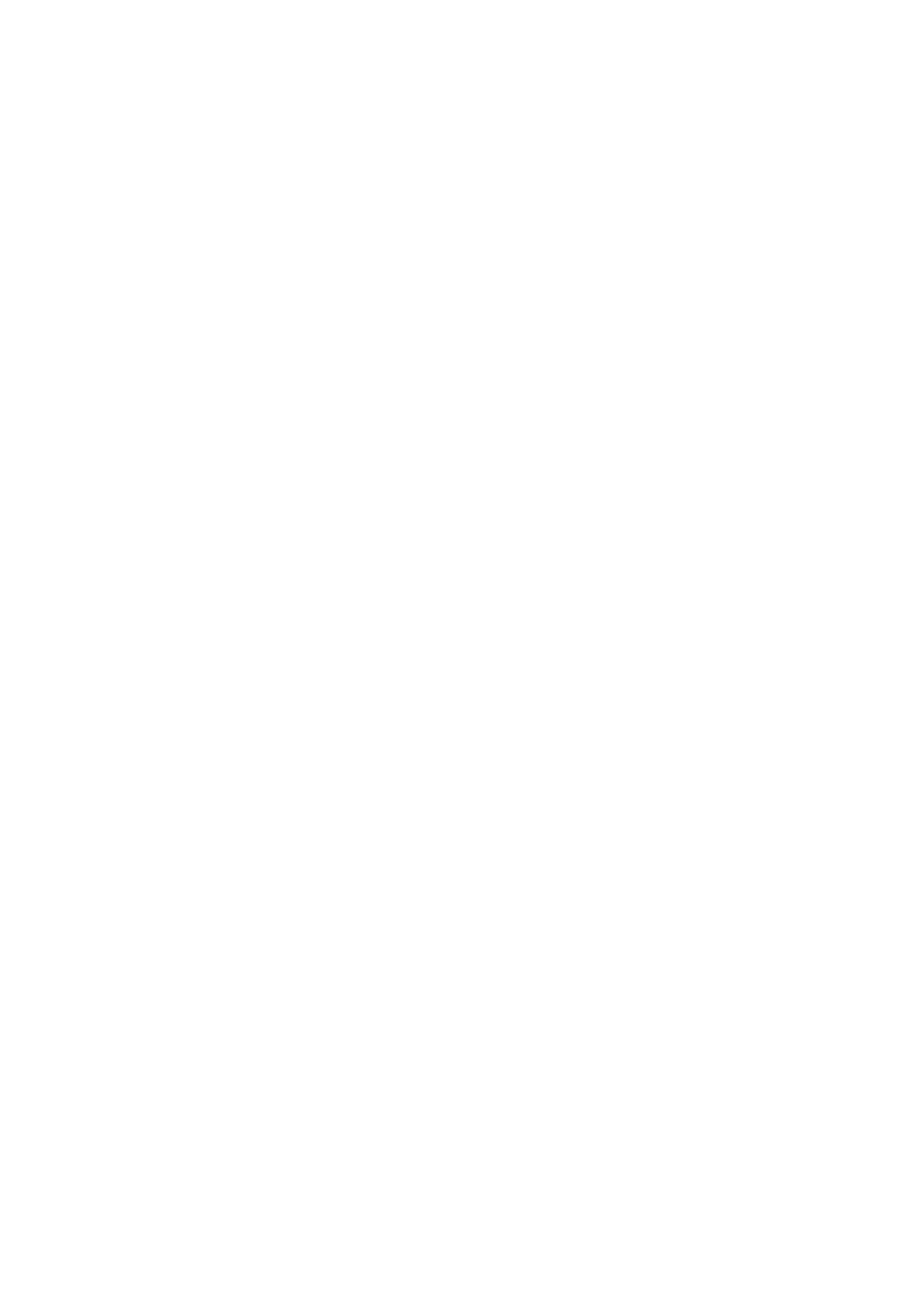# <span id="page-14-0"></span>**List of Figures**

| 3.1  | Example graph of resources for a simple system. $\dots \dots \dots$              | 21     |
|------|----------------------------------------------------------------------------------|--------|
| 3.2  | Characterisation of rate-limiting resource $f_{\text{rate}}(x)$ , non-degradable |        |
|      | resource $f_n(x)$ and degradable resource $f_d(x)$ .                             | 23     |
| 3.3  | A rate-limiting resource preceding a degradable resource                         | 24     |
| 3.4  | A rate-limiting resource preceding a degradable resource, with rate              |        |
|      |                                                                                  | 24     |
| 3.5  | A rate-limiting resource preceding a degradable resource with rate set           |        |
|      |                                                                                  | 25     |
| 3.6  | Two data-paths sharing a common prefix                                           | 26     |
| 3.7  | Two data-paths sharing a common suffix $\dots \dots \dots \dots \dots \dots$     | 27     |
| 4.1  |                                                                                  | 31     |
| 4.2  | Latency incurred by the controlled-dequeue-rate approach $\ldots \ldots$         | 33     |
| 4.3  | Latency incurred in the DMA ring $(8kHz$ interrupts)                             | $35\,$ |
|      |                                                                                  |        |
| 5.1  | Example photovoltaic Power vs. Voltage function                                  | $43\,$ |
|      |                                                                                  |        |
| 7.1  |                                                                                  | 51     |
| 7.2  |                                                                                  | 52     |
| 7.3  | Firewall: achieved throughput vs. applied load                                   | 53     |
| 7.4  | Firewall: CPU utilisation vs. applied load                                       | 53     |
| 7.5  | Firewall: Cycles per delivered packet vs. applied load                           | 54     |
| 7.6  | Firewall: Round-trip latency vs. applied load                                    | 55     |
| 7.7  |                                                                                  | 56     |
| 7.8  |                                                                                  | 56     |
| 7.9  | Effect of pause frames on load generation $\ldots \ldots \ldots \ldots \ldots$   | $60\,$ |
| 7.10 |                                                                                  | 62     |
|      |                                                                                  | 63     |
|      |                                                                                  | 63     |
|      | 7.13 THTTP Large-file HTTP throughput                                            | 64     |
|      |                                                                                  | 64     |
|      |                                                                                  | 65     |
|      |                                                                                  | 65     |
|      |                                                                                  | 66     |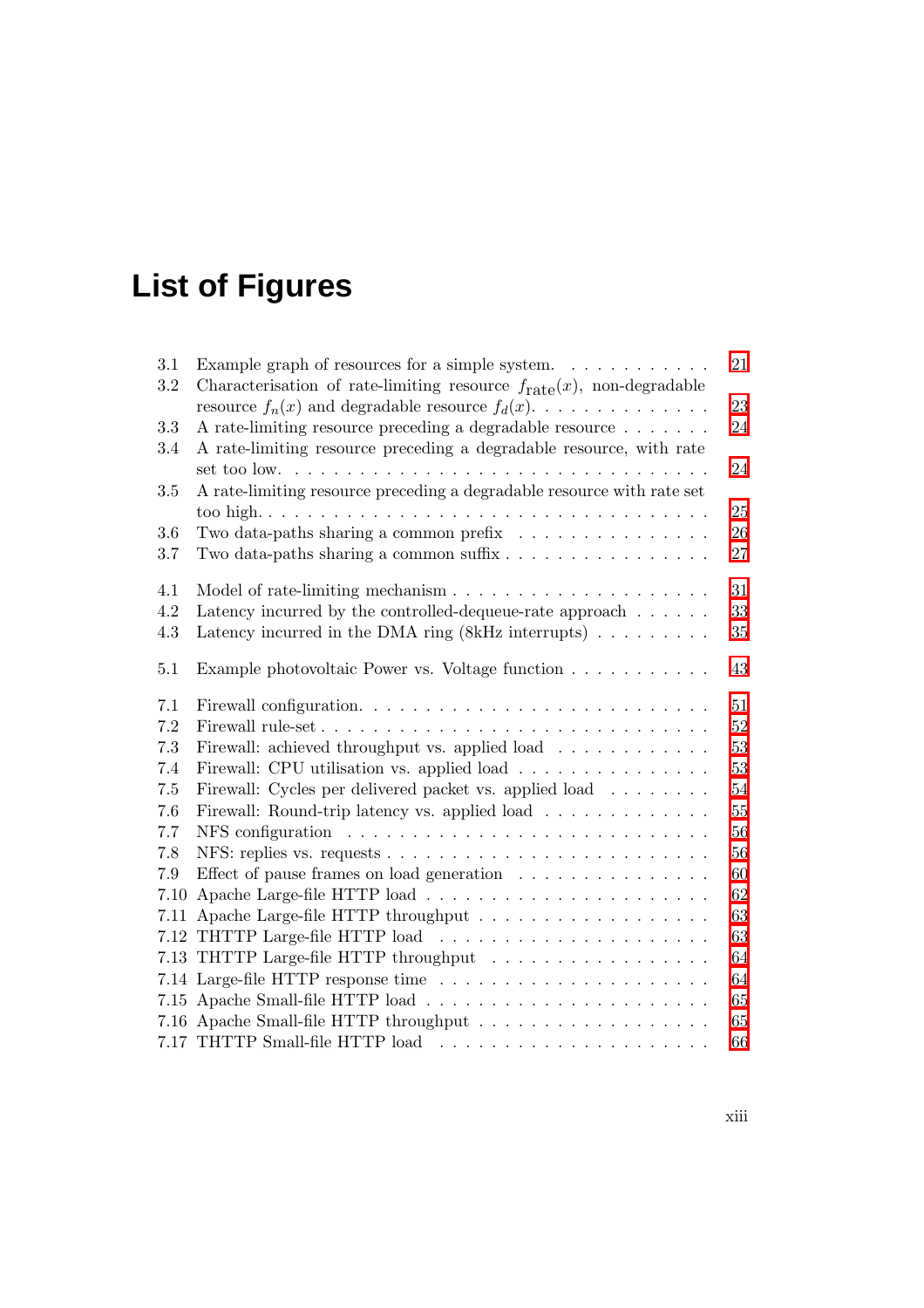## List of Figures

| 7.20 Small-file HTTP benchmark using a pache with varying control algo- |     |  |  |  |  |
|-------------------------------------------------------------------------|-----|--|--|--|--|
|                                                                         | 69  |  |  |  |  |
| 7.21 UDP echo: achieved throughput vs. applied load                     | -70 |  |  |  |  |
| 7.22 UDP echo: CPU utilisation vs. applied load                         | 71  |  |  |  |  |
|                                                                         |     |  |  |  |  |
|                                                                         |     |  |  |  |  |
|                                                                         |     |  |  |  |  |
|                                                                         |     |  |  |  |  |
| A.2 Source code for idle-time measurement. 83                           |     |  |  |  |  |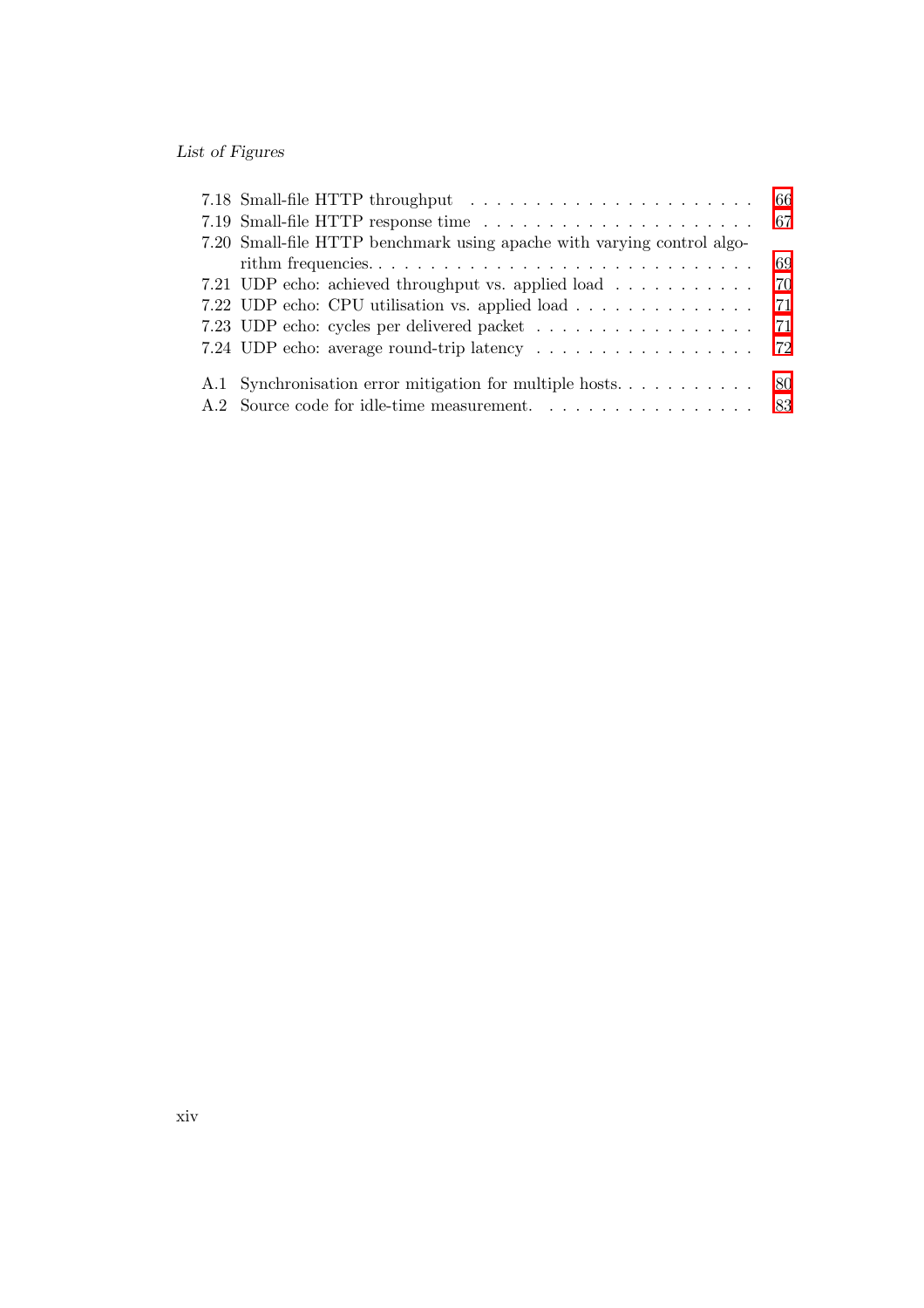## <span id="page-16-0"></span>**List of Tables**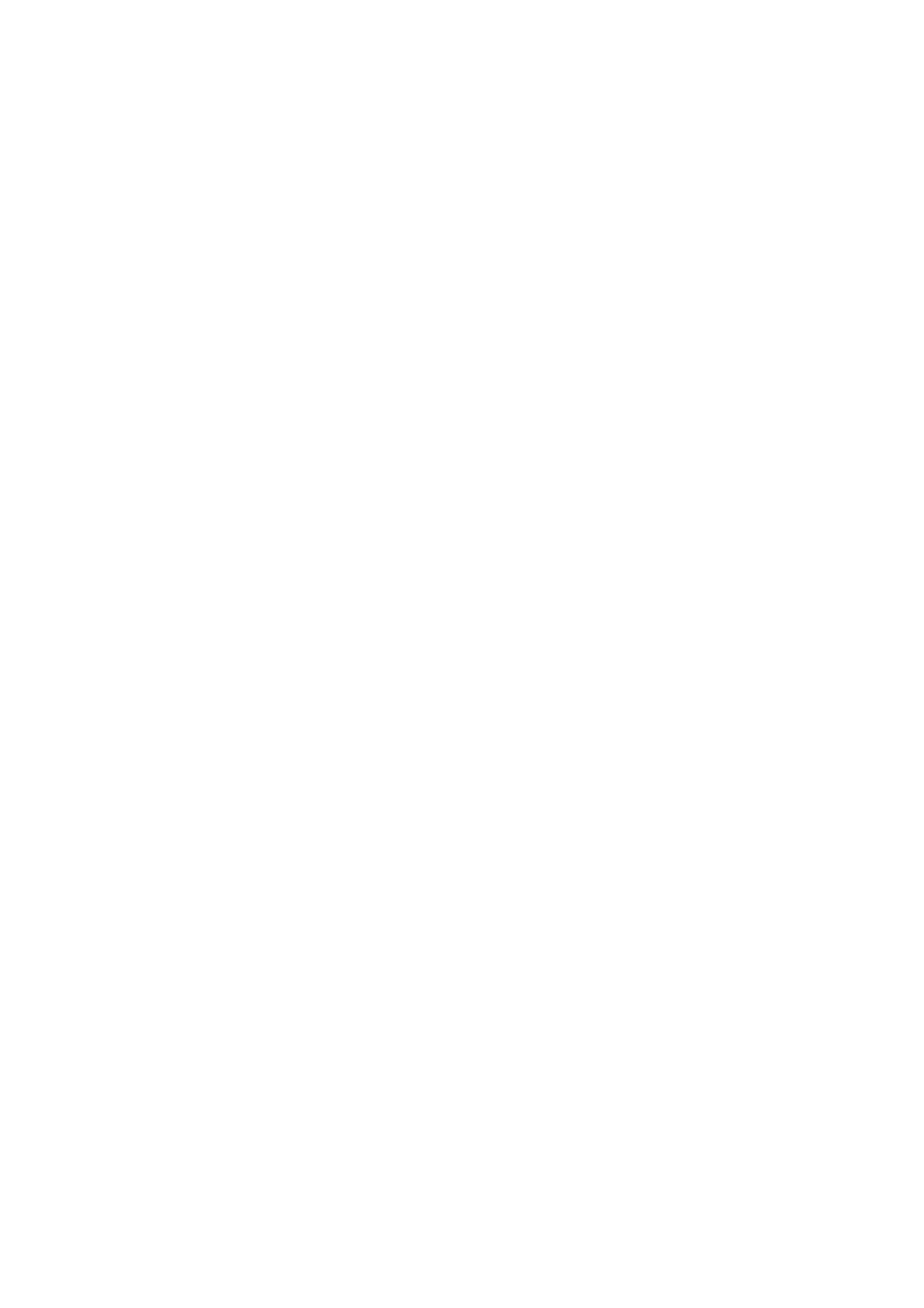## <span id="page-18-0"></span>**1 Introduction**

This dissertation considers the behaviour of overloaded systems. A new approach called edge limiting is proposed, which prevents performance degradation under overload.

## <span id="page-18-2"></span><span id="page-18-1"></span>**1.1 Problem statement**

#### **1.1.1 Overload**

It is evident that all systems have finite performance bounds, since all systems are subject to physical constraints, such as processor speed, memory capacity, bandwidth and latency, peripheral interconnect bandwidth and latency, power consumption etc. Because all systems are subject to physical resource constraints, it is generally possible to demand more of a system than it can physically provide. It is merely a matter of applying enough load to a system that it no longer has enough resources to process all of the applied load; a situation known as overload.

The observation that it is possible to overload any system based on real physical hardware is not merely hypothetical. Overload has been the subject of operating systems research for more than a decade [\[19\]](#page-103-0), over which time the performance of computer hardware has changed dramatically.

Despite continuing improvements in hardware performance, the occurrence of overload is not decreasing in current systems. Gigabit-per-second networking has been available for more than ten years, and is now commonly integrated with new computers; yet a single Gigabit Ethernet link is still capable of overloading many current systems. This problem is only likely to worsen given the recent introduction of 10 Gigabit-per-second Ethernet interfaces.

Since the possibility of overloading a system always exists, and is also commonly observed in real systems, it is important that the behaviour of overloaded systems be well understood, and taken into account when making system design decisions. While it is desirable that a system maintain maximum throughput when overloaded, performance degradation under overload is a common characteristic of many systems. The extreme case of such performance degradation is livelock, where given a suitably high load, the throughput of the system drops to zero.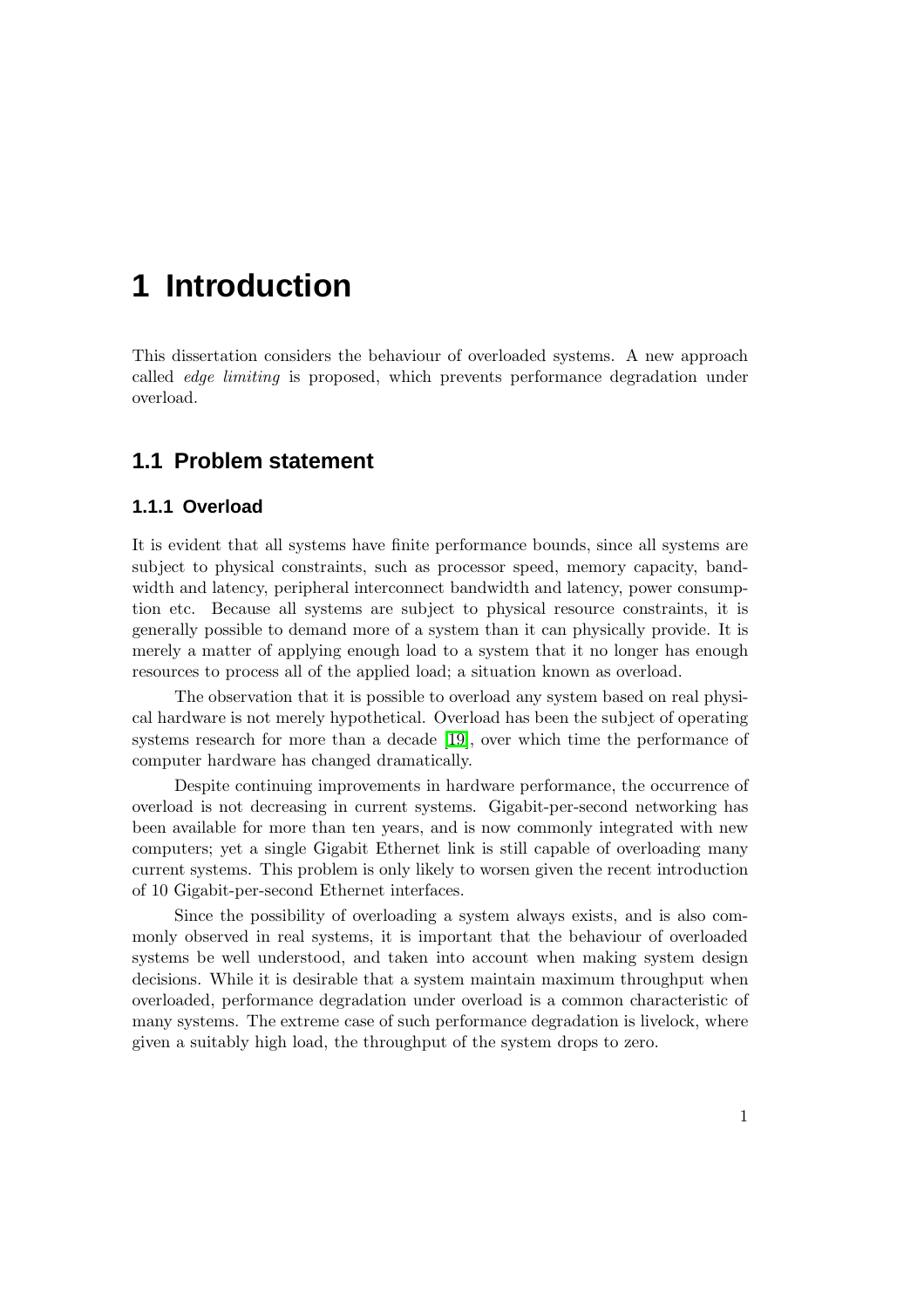#### 1 Introduction

This thesis aims to identify the modifications to existing systems which are necessary to eliminate performance degradation under overload. Such modifications should aim to endow a system with the ability to maintain maximum performance even when overloaded.

#### <span id="page-19-0"></span>**1.1.2 Problem uniqueness**

Given the description of overload in the preceding section, a reasonable person would naturally expect computer systems to be overflowing with real-world examples of overload. In reality, there are very few ways in which overload may be induced in a typical computer system.

One reason for the scarcity of examples of overload in real systems is that overload requires that the load generator and load recipient operate independently, without feedback or flow control. This situation rarely occurs in systems, since communication primitives and system structures prevent it from occurring. For example, the Unix pipe communications primitive provides both limitations on the number of outstanding requests which may be generated and the ability to block the load generating process. Even systems which use asynchronous IPC typically limit the number of messages which can be queued. So while it is theoretically possible to produce overload in any asynchronous system, there are usually mechanisms in place which prevent this from occuring.

Similarly, hardware subsystems and drivers do not usually induce overload because the load is generated internally to the system. For example, in a disk subsystem, the driver issues a request to the disk, and the disk generates a response at some later point. The rate of responses is proportional to the rate of requests, and the rate of requests is naturally limited by resource availability.

It is possible to hypothesise about scenarios which could generate overload on multi-processor systems. For example, in the disk subsystem scenario, if requests were generated on one processor, and responses handled on a different processor, it may be possible to overload the processor handling responses. We are not aware of any such examples occurring in practice.

There are a few well-known exceptions to the above generalisation which are known to impact existing operating systems. For example, operating systems using virtual memory may overcommit memory, leading to excessive swapping and degraded performance, or processes may perform excessive forking, such as in a fork-bomb, leading to degraded performance. These are examples where some feedback exists, however that feedback is inadequate to prevent overload from occuring. In these examples, the load generator will see decreased performance due to the load they generate, however the cost of load generation to the process is much lower than the cost of handling the load, such that loads may be generated which cannot be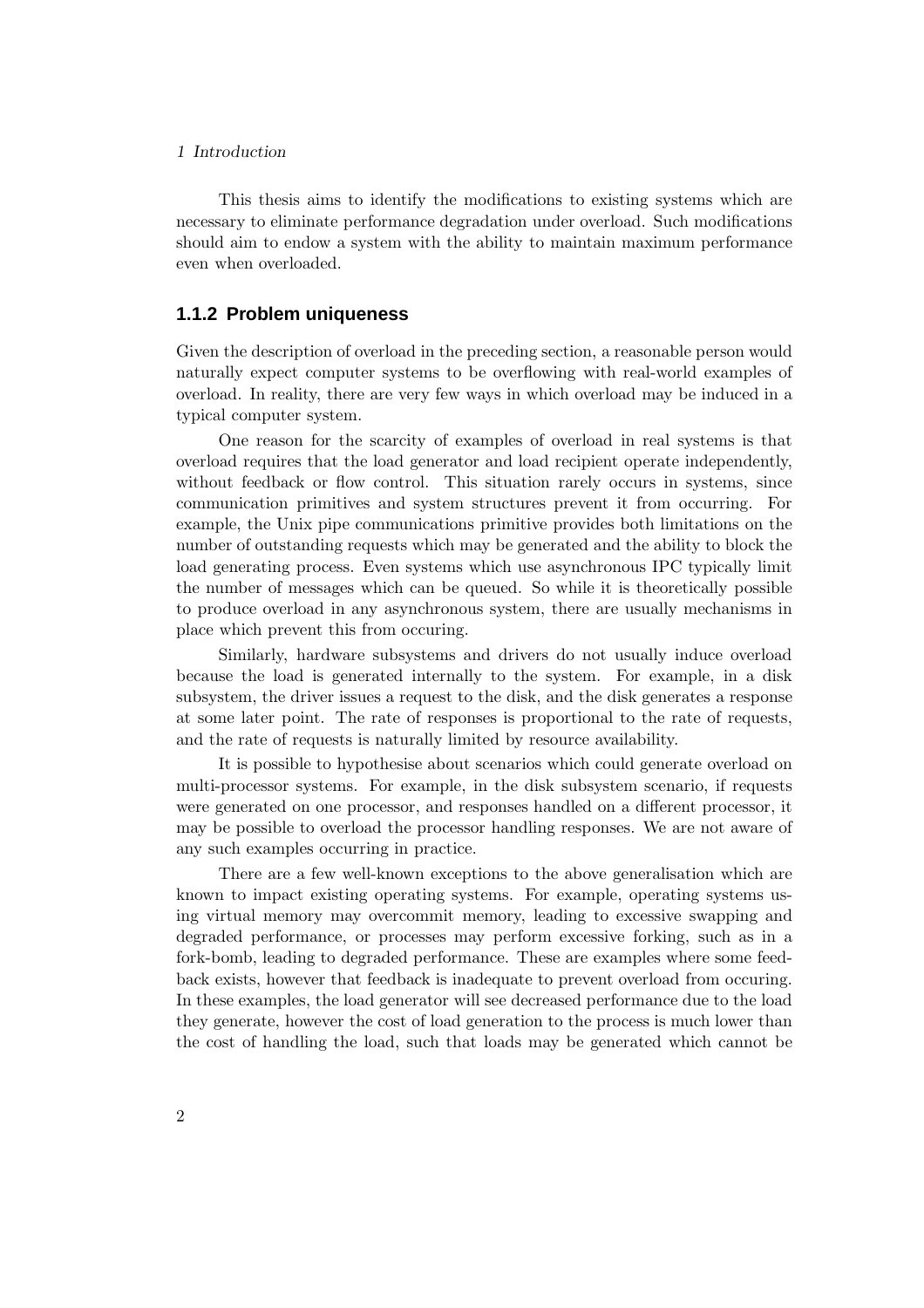processed by the system. Such situations can be handled by artificially limiting the ability of a process to generate load.

There is another class of systems in which overload is a known issue; networked systems. Networked systems are unique because load generation is not under the direct control of the system, since it is externally generated. This class of systems presents a unique challenge, since it may be impossible to limit the ability of a load generator to generate load.

This thesis is strongly focussed on preventing performance degradation under overload for networked systems. While the problem of overload in networked systems shares some similarities to the problem of overload in other situations, because of the inherent inability to limit load generation, networked systems are likely to require a significantly different approach to the problem of performance degradation due to overload.

#### <span id="page-20-0"></span>**1.1.3 Admission control**

The general solution to the problem of performance degradation under overload in networked systems is to prevent a system from receiving loads high enough to induce performance degradation. Ultimately this can be achieved in two ways: reducing the number of requests being generated by clients, or discarding excess requests after they have been generated. In both cases, the aim is to reduce the incoming request rate such that it does not exceed the maximum request rate supported by the system.

Reducing the number of requests generated by clients is in the realm of network flow control and congestion control, and requires protocols which support feedback to limit the rate of request generation. Internet protocols such as TCP provide flow control to individual connections, however there is no guarantee of global flow control.

Some networks standards such as ATM attempt to provide solutions to the congestion control problem at the data-link layer, however because the wider Internet is made up of many different network standards, their effectiveness as a solution to the problem of overload in the wider internet is limited. Practically, it seems reasonable to expect that we will be stuck with Ethernet for some time to come, which means that solutions which do not require congestion control are likely to remain necessary.

In situations where network flow control is unavailable or inadequate to prevent overload, admission control is typically implemented on the server. Admission control works by rejecting units of work when resource availability is inadequate to meet all requests.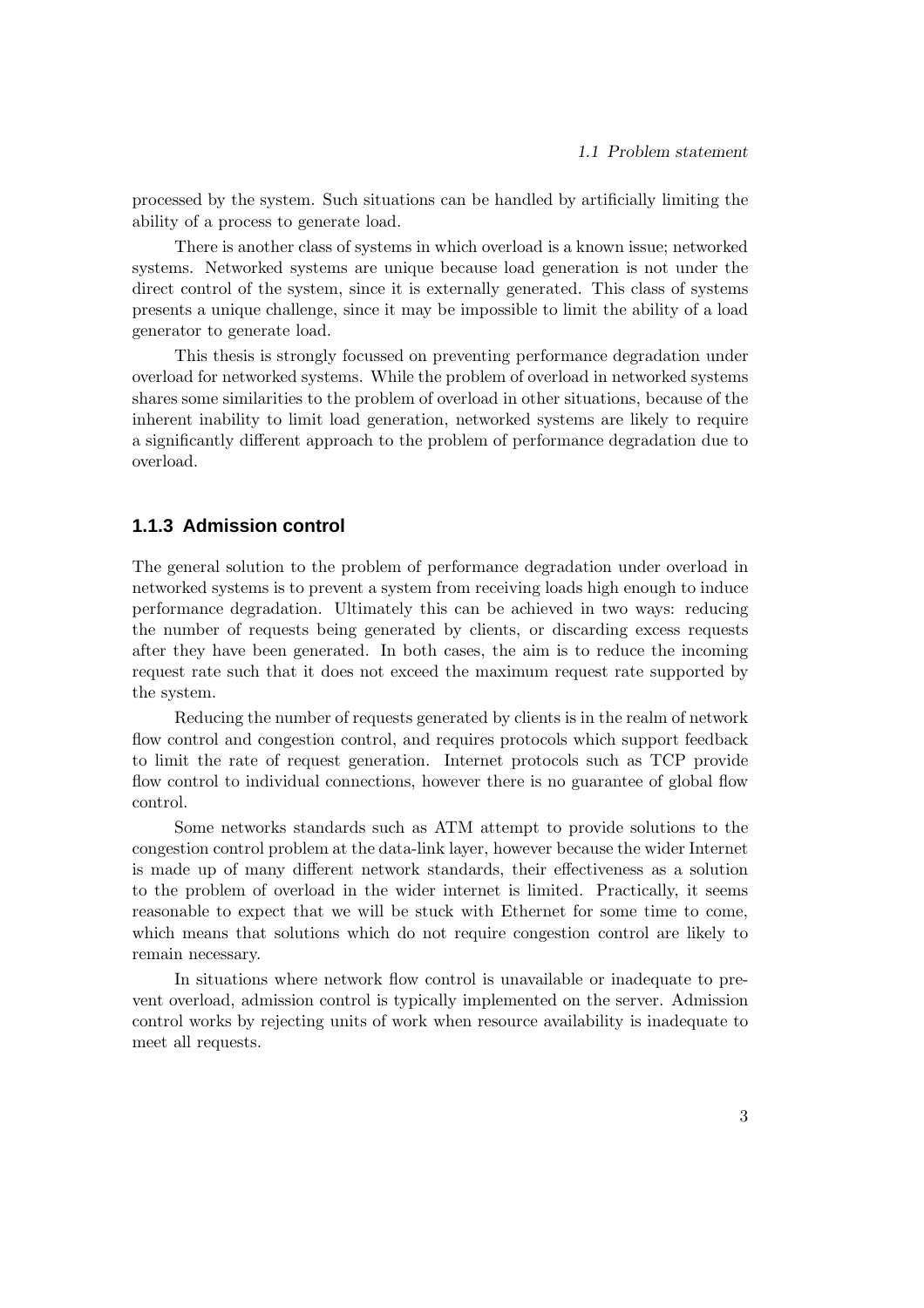#### 1 Introduction

Admission control systems typically consist of solutions to two orthogonal problems; firstly, they must provide a way to prevent excess load from being processed by the system, and secondly, they must determine how much load can be admitted to a system without inducing overload. There are many existing combinations of solutions to these two problems, and these are discussed in Chapter [2.](#page-24-0)

## <span id="page-21-0"></span>**1.2 Scope**

Our search for solutions to the problem of performance degradation under overload has been constrained by a number of requirements which were designed to maximise the real-world applicability of any solutions found.

- Common Internet protocols (TCP/UDP/IP) We are interested in solutions which apply to common Internet protocols, such as IP, TCP and UDP. While the IP protocol does not provide any flow control, higher level protocols may provide some degree of flow control. For example, TCP provides flow control on a perconnection basis, such that for small connection establishment rates and long lived connections, TCP-based applications are unlikely to cause overload. Unfortunately there are also many situations where IP-based protocols can cause overload in a connected host. These are widely known for services such as HTTP and DNS, where both malicious and legitimate traffic can cause spikes in server load resulting in service interruption.
- Commodity network hardware (Ethernet) We are primarily interested in solutions that work with commodity network hardware. We want our solution to work with the majority of existing hardware in the world, rather than produce a proprietary system which is not compatible with existing systems. In essence, this leads us to looking at solutions which work with commodity Ethernet hardware such as switches and network interface cards (NICs). Such solutions reduce the cost and adoption difficulty of a solution, since they may be readily integrated with existing systems.

Existing Gigabit Ethernet hardware usually supports the 802.3x standard, which does allow some control over the incoming data rate of the NIC. Unfortunately, the design of the operating system driver usually prevents useful flow control information from being propagated into the network, since the driver generally runs at a high priority and dequeues all available packets even if the system cannot process them.

Finally, a significant limitation of commodity hardware is that it does not allow differentiation between packets based on their protocol headers. All packets are treated equivalently by the NIC. This makes it impossible to intelligently choose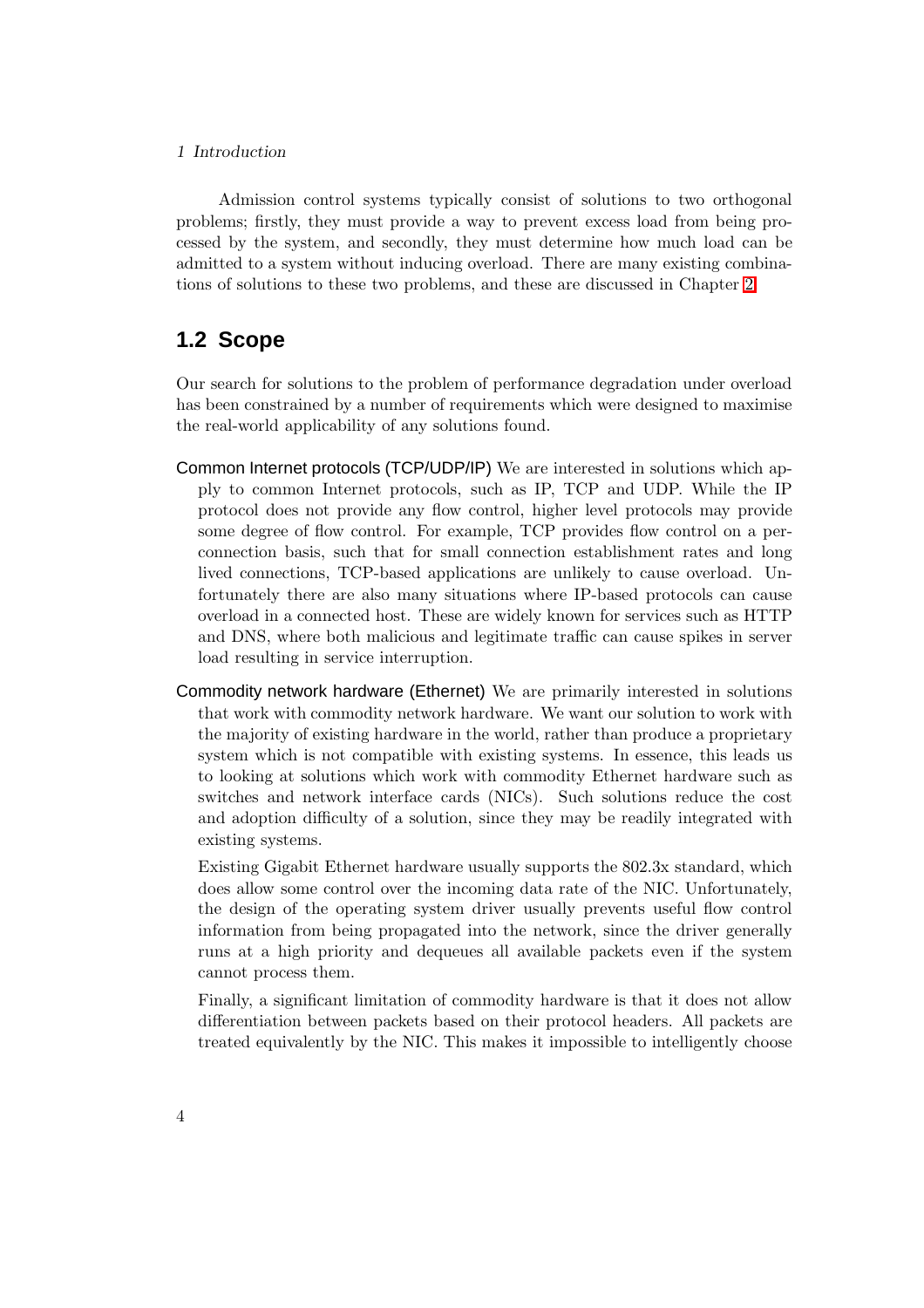which packets to accept or reject without consuming additional resources on the server.

- Applicable to existing commodity operating systems We are looking for a solution that is simple to implement in current operating systems without major restructuring or reimplementation of those systems. Solving performance degradation under overload would undoubtedly be easier if it had been a consideration in the initial design of a system, however we do not have the luxury of reimplementing systems from scratch in order to solve the problem.
- Not limited to specific protocols Finally, we are not merely interested in fixing overload of the HTTP protocol. While significant research has been done into providing admission control for such systems, other essential services such as DNS, which is primarily UDP based, have not received adequate attention. We are interested in finding a solution which may be applicable to HTTP, but is general enough to provide admission control for a wide range of Internet applications and protocols.

## <span id="page-22-0"></span>**1.3 Contributions**

The thesis of this work is that the cost of admission control must be bounded in order to guarantee scalability under increasing overload. Several contributions are made to the field:

- i) The cost of admission control in existing systems is examined. Focus is given to the relationship between the location of the admission controller within the system, and the overall scalability of that system under overload.
- ii) A model of system behaviour under overload is provided, and this model is used to demonstrate that providing rate-limiting at the edge of the system is adequate to prevent overload from occurring.
- iii) Bounded-cost admission-control mechanisms which may be implemented on commodity hardware are introduced. These mechanisms are able to scale to any level of applied load.
- iv) A new mechanism for detecting overload based on measuring system throughput is described. This new mechanism has much lower implementation and run-time costs than existing approaches to overload detection.
- v) An experimental evaluation of our approach is provided, which demonstrates the feasibility of implementing bounded-cost admission control on commodity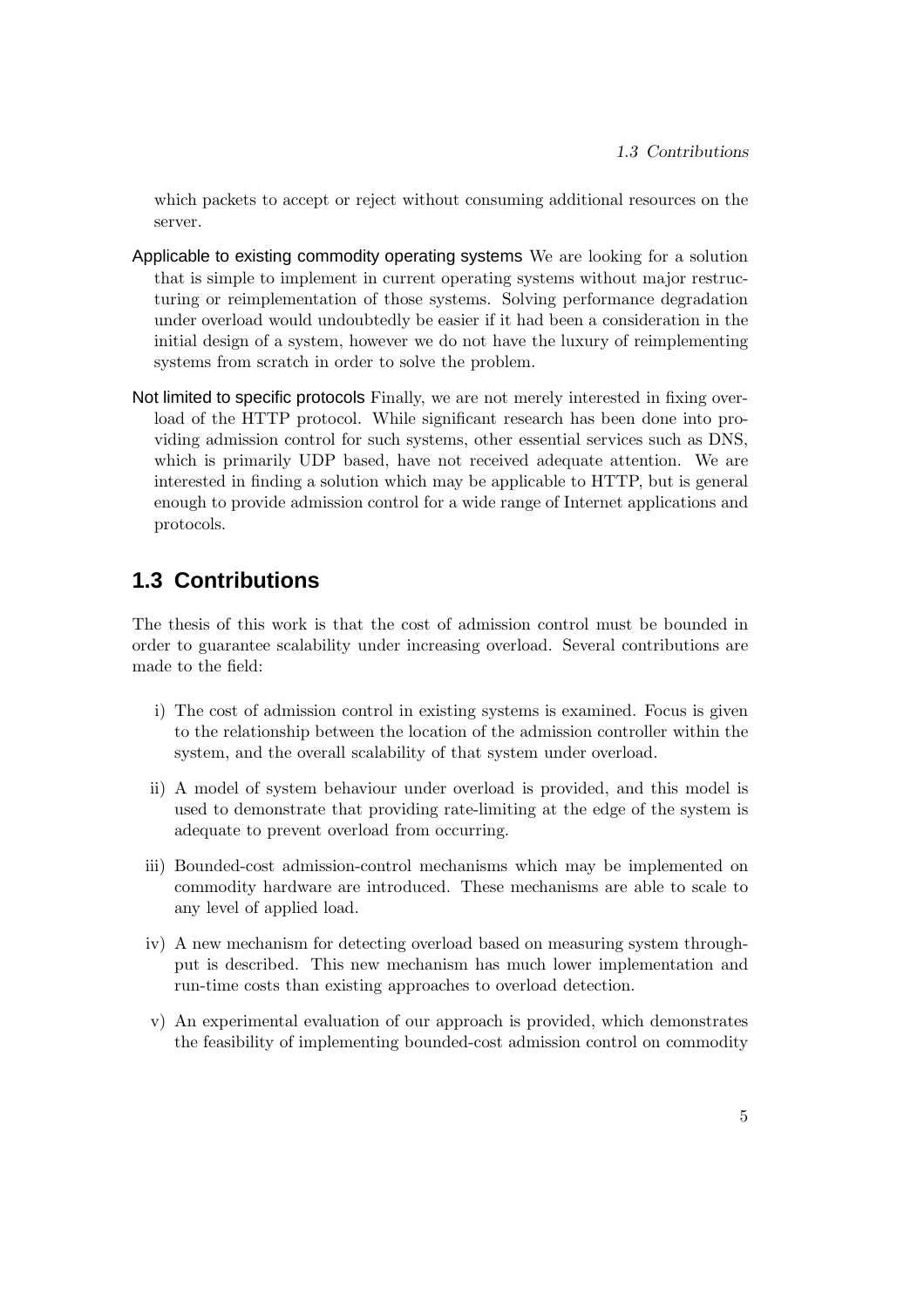#### 1 Introduction

hardware. The difficulties and tradeoffs encountered in this approach are also discussed.

## <span id="page-23-0"></span>**1.4 Synopsis**

- Related work Chapter [2](#page-24-0) surveys existing approaches to admission control, providing comparisons of their strengths and weaknesses. Other related issues are also discussed.
- Model of overload Chapter [3](#page-36-0) provides a model of system behaviour under overload. The behaviour of individual components of a system under overload is first addressed, then used as a basis for modelling the behaviour of systems composed of these components. The model is then used to motivate placement of admission control as early as possible in the processing of incoming network packets.
- The edge limiting approach Chapter [4](#page-46-0) introduces a number of rate-limiting mechanisms which may be implemented in the driver, and used to implement admission control at the level of the Network Interface Card (NIC) using commodity network hardware. These implementations are compared in terms of expected performance and implementation difficulty.
- Rate selection Chapter [5](#page-56-0) introduces a new method of determining the maximum rate at which load may be admitted to the system based on throughput monitoring.
- Experimental evaluation Chapter [7](#page-66-0) examines the behaviour of NIC-based rate limiting and throughput-based rate selection for workloads varying from simple UDP echo through to HTTP workloads. The performance impact of the approach is examined in detail, with both positive and negative results shown.
- Conclusions Chapter [8](#page-92-0) provides a summary of this dissertation and its contributions, followed by critical assessment and a discussion of future work.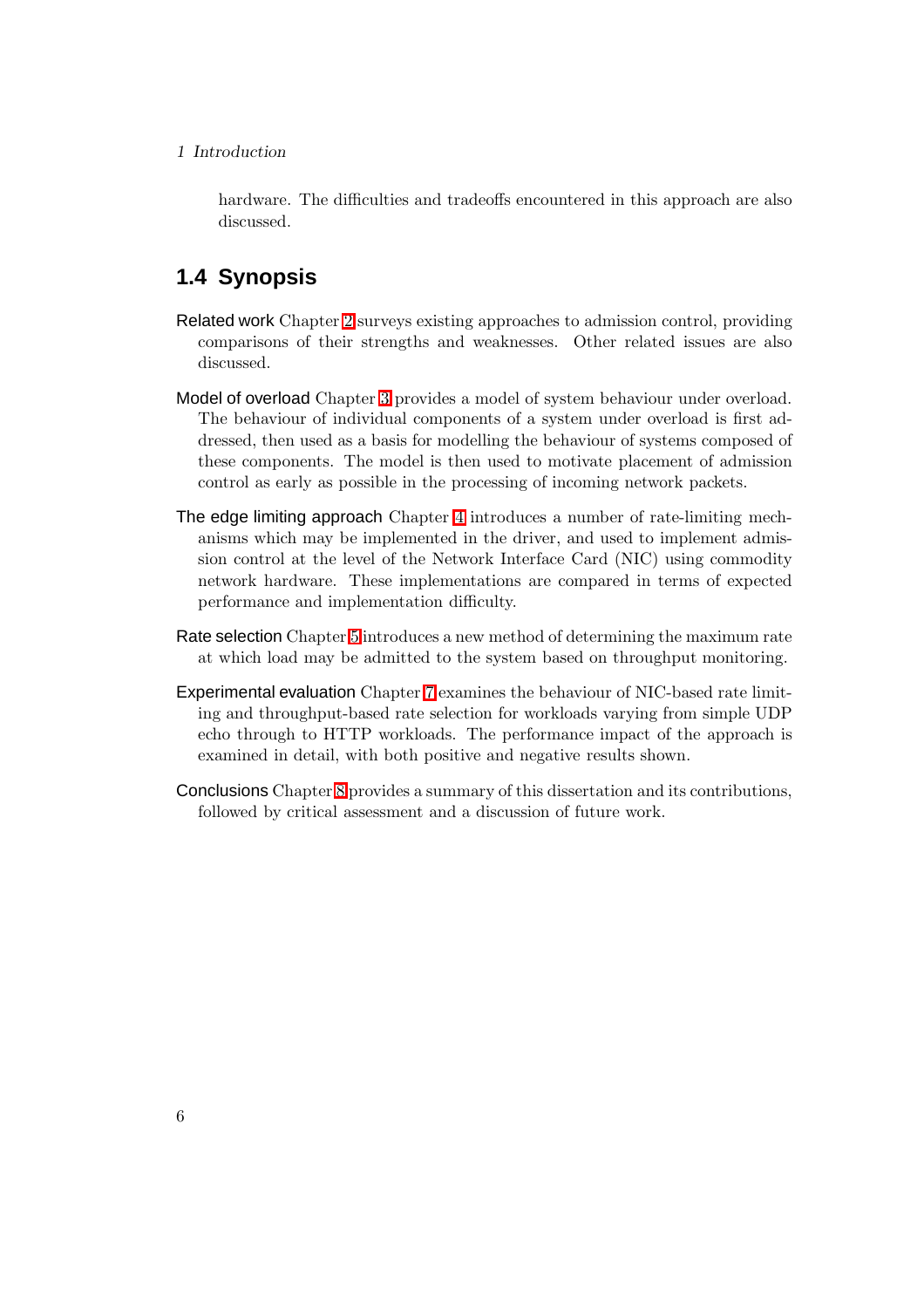## <span id="page-24-0"></span>**2 Related Work**

This chapter examines a number of existing systems based on criteria which are relevant to system behaviour under overload. Specifically, we are interested in the cost of admission control in the system, whether it is possible to cause performance degradation even with that admission control in place, the level at which session differentiation is performed, and the feedback mechanism used to decide how much load to admit into the system. Finally, we consider how intrusive the approach is on the structure of the system, and how readily the approach may be applied to current systems. Table [2](#page-24-0) gives a summary of these features for a number of existing systems.

## <span id="page-24-1"></span>**2.1 Admission control**

In order for a system to provide acceptable behaviour under overload, it must implement some form of admission control. This section examines the admission control mechanisms used in a number of existing systems.

One early instance of kernel-level admission control can be seen in Mogul and Ramakrishnan's work on eliminating receive livelock (ERL) in an interrupt-driven kernel [\[19\]](#page-103-0). This solution uses a polling thread to service network interfaces in a round-robin fashion and limits the number of packets which may be handled each time a queue is serviced.

While the main intent of this work was to curtail excessive interrupt rates and poor prioritisation of packet processing, their solution also implemented a simplistic form of admission control by temporarily disabling input from the network interface when queues become full. This method of admission control is too coarse to work well on modern network interfaces, which tend to support very high packet rates, and transfer many packets per interrupt.

Lazy receiver processing (LRP) [\[8\]](#page-102-1) uses early packet demultiplexing to individual queues to separate individual data-paths within the system. There were two implementations, a hardware-based solution which demultiplexes based upon ATM virtual-circuit identifiers (VCIs), and a software implementation which demultiplexes based upon fields in the IP protocol header. Admission control is performed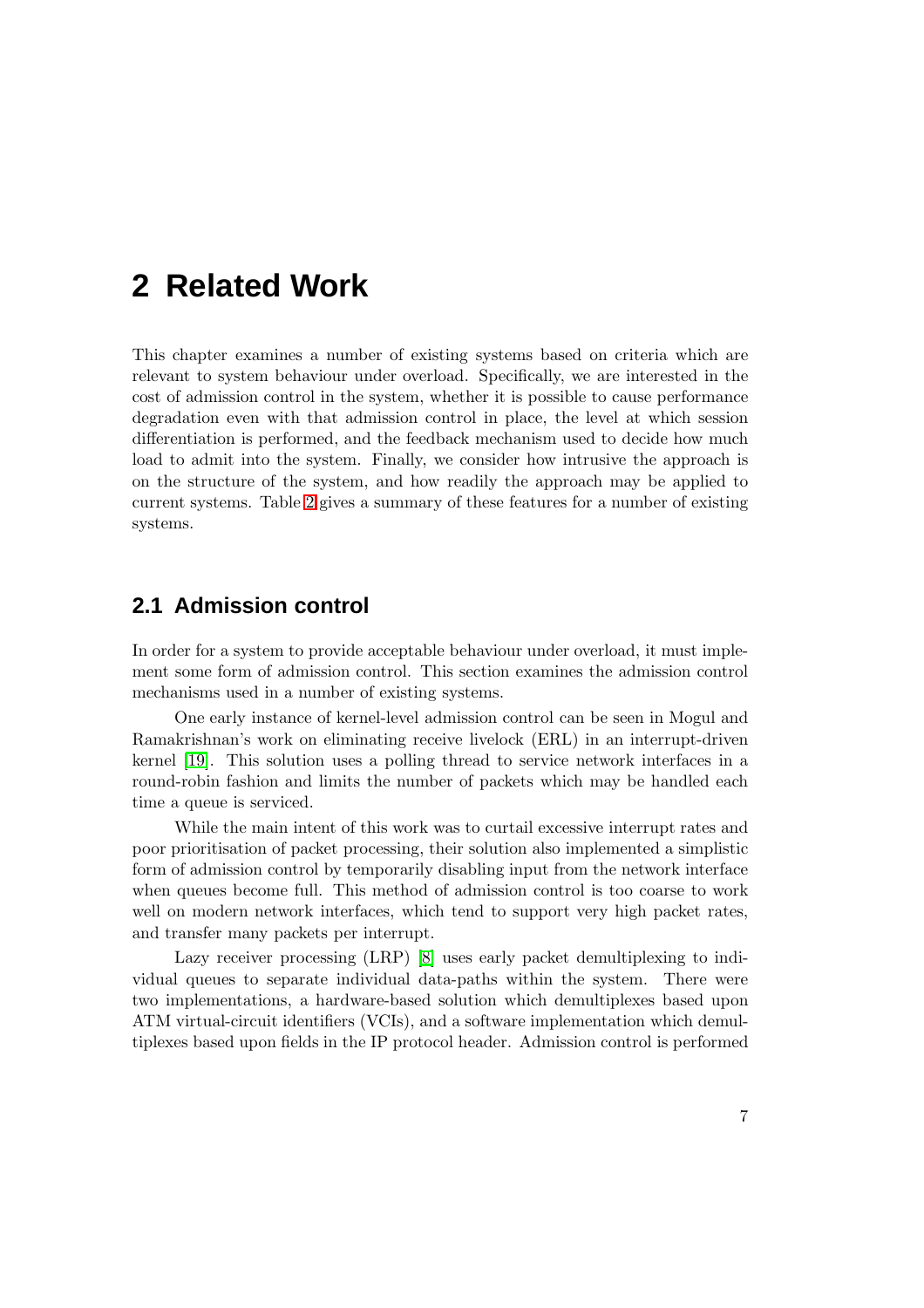|                     | Admission    | Performance | <b>Session</b>      | Feedback         | OS          |                                                                                                                                                                                       |
|---------------------|--------------|-------------|---------------------|------------------|-------------|---------------------------------------------------------------------------------------------------------------------------------------------------------------------------------------|
| System              | control cost | degrades    | differentiation     | mechanism        | restructure | Ref.                                                                                                                                                                                  |
| ERL                 | O(admitted)  | N           | Packet              | Full queue       |             | [19]                                                                                                                                                                                  |
| Hardware LRP        | O(admitted)  | N           | Socket              | Full queue       | Y           | $\left[8\right]$                                                                                                                                                                      |
| Software LRP        | O(total)     |             | Socket              | Full queue       | Y           | $\left[8\right]$                                                                                                                                                                      |
| <b>SRP</b>          | O(total)     | Y           | Socket              | Full queue       | Y           | [5]                                                                                                                                                                                   |
| <b>SYN</b> Policing | O(total)     | Y           | <b>TCP</b>          | Resource monitor | Ν           | [29, 26, 27, 28]                                                                                                                                                                      |
| WebQoS              | O(total)     | Y           | <b>HTTP</b> Request | Queue length     | N           | $\left[ 2\right]$                                                                                                                                                                     |
| Yaksha              | O(total)     | Y           | <b>HTTP</b> Request | Response time    | N           | 15                                                                                                                                                                                    |
| Quorum              | Independent  | N           | <b>HTTP</b> Request | Response time    | N           | $[4] % \includegraphics[width=1\textwidth]{images/TrDiM-Architecture.png} \caption{The figure shows the results of the estimators in the left hand side.} \label{TrDiM-Architecture}$ |
| <b>SEDA</b>         | O(total)     | v           | Multiple            | Multiple         | N           | $\left[30\right]$                                                                                                                                                                     |

<span id="page-25-0"></span>Table 2.1: Existing admission-control approaches.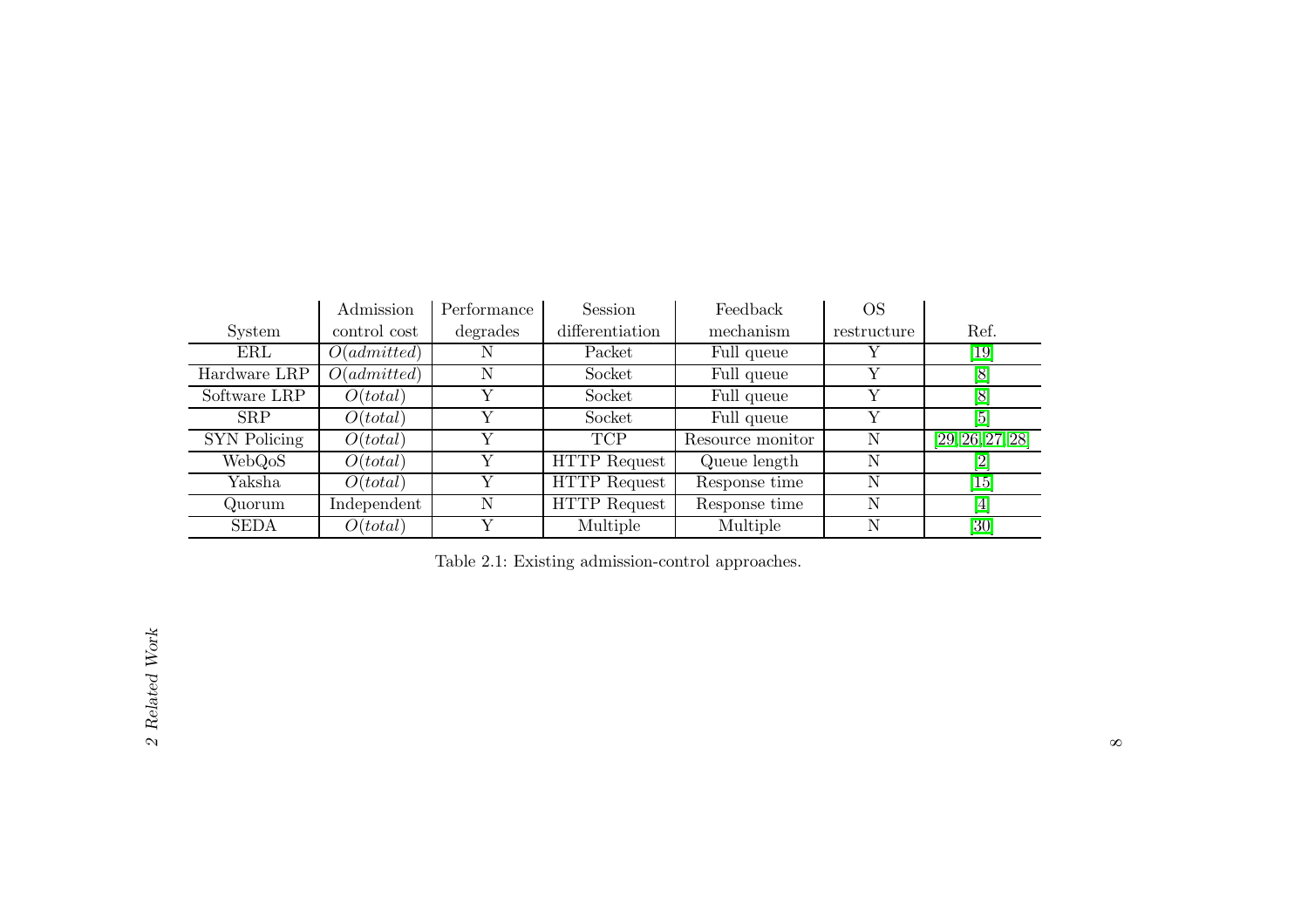by dropping packets which are destined for a socket whose queue is full.

TCP SYN policing [\[29\]](#page-104-5) is an admission control system which operates by rejecting the connection setup packets of a TCP connection, in order to limit the rate at which TCP connections can be established. It has been used particularly in the context of web servers, whose network behaviour is typically characterised by large numbers of short-lived TCP connections. Admission control occurs by only allowing TCP SYN packets to enter the system at a controlled rate. This approach is only effective for loads which are responsive to such negative feedback, rather than performing load shedding at the overloaded host.

The staged event-driven architecture (SEDA) [\[30\]](#page-104-6) is a comprehensive solution to the problem of overload. SEDA wraps every stage in a data-path with its own admission controller and feedback loop. This results in the possibility of load shedding occurring at many points in the system, depending on which stage of the datapath is overloaded. Non-admittance to a stage allows upstream stages to respond by altering their behaviour in order to reduce the load applied to the downstream stage.

While SEDA provides an excellent framework for the propagation of information on overload within the system, it does not proagate admission control all the way to the edge of the system, and hence cannot achieve  $O(admitted)$  scalability. Moreover, SEDA's approach is difficult to retrofit to existing operating systems, as it necessarily impacts all levels of network processing.

#### <span id="page-26-0"></span>**2.1.1 Admission control cost**

Those systems which do perform admission control may be divided into two groups based upon the cost of admission control in the system. Specifically, we are interested in whether the cost of performing admission control scales with the number of admitted requests,  $O(admitted)$ , or with the total number of requests,  $O(total)$ .

This is an important question when considering admission control. If the admission control mechanism itself scales according to the total number of requests, then it is reasonable to say that the admission control mechanism may itself be subject to overload, for large enough input loads. If an admission control mechanism scales with the number of accepted requests, on the other hand, we may be sure that it will not contribute to performance degradation under overload.

The ERL approach of disabling input from the network interface is inherently  $O(admitted)$ , since the system only performs processing on data once it has already passed the admission control mechanism. This mechanism results in short bursts of traffic being admitted to the system during overload, rather than applying a consistent load to the host.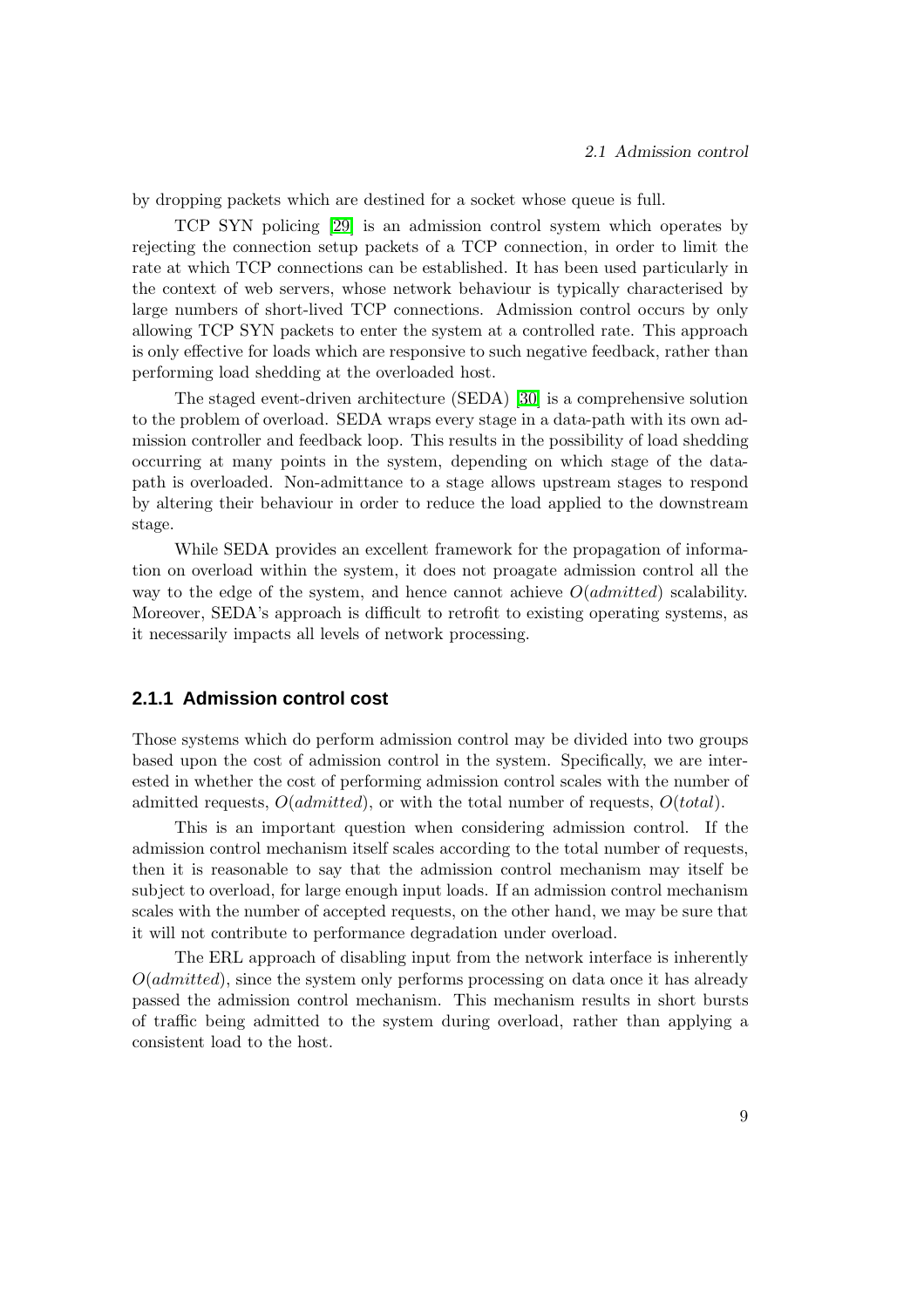#### 2 Related Work

The hardware-based LRP approach is able to discard traffic at the network interface when a socket's queue is full, and hence achieves  $O(admitted)$  performance. The software LRP approach, on the other hand, must perform packet processing on every packet entering the system prior to performing admission control. Therefore, the LRP approach is only able to achieve  $O(total)$  performance, and given suitably high loads will exhibit performance degradation.

In a similar manner to software LRP, *signaled receiver processing* (SRP) [\[5\]](#page-102-6) also performs work on all packets entering the system prior to admission control. SRP is therefore also subject to performance degradation under overload, due to the expenditure of resources on packets which are later discarded.

The case of SYN policing is interesting, because the performance of admission control is strongly dependent on the behaviour of the clients which are generating the load. Fundamentally, the performance is  $O(total)$ , since all packets are examined for the SYN flag when admission control is occurring, however the extent to which performance degradation actually occurs is determined by the ratio of SYN packets to other network traffic. For traffic which consists of short-lived connections, we still expect this admission control to have significant overheads, however for traffic which consists mostly of long-lived connections, it is reasonable to expect that performance degradation will be minimal. Unfortunately traffic which consists of many shortlived connections is most likely to generate overload, since such flows are too shortlived for TCP flow control to reduce the load on the system.

## <span id="page-27-0"></span>**2.2 Performance under overload**

System behaviour under overload is the primary focus of this thesis, and is therefore the ultimate property by which we judge existing systems. The behaviour of a system under overload falls into two general categories; those whose performance becomes degraded under overload, and those who maintain peak performance even when exposed to excessive request rates.

Systems whose admission control cost is  $O(total)$  exhibit degraded throughput under overload. The rate at which degradation occurs in such systems is dependent on resource consumption which occurs prior to admission control. The less work performed prior to admission control, the slower a system's degradation will be. For this reason, late admission control is still better than no admission control, even though some performance degradation will still be present in the system.

Meanwhile, those systems whose admission control cost is  $O(admitted)$  or better will not experience degraded throughput under overload. Of those systems whose performance does not degrade under overload, we recognise two sub-categories; those whose peak performance is comparable with that of a standard system, and those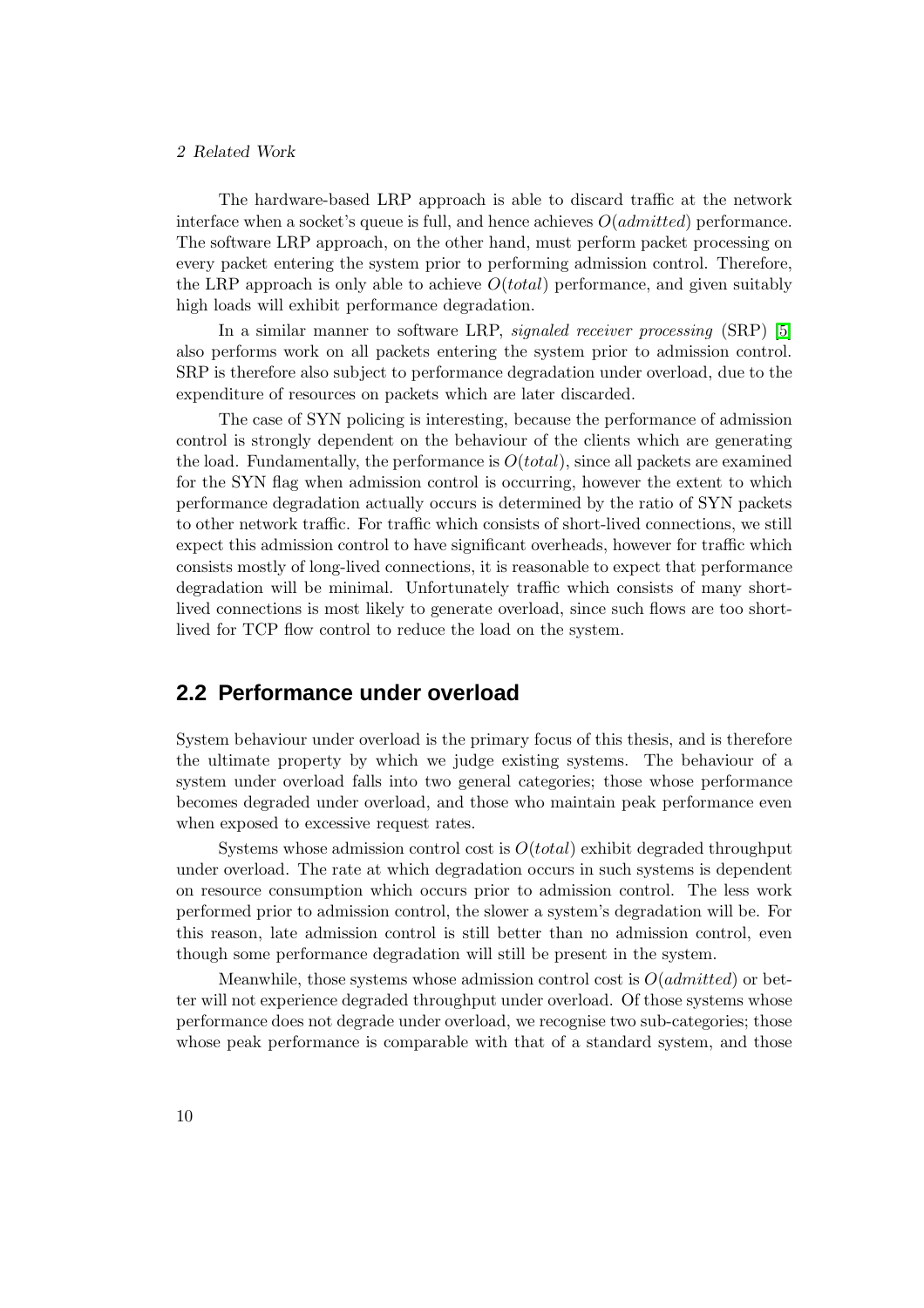whose peak performance is significantly lower.

Some papers in this area have produced results which obscure the degradation inherent in their approaches. For example in [\[27,](#page-104-7)[28](#page-104-8)[,29\]](#page-104-5), by presenting results in terms of connections per second, reduced throughput under overload can be obscured by preferentially dropping longer connections or connections which would consume more resources. Such presentations can make systems with  $O(total)$  admission control cost appear to eliminate performance degradation, or even provide significant improvements in peak throughput. It is clear that in these situations a reduction in useful work is occurring, and that the chosen performance metric of connections per second is inadequate to characterise systems which exhibit this behaviour.

## <span id="page-28-0"></span>**2.3 Differentiation**

Admission control may be performed at different granularities depending on the requirements of the system. Most systems perform admission control on either a per-packet, per-TCP-connection, or per-user basis.

Performing admission control on a per-packet basis is primarily used because it does not require specific knowledge about the contents of a packet in order for admission control to take place. This approach has the advantage that admission control cost can be made independent of the load applied to the admission controller, allowing the approach to scale to very high applied loads. The disadvantage is that it is not possible to preferentially treat packets based on their contents.

Admission control on a per-TCP-connection basis has been proposed as a solution for protocols such as HTTP, which typically generate large numbers of short-lived TCP connections. The advantage of such approaches is that existing connections can be prioritised over new connections, such that once a connection is established, that connection can be given enough bandwidth for the connection to complete within a well defined time. The disadvantage of this approach is that it requires that the admission controller be able to process the IP and TCP packet protocol fields, in order to differentiate between incoming packets. Such processing implicitly consumes resources for each additional packet received, even if it is not admitted. If those resources are also used for further processing of requests, performance degradation under overload can be expected.

Admission control can also be performed at higher levels, according to information available to the application-level protocol. Such information could allow for per-user service differentiation, for example [\[29\]](#page-104-5).

While the granularity at which admission control is performed is conceptually orthogonal to the cost of admission control, the cost of admission control is closely related to the implementation details of session differentiation.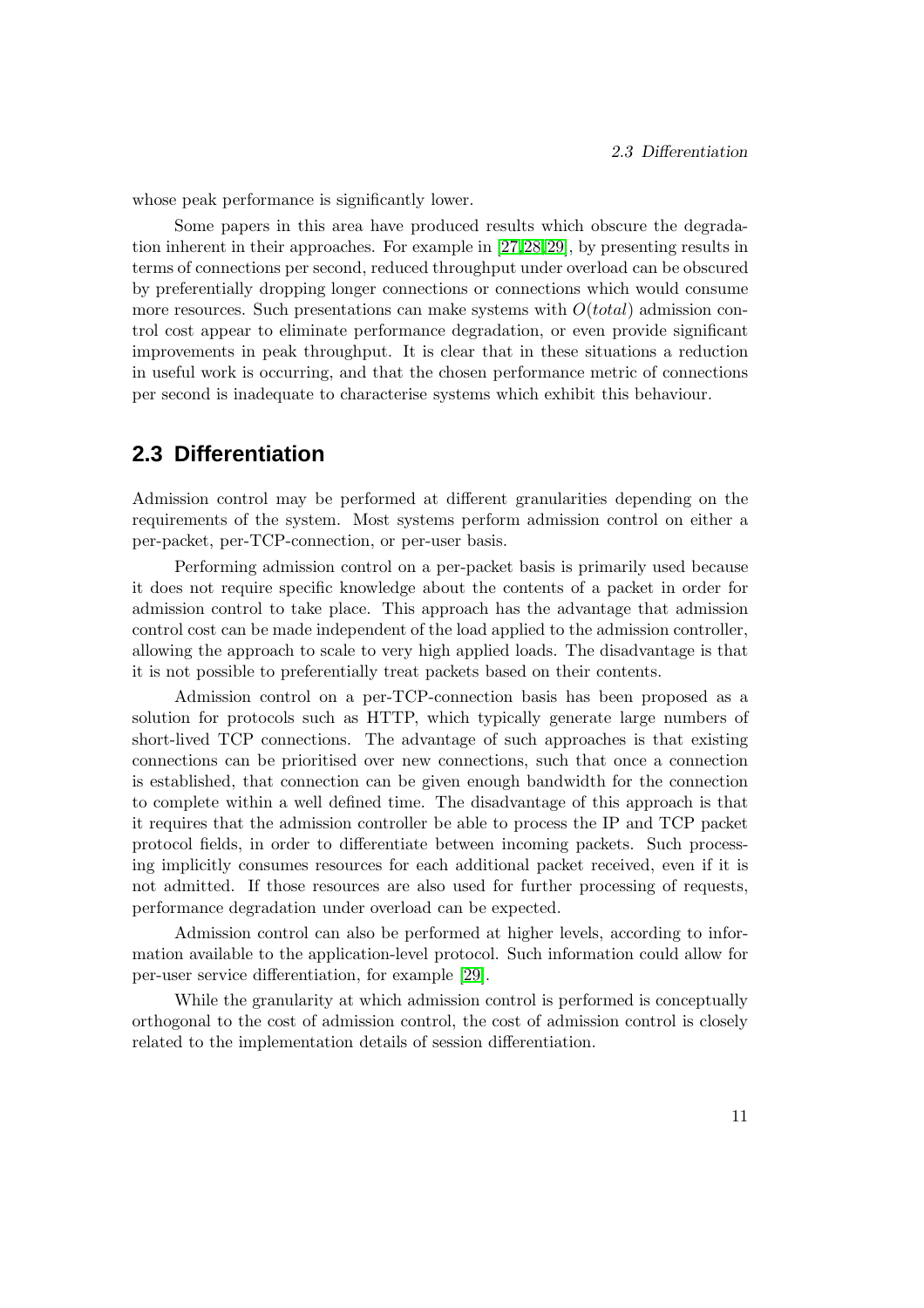#### 2 Related Work

There are two basic classes of admission control implementations; those which perform admission control at the network interface, and those which perform admission control during protocol processing on the host CPU. Typically, performing admission control at the network interface is necessary to achieve  $O(admitted)$  scalability, however performing session differentiation at greater granularities requires increased processing capacity on the network interface itself.

For commodity IP over Ethernet, performing admission control at the network interface on a per-packet basis is simply a matter of accepting packets at the appropriate rate. Performing admission control at higher levels requires the examination of higher level protocol fields in order to differentiate between packets. Such functionality is not typically available in commodity Ethernet interfaces, however in other research contexts, such as user-level network protocol implementations, programmable Ethernet interfaces have been modified to provide hardware packet filtering into multiple input queues [\[23\]](#page-104-9).

For TCP/IP over ATM, performing admission control at the network interface on a per-connection basis is feasible, since TCP connections are mapped to individual ATM virtual circuits, of which the network interface may be aware [\[17,](#page-103-3) [3\]](#page-102-7). This is the approach taken by the hardware-based implementation of LRP [\[8\]](#page-102-1).

## <span id="page-29-0"></span>**2.4 Feedback**

We now examine feedback mechanisms which are used to control the acceptance rate of the admission controller. There are three fundamental approaches which are taken in the literature, explicit flow control, resource-based feedback, and performance monitoring.

Explicit flow control is used in systems which are structured with queues between connected components. Such systems allow upstream components to signal downstream components that they are overloaded, by allowing their incoming queues to become full. Upon encountering a full receive queue, the downstream component can presume that the upstream component is unable to process the incoming datastream at the required rate, and is overloaded.

Resource-based feedback is implemented by monitoring key system resources, such as CPU time and memory consumption, in an attempt to determine when a system has become overloaded. The main problem with resource-based feedback is that resource usage is not always an accurate indicator of overload.

The third feedback mechanism which is commonly used is performance monitoring. Most systems use some variation of response time measurement, where the feedback mechanism uses a control loop to maintain response time guarantees. For example, SEDA, Yaksha and Quorum aim to maintain a well-defined percentage of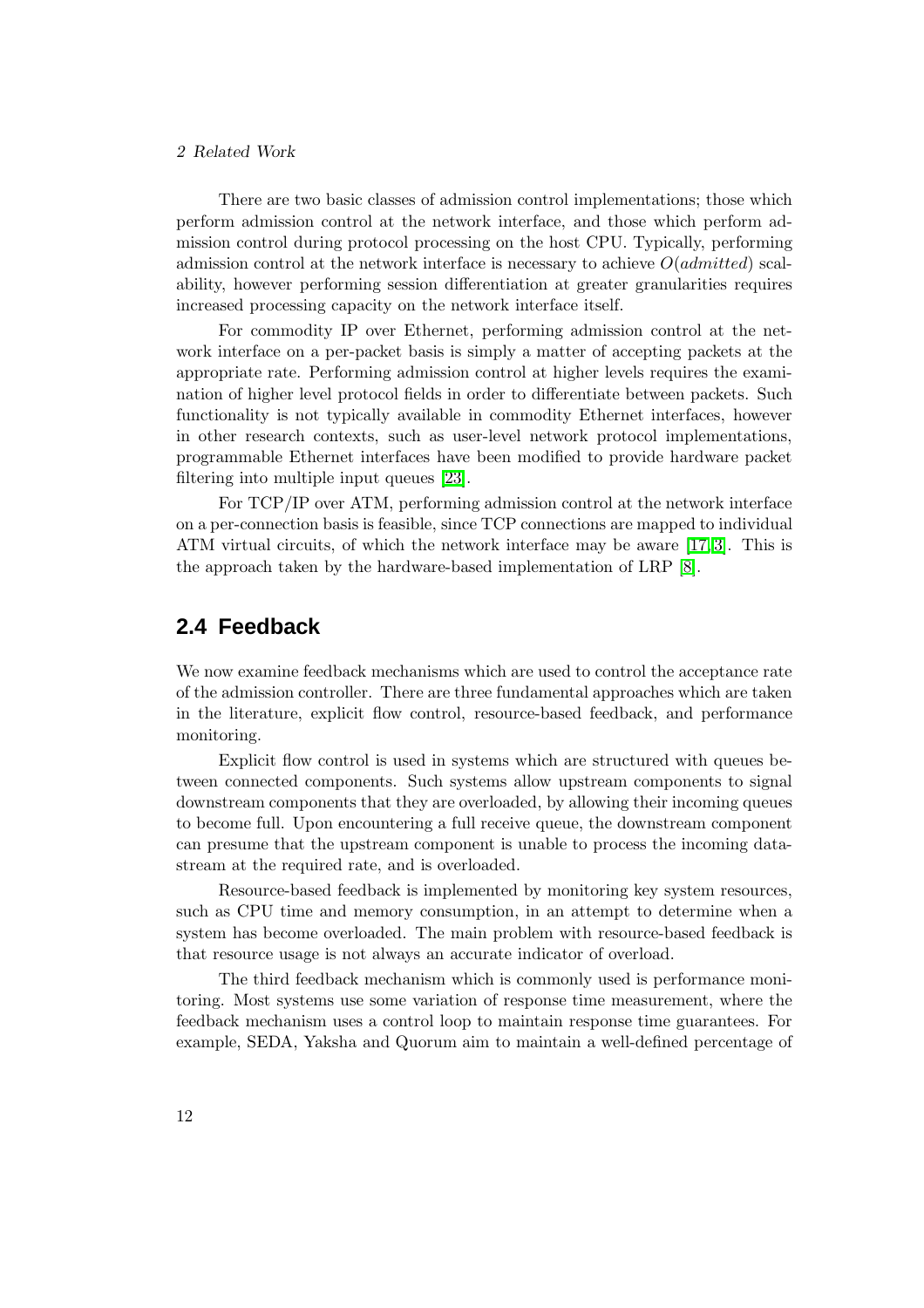<span id="page-30-0"></span>traffic below a maximum response time.

### **2.5 Effect on system structure**

The choice of control mechanism and feedback source may dictate the structure of the system. In many cases (ERL, LRP, SRP), the system was significantly restructured in order to support queueing models which allowed for explicit flow control.

Systems such as SYN policing, which have more loosely coupled feedback and control, are somewhat simpler to insert into an existing system without requiring major system restructuring. In this case, the admission controller may simply be inserted on the incoming data-path, and the feedback mechanism simply performs measurements on the system.

### <span id="page-30-1"></span>**2.6 Data-path separation**

One of the significant problems encountered on commodity Ethernet network interfaces is that it is not possible to differentiate between different data streams at the network interface. Unlike asynchronous transfer mode (ATM) networks, which can utilise a virtual circuit identifier (VCI) to differentiate between individual data streams, Ethernet interfaces have no concept of virtual circuits. Therefore, a solution supporting Ethernet would require that the network interface have the ability to demultiplex packets based on fields located in the headers of higher level protocols.

The initial implementation of Nemesis [\[17\]](#page-103-3) used ATM VCIs for packet demultiplexing, however later implementation on Ethernet hardware used a software-based packet demultiplexor [\[3\]](#page-102-7). More recent work on the Arsenic project [\[23\]](#page-104-9) has focussed on providing hardware packet demultiplexing to user-level protocol stacks in Linux. Such hardware would enable data-paths to be rate-controlled individually.

Both Scout [\[20\]](#page-103-4) and Nemesis operating systems share the approach of explicitly separating data-paths within the system. They also have the desirable property that it is simple to monitor the input and output of individual data-paths, which may assist in detecting overload. Our solution naturally lends itself to implementation in such systems, as they avoid data-path entanglement and its inherent problems, as discussed in Section [3.7.](#page-42-0)

## <span id="page-30-2"></span>**2.7 Loosely related issues**

This section provides a quick overview of related work which is loosely related to the problem of overload. While not essential in understanding this dissertation, it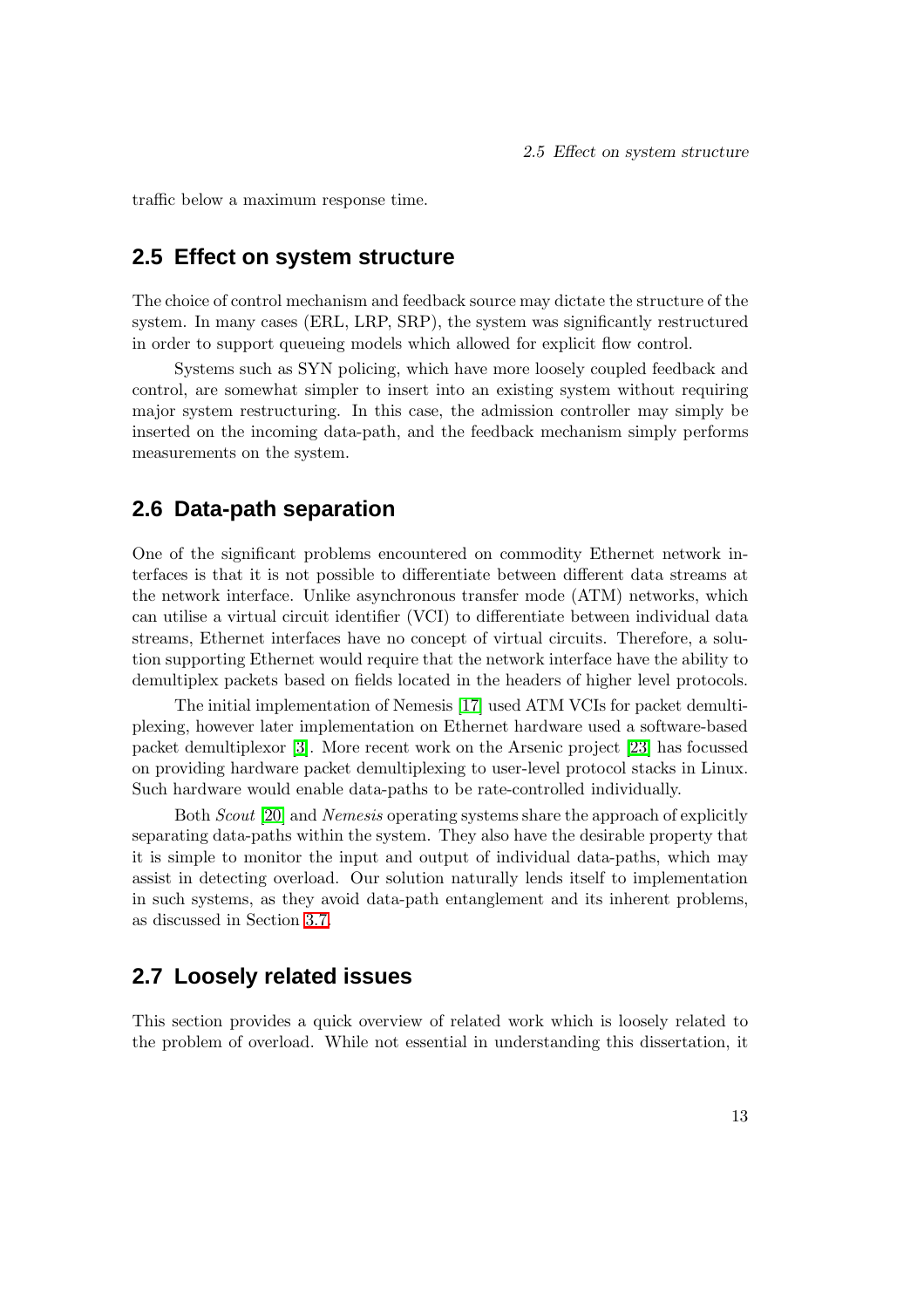#### 2 Related Work

is useful to clarify their impact on the behaviour of systems under overload.

#### <span id="page-31-0"></span>**2.7.1 TCP flow control and overload**

In some instances, high-level protocols such as TCP are able to prevent the occurence of overload when the majority of network traffic belongs to a relatively small number of long-lived TCP connections. This is achieved by relying on the sender to decrease its transmit rate in response to network and receiver feedback.

TCP also assumes packet loss indicates network congestion. When packet loss is detected, the sender decreases its transmit rate. This has implications for instances of overload whose behaviour is to drop packets in the receive path. When such packet loss is observed, the sender will reduce its transmit rate, and therefore the load applied to the overloaded host is reduced<sup>[1](#page-31-2)</sup>.

There are a number of practical limitations which prevent this being a general approach to solving the problem of overload. Firstly, it requires that protocols respond to congestion feedback by reducing their transmit rates. Many protocols do not provide such behaviour, and reimplementing every protocol is not a viable option.

Moreover, overload need not result in packet loss or congestion at or below the network protocol level. In such cases, network protocols will be unable to limit the sender's transmit rate without explicit feedback from the application. Such feedback may be available as a side effect of the IP stack's application programming interface, however such feedback is dependent on application behaviour.

Finally, a problem which is frequently encountered in real systems such as web servers is that protocol-based flow control is only really effective for long-lived protocol sessions. This means that for protocols such as HTTP, which typically have high connection rates and short lived connections, protocol-based flow control is ineffective in preventing overload from occuring.

#### <span id="page-31-1"></span>**2.7.2 Impact of optimisations on performance under overload**

Many optimisations which improve performance when a system is not overloaded result in reduced throughput when a system is overloaded. Optimisations which result in performing work on packets which were later discarded tend to produce reduced throughput under overload.

<span id="page-31-2"></span><sup>&</sup>lt;sup>1</sup>In many circumstances, reducing throughput when packets are lost is not a desirable behaviour. For example, on a wireless network which experiences packet loss due to interference rather than congestion or overload, the network protocol should not respond to packet loss by reducing the transmit rate.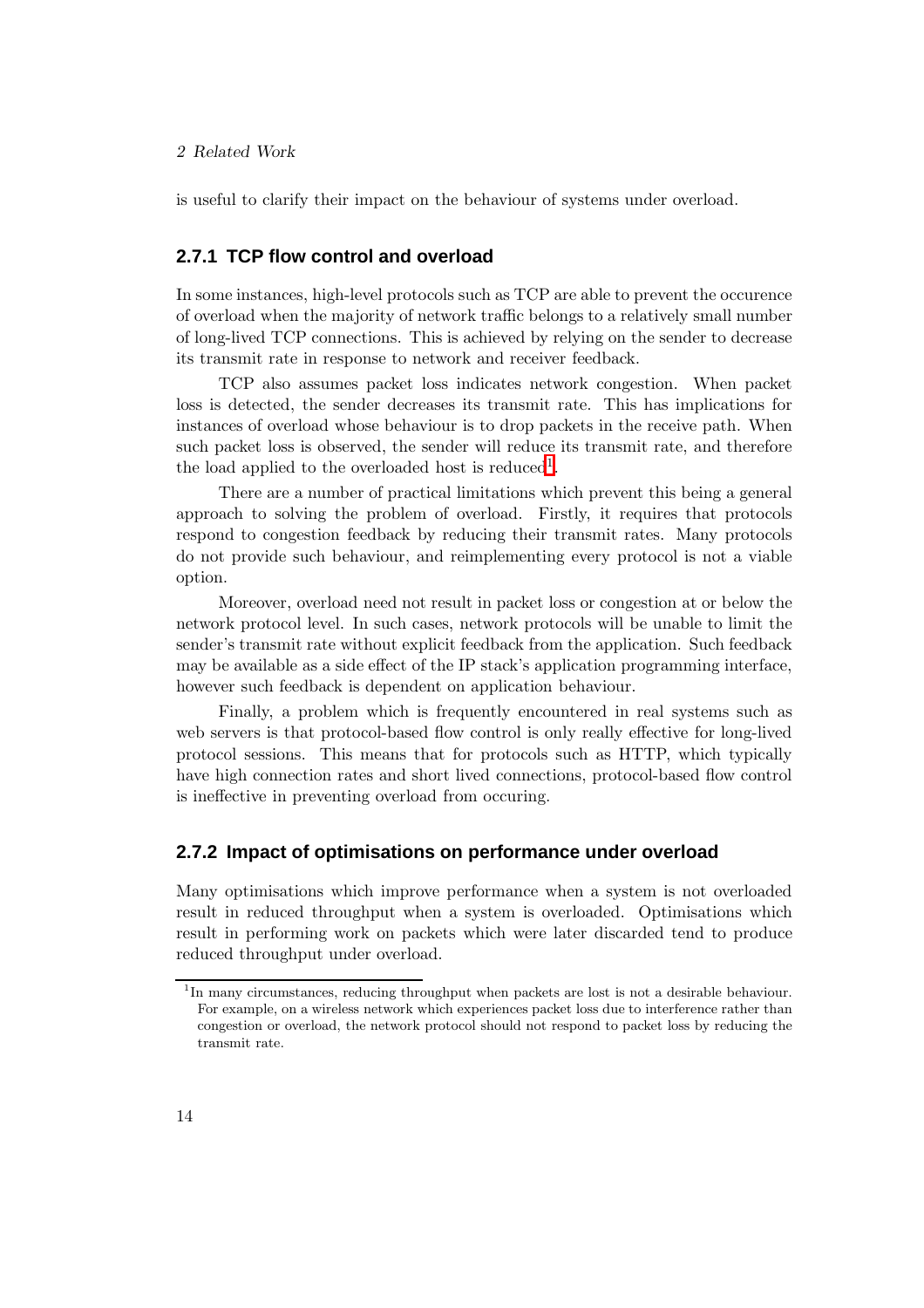A common approach to network driver and protocol stack implementation is to process batches of packets at a time, rather than processing an individual packet to completion before beginning processing on the next packet. For example, a network interface will typically queue a number of packets prior to raising an interrupt, the network driver will dequeue all of those packets and add them to the IP stack's input queue, the IP stack will process all of those packets and add them to the application's input queue.

The advantage of this approach is that it provides good instruction-cache locality, and tends to minimise the number of context switches which are performed while processing packets. When a system is not overloaded, there is only the slight disadvantage that jitter may be increased slightly, while average latency is reduced.

When a system becomes overloaded, such optimisations can have a pronounced negative effect on the overall performance of the system. Under overload, it is inevitable that some requests must be discarded, since there are not enough resources in the system to process all requests. In this case, processing batches of packets tends to cause partial processing of many packets which are later discarded. Such partial processing further reduces the resources which are available for processing requests to completion. Such behaviour inevitably leads to system performance which will progressively degrade as applied loads increase beyond the maximum capacity of the system.

It is desirable that a solution to the problem of performance degradation under overload not significantly impact the performance of the system when it is not overloaded. This means that optimisations which may cause degradation under overload may need to be retained, and any additional overheads must be minimal.

Ultimately, the solution to this dilemma is to perform admission control as early as possible, such that performance optimisations are always performed on packets which will be processed to completion. In this way, the performance optimisations can remain in place without introducing undesirable behaviour when overloaded.

#### <span id="page-32-0"></span>**2.7.3 Event notification mechanisms**

There are two general classes of event notification used in modern systems; interrupts and polling. In interrupt-driven systems, the maximum rate of event notifications is determined by the entity which generates events (for example, the network interface). In systems which use polling, on the other hand, the maximum rate of event notifications is determined by the entity which is receiving event notifications (for example, the device driver).

Because interrupt-driven systems allow the event generator to determine the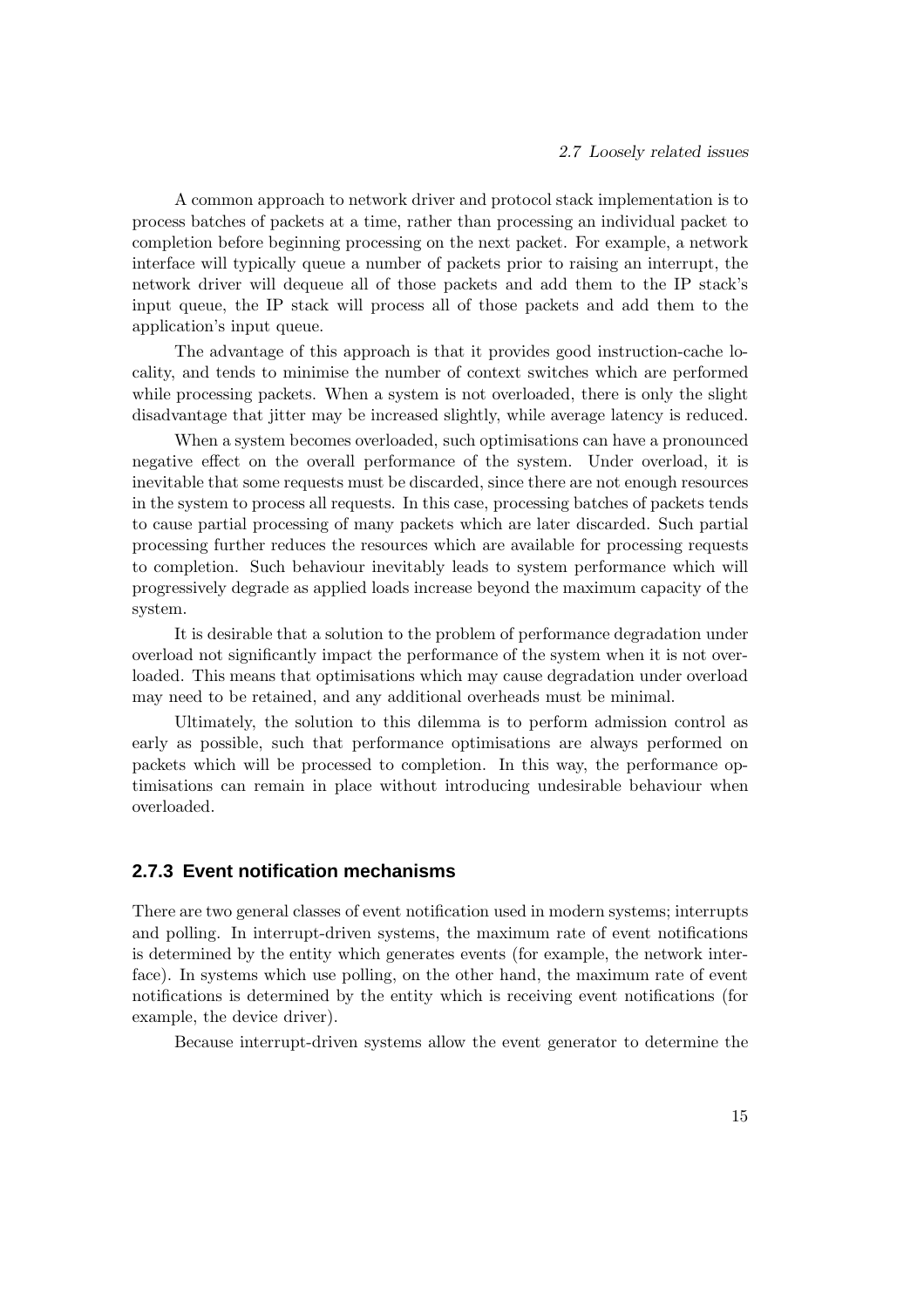#### 2 Related Work

notification rate, it is possible for the event generator to produce event notifications at an excessively high rate, causing performance degradation under overload. On early hardware there were few mechanisms for controlling the event notification rate, other than disabling interrupts. This has lead to the widespread belief that overload is usually the result of an excessively high interrupt rate. While this was indeed an issue on early network hardware [\[19\]](#page-103-0), modern hardware does not suffer the same problems.

Modern network interfaces provide a variety of mechanisms for controlling the interrupt generation rate, and typically provide a reasonable upper bound on the event notification rate. This means that on modern hardware event notification is largely orthogonal to the problem of overload — both polling and interrupt driven systems provide control of the event notification rate, such that it is reasonable to build systems which are not susceptible to performance degradation under overload due to excessive event notification rates.

#### <span id="page-33-0"></span>**2.7.4 Load balancers and multi-server systems**

Many large-scale internet services are distributed over multiple servers, in order to increase peak serving capacity. Such systems typically utilise a front-end load balancer, that is responsible for distributing incoming requests over a pool of backend servers. This approach minimises the work done by the load balancer, such that it is able to handle a greater volume of traffic than a single general-purpose server. On the other hand, it is simply a matter of adding enough back-end servers for the front-end load balancer itself to become the limiting factor in increasing service capacity. In this case, the load balancer itself is likely to be subjected to overload.

Front-end load balancers form a natural point for the protection of back-end services from excessive load. In order to perform admission control, front-end load balancers need to solve similar problems to those addressed in this dissertation. Firstly, they need to implement some mechanism for rejecting excess load, and secondly, they need to detect when the back-end servers are overloaded.

The front-end load balancer is in essence an extension of the edge-limiting approach described in this dissertation. The difference being that the edge of the system has been pushed one step beyond the boundary of the back-end server. In this case the front-end load balancer may be able to afford to dedicate CPU time to differentiating between incoming packets prior to performing load rejection, since processing power is not needed for performing other functions.

Despite the increased resources which can be devoted to admission control in a front-end load balancer, our rate limiting approach may still be useful in such systems for protection of the load balancer itself, since it is still conceivable that the load balancer may be subjected to more load than it has resources to handle. In this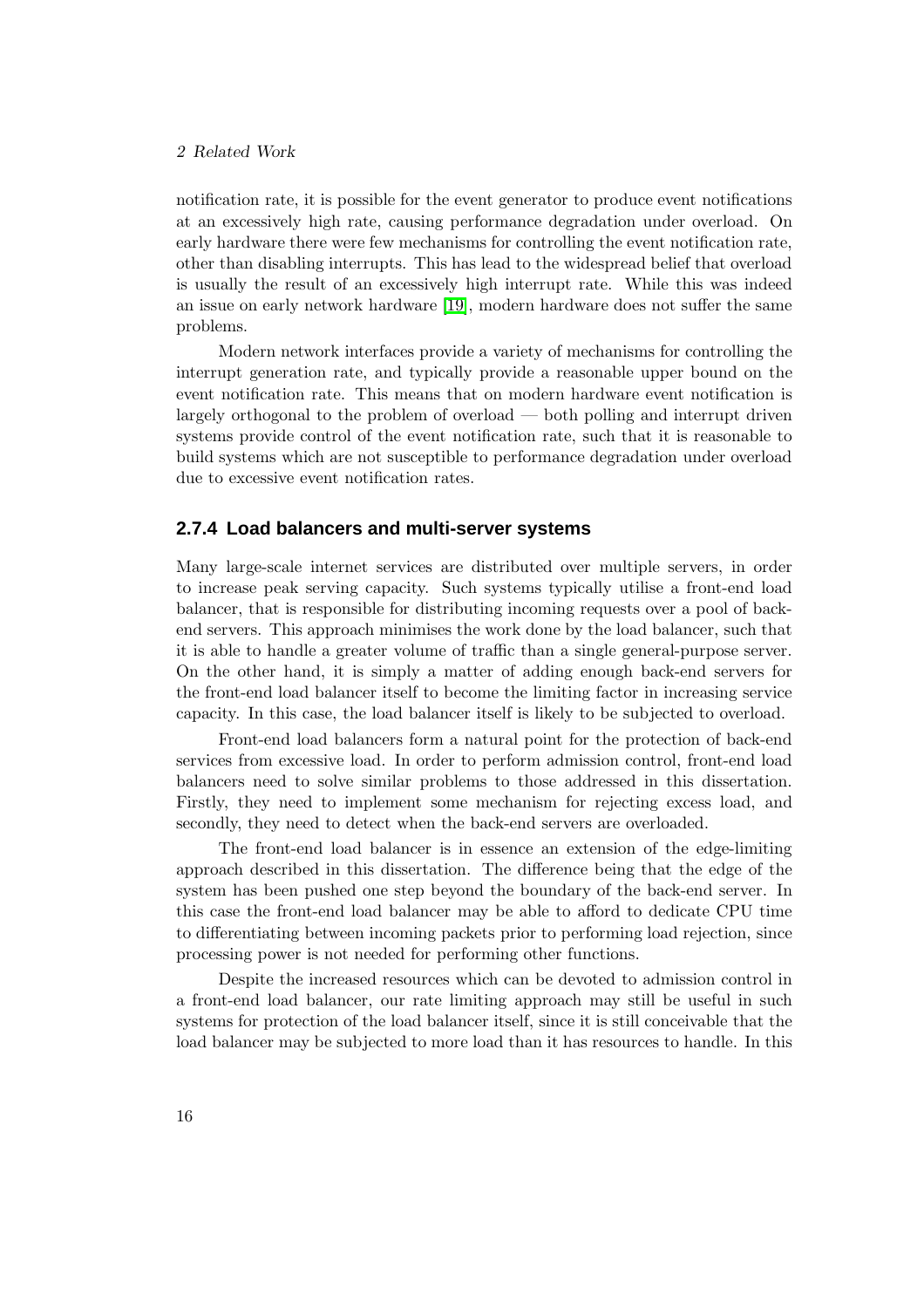2.7 Loosely related issues

case, our approach may be useful to protect the load balancer itself from overload.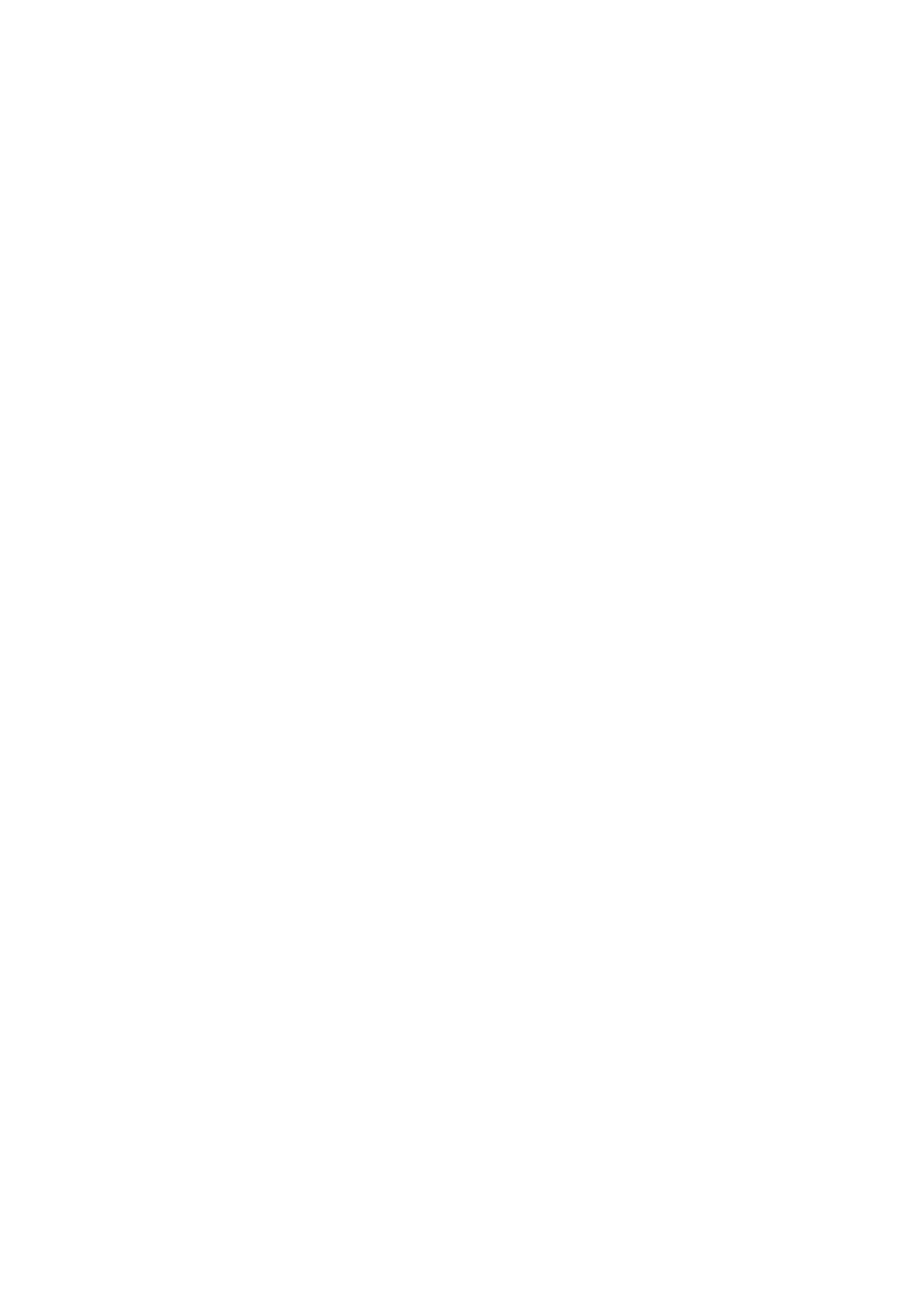# <span id="page-36-0"></span>**3 Modelling Overload**

In order to understand the overall behaviour of an overloaded system, it is useful to develop a model of the way individual components of that system behave and interact. This chapter presents a model of the behaviour and interaction of network communications components.

The purpose of this model is to develop an understanding of the impact and tradeoffs of the application of admission control at different points within a system. Ultimately, it will show that limiting at the edge of the system is adequate to prevent performance degradation under overload, with the limitation that the throughput of other applications whose load also passes through the admission controller will be impacted.

## **3.1 Background**

Overload occurs when the load applied to a system exceeds the system's maximum capacity. A carefully designed system should continue to provide maximum capacity even as the load applied increases beyond the system's maximum capacity.

Most systems exhibit gradual performance degradation as the applied load increases beyond the maximum capacity of the system. This performance degradation typically continues until the applied load is capped by the exhaustion of a required resource, such as PCI bus bandwidth, or until the system becomes live-locked, at which point it ceases to perform any useful work.

## **3.2 Resource types**

There are many resources in a computer system which may become overloaded, thereby limiting maximum system capacity. We divide these resources into two categories; physical resources and logical resources.

Physical resources are those which correspond to various aspects of the system hardware, such as processor time, memory bandwidth, data bus bandwidth and network interconnect bandwidth. They are present and inherent in all systems.

Logical system resources may also become overloaded. Examples of logical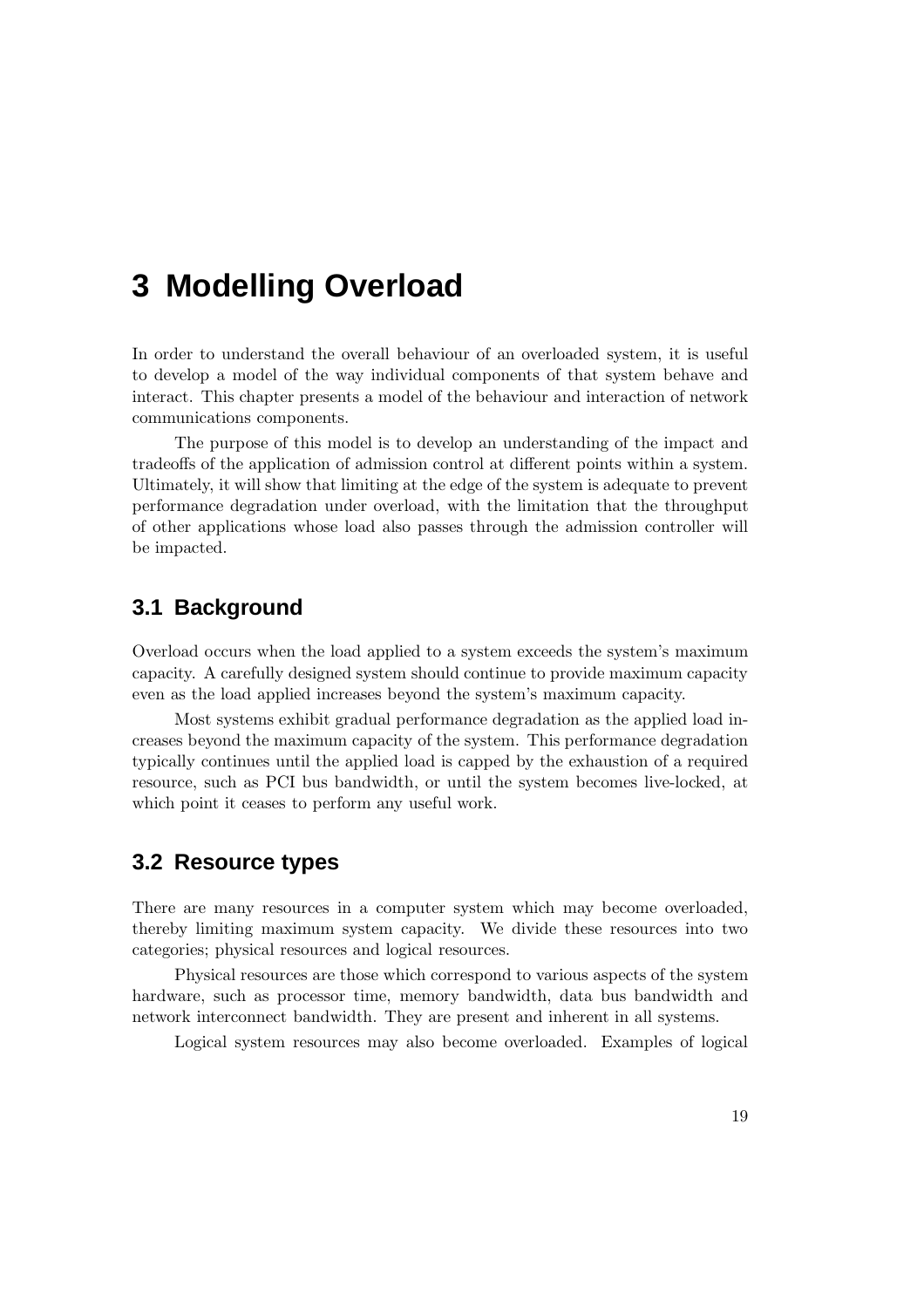#### 3 Modelling Overload

resources which can become overloaded in a real system include queues, buffer allocators and DMA rings that utilise fixed memory areas or a fixed number of entries. Any logical resource which is allocated from a finite set may become overloaded when all elements in the set are in use. Any further allocations will fail until existing allocations are rescinded, causing a rate-limiting effect to occur.

## **3.3 Sources of system load**

Any operation performed by a system which consumes resources contributes to system load. While not an exhaustive list of load sources, the following examples describe common sources of load on a typical system.

User-level applications directly generate load on the CPU and memory bus. The operating system can control this load by adjusting the time allocated to the application by the operating system's scheduler.

Secondary storage devices generate load on the device bus, the system bus, and the memory bus. This load can be controlled by the operating system by adjusting the rate at which read and write requests are issued to the device controller.

Network interface devices generate load on the system bus and the memory bus by performing DMA. Network interfaces are also capable of placing significant load on the CPU, by generating a high rate of interrupts.

Unlike other types of devices, the operating system cannot control the packet arrival rate of the network interface. There is no implicit feedback mechanism to prevent the network load applied to a system exceeding the maximum capacity of that system. This means that network interfaces are considerably more likely to be sources of overload than other devices, since the rate of incoming packets is not under the control of the operating system, and may exceed the total capacity of the system.

# **3.4 Modelling overload**

We model real systems as a graph of logical resources traversed by data passing through the system. Logical resources may map to one or more physical resources, and multiple logical resources may share an underlying physical resource, such that placing load on one logical resource may reduce the capacity of another logical resource.

Figure [3.1](#page-38-0) is an example resource graph for a simple system with a single datapath that is performing packet echo. Circular nodes represent logical resources, rectangular nodes represent physical resources, super-nodes (indicated by dashed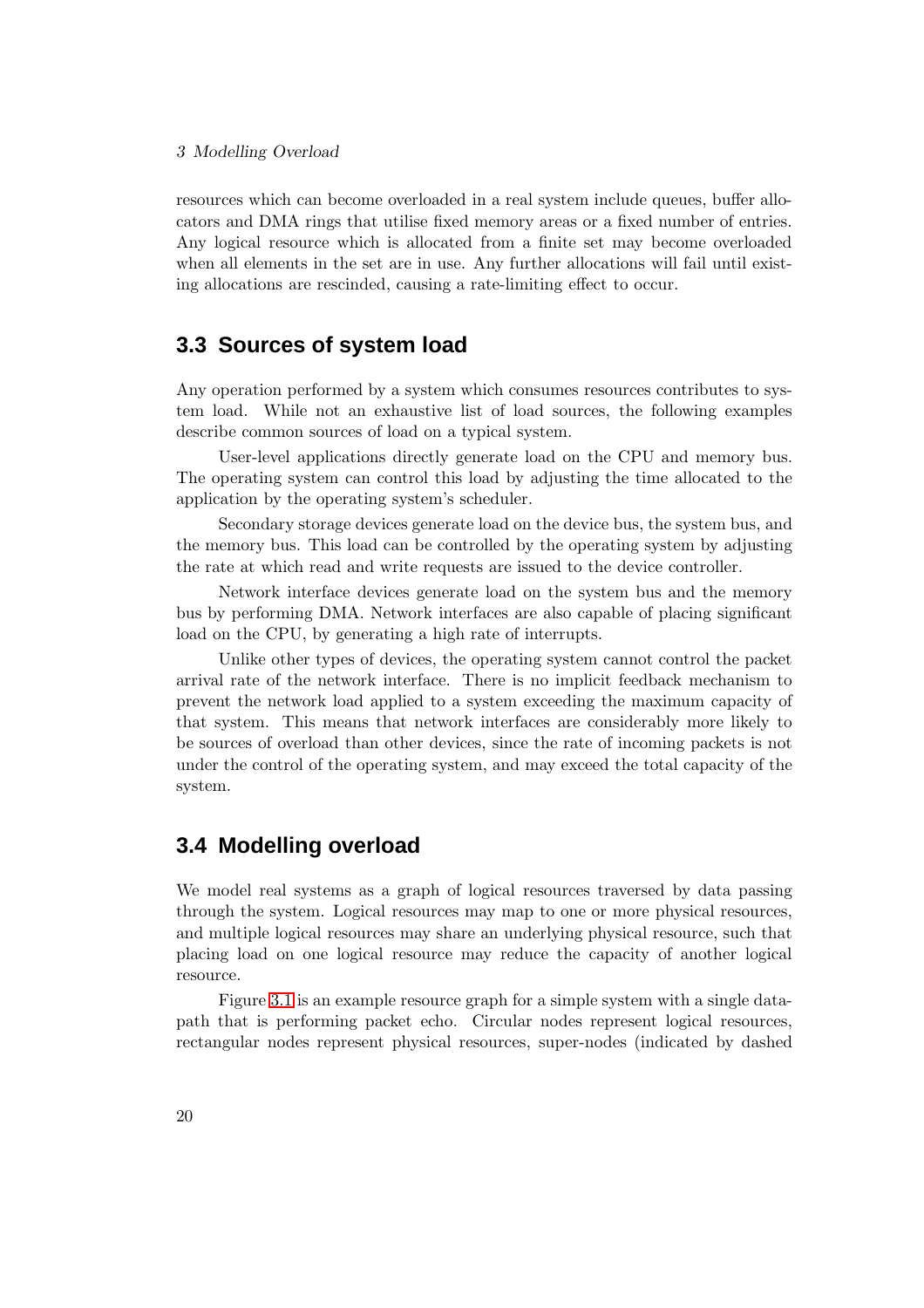

<span id="page-38-0"></span>Figure 3.1: Example graph of resources for a simple system.

lines) show shared physical resources. In Figure [3.1,](#page-38-0) a packet begins at the network interface. The network interface then consumes an entry in the DMA ring (which is a logical resource), and uses DMA to copy the packet into memory, consuming both PCI and memory bandwidth, but not CPU time. The driver's receive routine is triggered by an interrupt, consuming CPU time and freeing an entry in the receive ring. The driver then causes the packet to become enqueued using a copy operation, consuming both CPU time and memory bandwidth. The driver's transmit routine then adds the packet to the transmit ring, consuming a transmit ring entry and some CPU time.<sup>[1](#page-38-1)</sup> The network interface then uses DMA to copy the packet into its local memory for transmission, consuming both memory and PCI bandwidth.

Resources in real systems fall into two categories; those that exhibit degraded performance under overload, and those that do not. We refer to these as degradable and non-degradable resources, respectively. Degradable resources occur when two or more resources on the same data path share the same underlying physical resource, and those resources do not receive a fixed share of the underlying resource.

Consider the following scenario: a network interface is connected via a peripheral bus to main memory. The maximum throughput of the peripheral bus is lower than the maximum throughput of the network interface. In order to avoid

<span id="page-38-1"></span><sup>&</sup>lt;sup>1</sup>In reality most software operations use some memory bandwidth.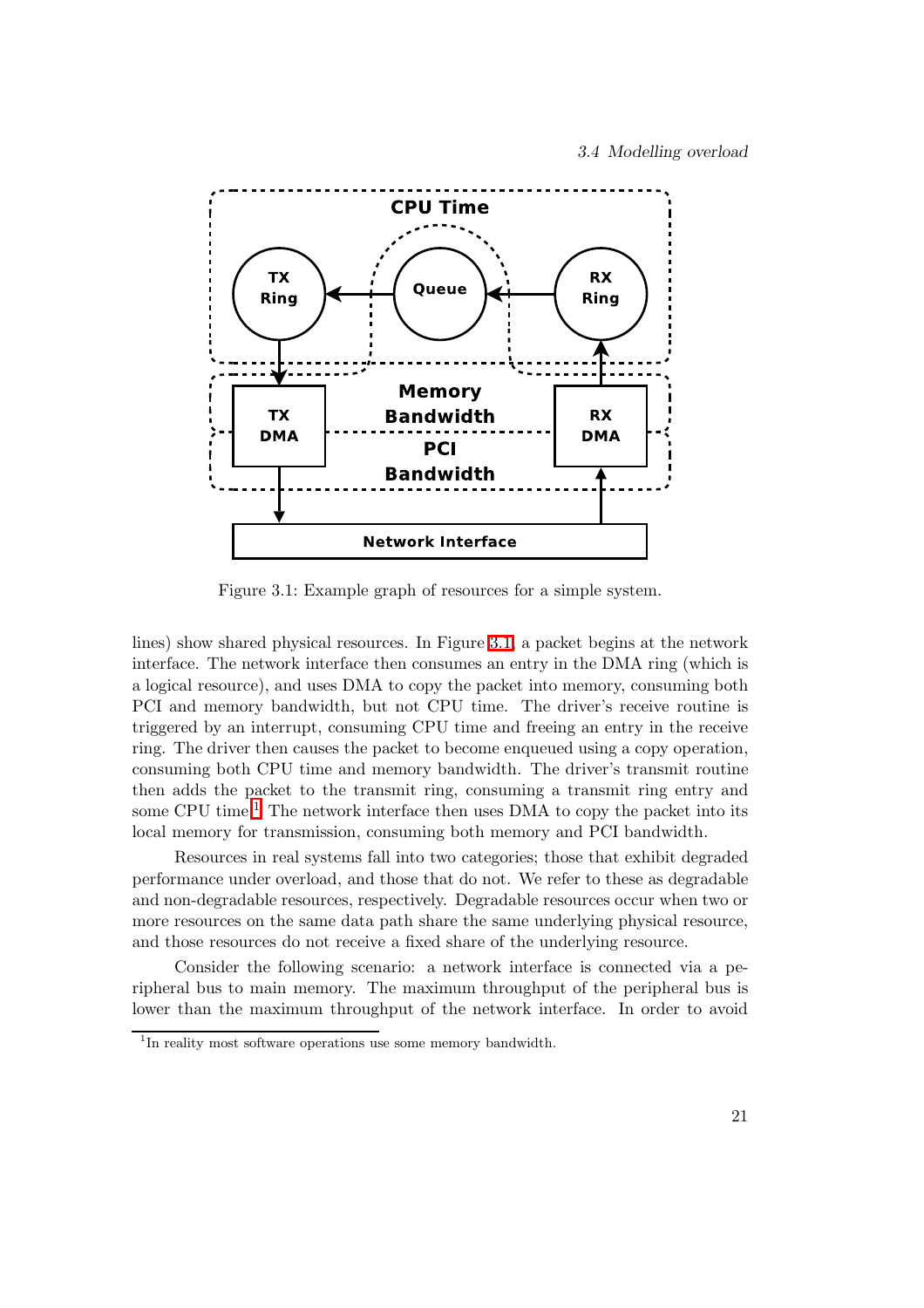### 3 Modelling Overload

receive-buffer overruns, the network interface prioritises the DMA of receive packets over the DMA of packets ready for transmission. The host application is a simple UDP packet echo.

When the peripheral bus becomes saturated, half of the bus bandwidth will be used for the DMA of incoming packets, and half for the DMA of outgoing packets. As the rate of incoming packets is increased beyond the point at which the bus becomes saturated, the bus bandwidth used by incoming packets reduces the bus bandwidth available for outgoing packets by a corresponding amount. In the extreme case, incoming packets will consume all available bus bandwidth, and no useful work will be done by the echo server.

Mogul and Ramakrishnan [\[19\]](#page-103-0) observe a similar phenomenon. In the case they examine, the shared system resource is time on the CPU, and processing of incoming packets by the interrupt handler occurs at a higher priority than other packet processing. This causes a reduction in CPU time allotted to processing packets for transmission, leading to the operating system transmit path (and user application) behaving as a degradable resource.

## **3.5 Modelling independent resources**

We model independent resources using output throughput as a function of input throughput. Non-degradable resources are characterised by functions that have nonnegative derivatives for all input throughputs.

We also define a special type of non-degradable resource, which we call a ratelimiting resource,  $f_{\text{rate}}(x)$  whose behaviour is characterised by output throughput which equals input throughput for input throughputs which are less than a determined rate-limit, and equal to the rate-limit for input throughputs above the rate-limit.

$$
f_{\text{rate}}(x) = \begin{cases} x, & \text{for } 0 \le x \le \text{rate}, \\ \text{rate}, & \text{for } x > \text{rate}. \end{cases}
$$
 (3.1)

Figure [3.2](#page-40-0) shows characterisations of three resources. The rate-limiting resource  $f_{\text{rate}}(x)$ , is an example of a rate-limiting resource with rate-limit of 600.<sup>[2](#page-39-0)</sup> The non-degradable resource  $f_n(x)$  is an example of a simple non-degradable resource, with throughput which increases until the resource becomes saturated, then continues to perform at that level. The degradable resource  $f_d(x)$  is an example

<span id="page-39-0"></span><sup>2</sup>Figures [3.2](#page-40-0) and [3.3](#page-41-0) do not specify units. Packets per second or bytes per second are typical metrics which could be used.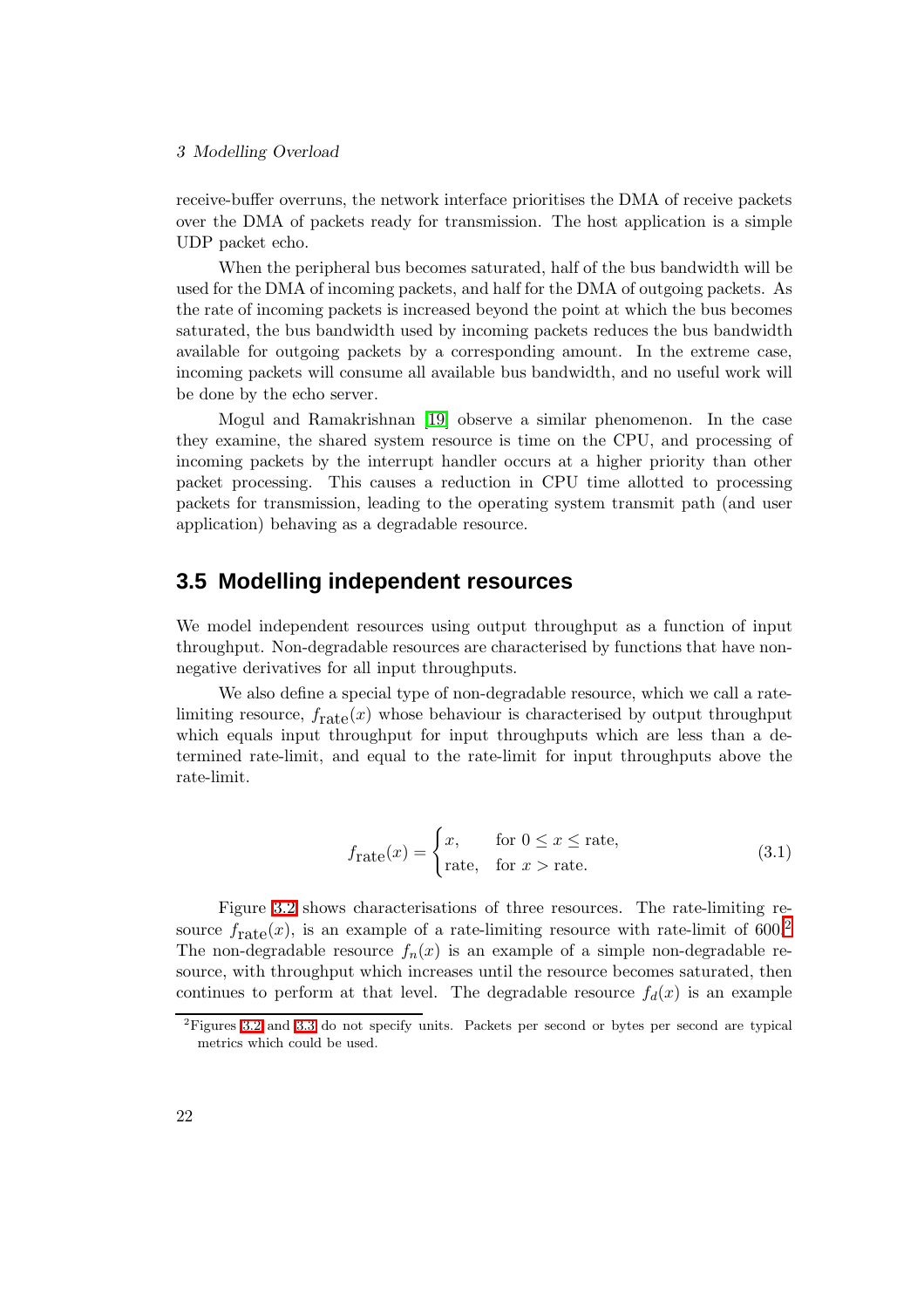

<span id="page-40-0"></span>Figure 3.2: Characterisation of rate-limiting resource  $f_{\text{rate}}(x)$ , non-degradable resource  $f_n(x)$  and degradable resource  $f_d(x)$ .

of a simple degradable resource, with throughput which increases linearly until the resource becomes saturated, and throughput which decreases linearly once the saturation throughput is exceeded.

## <span id="page-40-1"></span>**3.6 Modelling independent data-paths**

Given a model of the behaviour of individual resources under load, it is possible to model the behaviour of an individual data-path within the resource graph. When resources are connected in series, the input throughput seen by a resource is the output of the previous resource in the data-path. Therefore, the characterisation of resources  $f_a(x)$  and  $f_b(x)$  connected in series is  $f_b(f_a(x))$ .

Figure [3.3](#page-41-0) is an example of a data-path where a rate-limiting resource precedes a degradable resource. We see that when a rate-limiting resource  $f_{\text{rate}}(x)$  precedes a degradable resource  $f_d(x)$ , throughput does not degrade below  $f_d(\text{rate})$ . Therefore, if a rate of  $f_d^{-1}$  $d_d^{-1}(max(f_d))$ , overall throughput is maintained once peak throughput is reached.

Figure [3.4](#page-41-1) shows the effect of selecting a rate limit which is lower than the maximum of  $f_d$ . Rate limiting occurs before peak throughput is reached, however the overall behaviour of the system is still non-degradable.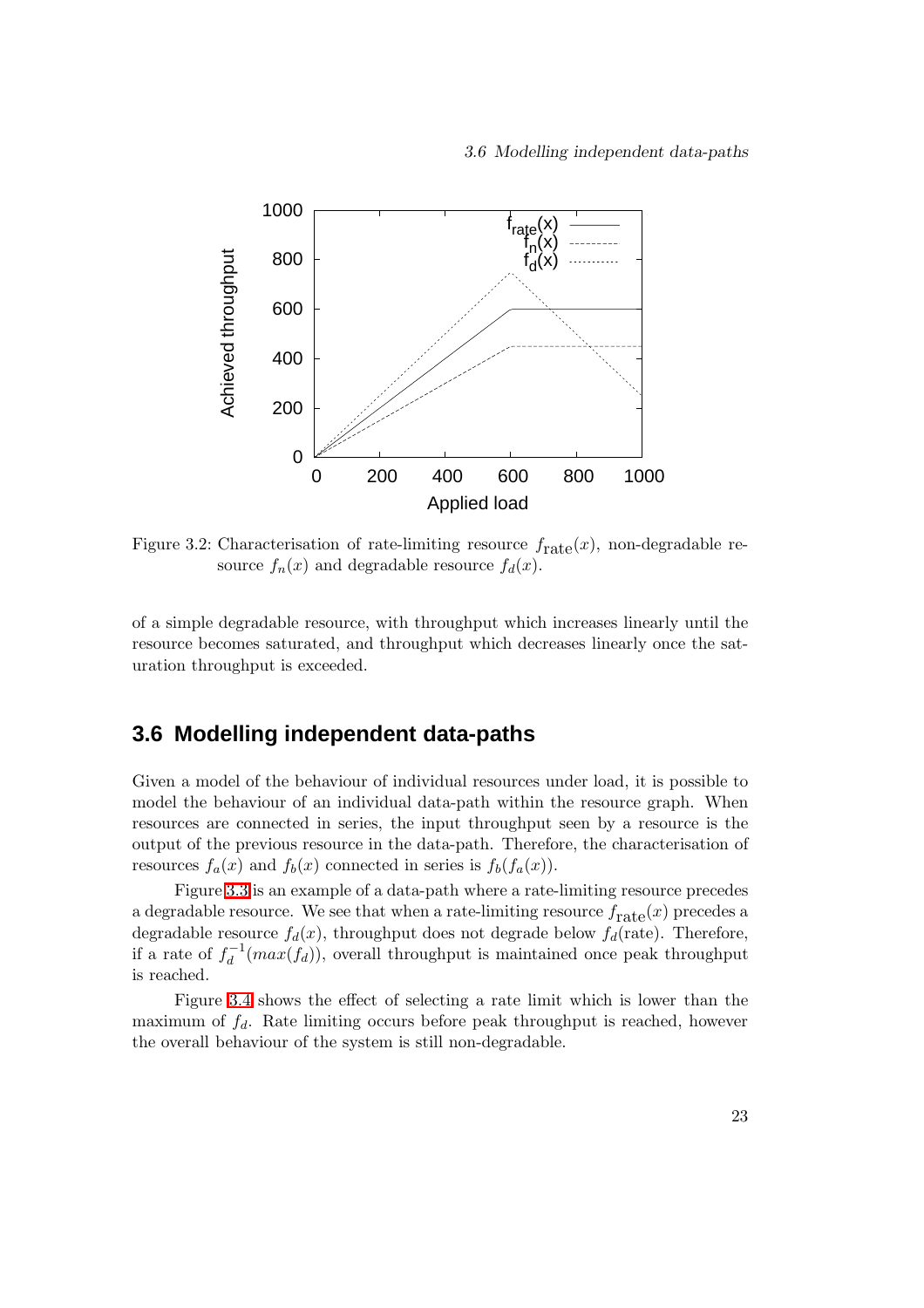

<span id="page-41-0"></span>Figure 3.3: A rate-limiting resource preceding a degradable resource



<span id="page-41-1"></span>Figure 3.4: A rate-limiting resource preceding a degradable resource, with rate set too low.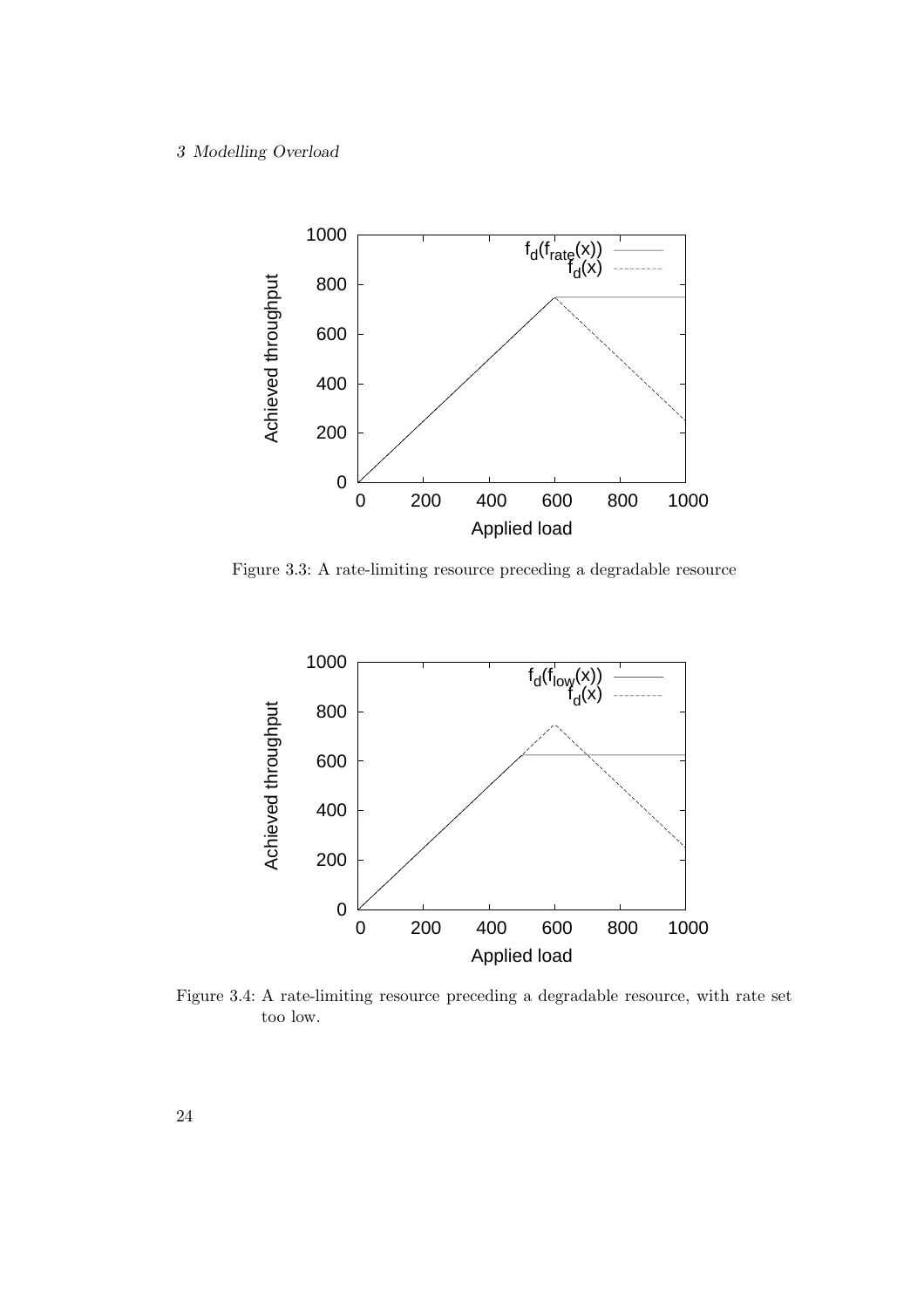

<span id="page-42-0"></span>Figure 3.5: A rate-limiting resource preceding a degradable resource with rate set too high.

Figure [3.5](#page-42-0) shows the effect of selecting a rate limit which is higher than the maximum of  $f_d$ . Rate limiting occurs after the system has begun to exhibit degradation, however once the rate limit is reached, further degradation is prevented.

## <span id="page-42-1"></span>**3.7 Modelling shared resources**

The previous section models the behaviour of data-paths in isolation, however in many systems individual resources may be shared between many data-paths. This section will propose a model for the effect of shared resources on the throughput of individual data-paths.

## **3.7.1 Shared prefix**

Consider the scenario shown in Figure [3.6,](#page-43-0) where two data-paths,  $y$  and  $z$  are prefixed by path x. Assuming an ideal demultiplexor, the sum of the resource's inputs should equal the sum of the resource's outputs. Non-ideal demultiplexors can be modelled using an ideal demultiplexor and independent resources in series. An example of this situation in a real system is a network protocol stack which demultiplexes data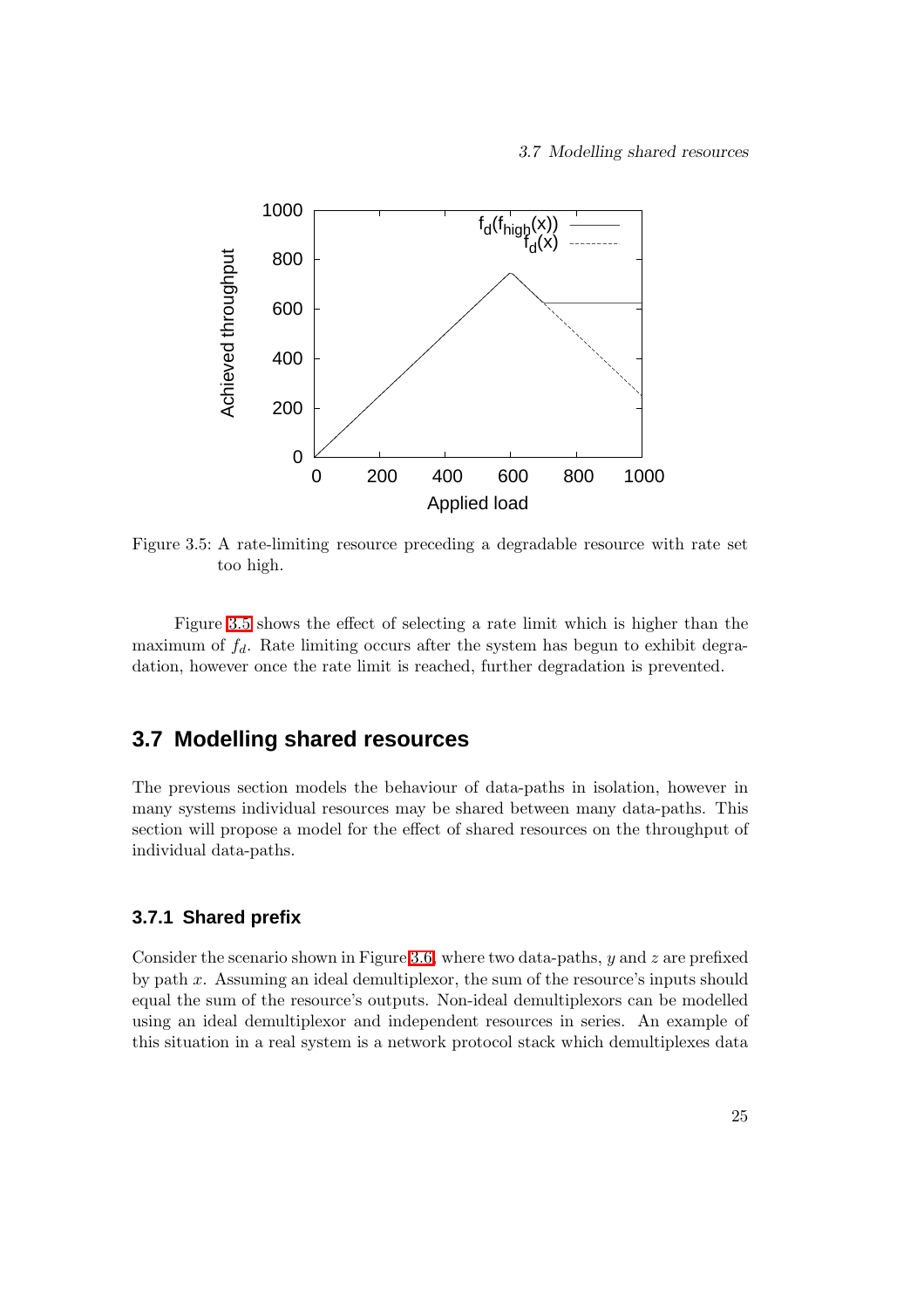3 Modelling Overload



<span id="page-43-0"></span>Figure 3.6: Two data-paths sharing a common prefix

between multiple applications.

$$
x = y + z \tag{3.2}
$$

For some proportion, c in [0, 1], of x destined for y, the data rates y and z are proportional to x:

$$
y = cx \tag{3.3}
$$

$$
z = (1 - c)x \tag{3.4}
$$

If the proportion  $c$  is beyond the control of the system (as is the case for packets generated externally to the system), there are two ways in which rate limiting can be applied to y. The first option is to simply drop packets between x and y. Doing this will mean that the path  $x$  consumes resources handling packets which are later discarded. The second option is to propagate the rate limiting to  $x$ , however this necessarily also causes a reduction in the throughput of z.

This means that when two or more data-paths share a common resource, reducing the throughput to one of those data-paths by reducing the throughput applied to the common resource will necessarily reduce the throughput to the remaining data-paths.

The solution to this dilemma is to structure systems such that data-paths avoid sharing a common prefix. Such an approach is reminiscent of systems such as LRP [\[8\]](#page-102-0) and Nemesis [\[3\]](#page-102-1), which perform early packet demultiplexing.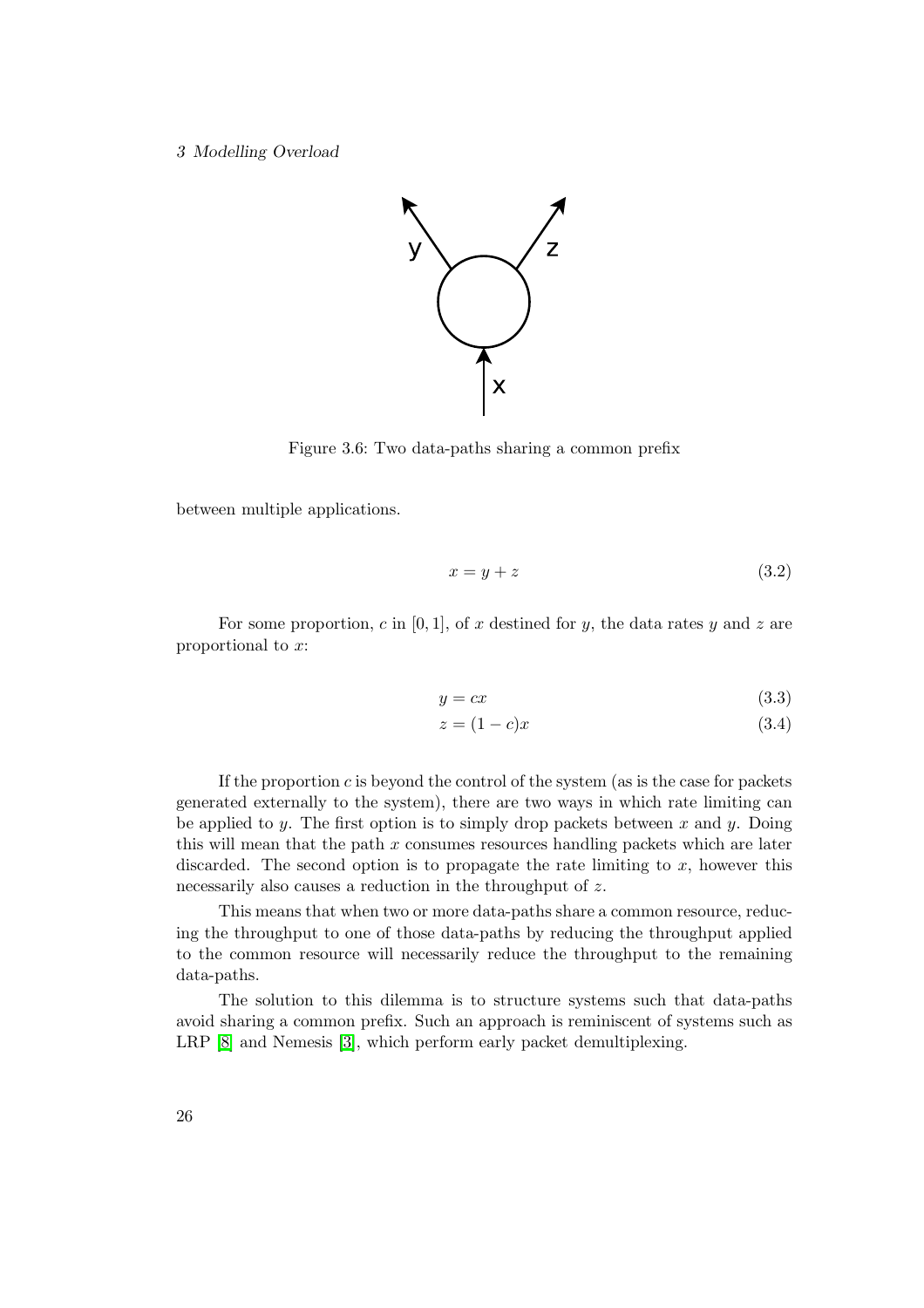3.8 Summary



<span id="page-44-0"></span>Figure 3.7: Two data-paths sharing a common suffix

### **3.7.2 Shared suffix**

Consider the scenario shown in Figure [3.7,](#page-44-0) where two data-paths, x and  $y$  are suffixed by path z. Assuming the resource itself is not overloaded, the sum of the resource's inputs should equal the sum of the resource's outputs. An example of such a resource in a real system is on the transmit path of a network protocol stack, where multiple senders are multiplexed onto an underlying protocol. For example, when merging TCP and UDP packets into the network interface's output queue.

$$
x + y = z \tag{3.5}
$$

Unlike the shared prefix case, there is nothing to be gained by performing rate limiting at the point where data paths merge. Instead, the output z should be rate-limited by controlling the rates of x and y. In this case, the proportion of  $z$ 's throughput assigned to  $x$  and  $y$  is at the discretion of the resource.

## **3.8 Summary**

This chapter has presented a model of the behaviour of a system comprised of connected resources, and the effects of overload have been explained in terms of that model.

The model makes two important points very clear: that a rate limiting resource may be used to provide peak throughput for a particular data path, and that systems in which data-paths have a shared prefix (or late demultiplexing) make it difficult to prevent the overload of one data path without reducing the performance of other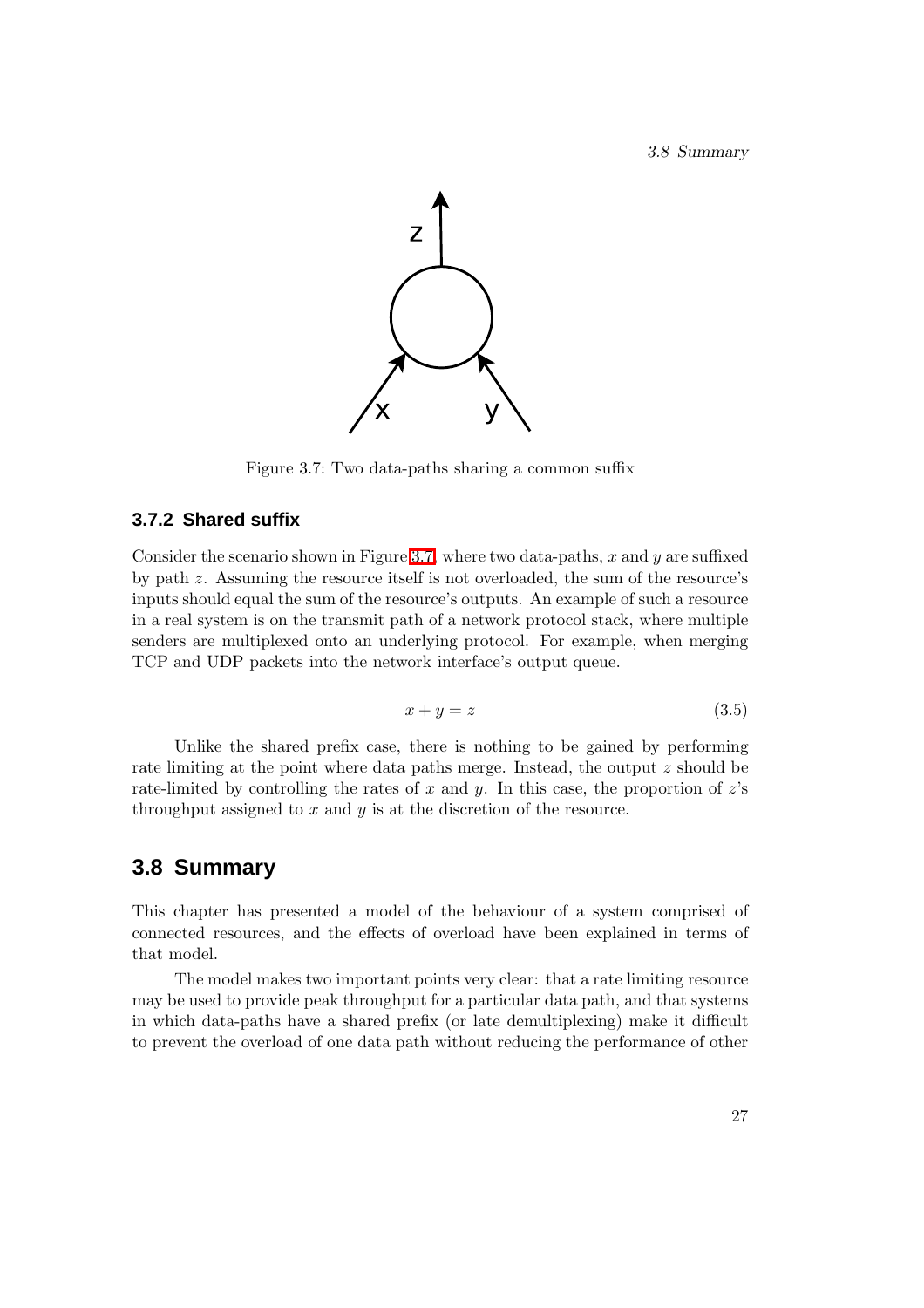3 Modelling Overload

data paths.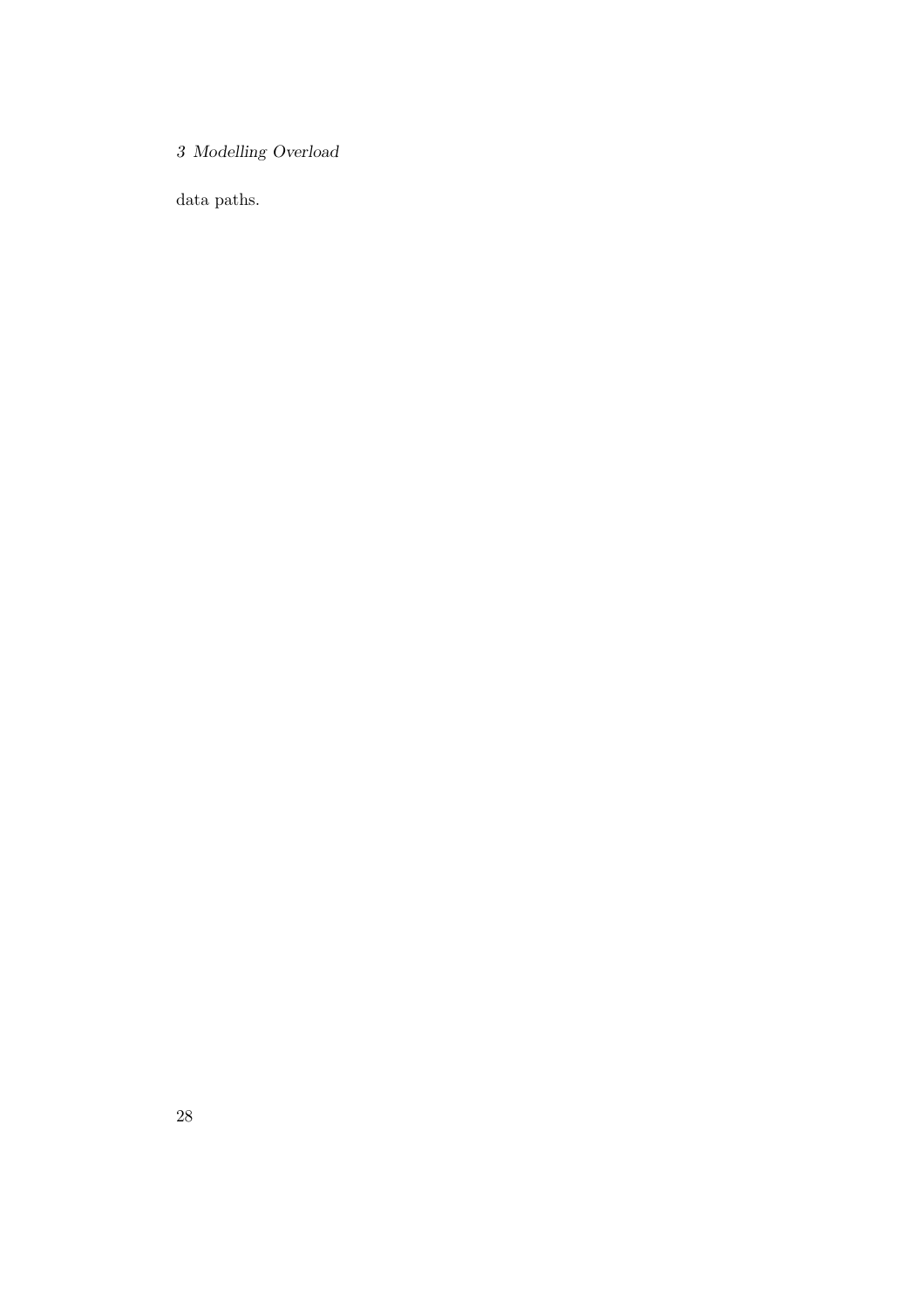# **4 The Edge-Limiting Approach**

This chapter introduces mechanisms which my be used to provide a rate-limiting resource at the edge of the system. In particular this chapter will focus on mechanisms which can be implemented using unmodified commodity Gigabit Ethernet network interface cards. The principles used in this chapter may be applicable to other devices, however they do depend heavily on the nuances of network interface hardware design.

As discussed in the previous chapter, in order to prevent degradation due to overload, it is necessary to implement admission control wherein the rate at which data enters a system is limited to the maximum capacity of that system. This allows the system to provide peak throughput even when the applied load is beyond that peak.

In Chapter [2,](#page-24-0) we introduced the concept of admission control cost. In order to guarantee that degradation does not occur under overload, an admission control system must have an admission control cost of  $O(admitted)$  or better. In order to achieve this, the network interface itself may be used as a non-degradable resource, since it has separate processing resources to the main CPU, and has enough capacity to process a saturated link. Chapter [3](#page-36-0) also argued that by performing admission control at the start of the data path all resources along that path could be prevented from exposure to excessive loads.

For these reasons, we propose the use of the network interface card itself as a rate-limiting resource which may be used to perform admission control for the entire system. This chapter will focus on admission control mechanisms which can be implemented in off-the-shelf network interface cards.

Determining the maximum capacity of the system is an orthogonal but equally important problem, and will be dealt with in the next chapter.

## **4.1 Rate control mechanisms**

Since we require the use of commodity hardware, we will examine rate-limiting mechanisms which can be implemented in the driver, and which cause packets to be dropped by the network interface before they can be copied to main memory using DMA.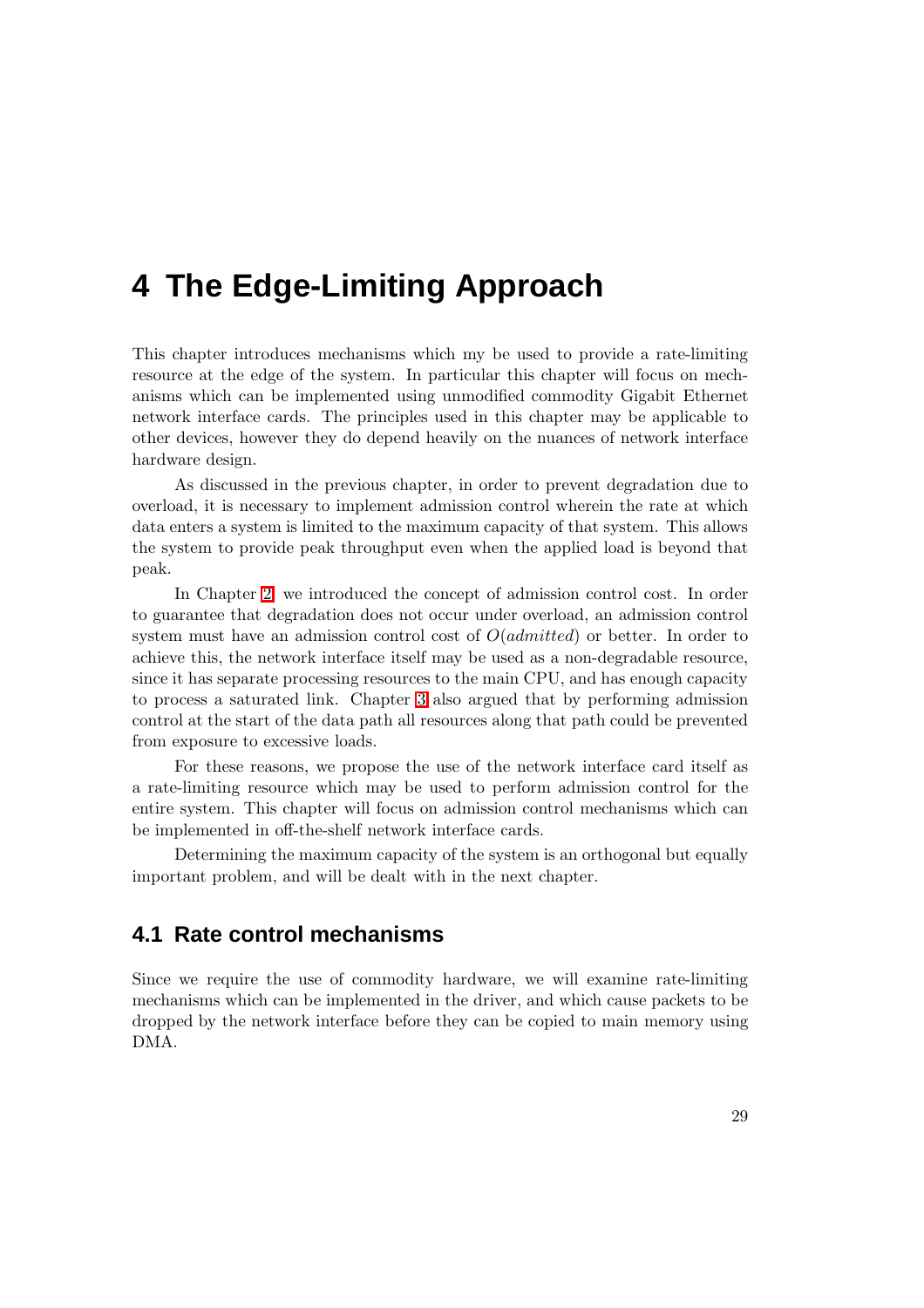### 4 The Edge-Limiting Approach

### **4.1.1 Introduction to network interfaces**

Early Ethernet network interfaces and some modern embedded network interfaces operate by receiving an incoming packet into a local buffer before interrupting the host CPU. The operating system's interrupt handler then invokes the driver, which reads the packet from the NIC into a buffer in main memory before enqueueing it for higher level processing.

This simple design is cheaper and easier to build due to reduced hardware complexity, but is unable to scale to the high packet rates seen in modern Ethernet networks. Polling schemes can be used to increase the number of packets received per interrupt, however the design is fundamentally limited by buffering constraints.

Some optimisations are possible with such interfaces, such as using the host CPU to look at the packet headers in the network interface's packet buffer prior to copying the packet. This could allow cheaper demultiplexing of packets between recipients, or intelligent admission control with reduced loading on the host CPU and memory bus.

Modern Ethernet interfaces use an entirely different scheme for packet reception. Received packets are automatically copied into pre-defined locations in main memory by the network interface. These memory locations are defined by descriptors in the DMA ring, a data structure usually maintained in main-memory and used to communicate between the driver and network interface. Conceptually, the DMA ring is a circular list, implemented as a circularly-linked list or simple array, with the specific structure dictated by the network interface itself. Each entry in the DMA ring is a descriptor containing a pointer and meta data describing a location in memory which may be used by the network interface to store an incoming packet. Minimally, the meta data includes the size of the buffer and whether it is owned by the network interface or the host. In general, the buffers pointed to by the DMA ring are large enough to store one incoming packet, such that one DMA ring entry will contain one received packet.

Interrupt generation on modern network interfaces is generally programmable, with different interrupt mitigation schemes used by different manufacturers. Interrupt mitigation typically allows the maximum interrupt rate generated by the network interface to be specified, but may also include various thresholds to prevent the delay of packet processing under low load [\[14,](#page-103-1) [25\]](#page-104-0).

## **4.1.2 Generalised rate limiting**

The following rate-limiting mechanisms rely on the behaviour of the network interface when all receive buffers in the DMA descriptor ring have been used, which is to drop any subsequent incoming packets. This approach gives the behaviour of a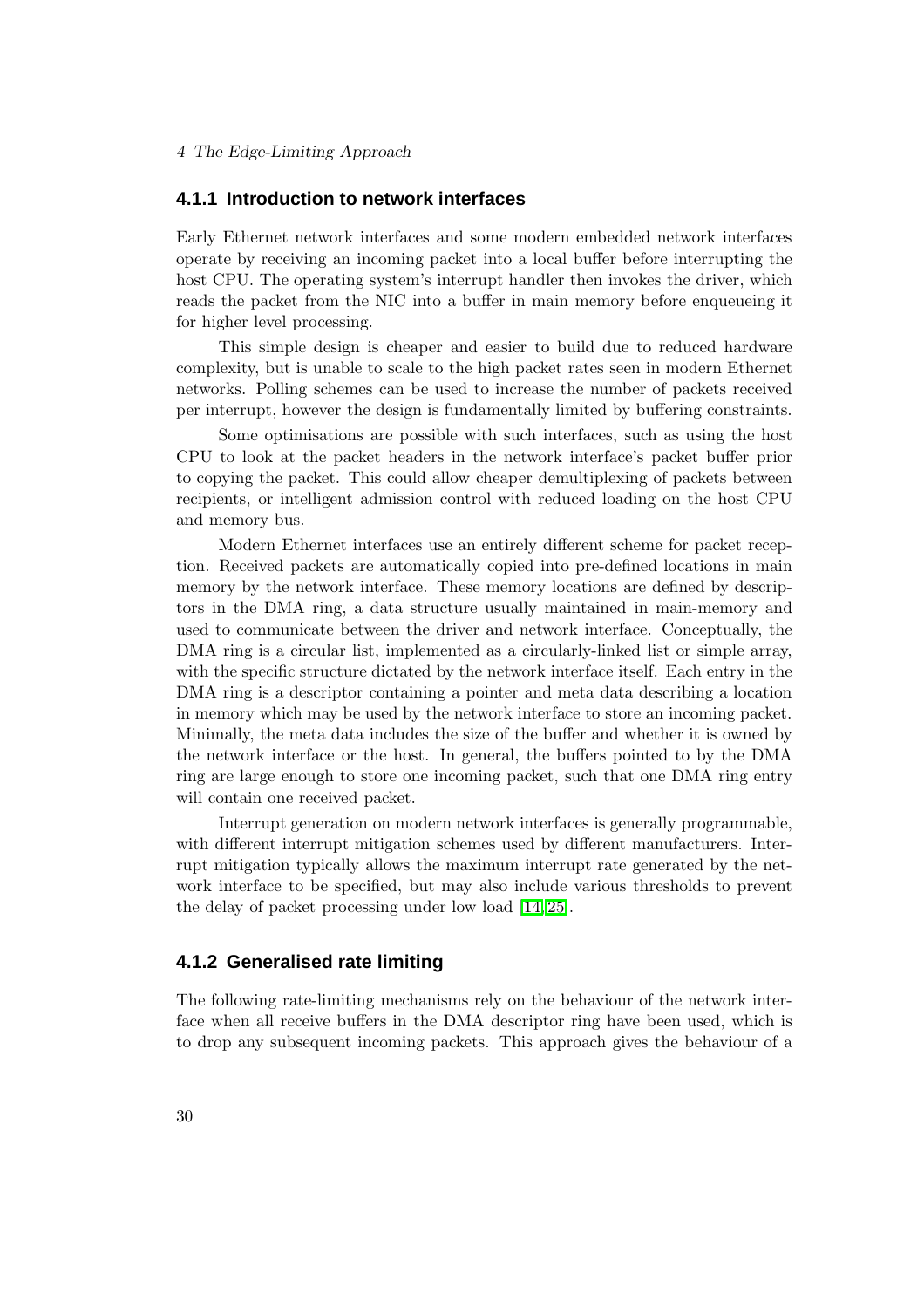

<span id="page-48-0"></span>Figure 4.1: Model of rate-limiting mechanism

non-degradable resource, because packets which are discarded do not consume any additional system resources. Resource consumption of the discarded packet is limited to processing on the network interface, which is capable of handling the full load of the network link.

<span id="page-48-1"></span>If n packets are dequeued per interrupt, and interrupts occur at frequency  $f$ , the data rate d can be calculated:

$$
d = n \times f \tag{4.1}
$$

Figure [4.1](#page-48-0) shows the relationship between the achieved packet rate d, the number of packets dequeued per interrupt  $n$ , and the interrupt frequency  $f$  for Equation [4.1.](#page-48-1) Given this model, we can choose to control the incoming packet rate by adjusting the number of packets dequeued per interrupt, or by adjusting the interrupt frequency.

All of the following rate-limiting mechanisms operate on the same principle. This means that under most circumstances there is little performance difference between the approaches. On the other hand, there may be significant non-performance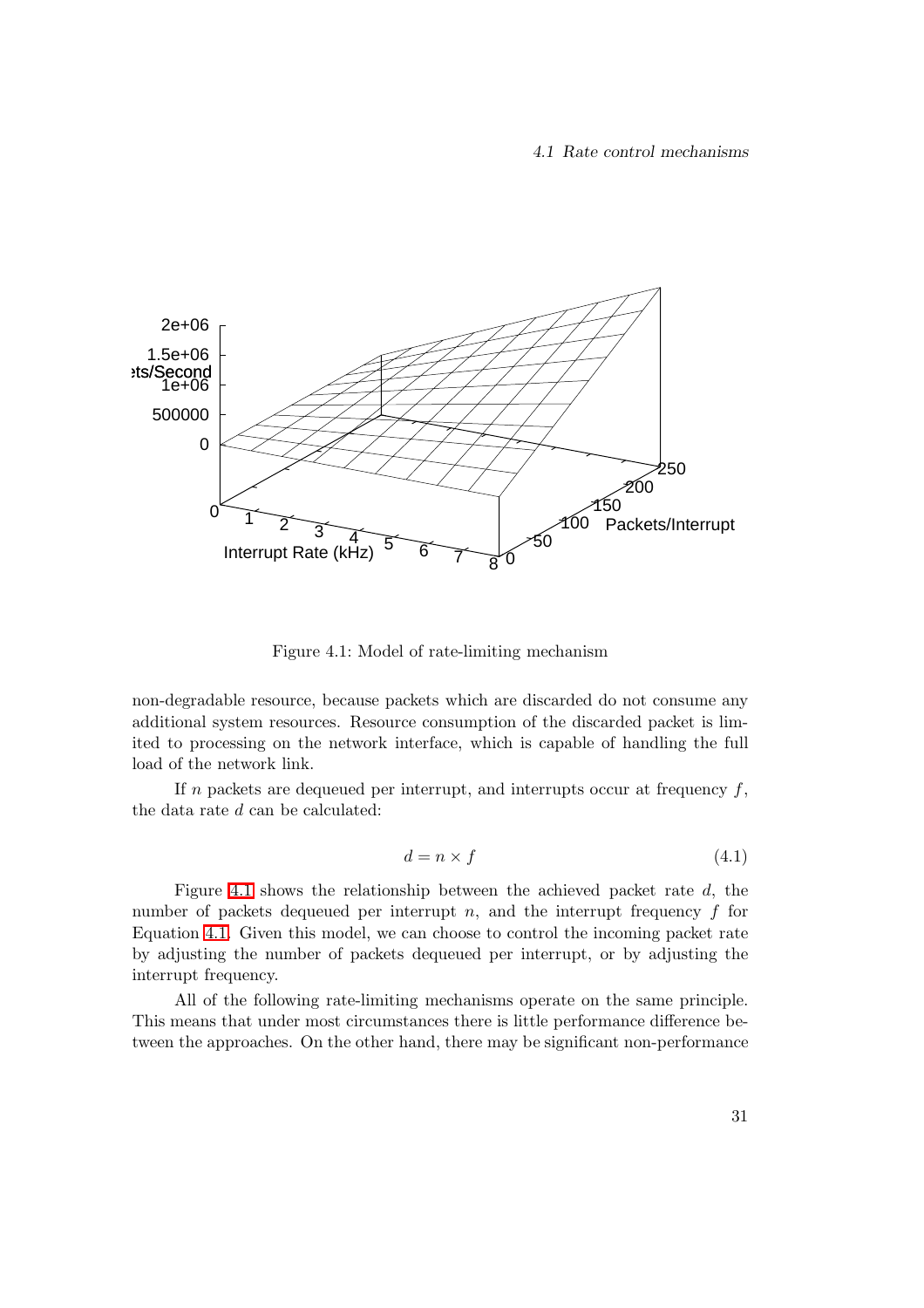#### 4 The Edge-Limiting Approach

reasons to choose one mechanism over the other. The choice of rate control mechanism should be made primarily on the basis of how well the approach suits the existing hardware design and driver framework.

### <span id="page-49-1"></span>**4.1.3 Controlled dequeue rate**

This rate-limiting mechanism is implemented by controlling the rate at which packets are dequeued from the DMA ring by the driver.

Traditional driver implementations aim to dequeue as many packets from the DMA ring as possible before returning from the interrupt handler. We modify this behaviour by dequeuing only the number of packets required to maintain the desired data rate. Excess packets are left in the DMA ring, while consumed packets are freed in the DMA ring. If the incoming data rate exceeds the packet dequeue rate, the DMA ring becomes full, and the network interface begins dropping packets. If the network supports flow control, the rate limit will be propagated through the network, causing the sender to be blocked.

The main advantage of this approach is that it is extremely simple to implement, requiring only a few lines of code in the driver's interrupt service routine.

<span id="page-49-0"></span>The disadvantage of this approach is that it incurs additional per-packet latency if the applied load is greater than the admitted load, as packets must sit in the DMA ring until the driver is ready to process them. According to Little's law [\[18\]](#page-103-2), the incurred latency T is dependent on the size of the DMA ring N, and the admission control rate  $\lambda$ , as shown in Equation [4.2.](#page-49-0)

$$
N = \lambda T \tag{4.2}
$$

Figure [4.2](#page-50-0) shows the latency incurred while a packet waits to be dequeued by the driver, as modeled by Equation [4.2.](#page-49-0) If the admission control rate is low relative to the number of DMA buffers in use, the latency incurred can be significant.

The impact of added latency depends on the network protocol and application being used. In the case of protocols which do not retransmit in the event of packet loss (for example, a time synchronisation protocol), minimising the time packets spend waiting in the DMA ring can be useful. On the other hand, for protocols such as TCP, the fact that some packets must be dropped under overload means that end-to-end latency is determined by retransmission timeouts, and latency added to the delivery of an individual packet has little impact on overall performance.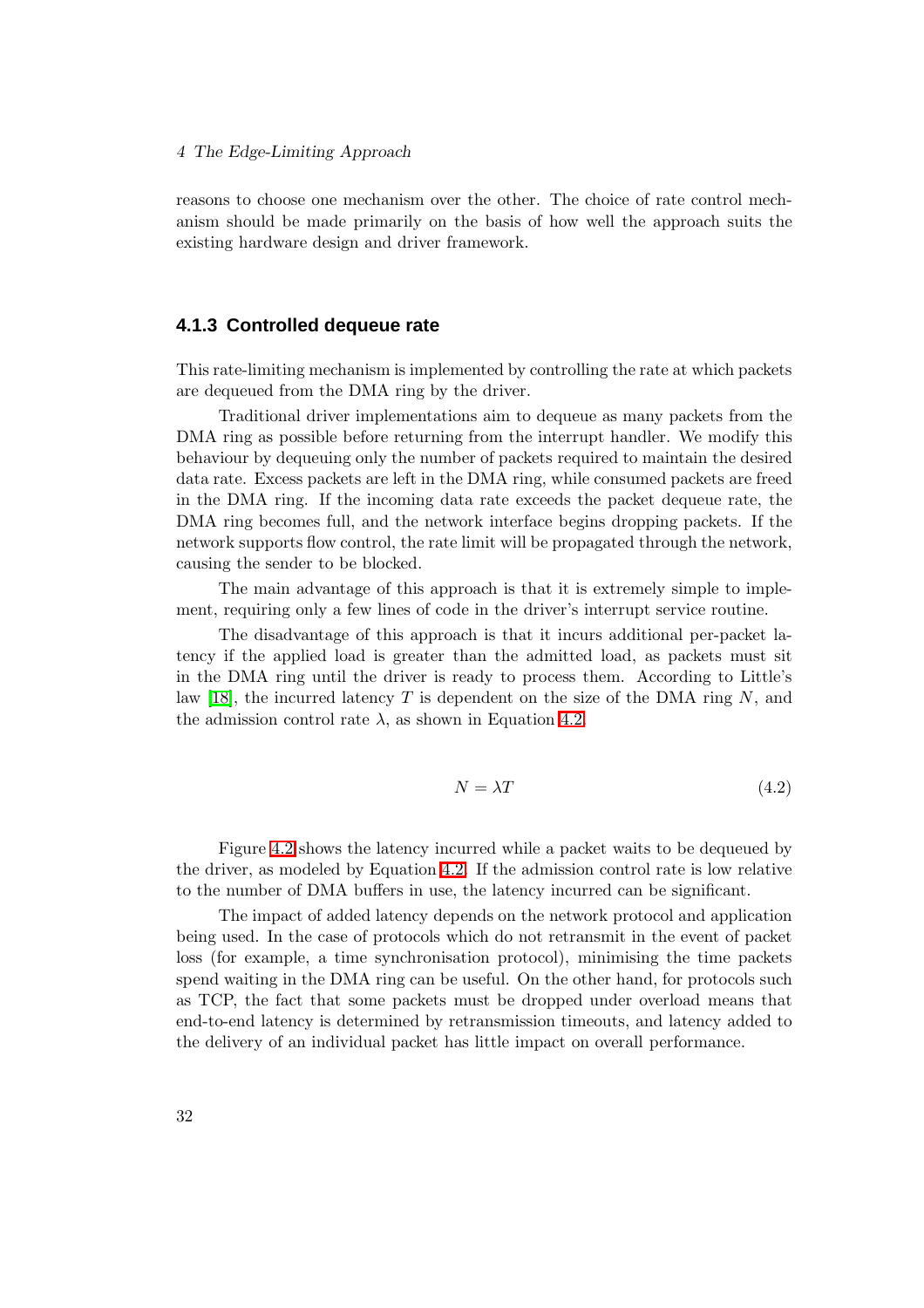4.1 Rate control mechanisms



<span id="page-50-0"></span>Figure 4.2: Latency incurred by the controlled-dequeue-rate approach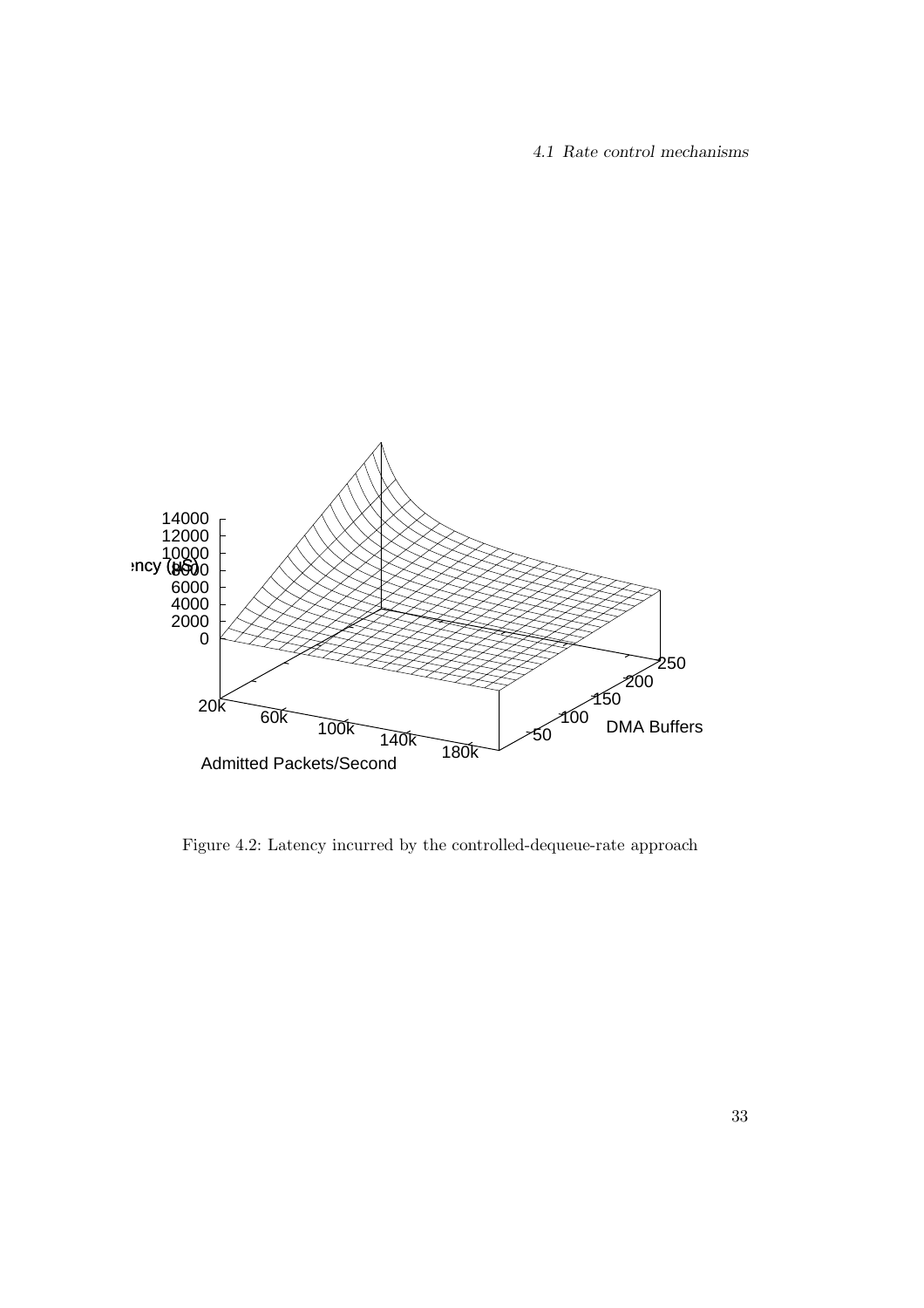4 The Edge-Limiting Approach

## **4.1.4 Controlled free rate**

An alternative to the controlled dequeue rate approach is to dequeue packets as soon as they are available, but delay notification of packet consumption to the network interface. In this solution packets are freed in the DMA ring at the desired packet rate.

Because network interfaces typically consider a slot in the DMA ring to be either full or empty, the driver must introduce a third state to keep track of slots which are no longer in use, but which have not yet been returned to the network interface for reception of additional packets. How cleanly this can be implemented is somewhat dependent on the structure of the DMA ring, whose design is dictated by the network interface.

The primary advantage of controlling the free rate is that it does not incur any additional latency, since packets may be dequeued as soon as the interrupt is raised, rather than waiting in the DMA ring, as is the case for the controlled dequeue rate approach.

### **4.1.5 DMA-ring length modulation**

A variant of these approaches is to control the number of DMA buffers which are available in the receive ring. At each interrupt, the entire DMA ring is dequeued and freed. This approach is suitable when receive processing interrupts occur at well known intervals, as is the case for many Gigabit Ethernet interfaces which support interrupt moderation.

As in the controlled free rate approach, the difficulty of implementing DMAring length modulation is largely dependent on the interface provided by the network interface.

Figure [4.3](#page-52-0) shows the time packets spend waiting in the DMA ring before being dequeued for the DMA-ring length modulation approach. The worst case latency added by rate limiting is equal to the interrupt period. This occurs when a packet must wait the entire interrupt period before being dequeued, and is no worse than that incurred by normal interrupt moderation.

## **4.1.6 Interrupt frequency modulation**

Equation [4.1](#page-48-1) shows how the data rate can also be controlled by modulating the frequency of interrupts, while maintaining a fixed number of entries in the DMA ring.

The advantage of this approach is that on most Gigabit Ethernet network interfaces, controlling the interrupt rate is simply a matter of setting a value in a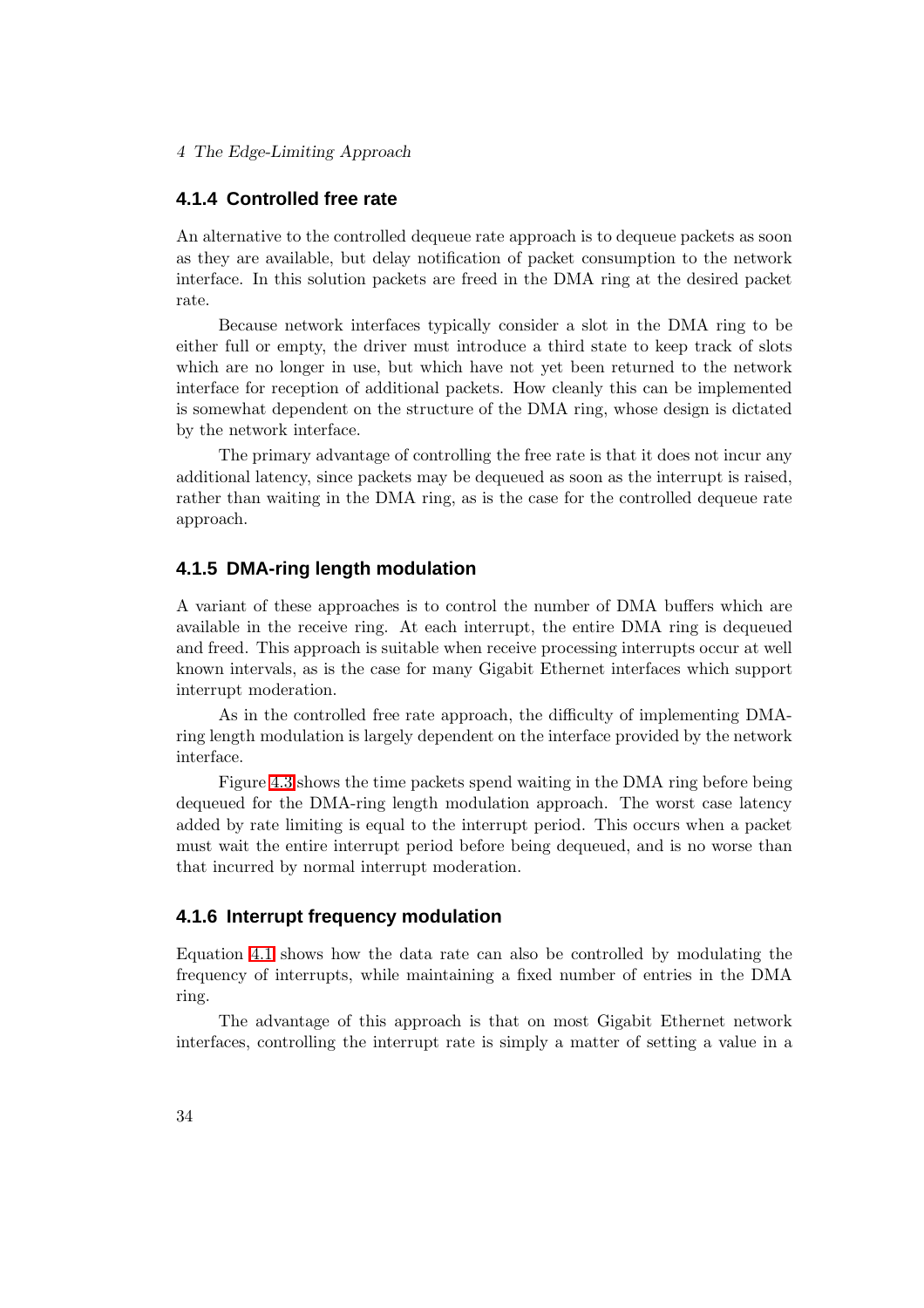4.1 Rate control mechanisms



<span id="page-52-0"></span>Figure 4.3: Latency incurred in the DMA ring (8kHz interrupts)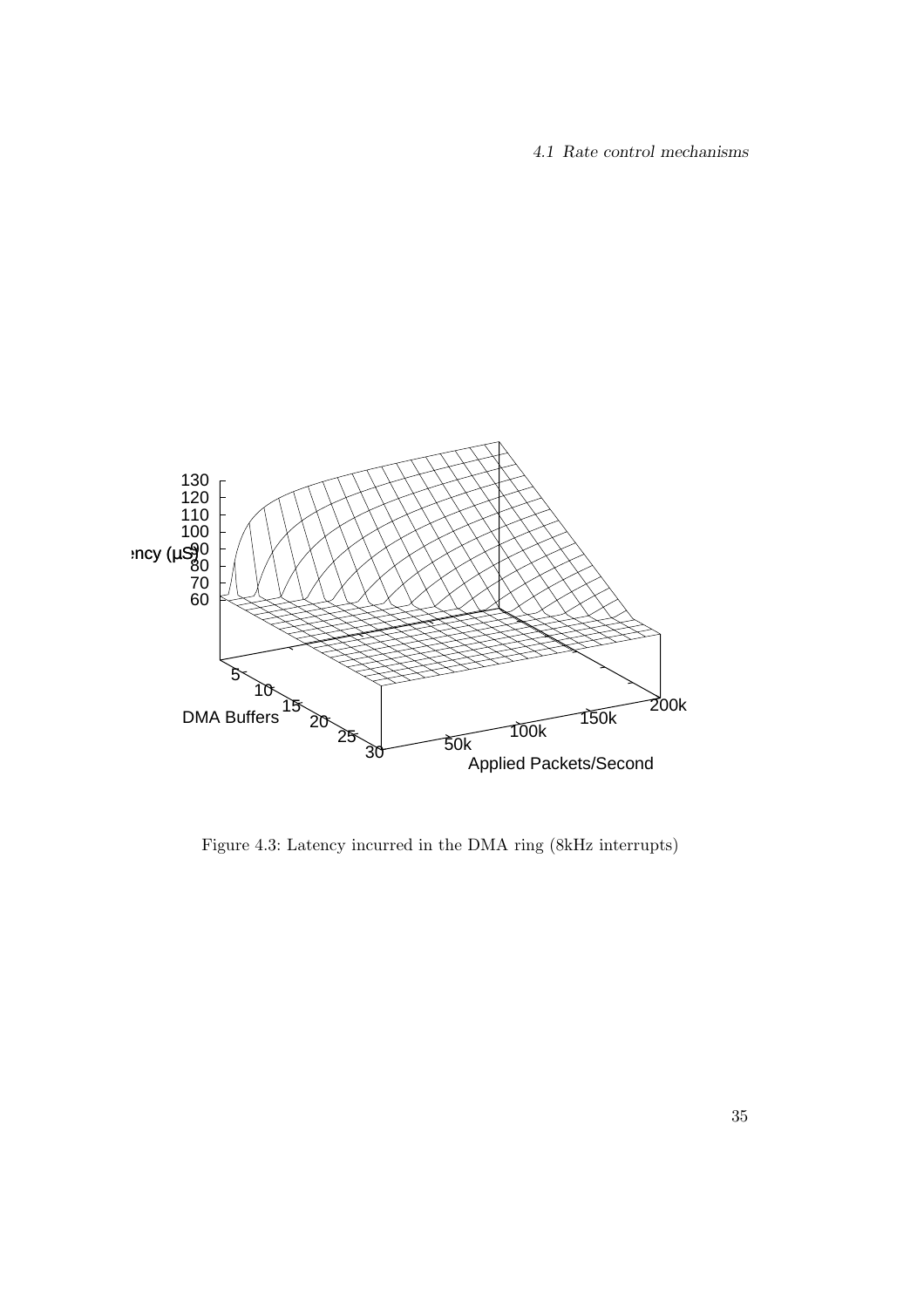#### 4 The Edge-Limiting Approach

device register. This means that the only change necessary in the device driver's interrupt service routine (ISR) is to prevent more than one iteration over the DMA ring from occurring. This is necessary to limit the number of packets dequeued per interrupt, since most driver implementations attempt to reduce the interrupt rate by not returning from the interrupt handler until the input queue is empty.

There are several disadvantages to this approach. It results in an interrupt frequency which increases as the admitted data rate increases. It therefore tends to increase load on the system as overload is approached (although it still maintains O(admitted) performance).

This approach also has the disadvantage of increasing latency at low admission control rates, as the interrupt frequency may need to be very low for low packet rates.

### **4.1.7 A hybrid approach**

It is also possible to implement rate control by modulating both the interrupt frequency and DMA ring length simultaneously. Such an approach can have the advantage of allowing increased interrupt frequency under low load in order to minimise latency, while reducing interrupt overheads at high loads.

This approach goes beyond simply eliminating overload and has become an exercise in performance optimisation. The performance of this approach is evaluated in Section [7.6](#page-85-0) using a controlled-free-rate admission controller and interrupt frequency modulation.

## **4.2 Queueing behaviour**

It is worth noting that the rate limiting mechanisms presented in this system all provide "tail drop" queueing semantics, where the most recently arrived packet is dropped. These semantics are typical of those used by default in many internet routers.

While tail drop is extremely popular in existing internet routers, there are a few well known disadvantages to this approach [\[1\]](#page-102-2). The first disadvantage is that the phenomenon of lock-out, where a small number of traffic flows may be able to monopolise space in the queue. The second problem is that tail drop results in full queues, which means that bursty traffic tends to be dropped.

Proposed solutions to these problems include active queue management approaches such as Random Early Detection [\[11\]](#page-103-3) (RED), and congestion notification mechanisms such as Explicit Congestion Notification [\[10,](#page-103-4)[24\]](#page-104-1) (ECN). The implementation of such approaches is not possible using the edge limiting approach without explicit queue management on behalf of the network interface.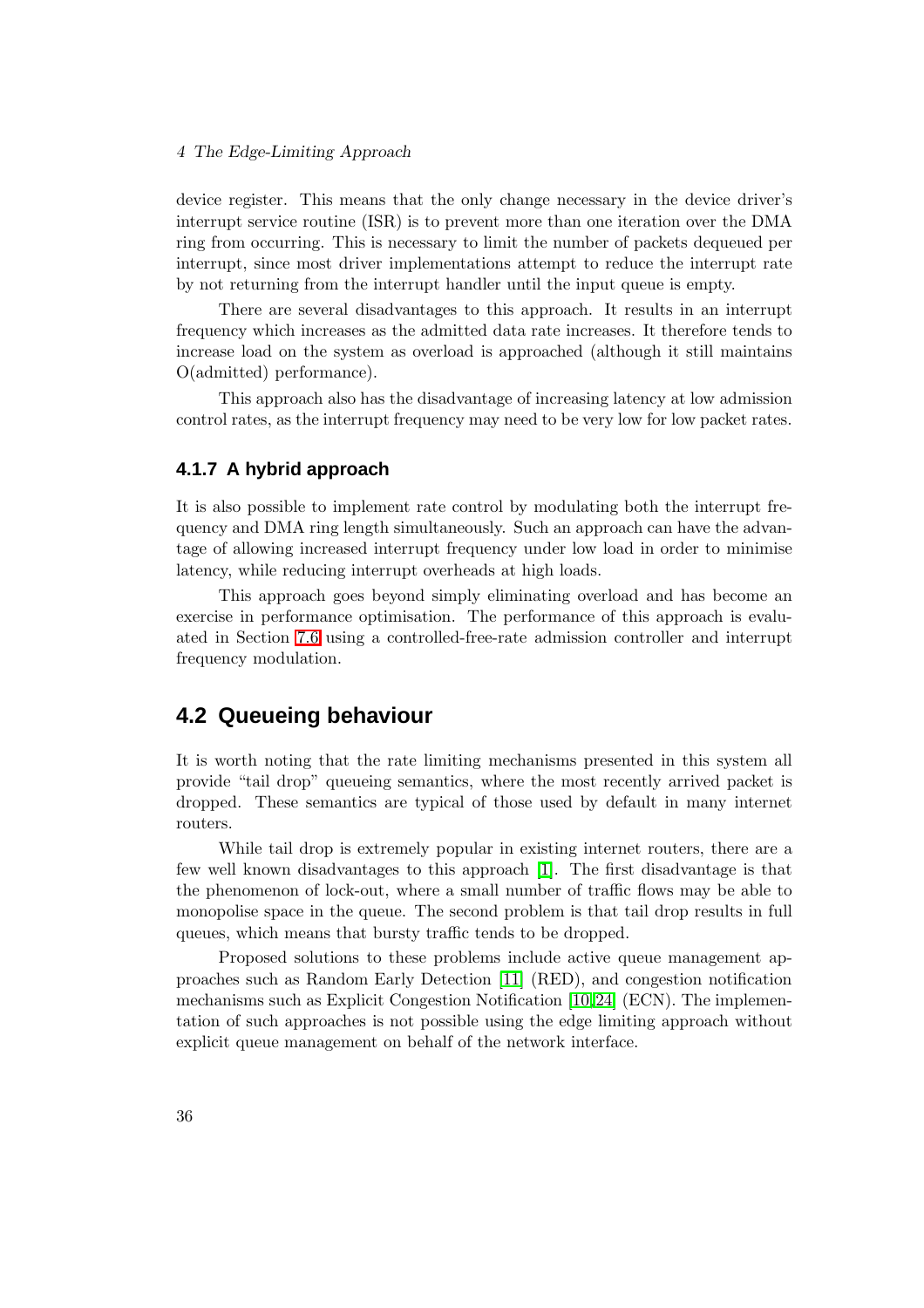# **4.3 Limitations**

Commodity Ethernet interfaces typically only support a single DMA ring, and as such that resource must be shared by all data paths used by that interface. We are not aware of any commodity Ethernet cards which support hardware packet demultiplexing based on high level network protocol fields, however some interfaces do support demultiplexing packets into individual DMA rings based on the Ethernet packet's virtual local area network (VLAN) tag.

There has been research into providing hardware packet demultiplexing [\[23\]](#page-104-2) by replacing the firmware of certain programmable Ethernet cards. This work has been done in order to support user-level network protocol implementations in experimental operating systems, where such packet demultiplexing allows packets to be delivered to different user-level protection domains for processing.

In Section [3.7](#page-42-1) we discussed the effects of having shared resources along a data path. Because the hardware shares a single DMA ring between multiple data paths, it is not possible to apply separate rate limits to individual data paths. Therefore, when rate limiting is implemented using the network interface's DMA ring, the throughput of all data paths which are prefixed by that DMA ring is limited. This situation could be resolved by having hardware that supports packet demultiplexing into multiple queues, or by limiting each network interface to a single data path.

In practice many applications, such as those typically used in network servers, put the majority of traffic through a single data path. Therefore despite this limitation, this approach achieves useful results.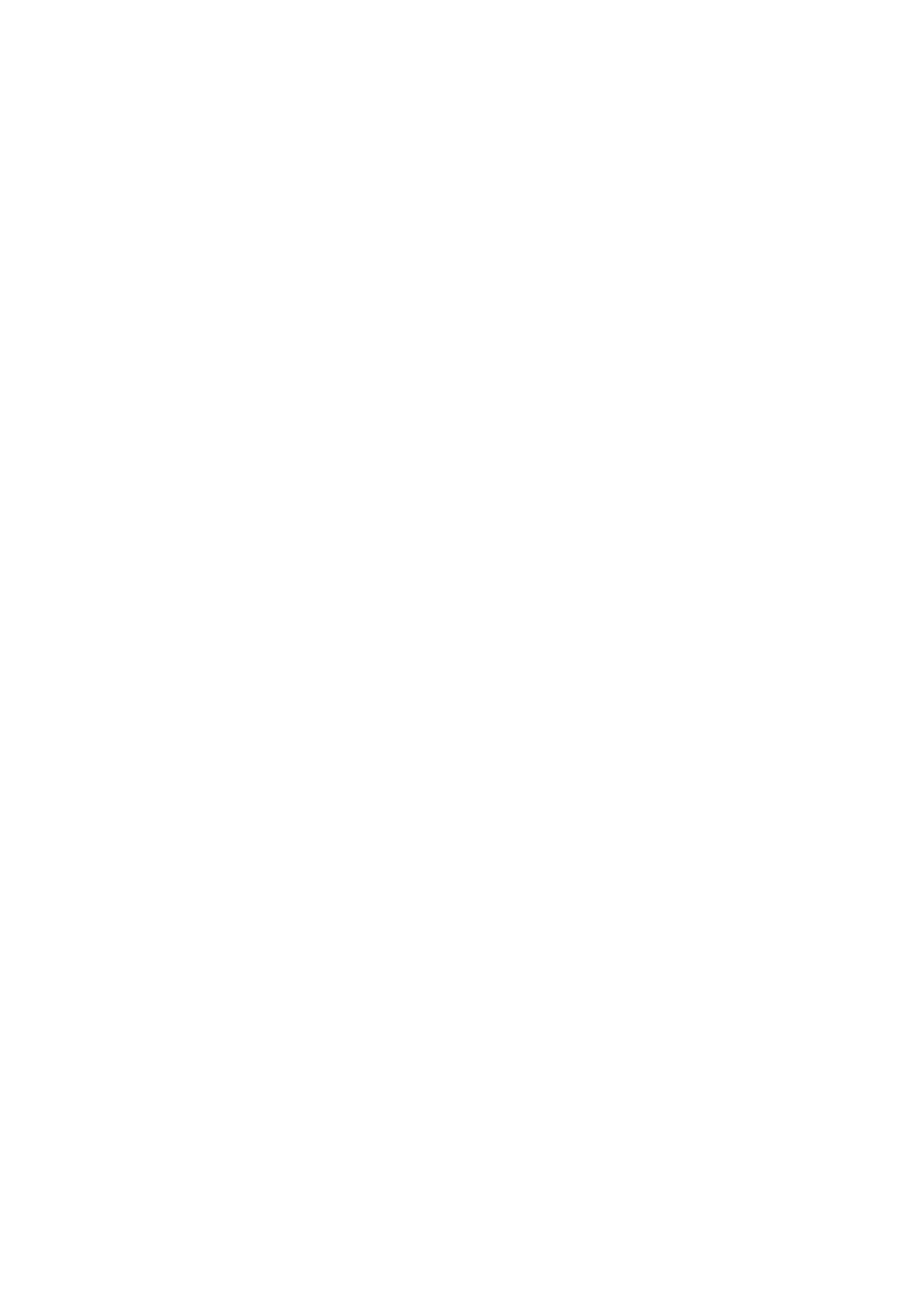# **5 Rate Selection**

While a rate-limiting mechanism makes it possible to prevent excess traffic from entering the system, it is also necessary to determine exactly how much traffic should be allowed into the system in order to prevent overload and maximise throughput, as discussed in Section [3.6.](#page-40-1) This chapter will briefly discuss existing methods of detecting overload. It will then look at a new approach which uses throughput based traffic analysis to determine when a system has become overloaded.

# **5.1 Overload detection**

There are many possible ways to detect overload within a system. One is to have each stage along the data path detect when it is overloaded.<sup>[1](#page-56-0)</sup> When a stage becomes overloaded, that information could be propagated backwards along the data path to the data source. This is the approach taken by the staged event driven architecture (SEDA) [\[30\]](#page-104-3). Although detection of overload within an individual stage may be simpler than detecting overload in the system as a whole, retrofitting such detection to an existing system is difficult, as it necessarily requires modifying the interfaces and behaviour of all components in a data path.

One proposed approach to solving this problem is to use resource monitoring to detect when a system has become overloaded [\[26,](#page-104-4)[27,](#page-104-5)[28,](#page-104-6)[29\]](#page-104-7). These systems typically monitor resources such as CPU usage as an indicator of system load. Unfortunately, resource monitoring is often a poor indicator of overload, since many optimisations take advantage of any spare resources which are available. Additionally, resource consumption may not be a function of network load if resources are being consumed by some independent process.

An alternative approach is to use traffic monitoring to detect overload. Such a monitor observes the response of the system to incoming traffic in order to determine when the system is performing sub-optimally. If overload is detected, the monitor can reduce the data rate entering the system by directly controlling data source(s) in the system.

The advantage of this approach is that it is relatively simple to retrofit to an existing system, and it is more accurately able to detect the occurrence of overload

<span id="page-56-0"></span> $1$ This ignores the issue of how overload is detected within an individual stage.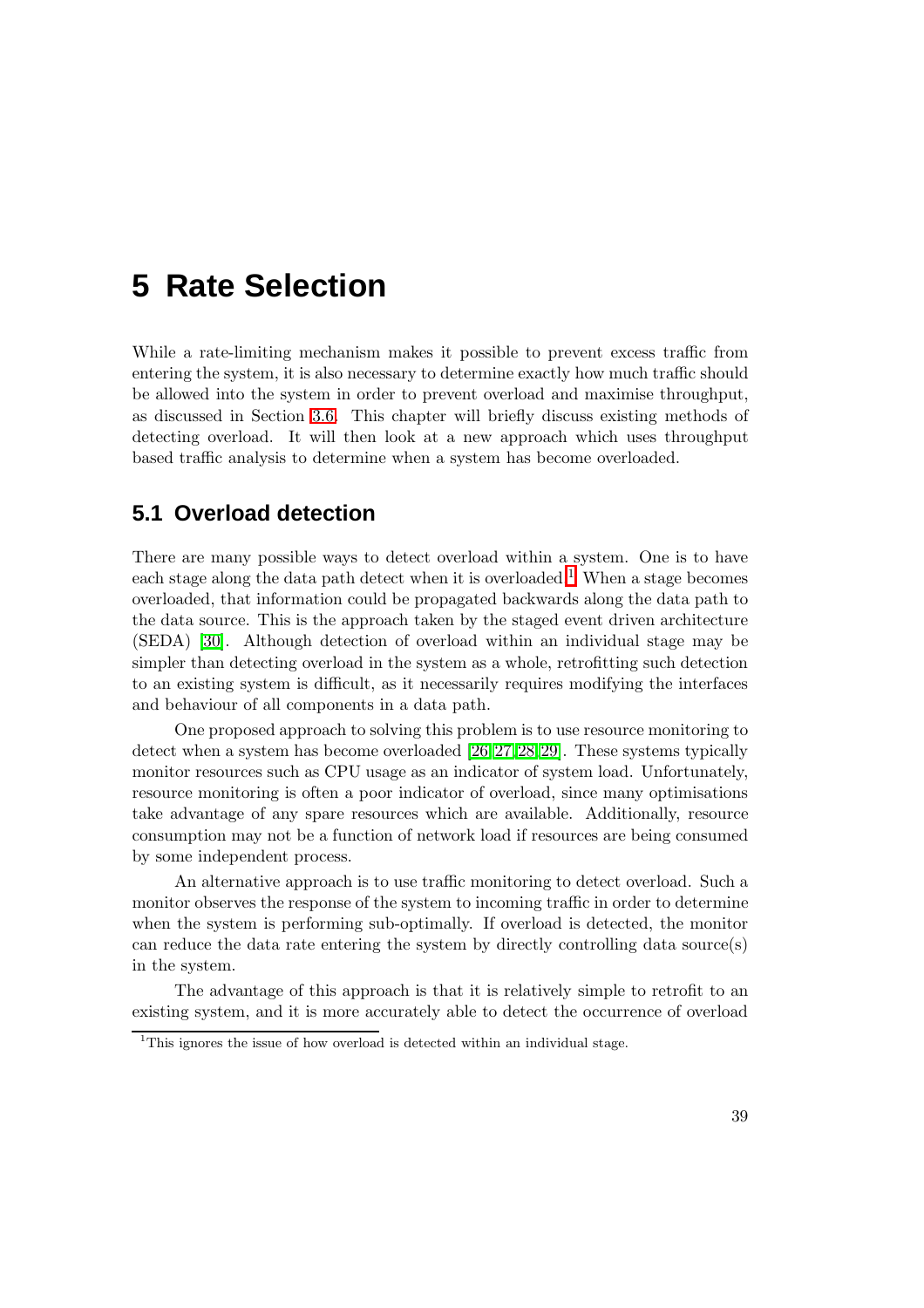### 5 Rate Selection

than simple resource monitoring schemes.

## **5.2 Traffic monitoring**

The goal of the rate selection algorithm is to determine the maximum throughput of the system at runtime. A rate-limiting mechanism may then be used to limit the input rate to the maximum throughput of the system.

There are a number of properties which may be useful to monitor in order to detect overload. Such properties include throughput, latency, request rate vs. response rate, and other properties depending on the nature of the network traffic being monitored. Traffic analysis may be performed passively, using traffic already entering the system, or actively, by injecting additional probe traffic into the system.

Once a given property can be monitored, the rate selection algorithm needs to know what behaviour is indicative of overload. In the case of throughput, the characteristic behaviour of an overloaded resource is throughput which decreases with increased load. In the case of latency, a significant jump in latency typically occurs as the system becomes overloaded. We expect that other properties will provide additional behaviours which can be used to detect overload.

Our system uses throughput monitoring to detect overload, rather than the latency monitoring approach which has been used in some existing systems. The primary advantage of throughput monitoring is that it has extremely low overheads when compared to latency monitoring. In order to monitor latency, it is necessary to track request-response pairs. Such tracking incurs high overheads due to the detailed analysis of traffic passing through the system which must occur.

A worst case scenario of such latency monitoring would be tracking the response time of a  $HTTP/1.1$  compliant web server. In this case, a complete implementation would require full TCP stream reconstruction in order to search for individual requests and responses within the stream. For a simpler protocol such as HTTP/1.0, which performs only a single request per TCP connection still requires decoding the IP and TCP headers, maintaining the state of all active TCP connections, and measuring the time between TCP connection establishment (SYN) and connection close (FIN) packets.

In contrast to latency measurement, throughput monitoring can be accomplished cheaply, requiring only a few cycles per packet to increment packet counters, greatly reducing the amount of state information which must be maintained.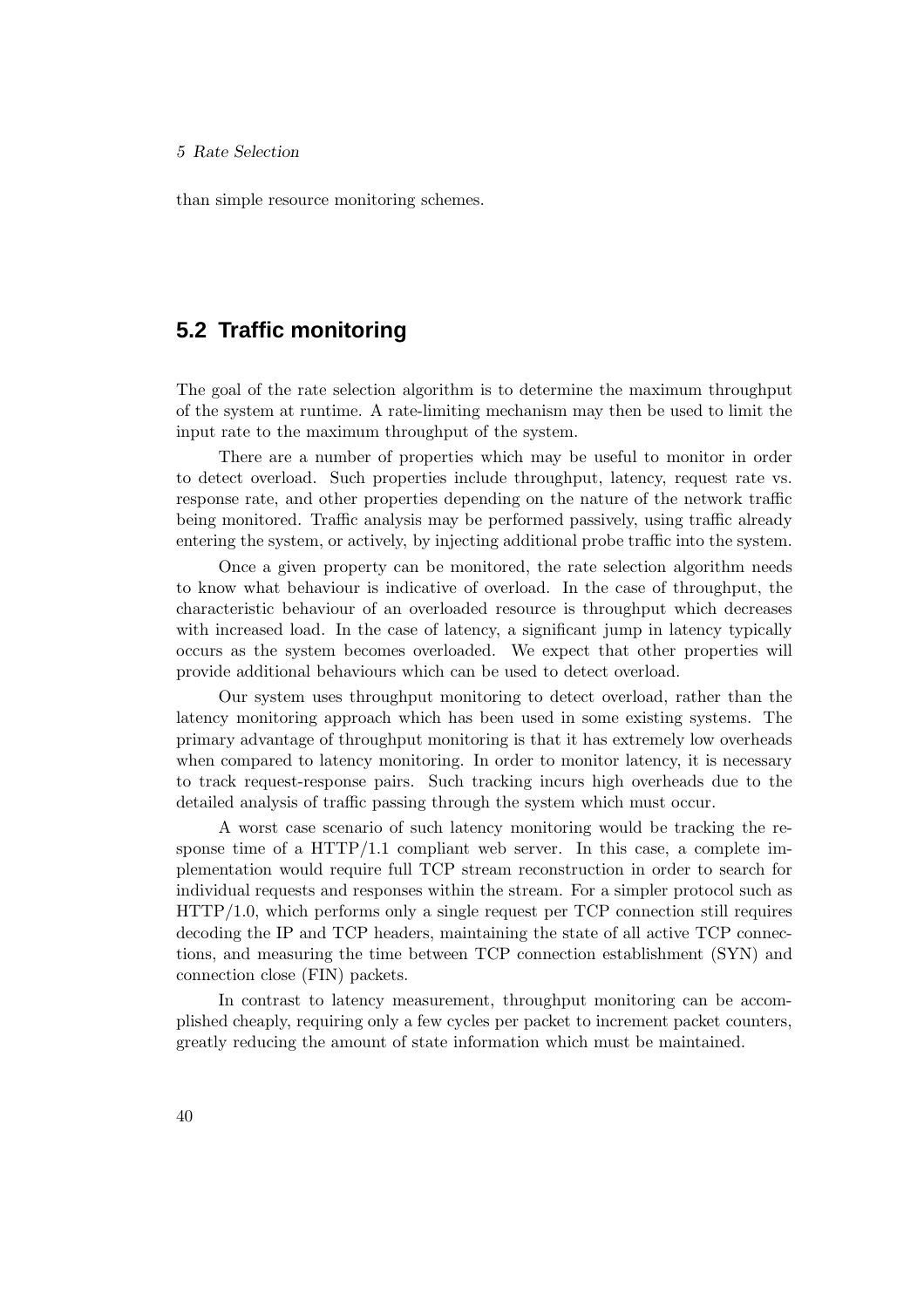# **5.3 Control approaches**

Throughput monitoring is a control problem which requires finding the input throughput which produces the maximum output throughput for the system. This is actually a difficult problem from a control theory perspective, since the behaviour of the system is not well defined. There are a number of reasons for this:

- The system's response to load is affected by the particular hardware configuration being used. Adding physical resources will usually increase the maximum throughput which may be sustained.
- The system's response is affected by the particular software configuration of the machine. Changing the application software and services will change the response of the system. This means the response function will change as a result of changes to the system configuration by the system administrator.
- The system's response is affected by the current workload. Different network requests will produce very different behaviours within the system.

These factors combine to make it infeasible to provide a static definition of the response of the system to input load, such that offline analysis approaches cannot be applied in the development of a control approach.

This leaves us with several potential approaches to the problem which do not require offline analysis:

- 1. Learn (and relearn) a model of system behaviour at runtime, which may then be used to calculate the optimal input rate [\[16\]](#page-103-5).
- 2. Use a fuzzy-logic approach to emulate a human decision making process [\[7,](#page-102-3)[22\]](#page-104-8).
- 3. Develop a domain-specific control approach, taking advantage of properties specific to this domain.

Since we have useful domain-specific knowledge about the behaviour of our system which is largely independent of the configuration of the system, we have focussed on the implementation of a domain-specific control approach. The implementation and testing of other control approaches is left as future work.

# **5.4 Rate selection algorithm**

Our rate selection algorithm seeks to solve the problem of maximising the output throughput of a system by controlling the input throughput seen by the system.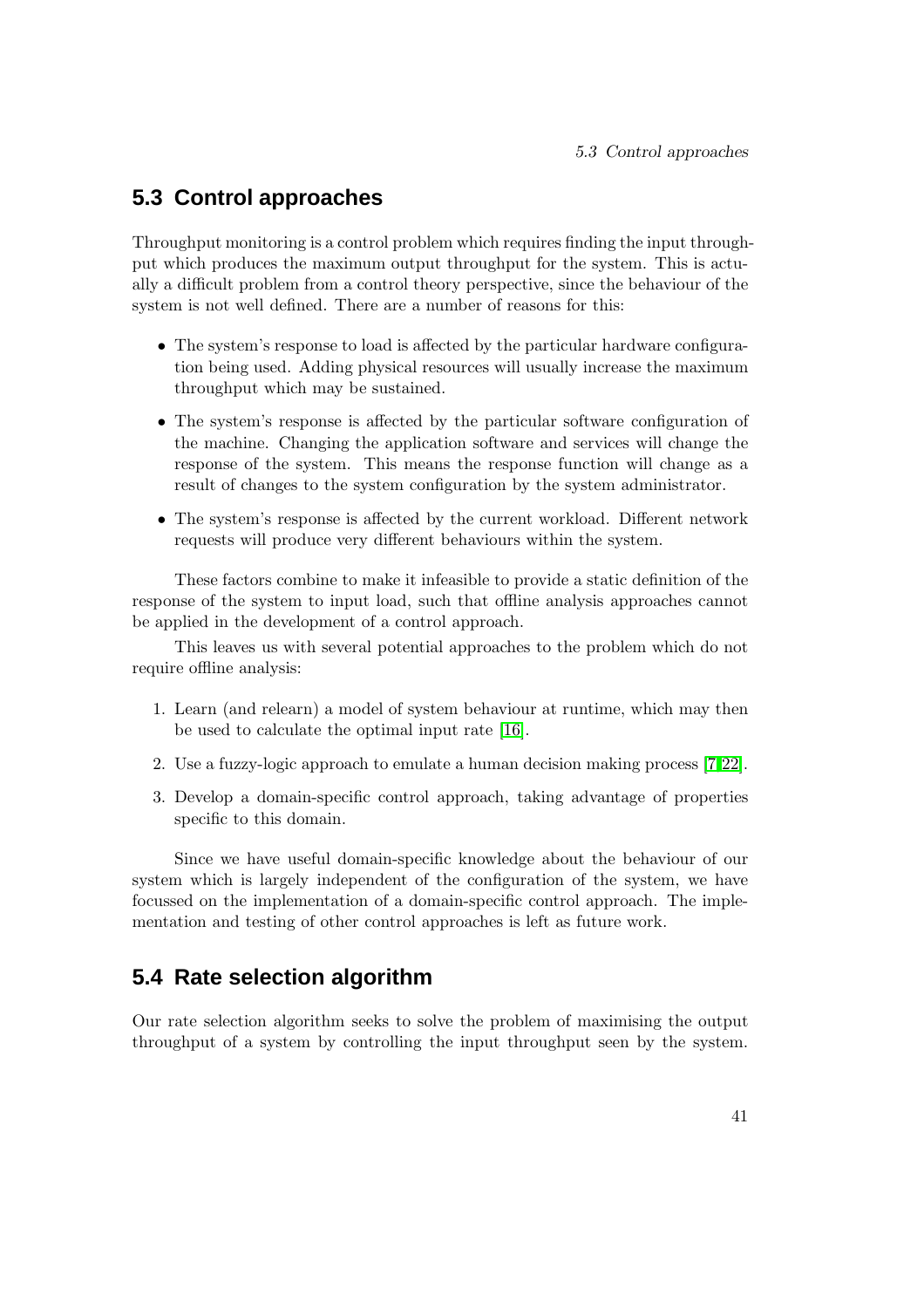### 5 Rate Selection

The previous section described the difficulties associated with solving this problem for traditional control approaches, and has outlined the need for a domain-specific control approach to solving this problem.

Fortunately our domain has certain properties which may be used to assist in the development of a domain-specific control approach. Significantly, Chapter [3](#page-36-0) has already given characterisations of degradable and non-degradable resources which may be used by a domain-specific control approach. Specifically, we know that the throughput based characterisations of degradable resources have positive derivatives when not overloaded, but negative derivatives when overloaded.

### **5.4.1 Maximum power-point tracking problem**

As it turns out, a very similar control problem exists in the power electronics domain. Maximum power-point trackers (MPPTs) are a special class of DC-DC converters which are used to interface a photovoltaic array with batteries or other electronics. The control problem which MPPTs aim to solve is the maximisation of output power of a photovoltaic array based on the control of array terminal voltage.

Figure [5.1](#page-60-0) shows array power as a function of array terminal voltage with constant insolation and temperature for a simulated photovoltaic array. The most important features from a control algorithm perspective are that  $\frac{dP}{dV}$  is zero at the maximum power point, and that power decreases at an increasing rate as the terminal voltage moves away from the maximum power point.

## **5.4.2 Maximum power-point tracking solution**

The perturb and observe  $(PO)$  control algorithm  $[13,9]$  $[13,9]$  is used by photovoltaic maximum power-point trackers (MPPTs) to match a photovoltaic array to an electrical load under varying insolation and temperature conditions, in order to maximise the power output of the photovoltaic array.

In MPPTs, the perturb and observe algorithm operates by perturbing the array terminal voltage and observing the corresponding change in array power. If the perturbation produces an increase in output power, then the direction of perturbation is maintained. If the perturbation results in a decrease in array power, it is concluded that the perturbation has moved away from the photovoltaic array's maximum power point, and the direction of perturbation is reversed. Because the PO algorithm works by selecting values above and below the maximum, the average power output is necessarily slightly lower than the theoretical maximum.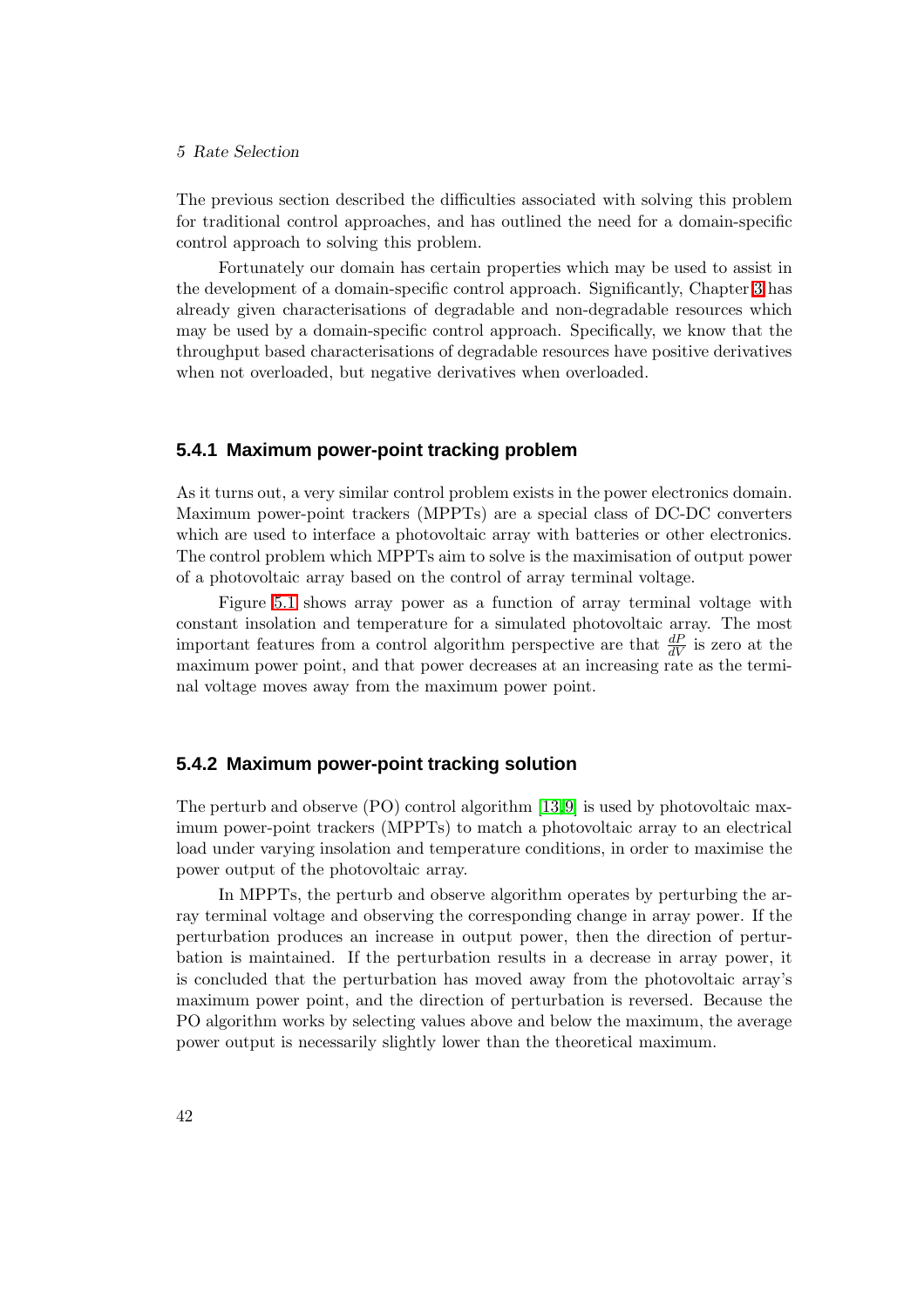5.4 Rate selection algorithm



<span id="page-60-0"></span>Figure 5.1: Example photovoltaic Power vs. Voltage function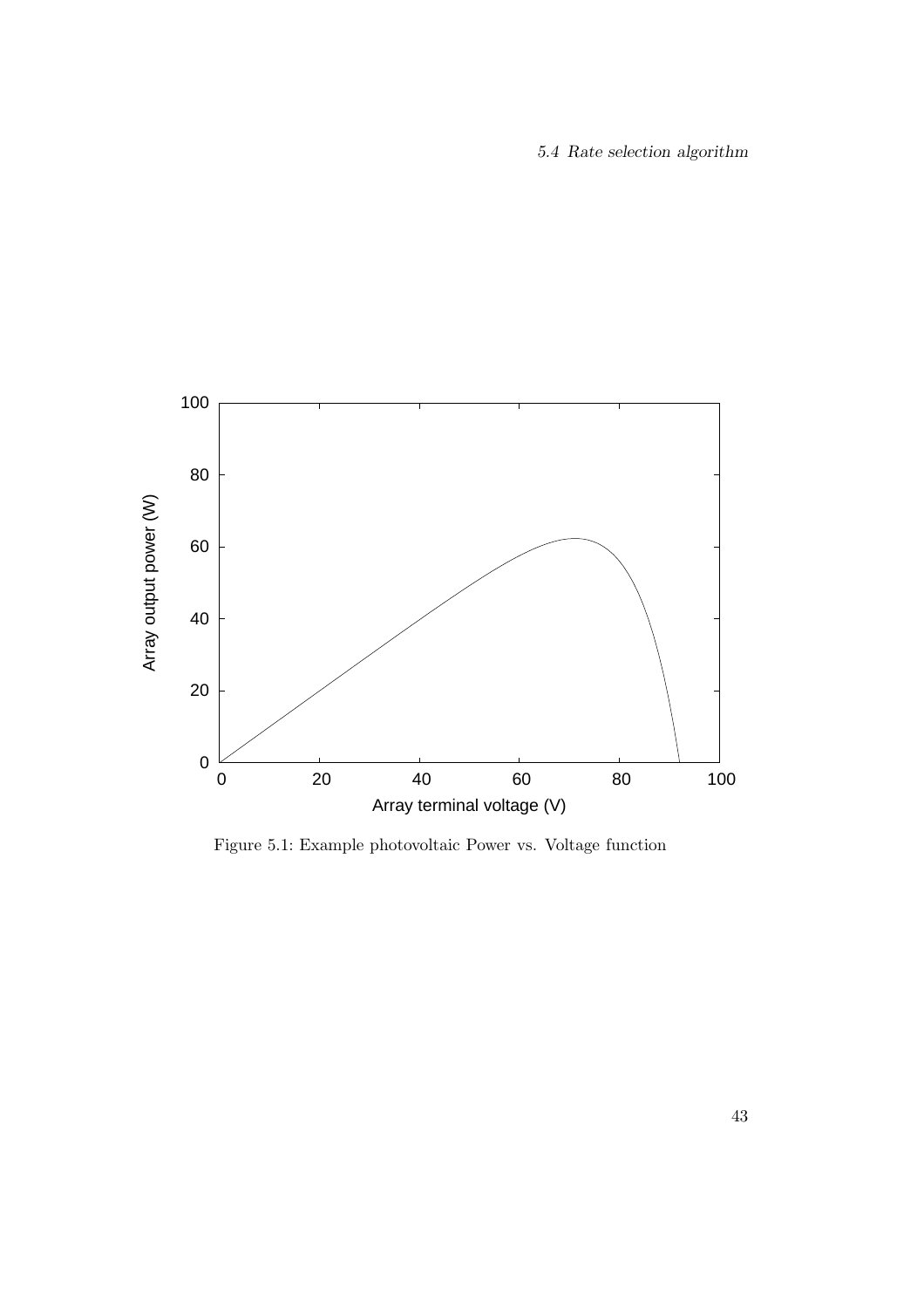5 Rate Selection

### **5.4.3 Application to rate selection**

Our control problem shares some similarities to the MPPT problem. Where the MPPT aims to maximise output power, we aim to maximise output throughput. Where the MPPT is able to control array terminal voltage, we are able to control input throughput. Where the maximum power point varies with insolation and atmospheric conditions, the maximum throughput point varies with the behaviour of the application and the requests contained in the incoming network traffic. In both applications, the control algorithm attempts to find the peak output over a family of related functions whose derivative is positive to the left of the peak, and whose derivative is negative to the right of the peak.

Our scenario, however, is slightly different to that of the photovoltaic application; the response time of our system is longer and may be variable, since there is considerable buffering of requests and results within a system. This means that changing the input request rate will not have an immediate effect on the system's output.

While the MPPT has complete control of the array terminal voltage, we can only control the maximum input throughput. Therefore, if the applied throughput is greater than the maximum throughput being allowed by the rate limiter, the throughput seen by the operating system is exactly the maximum throughput allowed by the rate limiter. On the other hand, if the applied throughput is lower than the maximum throughput allowed by the rate limiter we can measure the throughput seen by the operating system, but we are not controlling it directly.

Fortunately, this situation can be used to our advantage. A drop in input throughput, whether it is caused intentionally or by as a result of deliberate perturbation, can be used to detect a corresponding change in output throughput. In some situations this allows us to determine that the maximum throughput point has changed without needing to discard any additional packets.

## **5.4.4 Algorithm tradeoffs**

Changes of workload have the effect of changing the maximum throughput slightly. The time taken by the perturb and observe approach to adjust to changes in workload is proportional to the size and frequency of the perturbations. This gives a tradeoff between speed and accuracy, with larger perturbations being less accurate but more responsive to changes in input load.

Clearly, the PO approach will respond best to gradual changes in workload which occur over several seconds, while adjustment to large instantaneous changes of workload will be slower. Such gradual changes are more likely to occur in Internet services where load is determined by changing user demands, however there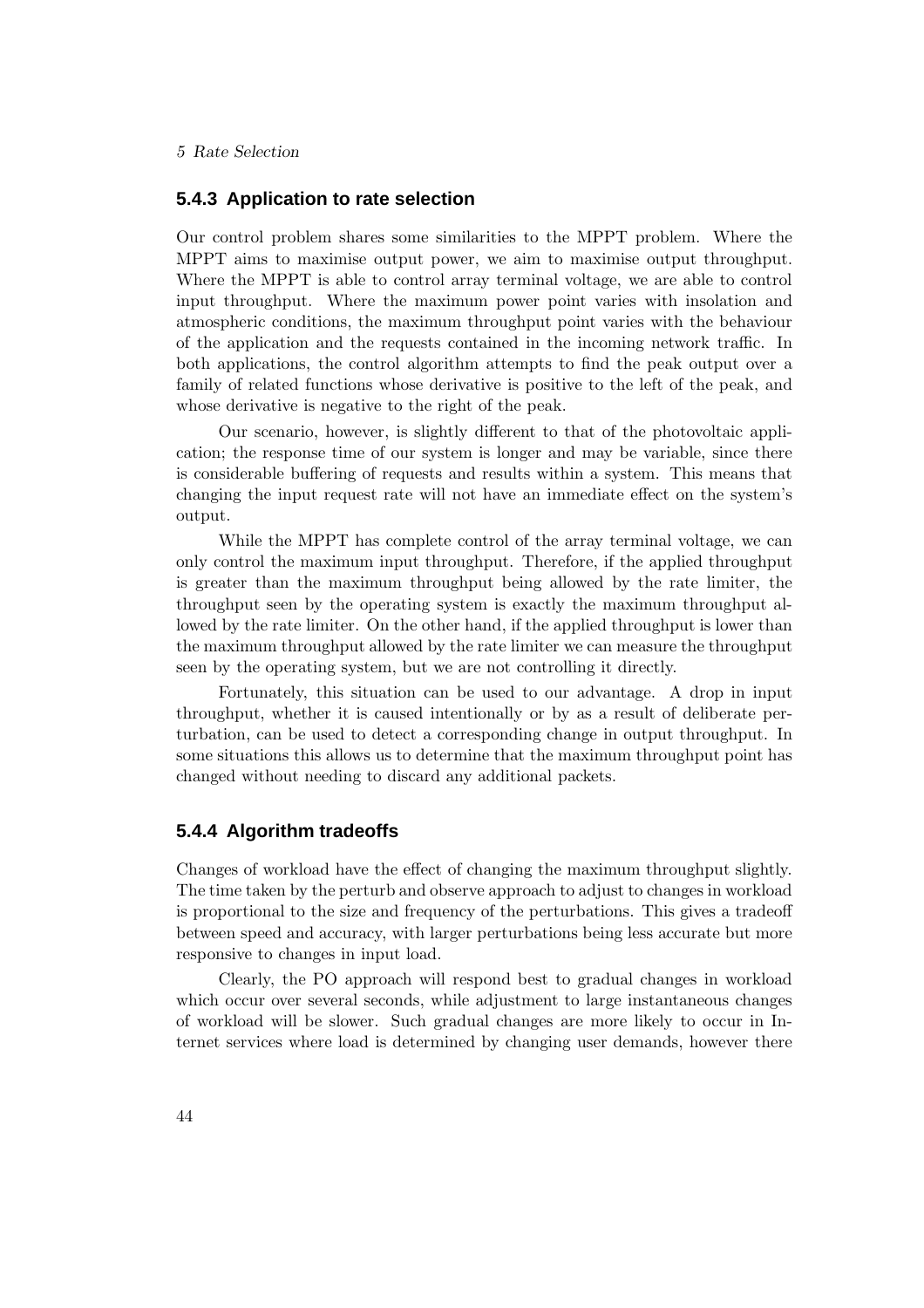are probably other scenarios where workloads do change more rapidly, such as in compute clusters.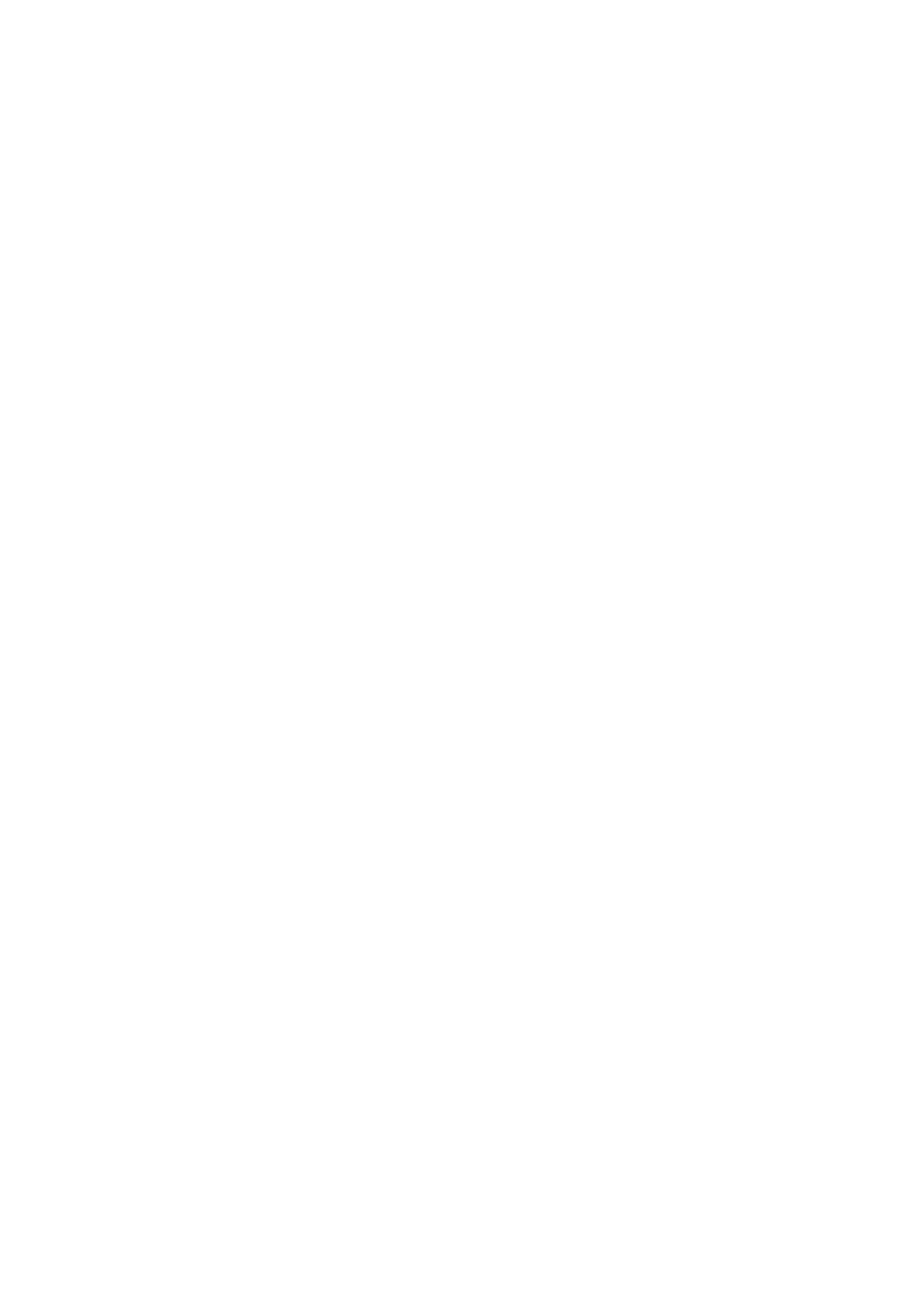# **6 Implementation**

A prototype implementation was completed by modifying the FreeBSD operating system. The modifications consisted of implementation of a rate limiting mechanism in the device-driver's packet receive path, and a control thread implementing our rate selection algorithm.

# **6.1 Rate limiting**

The rate limiting mechanism is implemented using the controlled-dequeue-rate approach, by fixing the interrupt rate using the interrupt rate control registers on the network interface, and by modulating the number of packets which may be dequeued per interrupt.

In our driver this is done in the receive interrupt processing function, which normally iterates over the receive DMA ring, dequeueing all available packets from the DMA ring, and enqueueing them for further processing by the network protocol stack. This function was modified to stop iteration once a pre-determined number of packets had been dequeued, leaving any remaining packets in place in the DMA ring.

The number of packets to dequeue is stored in a per-adapter data structure, which is shared with the rate selection thread. This data structure is also used to store related statistics such as the number of packets received and transmitted, and the number of interrupts that have occurred since the last iteration of the rate selection algorithm.

# **6.2 Rate selection**

The rate selection algorithm runs in a single thread that monitors the behaviour of the entire system. The control algorithm is invoked at 100Hz using the kernel's thread sleep mechanism. At each invocation, the control thread first iterates over the adapters, locking, accumulating and unlocking the statistics data structure. The number of packets transmitted since the last iteration of the rate selection algorithm is then calculated, and used to determine whether the derivative with respect to time is positive or negative.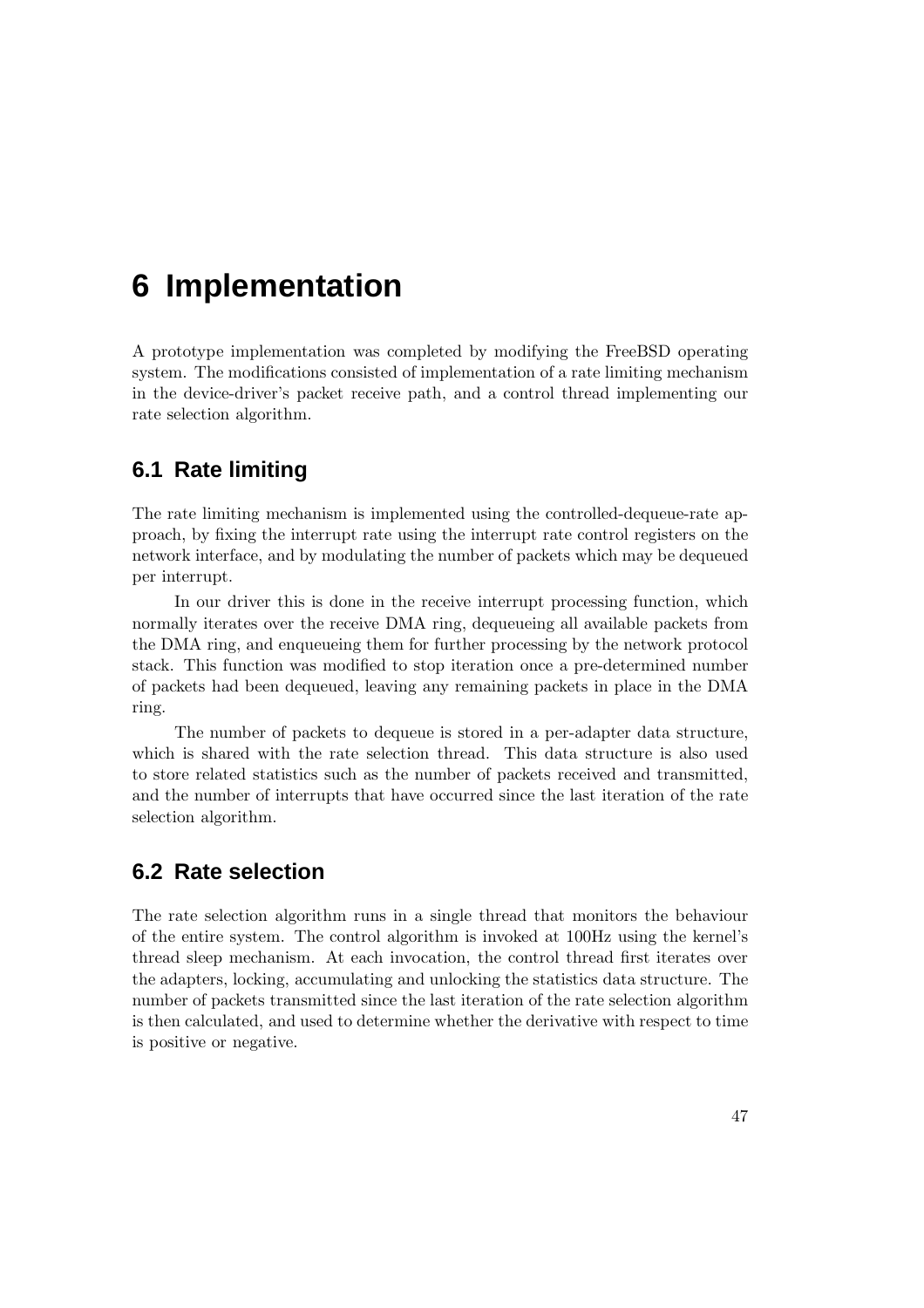### 6 Implementation

The control thread maintains a current direction of perturbation, either increasing or decreasing. If the derivative is positive, the direction of perturbation is unchanged, while if the derivative is negative the direction is reversed. In the case that the derivative is zero, the direction of perturbation is set to decreasing.

The number of buffers to dequeue per interrupt is then incremented or decremented based on the newly calculated direction of perturbation. In the event that this results in exceeding a defined minimum or maximum number of buffers to dequeue per interrupt the value is capped, and the direction of perturbation is reversed.

Finally, the adapter list is again iterated over, and the number of packets to dequeue per interrupt is stored in the per-adapter data structure, where it is later used by the rate-limiting mechanism.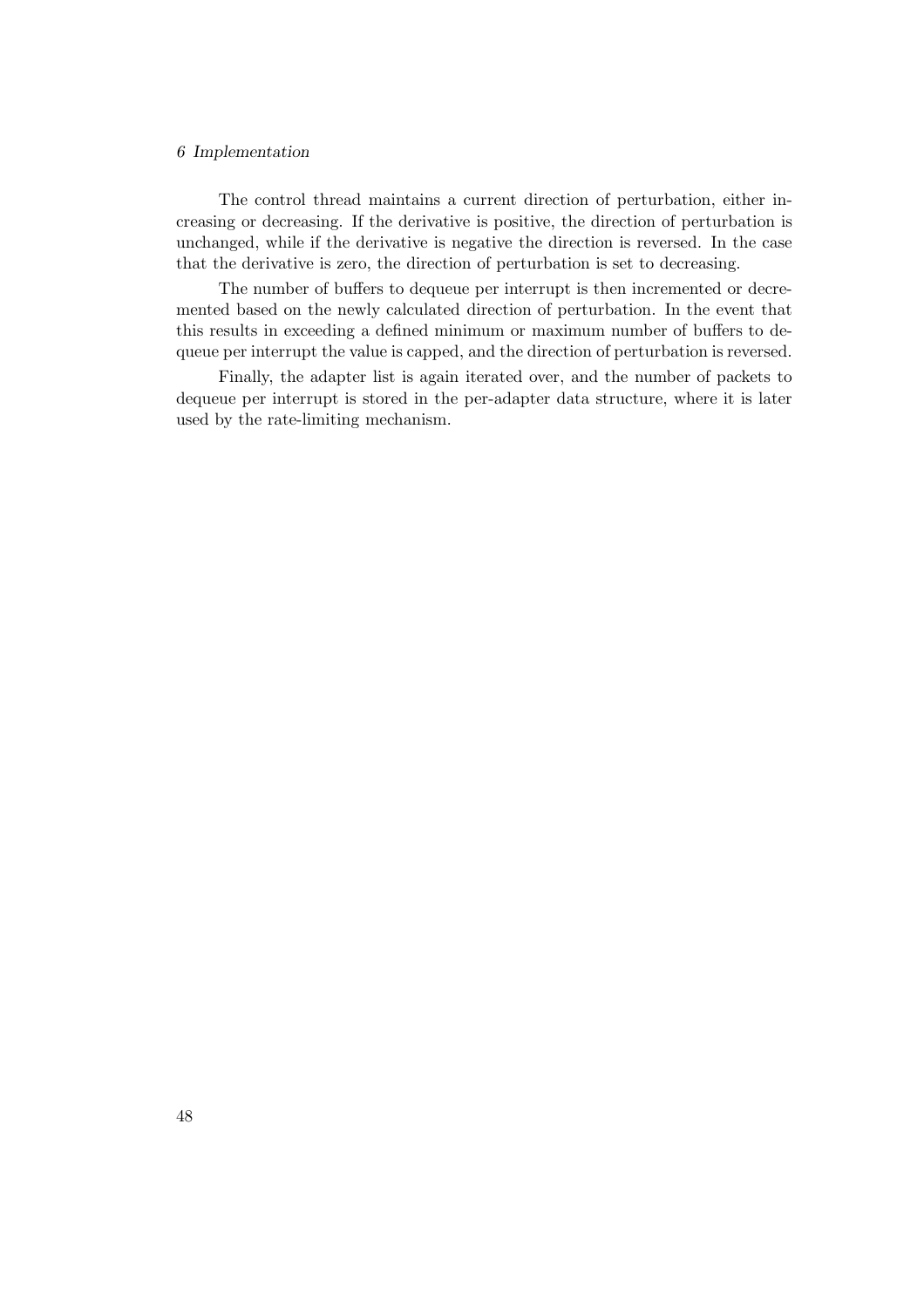# **7 Experimental Evaluation**

In order to evaluate the ability of our admission-control approach to scale to very high levels of applied load, we have implemented it in the FreeBSD kernel by modifying the Intel Gigabit Ethernet adapter device-driver.

Ideally, we would like our admission control approach to cause the overall system to scale with admitted traffic rather than the load applied to the system. Results which show that performance degrades in the absence of the admission controller, but does not degrade in the presence of the admission controller will demonstrate the effectiveness of our approach.

Our evaluation will focus on establishing the effectiveness of our approach in preventing overload, the genericity of the approach to a number of existing protocols, and on measuring the performance impact of admission control under normal operating conditions. Comparisons will be made between the behaviour of a standard FreeBSD kernel and a FreeBSD kernel which has been modified by the addition of edge-limiting admission control in the network interface device driver.

# **7.1 Kernel configuration**

For the purpose of evaluating our system, we will be comparing two different configurations of the FreeBSD kernel, which we refer to as the standard and dynamic configurations. All benchmarks are run using the same kernel configurations, and no hand-tuning of the control algorithm has been done for specific applications. This section will summarise the similarities and differences between these configurations.

The standard configuration has minimal changes when compared to the generic kernel configuration<sup>[1](#page-66-0)</sup>. The primary change is that the timer interrupt rate was increased from 100Hz to 1000Hz. This change is recommended by FreeBSD developers to improve performance of network servers, especially if polling is being used. More recent FreeBSD kernel revisions have used 1000Hz as a default setting.

The interrupt moderation setting of the Ethernet driver was left at the default 8000 interrupts per second. Reducing this value could be expected to improve peak performance by decreasing interrupt overheads.

<span id="page-66-0"></span><sup>&</sup>lt;sup>1</sup>The generic kernel is the *GENERIC* kernel and corresponding kernel configuration file distributed with FreeBSD 5.3-RELEASE.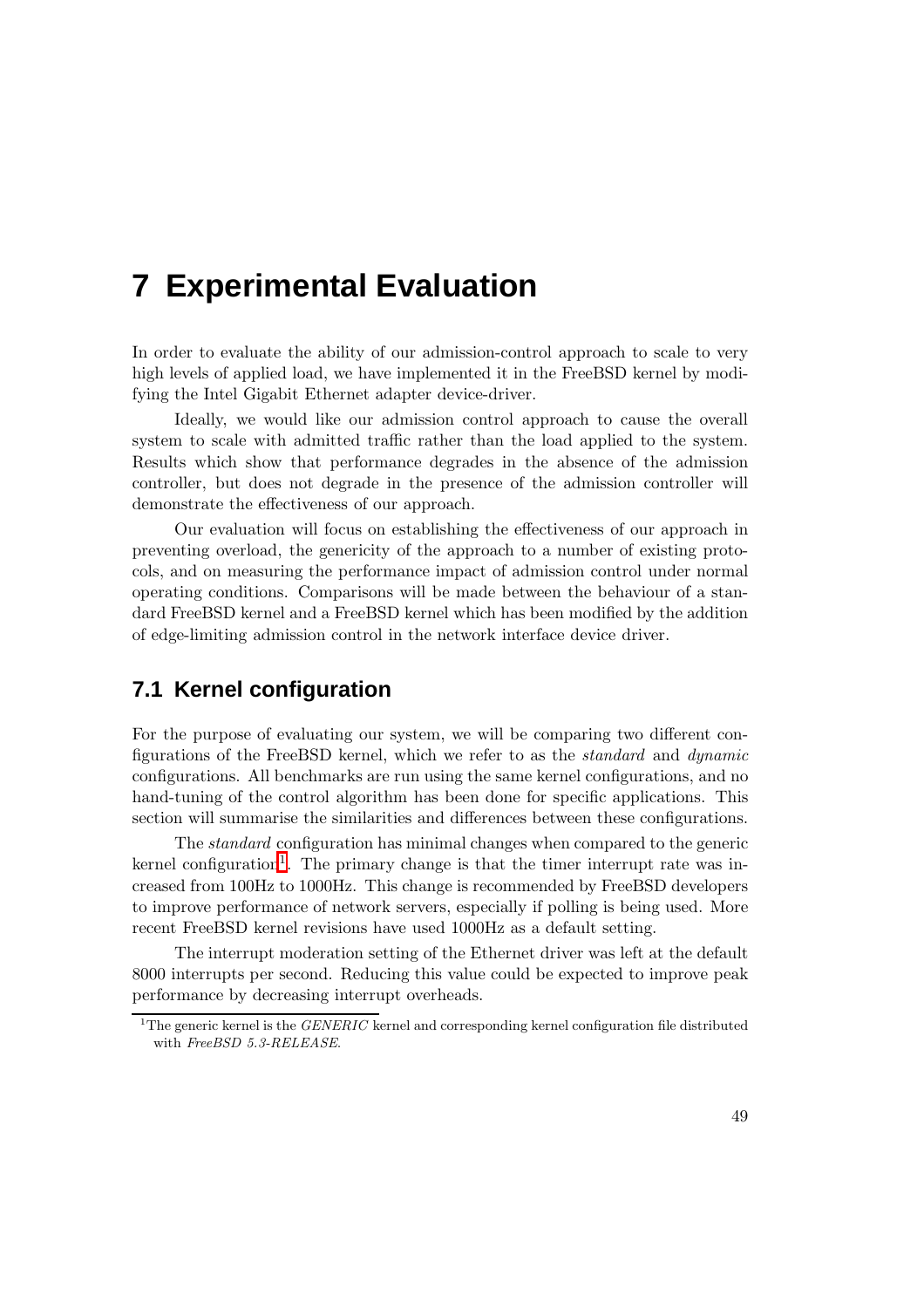### 7 Experimental Evaluation

The dynamic configuration implements our proposed solution, and consists of the standard configuration, with the addition of a controlled-dequeue-rate based rate-limiting mechanism in the driver, a control thread to determine the appropriate receive rate based on throughput monitoring, and some statistics collection required by the control loop. The interrupt moderation settings remain the same as for the standard configuration.

These configurations have been selected to be a fair and reasonable representation of typical server configurations. The standard configuration is a typical FreeBSD install that might be found on an Internet server. The dynamic configuration is modified only by the addition of device driver modifications to implement admission control. By keeping our modifications to a bare minimum, a fair evaluation of the performance impact of our admission control approach can be made.

## **7.2 Hardware description**

The FreeBSD machine being tested was based on an Intel Xeon 2.66GHz processor with hyper-threading disabled, 1GB RAM, and an Intel PRO/1000 Gigabit Ethernet adapter<sup>[2](#page-67-0)</sup> connected via PCI-X. A D-Link DGS-1216T managed Gigabit Ethernet switch was used, and was configured with pause frames disabled on all ports. This was done to prevent flow control information from propagating within the network, which was necessary to ensure that the full range of loads could be applied to the machine being tested.

## **7.3 Firewall benchmark**

The firewall benchmark is designed to simulate an overloaded network firewall. The benchmark utilises *ipbench*<sup>[3](#page-67-1)</sup> [\[31\]](#page-104-9) to generate a prescribed load on the firewall, then measures the throughput and CPU utilisation at that load.

## **7.3.1 Firewall configuration**

Figure [7.1](#page-68-0) shows how our hardware was configured for benchmarking. The configuration consists of two VLANs, each containing four hosts connected via a Gigabit Ethernet switch. The two VLANs are connected via a single FreeBSD machine acting as router and simple firewall. The hosts on the first VLAN run the ipbench

<span id="page-67-0"></span><sup>2</sup>Both ports of a dual-port card were used for the firewall benchmark, two ports of a quad-port card were used for the NFS benchmarks.

<span id="page-67-1"></span><sup>3</sup>More information on ipbench can be found in Appendix [A.](#page-96-0)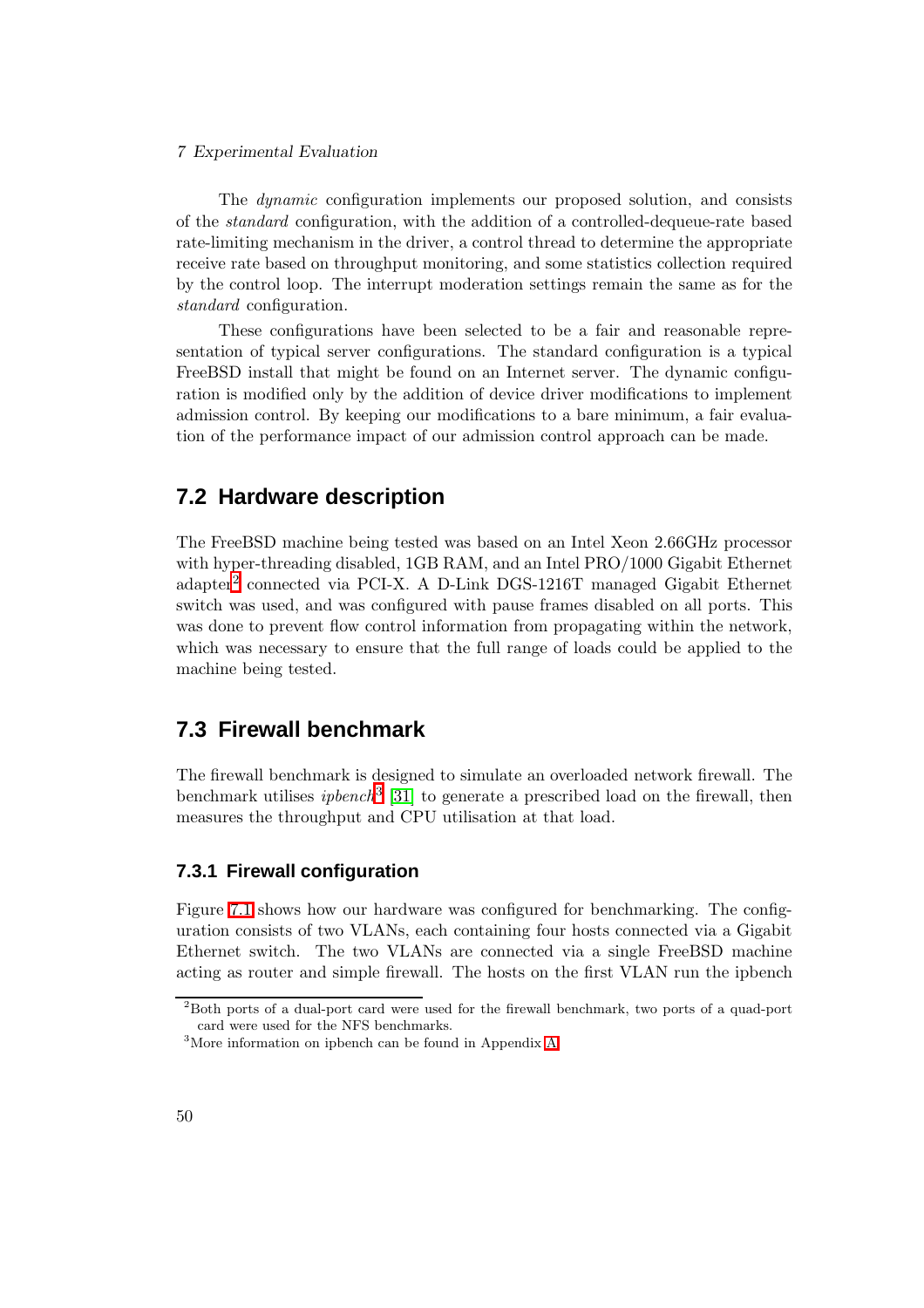

<span id="page-68-0"></span>Figure 7.1: Firewall configuration.

distributed network benchmark's UDP load generator, while the hosts on the second VLAN run UDP echo servers.

The FreeBSD firewall is configured to use the  $pf$  packet filter, with a simple rule set which checks that all packets have reasonable and valid protocol headers, and that the source and destination addresses are valid before forwarding. The specific rule-set used is shown in Figure [7.2.](#page-69-0)

The ipbench distributed benchmark was run on the hosts in VLAN0. These hosts generate 512-byte UDP packets at a specified data rate, which we refer to as the applied load. The UDP packets traverse the switch and firewall, to the hosts on VLAN1, which are running UDP echo servers. The UDP echo servers simply send an identical copy of the UDP payload back to the ipbench host, which again must travel via the switch and firewall. The ipbench host then records the rate of echo replies, which we refer to as the achieved throughput.

We note that packets must traverse the firewall twice before they are measured as achieved throughput. It is also worth noting that the firewall's input packet rate on VLAN0 will be higher than the firewall's input packet rate on VLAN1 when the firewall is overloaded. This is because some packets from VLAN0 will be dropped before they are seen by VLAN1. Therefore, those packets which are dropped before reaching VLAN1 will never be echoed, and hence cannot generate additional load on the firewall. This advantages the standard configuartion, since as it becomes overloaded and drops more packets, it receives a reduced load from VLAN1.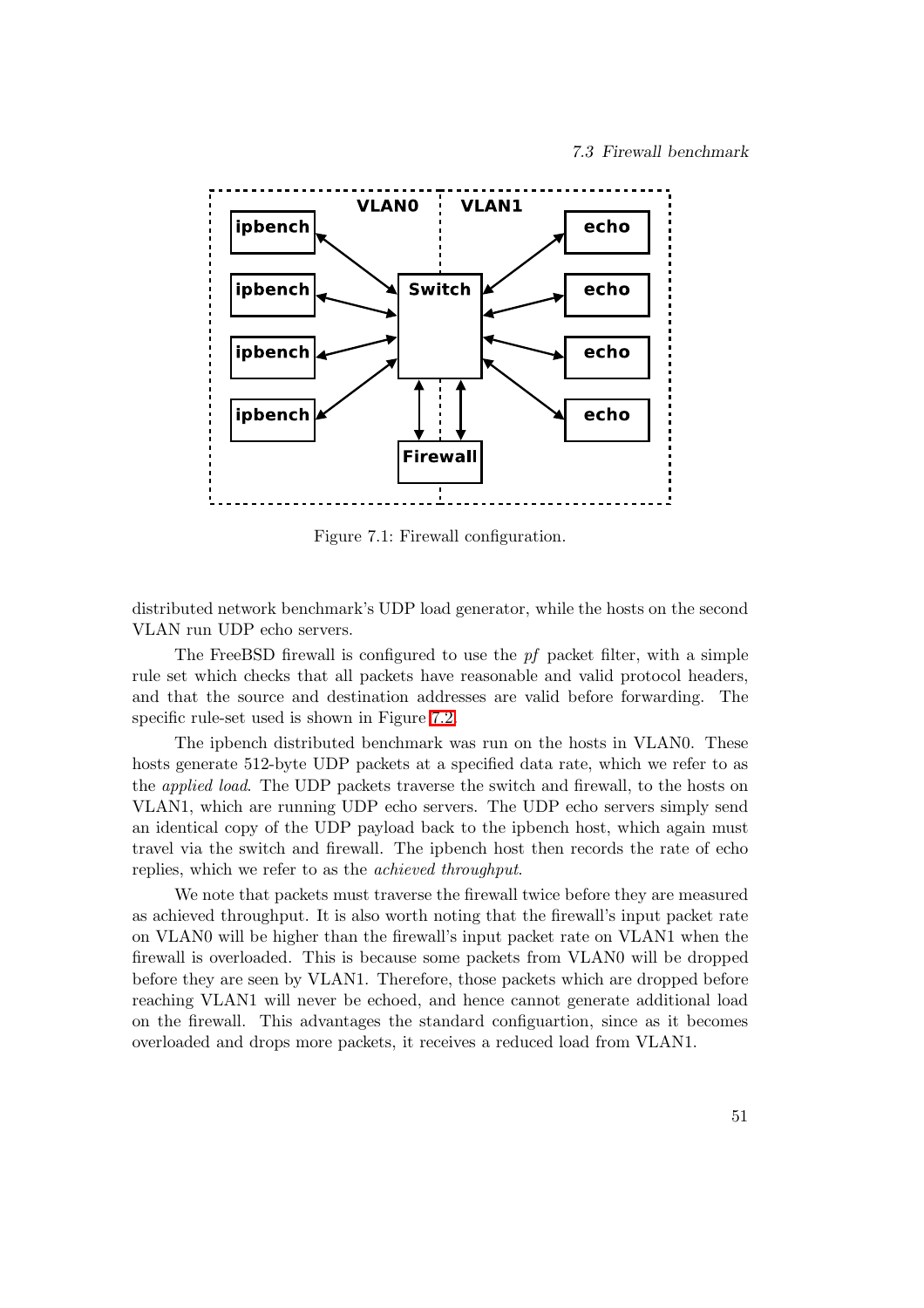#### 7 Experimental Evaluation

#normalize incoming packets scrub in all #block everything by default block all #pass all on loopback and management port pass on {lo0 fxp0} all #only allow 192.168.0.0/24 on em0's network pass in on em0 from 192.168.0.0/24 to any pass out on em0 from any to 192.168.0.0/24 #only allow 192.168.1.0/24 on em1's network pass in on em1 from 192.168.1.0/24 to any pass out on em1 from any to 192.168.1.0/24

<span id="page-69-0"></span>Figure 7.2: Firewall rule-set

### **7.3.2 Firewall measurements**

This section will discuss measurements taken to evaluate our implementation. We begin by establishing a performance baseline for the standard configuration, by comparing applied load with achieved throughput. We then compare our dynamic configuration to the standard configuration on the basis of achieved throughput, CPU utilisation and cycles per delivered packet, under a variety of applied loads.

Figure [7.3](#page-70-0) shows achieved throughput as a function of applied load in the firewall benchmark, for both the *standard* and *dynamic* configurations. The *standard* line establishes the baseline throughput of the firewall benchmark. The results for the standard configuration show that the system does indeed exhibit significant performance degradation under overload.

The dynamic line in Figure [7.3](#page-70-0) shows the effect of introducing our rate-limiting to the system. The dynamic line shows that limiting the receive rate by controlling the number of packets dequeued per interrupt causes the receive DMA ring to behave as a non-degradable resource, preventing performance degradation under overload.

Our approach achieves 97.3% of the ideal result of matching the peak throughput of the standard configuration, while avoiding the effects of performance degradation under overload. The slight decrease in peak throughput when compared with the standard configuration can be attributed to our rate selection algorithm needing to occasionally select throughputs above and below the maximum rate achieved by the standard configuration in order to detect overload.

We measure CPU utilisation by counting the percentage of cycles spent in a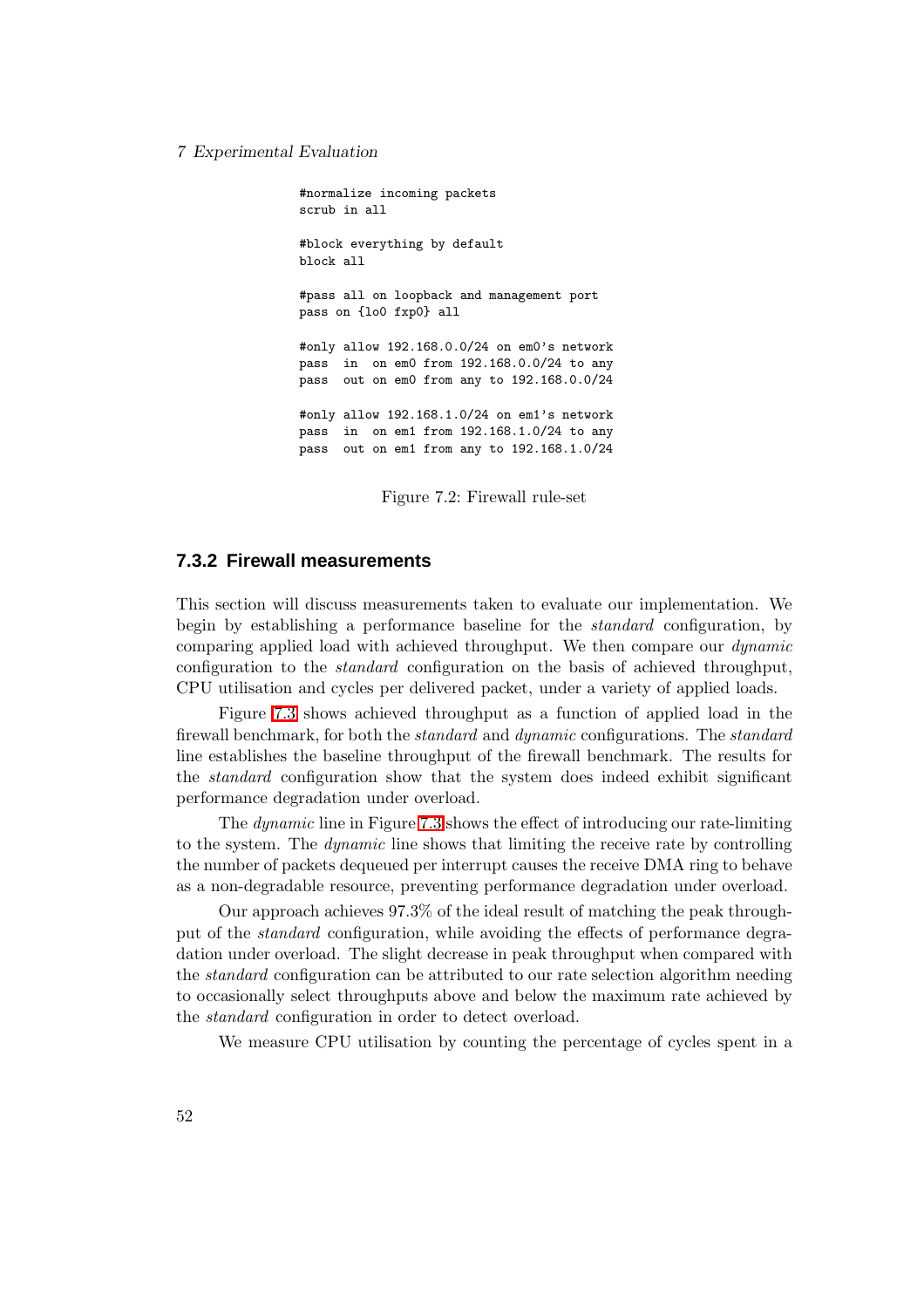

<span id="page-70-0"></span>Figure 7.3: Firewall: achieved throughput vs. applied load



<span id="page-70-1"></span>Figure 7.4: Firewall: CPU utilisation vs. applied load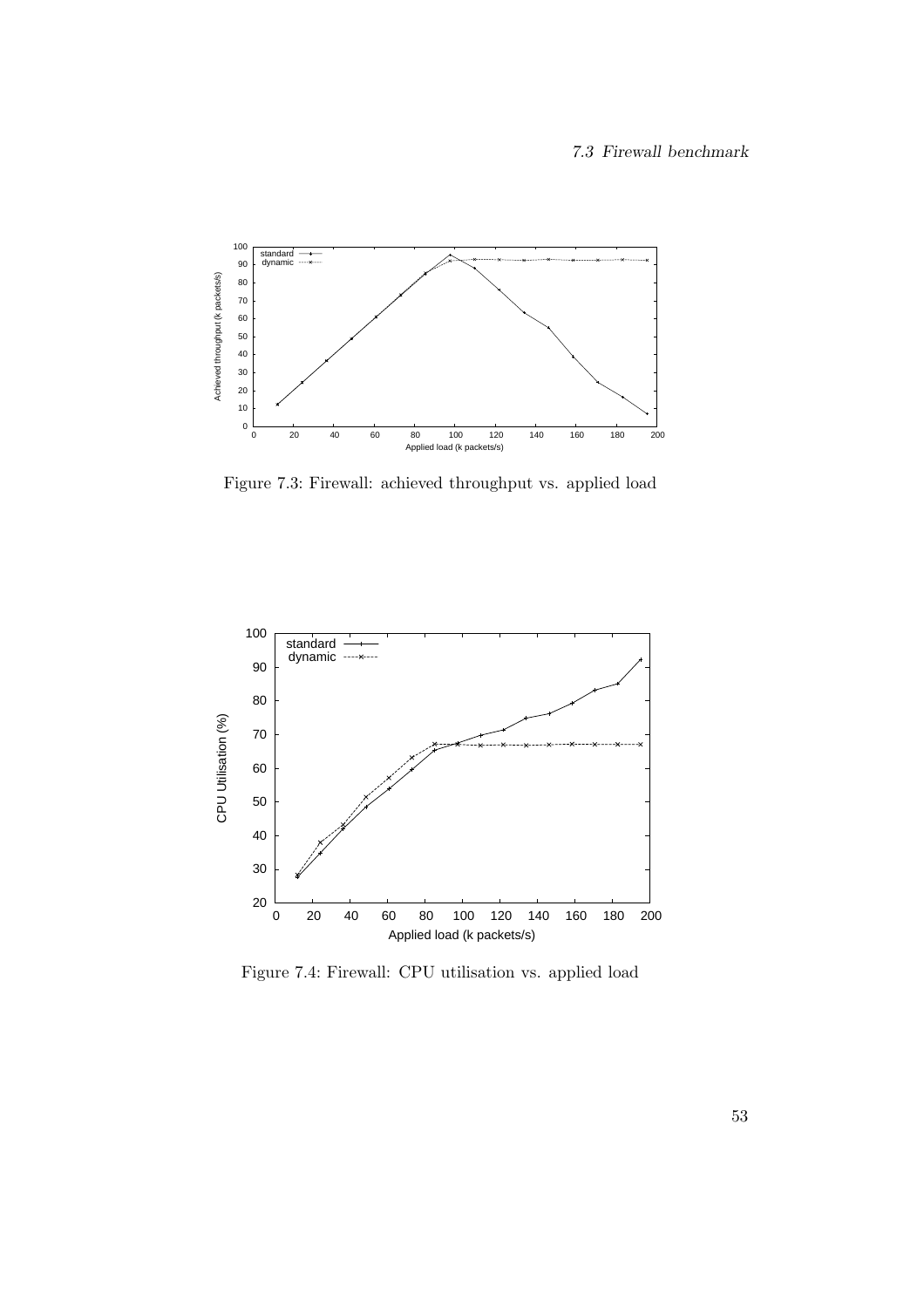#### 7 Experimental Evaluation



<span id="page-71-0"></span>Figure 7.5: Firewall: Cycles per delivered packet vs. applied load

low-priority user process. This lets us accurately determine the number of cycles left for other user processes for a given load. In Figure [7.4,](#page-70-1) we see that the  $dy$ namic configuration incurs slight (on average 2.1% additional CPU time) overheads when compared to the *standard* configuration, however once overload is reached, the dynamic configuration does not increase its CPU utilisation with applied load, showing that our rate-limiting mechanism is effective in preventing the system from exposure to excessive network loads.

Once the system becomes overloaded, the standard configuration begins wasting cycles on packets which are later discarded. This can be seen in Figure [7.5,](#page-71-0) where cycles per delivered packet increases considerably with applied load. Meanwhile the dynamic configuration maintains consistent overheads even when overloaded, since it does not waste resources handling packets which are not processed to completion.

Figure [7.6](#page-72-0) shows the effect of overload on latency. The admission control implementation used in this case was controlled-dequeue-rate, as described in Section [4.1.3.](#page-49-1) As predicted, this rate limiting approach causes additional latency due to packets waiting in the DMA ring to be processed.

The measurements shown in Figure [7.6](#page-72-0) are for packets which are traversing the firewall twice. For those two traversals the additional latency is around 3.25ms. This is in line with the 2.85ms additional latency predicted by Equation [4.2,](#page-49-0) since the return path's rate data-rate is close to the rate limit, such that additional latency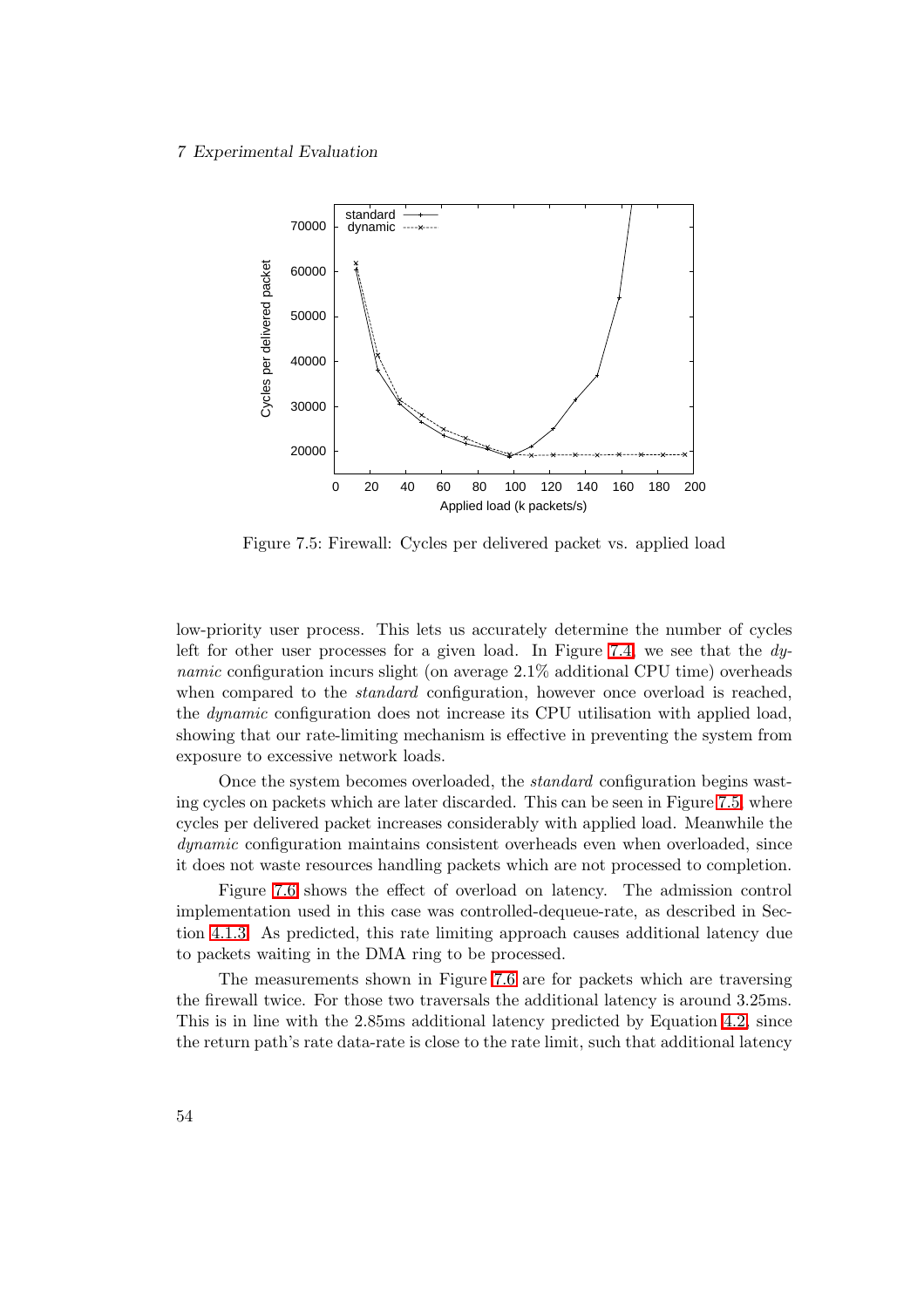

Figure 7.6: Firewall: Round-trip latency vs. applied load

is not incurred by rate-limiting on the return path.

It is worth noting that latency only increases under overload, where the dynamic configuration is returning more traffic than the standard configuration. The infinite latency of unreturned packets is omitted.

# **7.4 NFS benchmark**

The NFS benchmark is designed to test the behaviour of an NFS server under overload. We utilise ipbench to generate very high NFS request rates, and monitor the corresponding response rate.

## **7.4.1 NFS configuration**

The NFS benchmark configuration consists of nine load generators running ipbench, a Gigabit Ethernet switch, and a FreeBSD NFS server, as shown in Figure [7.7.](#page-73-0) The load generators are connected to the Gigabit Ethernet switch, which is in turn connected to the NFS server via two Gigabit Ethernet links, which are trunked using FreeBSD's Fast EtherChannel (FEC) netgraph module.

It is important to note that rate-limiting is performed in the network driver, which is not aware of the existence of FEC. We could have instead configured the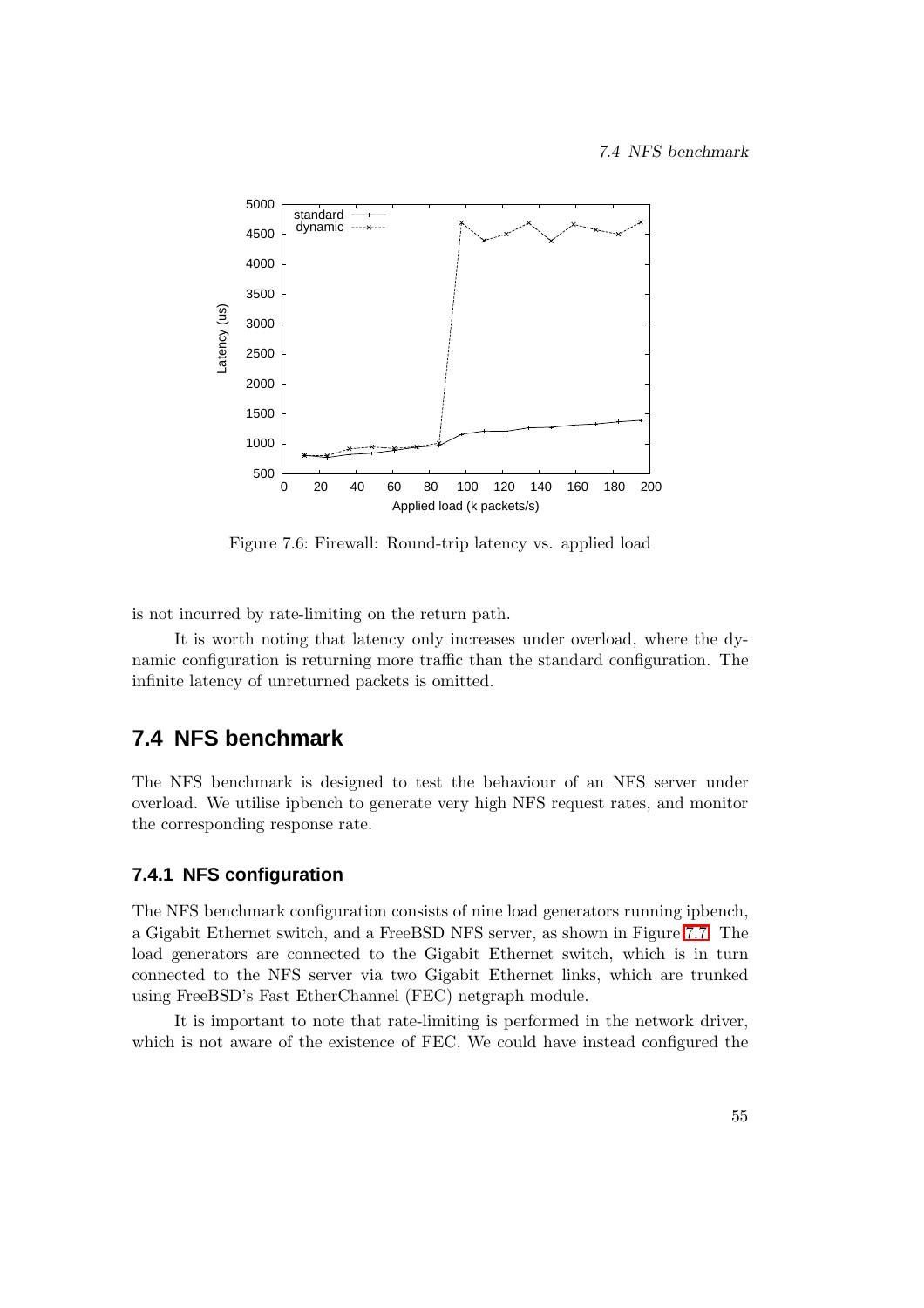

<span id="page-73-0"></span>Figure 7.7: NFS configuration



<span id="page-73-1"></span>Figure 7.8: NFS: replies vs. requests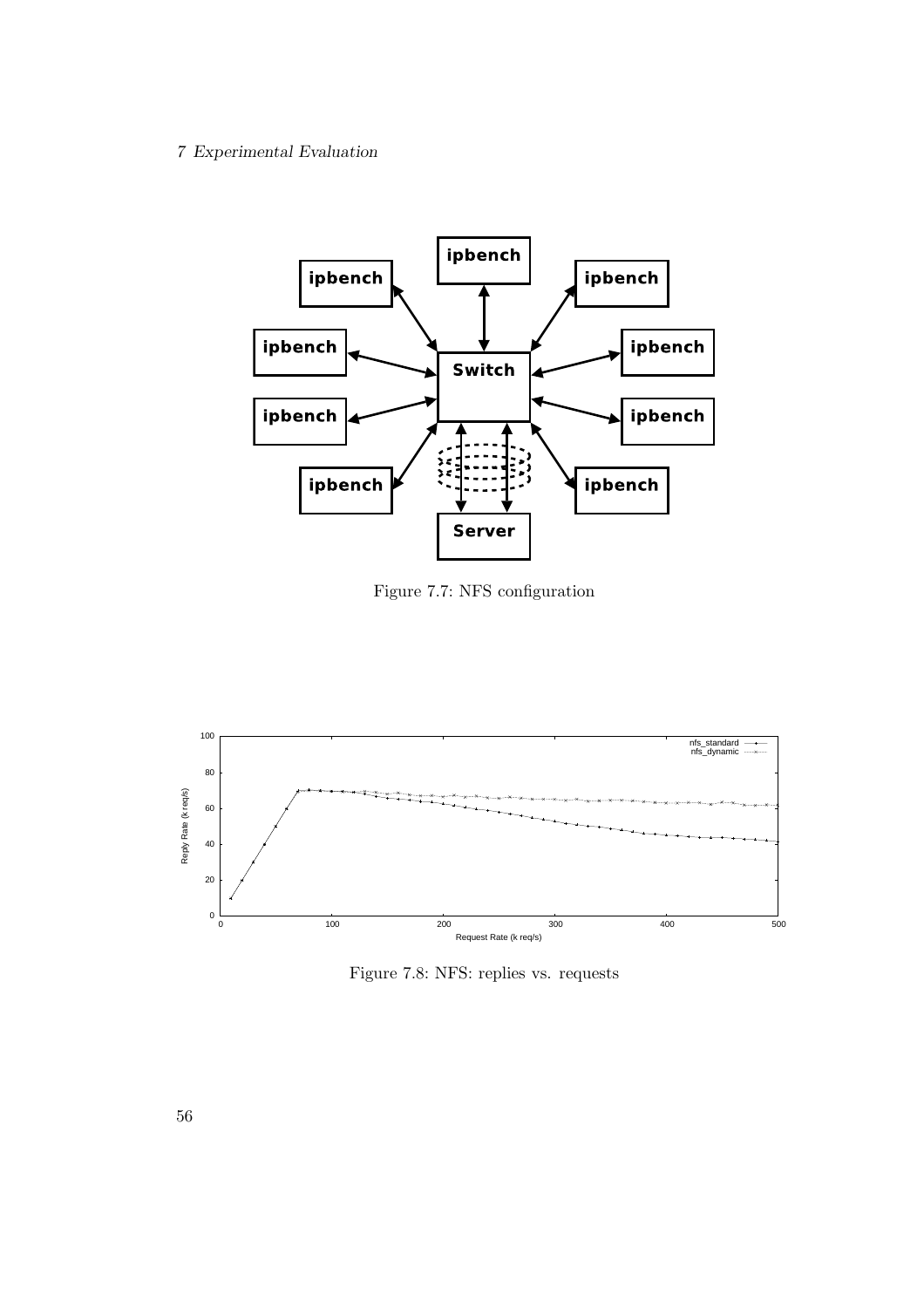NFS server with multiple independent Internet addresses, however we chose to use port trunking because it allowed us to generate loads exceeding one Gigabit-persecond while maintaining a simple benchmark configuration.

The NFS server is configured to serve data from an MFS RAM-backed filesystem. This configuration was chosen primarily because we did not have access to a high-performance RAID array for benchmarking purposes.

Load was generated using ipbench, which was configured to generate read and write requests with equal probability. Individual request sizes were randomly selected between 16 and 1024 bytes. All NFS operations were performed on a single 400 megabyte file.

### **7.4.2 NFS measurements**

The results of the NFS benchmark are shown in Figure [7.8.](#page-73-1) We see that the results of the NFS benchmark have similar characteristics to the results of the firewall benchmark. For both the *standard* and *dynamic* configurations, response rate matches the request rate for request rates which are less than the maximum capacity of the system (in this case, seventy thousand requests per second). Once the system becomes overloaded, the standard configuration experiences gradual and continuous performance degradation as the applied load increases.

The rate of performance degradation of the standard configuration is considerably less than that seen in the firewall benchmark. This tells us that the kernel is doing less work on incoming requests before discarding them than is the case for the firewall benchmark. While the rate of performance degradation has improved, it is clear that performance degradation under overload is significant. Changing the amount of work done by enabling additional packet processing features (such as a packet filter) would increase the rate of degradation observed.

We observe that the *dynamic* configuration still displays a small amount of performance degradation under overload. Because all measurements are performed by ipbench, results indicate the behaviour of the entire benchmark configuration. Therefore the observed decrease may be the result of packet loss which occurs externally to the NFS server.

Table [7.1](#page-75-0) shows a breakdown of the fields in an NFS request generated by the benchmark. The average size of the randomly generated requests is 370 bytes. Assuming Gigabit Ethernet can carry  $1 \times 10^9$  bits per second, or  $1.25 \times 10^8$  bytes per second, this gives an upper bound of  $1.25 \times 10^8 / 370 = 337837$  NFS requests per second per Ethernet link for our workload.

Moreover, the FEC trunking being used to bond the two Ethernet channels uses source and destination MAC addresses to determine which channel a given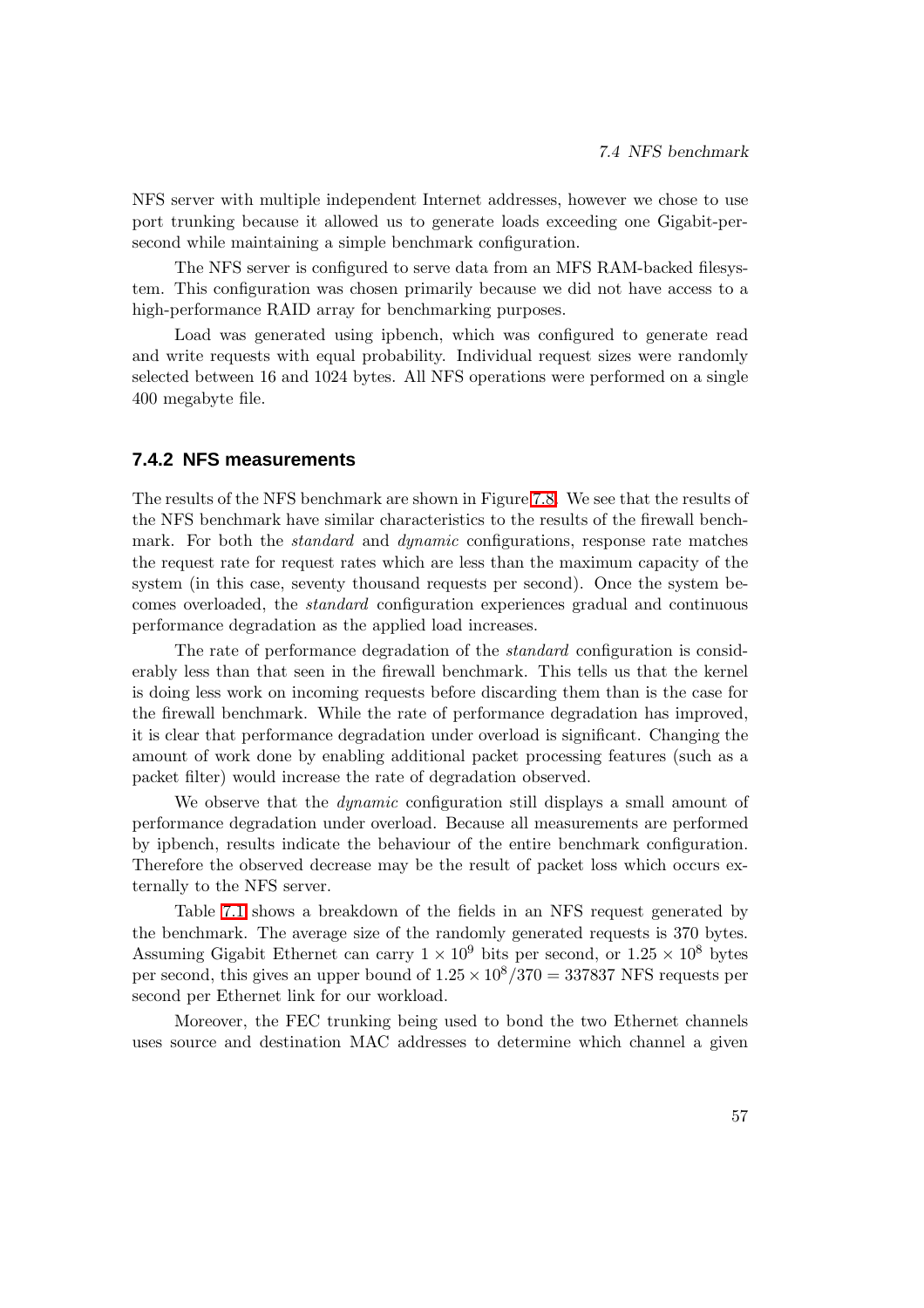| Component             | Read Size | Write Size |
|-----------------------|-----------|------------|
| Ethernet header       | 14B       | 14B        |
| IP header             | 20B       | 20B        |
| UDP header            | 8B        | 8B         |
| RPC header (approx)   | 32B       | 32B        |
| NFS header (approx)   | 32B       | 32B        |
| Expected payload size | 0B        | 520B       |
| Ethernet CRC          | 4B        | 4B         |
| Total                 | 110B      | 630B       |
| Average               | 370B      |            |

<span id="page-75-0"></span>Table 7.1: Total size and breakdown of NFS request fields.

packet should traverse. Given that we have an odd number of load generators, one of our two Ethernet links must become saturated before the other.

The observation that we are operating near the saturation point of Ethernet is important in understanding these results, since under these conditions, we expect very high contention and hence packet loss within the switch. This is certainly the case for request traffic, since it is generated by multiple unsynchronised senders.

### **7.4.3 Pause frames**

Pause frames are a special type of Ethernet frame which tells the receiver to stop sending packets for a small period of time, so that the sender of the pause frame may have adequate time to process incoming packets.

Pause frames can have a significant impact on the behaviour of benchmarks which are aimed at measuring system behaviour under overload. Unfortunately, it is difficult to make generalisations about behaviour of Ethernet networks when pause frames are enabled.

Pause frame support is not required by IEEE 802.3x for standards compliance, so many implementations lack the ability to generate or receive pause frames. Vendor support for IEEE 802.3x pause frames varies between different manufacturers and models of switches [\[6\]](#page-102-0). Systems may ignore pause frames entirely, generate pause frames only when incapable of processing incoming packets at link speed, not generate pause frames at all but comply with pause frames by suspending transmission temporarily if requested, or provide complete support for pause frames.

Pause frames were originally intended to prevent packet loss on high speed Ethernet links where the receiver is unable to keep up with the sender. It is intended as a single-link solution, rather than an end-to-end flow control solution. That is, it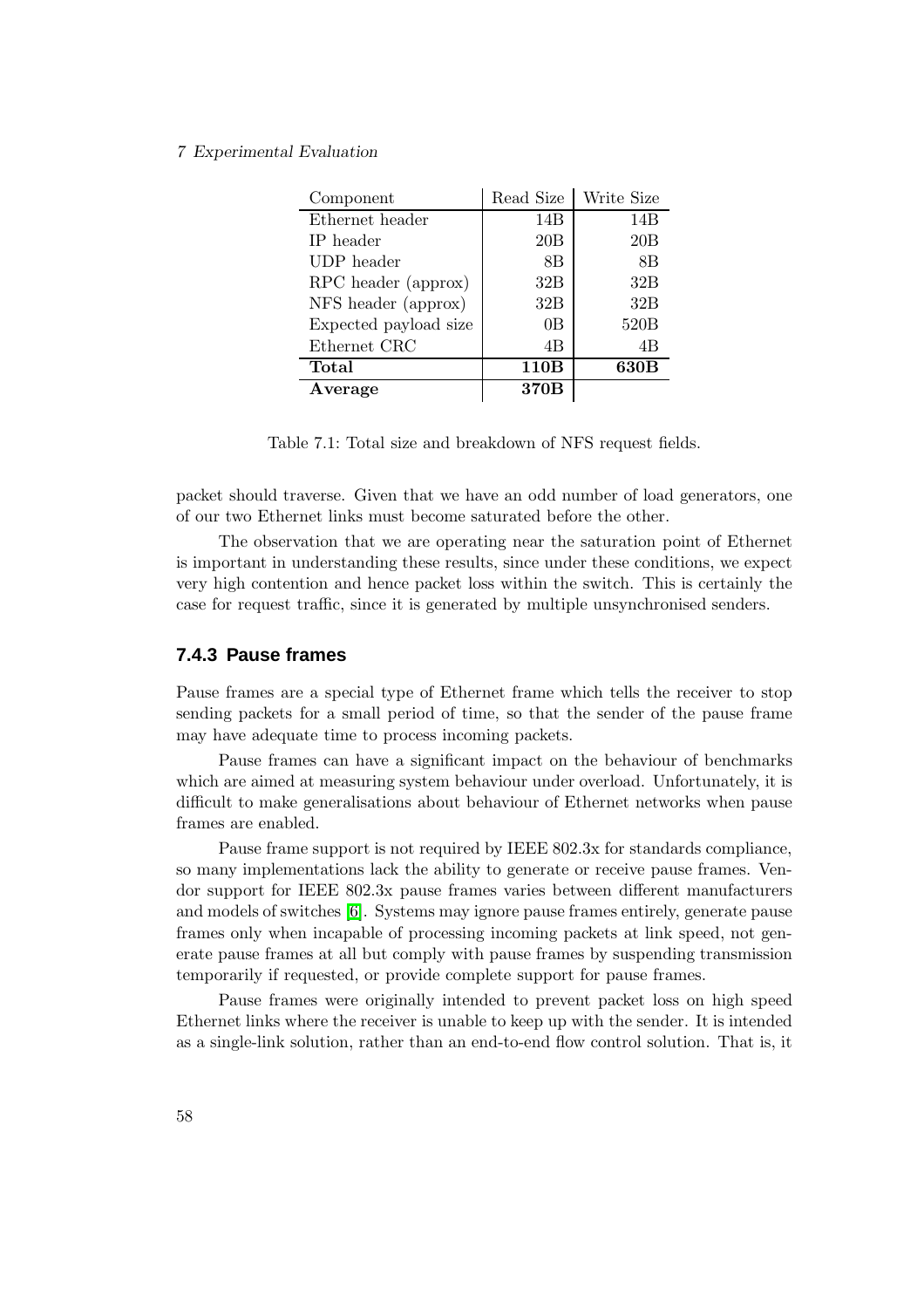is only intended to operate between devices connected directly via Ethernet cable, such as a host and a switch, rather than between hosts on a switched network.

If pause frames are propagated within the switch, "External Head of Line Blocking" can occur. This is caused by pause frames preventing the receiver from transmitting any traffic, not just from transmitting traffic to the blocking port. Doing so can degrade performance of an entire LAN when only a single port is actually overloaded. These issues have been addressed by researchers [\[21\]](#page-104-0), however alternatives to pause frames have not yet appeared in the ethernet standards, and are therefore not supported by commodity hardware.

Our relatively low-end switch does generate pause frames when it experiences internal congestion on a given port. This has the effect of propagating the flow control afforded by pause frames through the switch once the switch runs out of transmit buffers for the port connected to the overloaded host.

Because the standard configuration dequeues packets as quickly as they arrive, the network interface rarely sends pause frames to the switch, so that there is no limit to how much load can be placed on the interface. By enabling pause frames, this switch allows us to limit the amount of traffic which can be sent by the load generation hosts in our benchmark.

Because our rate-limiting approach allows the incoming DMA ring to fill, the network interface generates pause frames which effectively limit the data rate which may be applied to the system. This flow control information is propagated through the switch to the load generation hosts, preventing them from generating additional load.

It should be noted that while pause frames reduce packet loss on individual Ethernet links, they do not provide any guarantees of lossless transmission within an Ethernet network, especially in the case of multiple hosts transmitting to a single switch port.

Figure [7.9](#page-77-0) shows the effects of enabling Ethernet pause frames on the NFS benchmark. Once the dynamic configuration begins rate-limiting its input, pause frames are generated by the network interface, causing queues within the switch to fill, and the switch to generate pause frames on the load-generating switch ports. Eventually, ipbench is no longer able to generate increasing loads, as the network interfaces themselves cannot transmit the packets generated by ipbench fast enough.

While in this particular example pause frames were able to prevent excessive load from being generated, this result would not occur in LANs using switches which did not propagate pause frames, or on the wider Internet. On the other hand, there may be some cases where if carefully used, pause frames can be used to move packet admission further upstream of the overloaded host within a network; for example by moving packet admission to a front-end load balancer in a server cluster.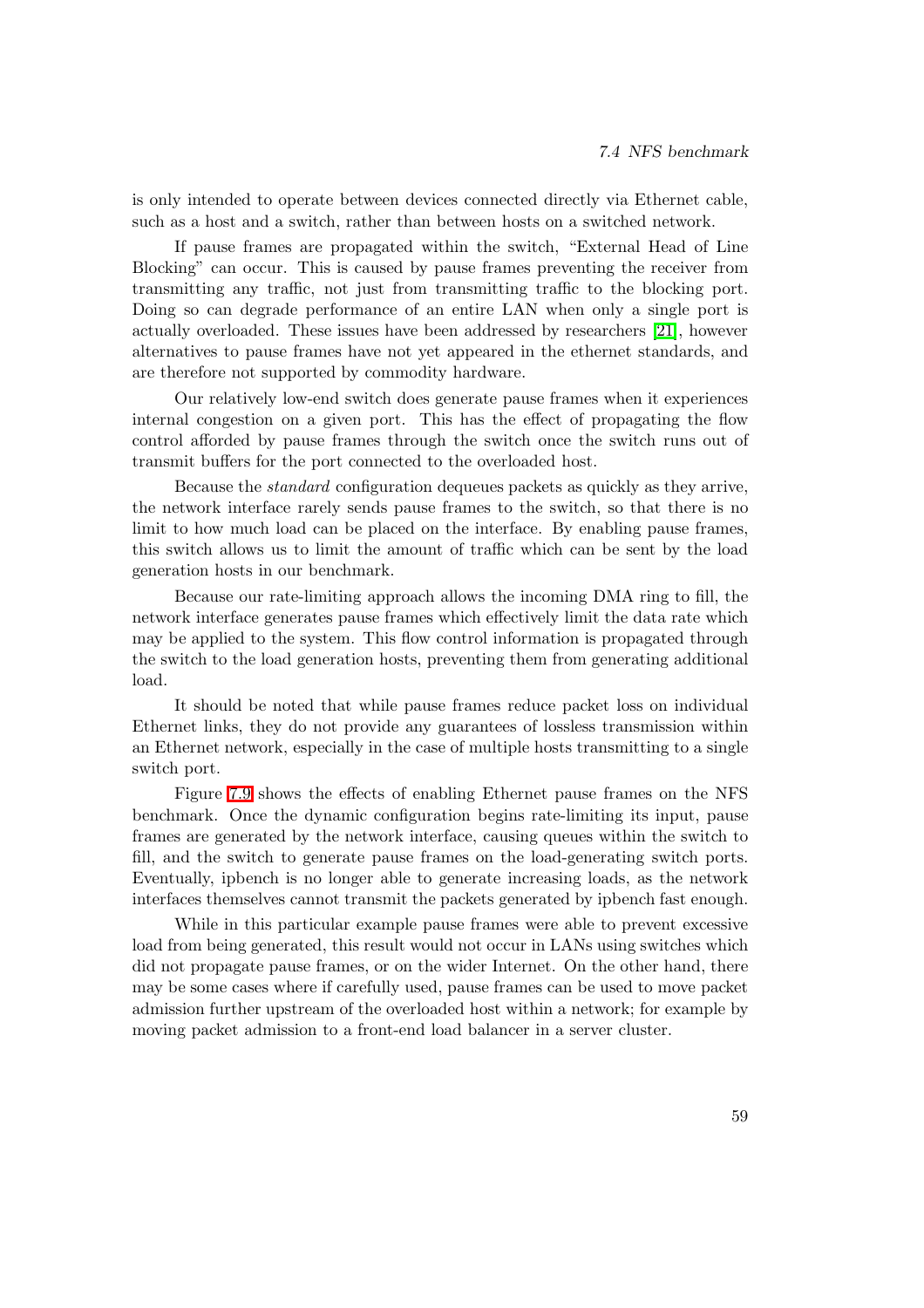

<span id="page-77-0"></span>Figure 7.9: Effect of pause frames on load generation

# **7.5 HTTP performance**

Although the admission control mechanism is intended to control non-responsive network loads, it is useful to know how the system behaves in the case of a web server. In particular it is interesting to see whether useful admission control can be achieved for TCP-stream based protocols which have significant inter-packet dependencies.

It is important to note that this is a completely different problem to an overloaded router or firewall which is carrying HTTP traffic, and hence the results presented in this section are not useful in understanding the router case.

### **7.5.1 HTTP benchmark configuration**

In this section we consider HTTP performance for four system configurations, based on two independent variables. The first variable is the web server, for which we have tested both Apache and THTTP. The second variable is the kernel, for which we have used a FreeBSD kernel with and without our admission control mechanism.

The primary difference between these web server applications is in their connection handling architecture. Apache uses a large number of threads to handle the applied workload, while THTTP uses a single-threaded event-driven model. This difference in web server architecture gives THTTP a large performance advantage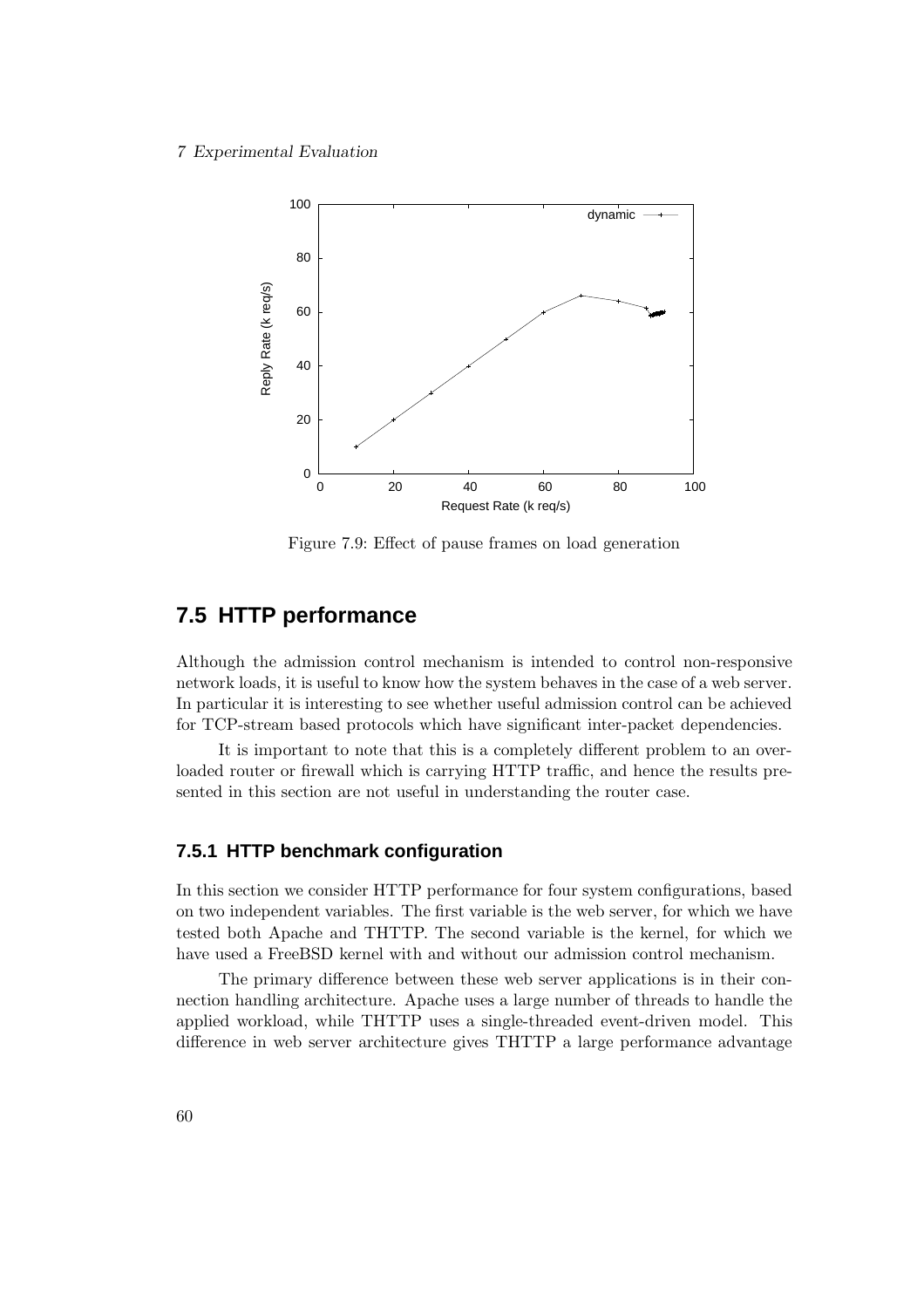when serving static content.

We perform our tests for two different workloads. The first workload consists of transferring small files which fit within a single Ethernet packet. The second workload transfers a 1MB file, increasing the number of packets per request and the impact of TCP flow control.

In both kernels, the maximum interrupt rate generated by the network interface has been reduced from 8000 to 1000 interrupts per second, by changing the network interface's interrupt-moderation registers. This was done to allow the admission control mechanism to work more effectively at low throughputs, since the minimum granularity of admission control in the implementation tested is one packet per interrupt. In some of the following benchmarks we will see that the incoming data rate is still too low for NIC based rate limiting to be useful.

### **7.5.2 Realistic expectations**

In the vast majority of HTTP benchmarks, the standard system configuration does not exhibit significant degradation under overload. In these cases, there is little hope of admission control itself providing any benefit. Rather than seeking a performance improvement, in these cases we are primarily interested in minimising the performance impact of admission control.

### **7.5.3 Large-file workload**

Figures [7.10](#page-79-0) and [7.11](#page-80-0) show the behaviour of a system with a single Gigabit Ethernet NIC running apache and serving a 1MB file. In Figure [7.10,](#page-79-0) the horizontal axis shows HTTPerf's attempted connection rate, while the vertical axis shows the rate at which successful HTTP transactions occur. In Figure [7.11,](#page-80-0) the horizontal axis shows the HTTP request rate and the vertical axis shows the HTTP response rate.

Figures [7.10](#page-79-0) and [7.11](#page-80-0) show little performance difference between the standard and dynamic configurations. In this benchmark the network interface's transmit bandwidth becomes saturated, limiting the maximum transmit rate that can be achieved.

Figures [7.12](#page-80-1) and [7.13](#page-81-0) show the behaviour of the same benchmarks when using the THTTP web server instead of apache. In this case, THTTP's event-driven model results in the system continuing to accept additional connections when the network interface has reached peak transmit throughput. This behaviour causes the standard configuration to exhibit degraded throughput once the peak transmit throughput has been reached. The dynamic configuration successfully limits performance degradation in this scenario.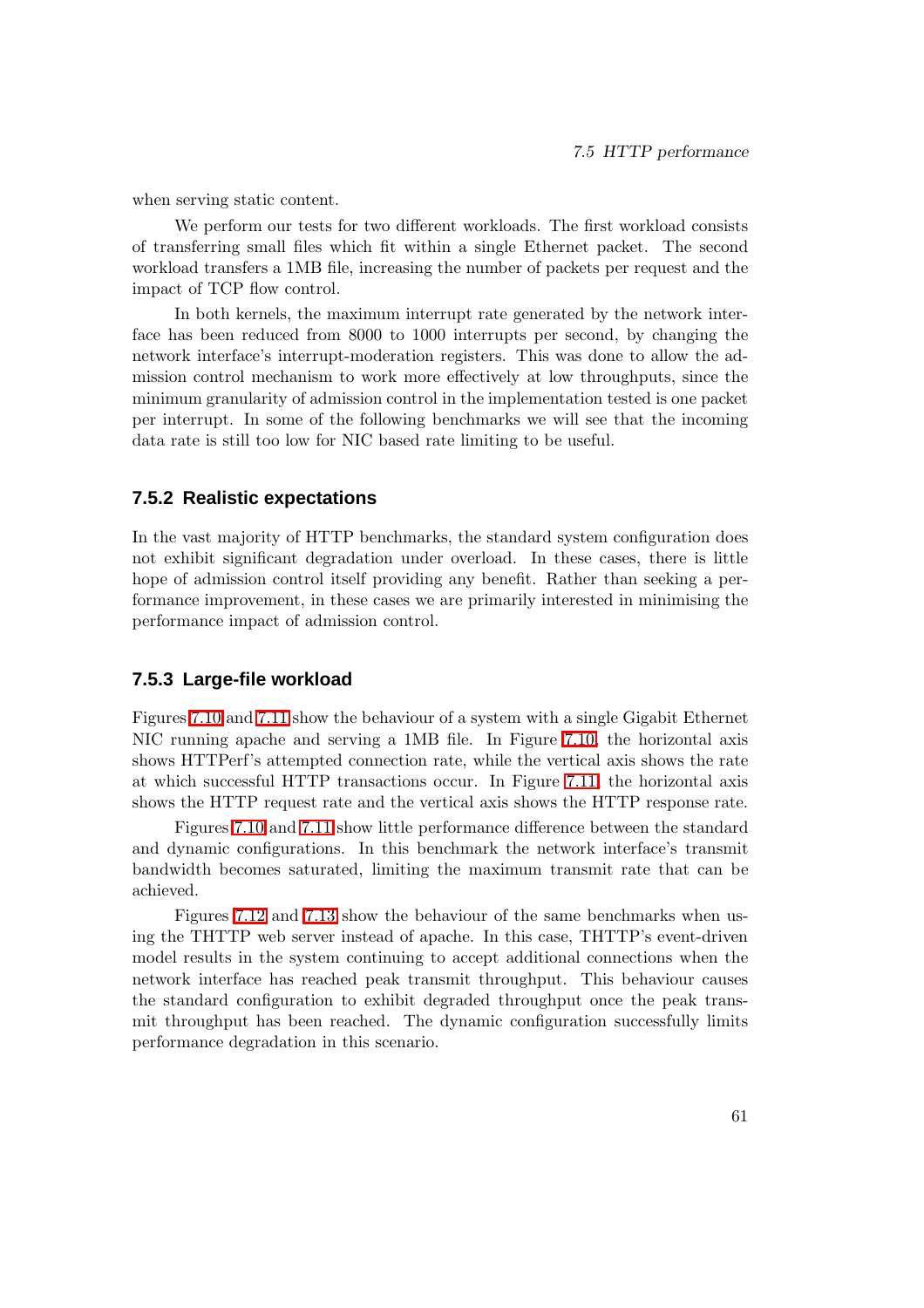

<span id="page-79-0"></span>Figure 7.10: Apache Large-file HTTP load

Figure [7.14](#page-81-1) shows the response times of all configurations. The response times of the standard and dynamic systems are very similar for both the Apache and THTTP servers. It is interesting to note that Apache's behaviour of rejecting additional connections once the maximum transmit throughput has been reached causes a significant increase in response time, since connections must wait for a free server thread before being served.

### **7.5.4 Small file workload**

Figures [7.15–](#page-82-0)[7.19](#page-84-0) utilise the same benchmark configurations as the large-file workload shown in Figures [7.10](#page-79-0)[–7.14,](#page-81-1) with the exception that a 93-byte HTML document is used.

Changing from the large-file to small-file workload has a significant impact on the behaviour of the network protocol. Firstly, it means TCP connections are very short-lived, since the HTTP request and response may each be contained in a single packet. This means that the protocol overheads are higher, and that TCP flow control is less likely to impact the behaviour of the system. It also shifts the performance bottle-neck to connection establishment rather than outright datatransfer rate.

Comparing Figures [7.15](#page-82-0) and [7.17,](#page-83-0) we see that Apache's performance is much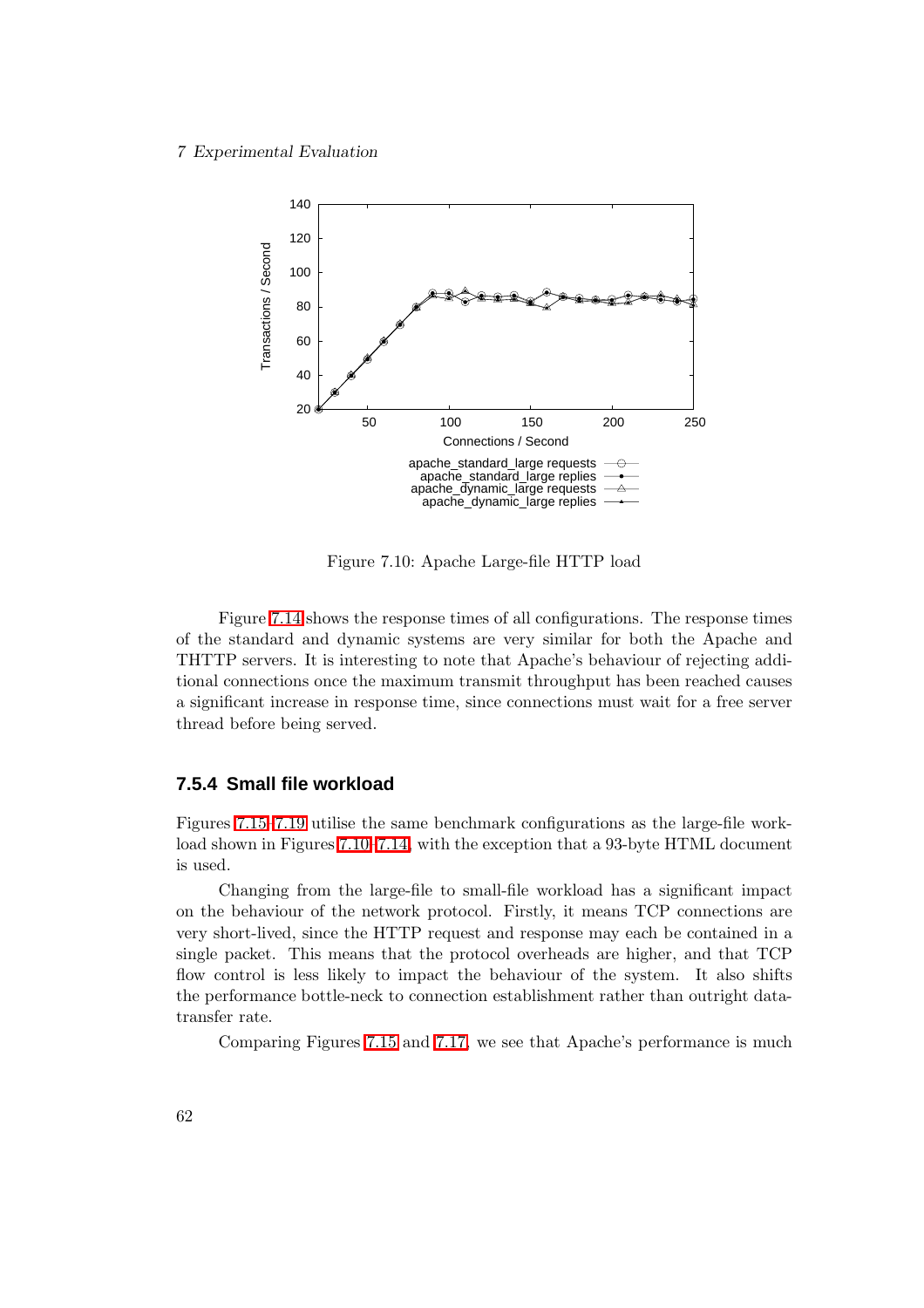

<span id="page-80-0"></span>Figure 7.11: Apache Large-file HTTP throughput



<span id="page-80-1"></span>Figure 7.12: THTTP Large-file HTTP load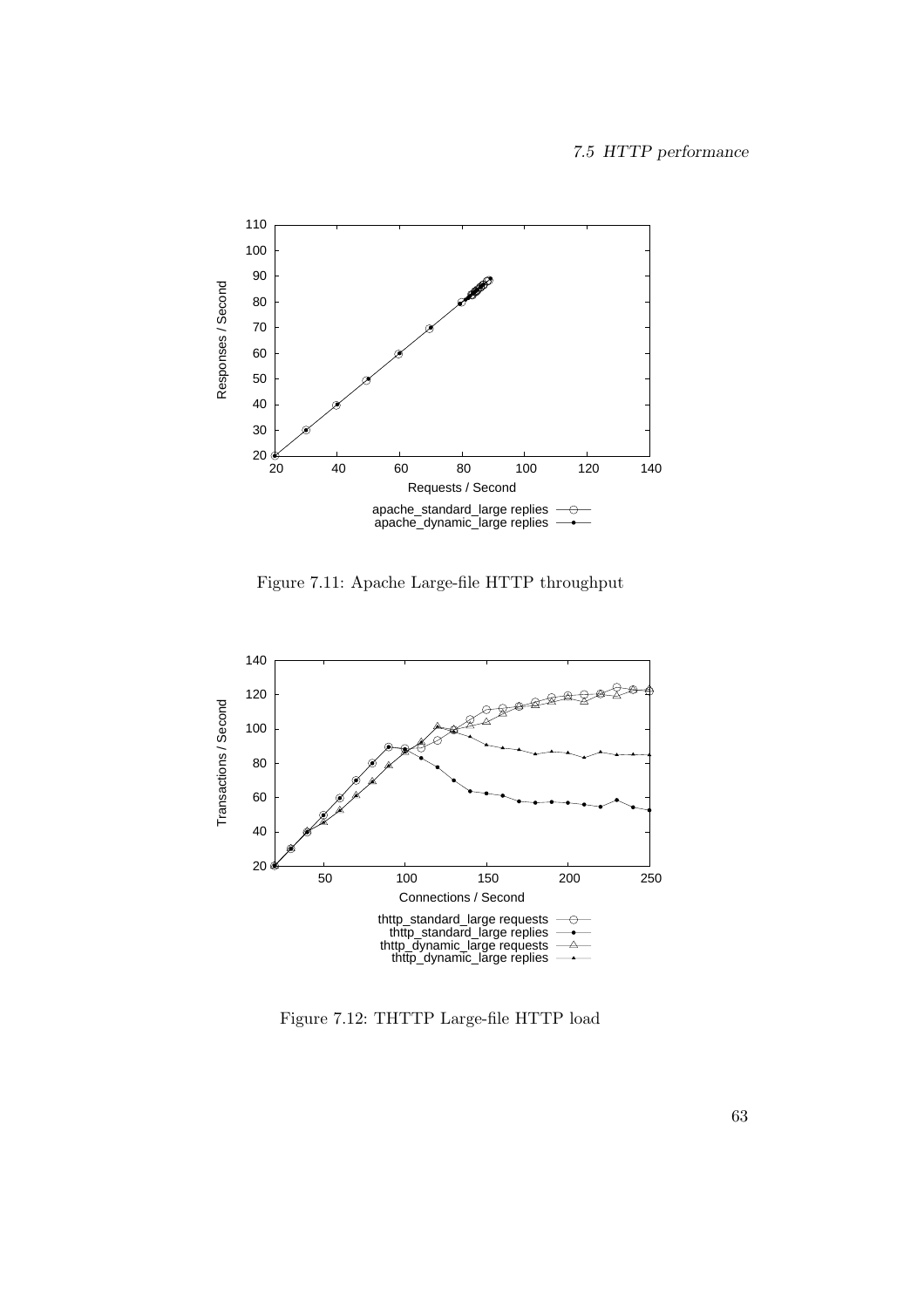

<span id="page-81-0"></span>Figure 7.13: THTTP Large-file HTTP throughput



<span id="page-81-1"></span>Figure 7.14: Large-file HTTP response time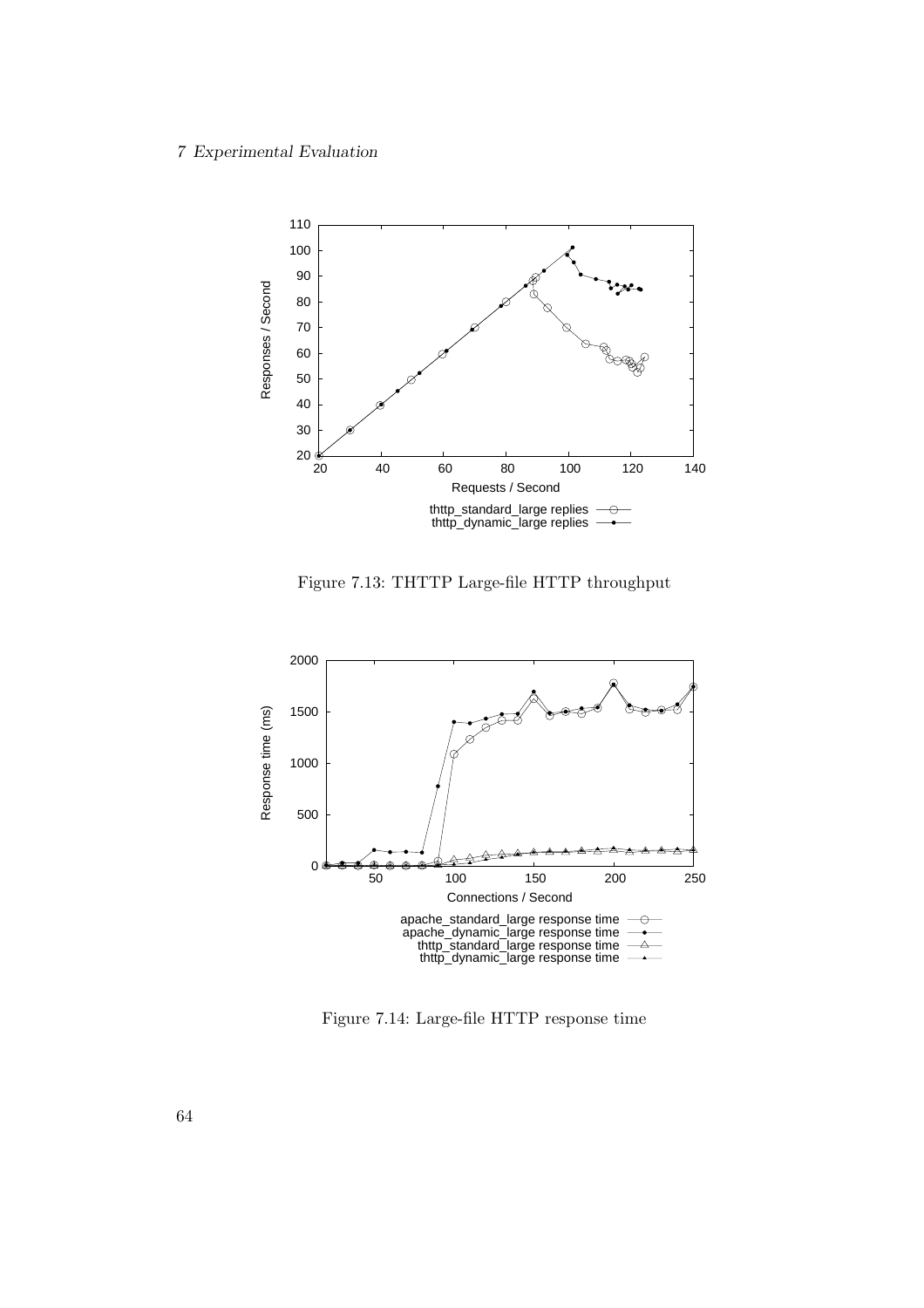

<span id="page-82-0"></span>Figure 7.15: Apache Small-file HTTP load



Figure 7.16: Apache Small-file HTTP throughput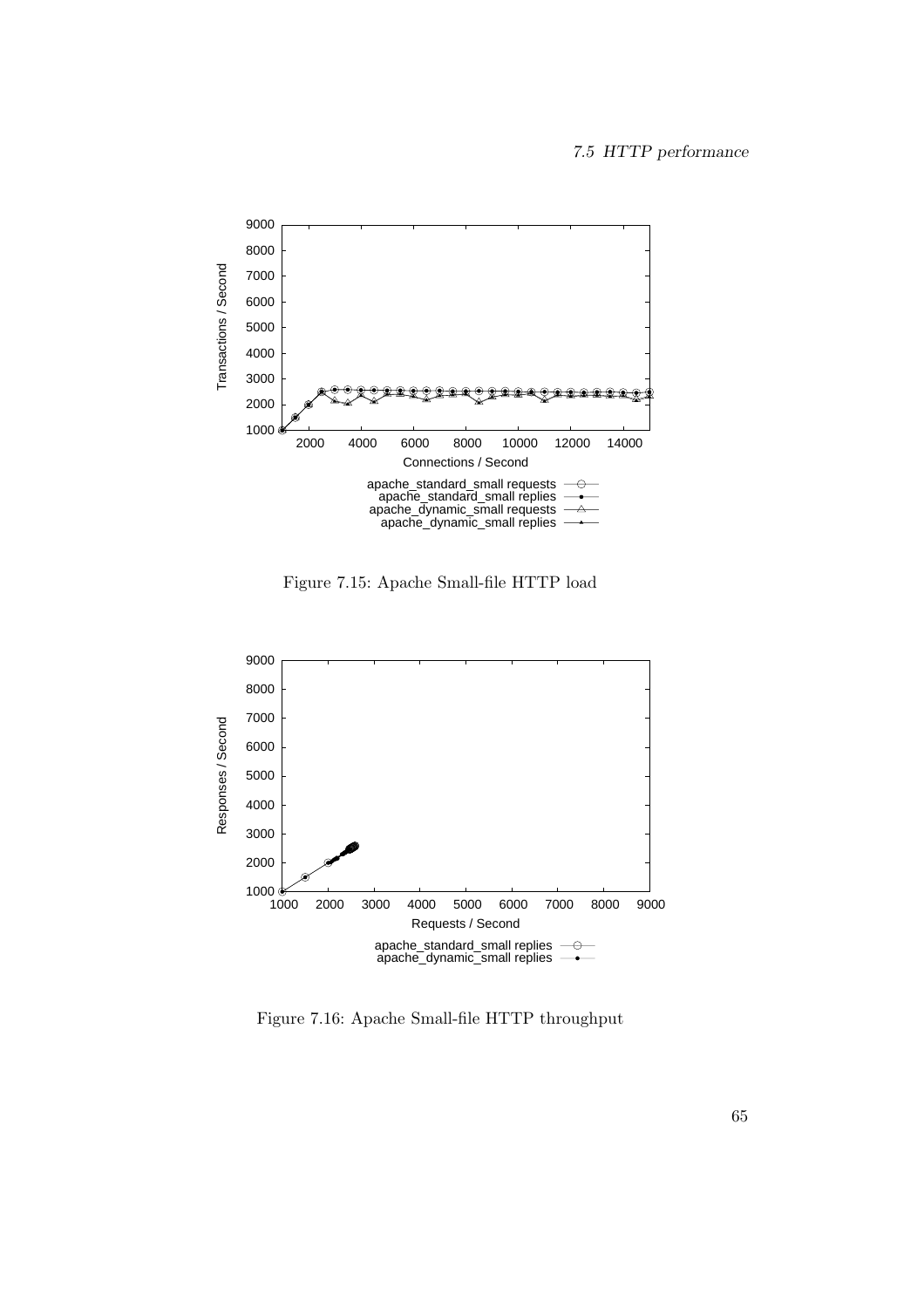

<span id="page-83-0"></span>Figure 7.17: THTTP Small-file HTTP load



Figure 7.18: Small-file HTTP throughput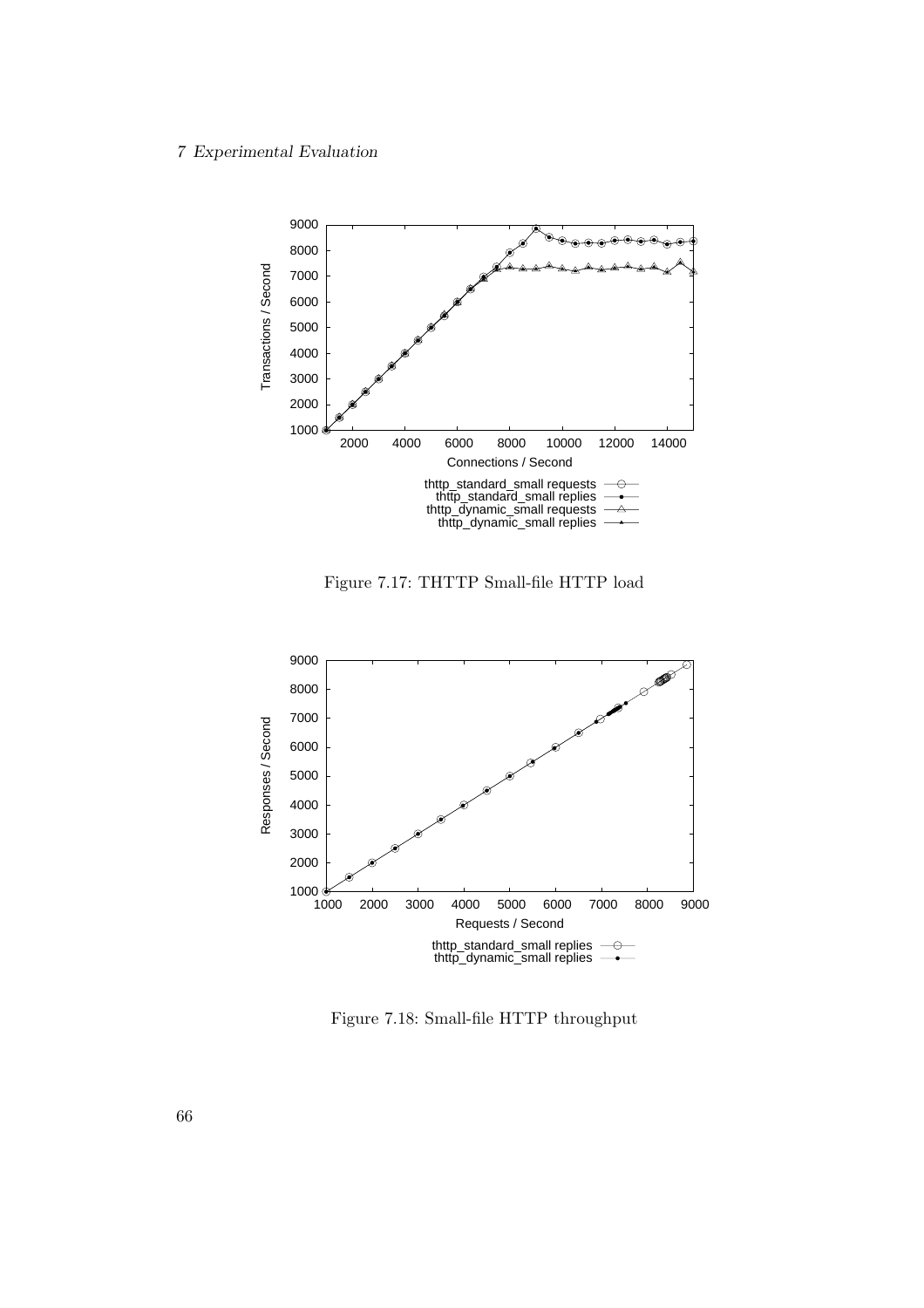

<span id="page-84-0"></span>Figure 7.19: Small-file HTTP response time

worse than THTTP's. This is caused by a significant difference in the per-connection overheads of Apache's multi-threaded design when compared to THTTP's event driven design.

In Figure [7.15,](#page-82-0) the dynamic algorithm produces undesirable results with significant variation in achieved throughput once overload is reached, while in Figure [7.17,](#page-83-0) the dynamic algorithm achieves consistent throughput under overload. This difference occurs due to the extremely low peak throughput which is achieved by Apache for the small-file workload. Since in this benchmark we have fixed the maximum interrupt rate at 1000 interrupts per second, varying the number of entries in the DMA ring by one gives a change of 1000 packets per second. This granularity means the control algorithm must choose between allowing either too many packets-per-second or too few. A partial solution to this problem is discussed in Section [7.5.5.](#page-85-0)

The response times for the small-file workload are shown in Figure [7.19.](#page-84-0) In this case the dynamic approach does have a significant increase in response-time. This was predicted in Figure [4.2,](#page-50-0) where latency increases significantly for very low packet rates.

The amount of latency added would be different for other rate-limiting mechanisms, however the small added response-time delay (up to 100ms) is insignificant when compared to other factors influencing a user's perception of web-site performance [\[12\]](#page-103-0).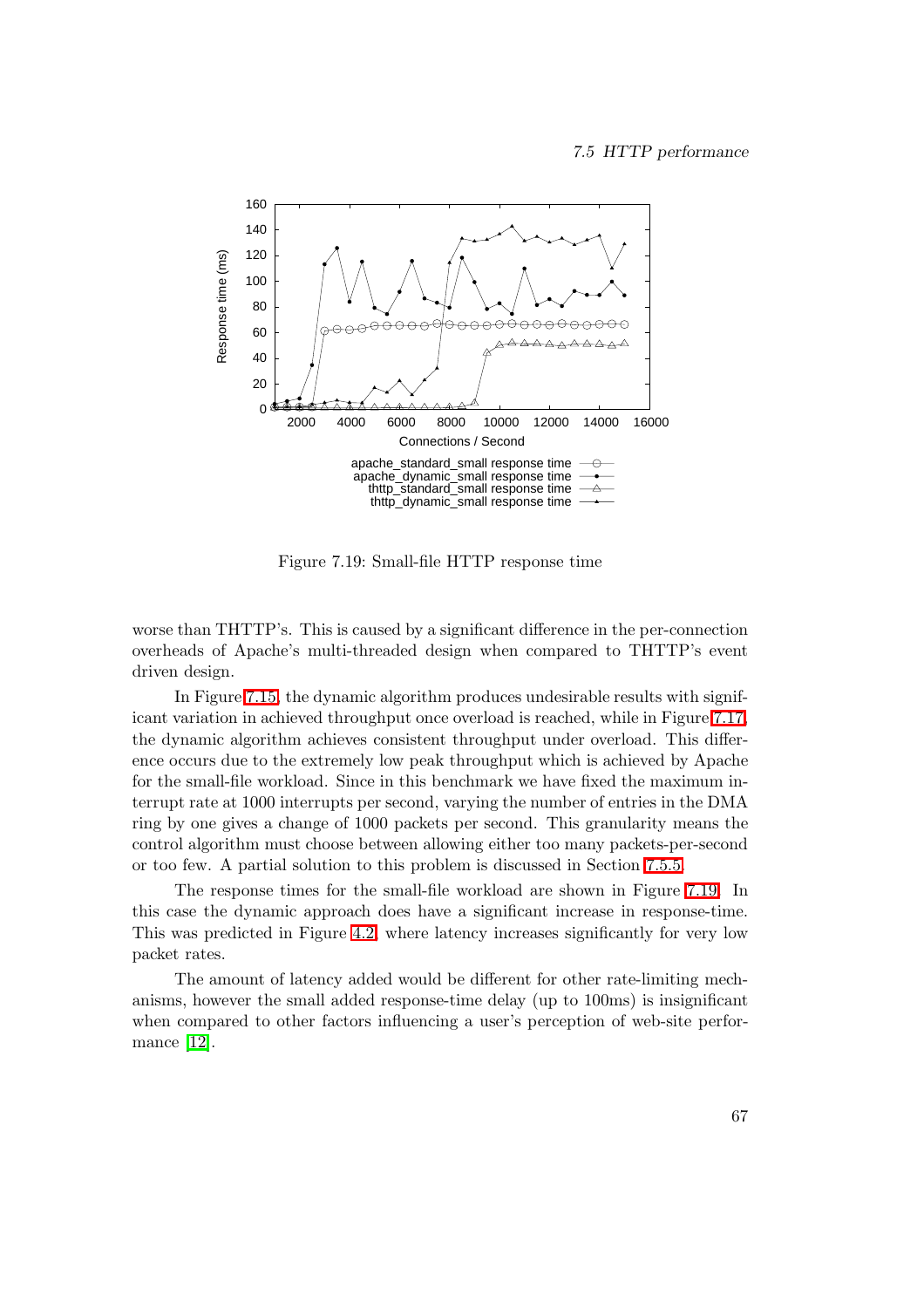### <span id="page-85-0"></span>**7.5.5 Effect of control algorithm frequency**

As mentioned in the previous section, at low rate-limits small changes to the number of packets received per interrupt have a significant impact on the number of packets admitted to the system. This problem can be alleviated by decreasing the interrupt frequency, however a side effect of decreasing interrupt frequency is that the average time a packet spends waiting in the DMA ring is increased.

An alternative solution to decreasing interrupt frequency is to rapidly switch between rate-limits that are close to the optimal rate-limit. Figure [7.20](#page-86-0) shows the effect of increasing the frequency of the perturb and observe algorithm on the ability to track the maximum throughput point in the face of inadequate rate-limit granularity. As the control frequency increases from 10Hz to 100Hz, the average admitted throughput approaches that of the correct rate-limit for this workload. In effect the perturb and observe algorithm is being used to approximate the correct input throughput by rapidly switching between rate-limits which are above and below the ideal limit.

# **7.6 Results for alternative hardware**

In order to demonstrate that our admission control approach can be generalised to other hardware, we have implemented our approach on a much slower machine, based on a 550MHz Intel Pentium-III processor and a National Semiconductor DP83820 based Ethernet interface connected via a 32-bit, 33MHz PCI bus.

The implementation in this case consists of modifications to the nge network interface device driver. In this case we have implemented a hybrid control approach, using a controlled-free-rate admission controller (Section [4.1.4\)](#page-51-0) while simultaneously controlling the interrupt rate in order to minimise interrupt overheads under overload. This control approach was selected primarily because it was easy to implement using the DP83820 hardware-level interface — its DMA rings separate driver and hardware state, and it supports an easily programmable interrupt delay timer. In comparison, the standard FreeBSD device driver uses  $100\mu S$  interrupt holdoff delay with a fixed number of DMA ring entries.

This particular benchmark uses UDP packet echo from user-level, and is somewhat simpler than the NFS and routing benchmarks presented earlier. Load is generated against a user-level UDP packet echo server. The echo server simply switches the sender and receiver addresses of the packet, then retransmits.

Figure [7.21](#page-87-0) shows achieved throughput versus applied load for 1024 byte UDP payloads. The ' $100\mu S$ ' line shows that without admission control, throughput rapidly declines under overload, while the 'variable' line shows that with admis-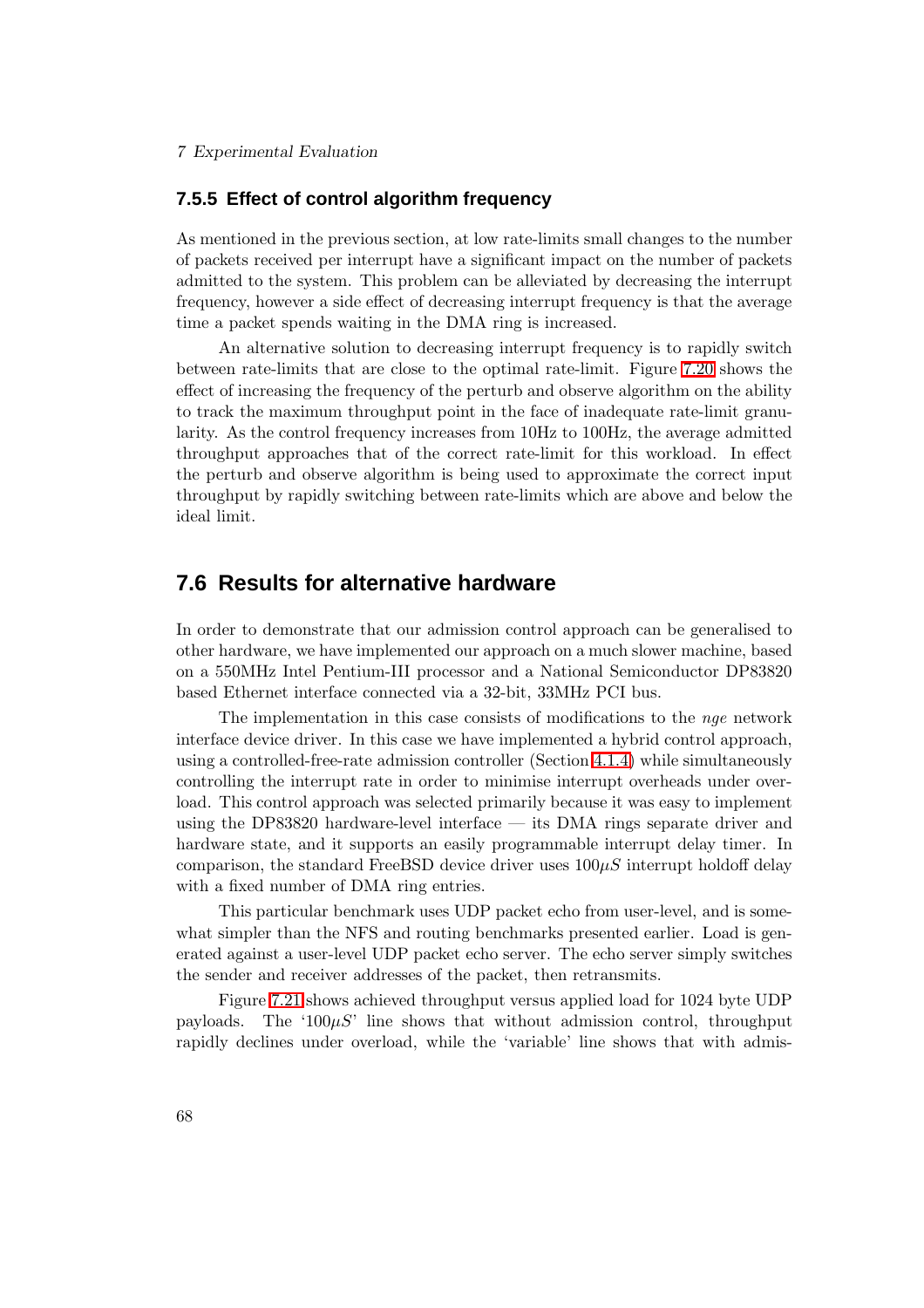7.6 Results for alternative hardware



<span id="page-86-0"></span>Figure 7.20: Small-file HTTP benchmark using apache with varying control algorithm frequencies. 69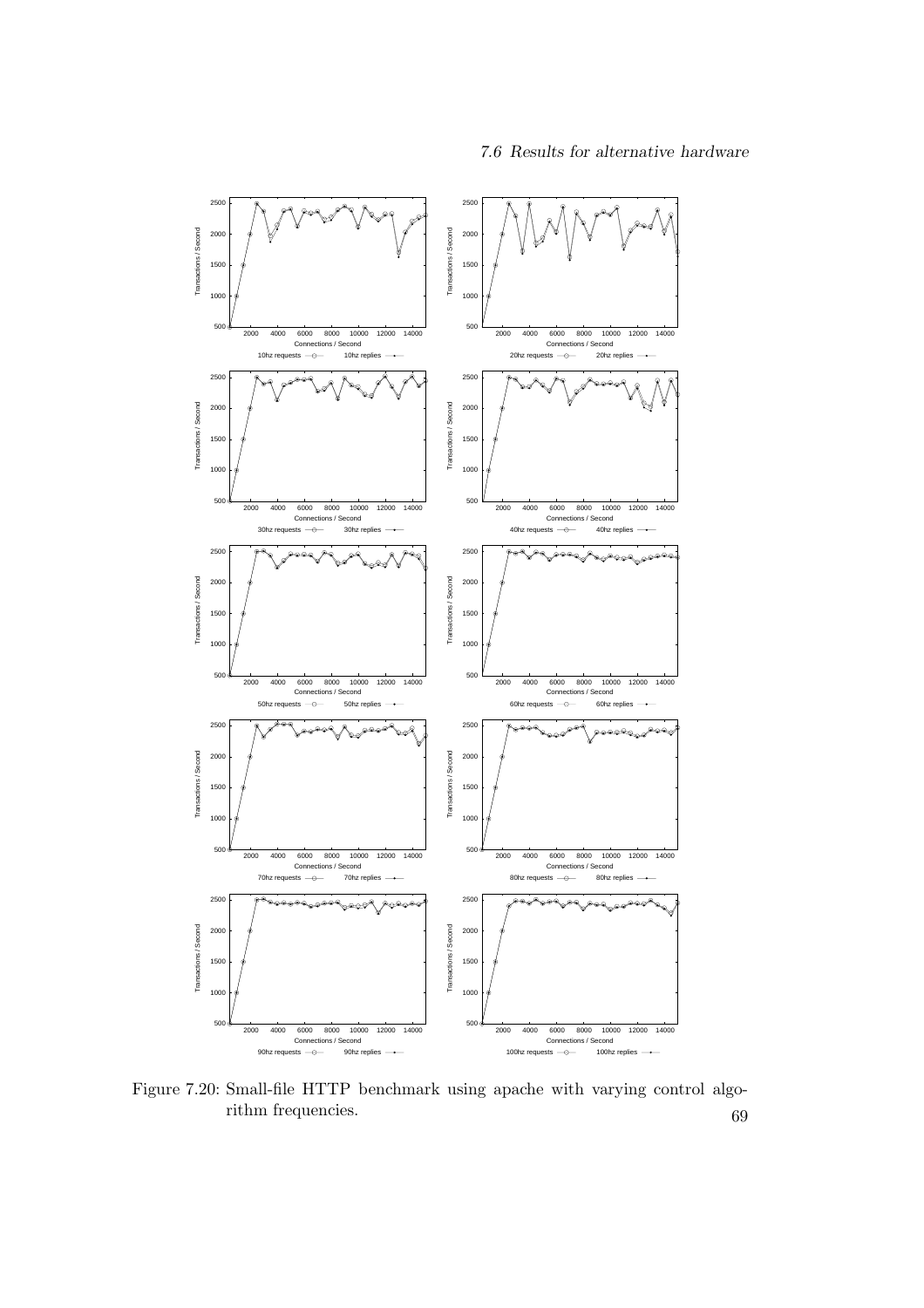

<span id="page-87-0"></span>Figure 7.21: UDP echo: achieved throughput vs. applied load

sion control in place, throughput under overload remains constant. Moreover, due to the reduction of interrupts by our hybrid control scheme, we also see increased peak throughput compared to the standard case.

Figures [7.22](#page-88-0) and [7.23](#page-88-1) show the CPU utilisation and cycles-per-delivered-packet for a range of applied loads. Below eight thousand packets per second, both the modified and unmodified systems are operating below their maximum loss free receive rates. In this region the systems are not overloaded, and the cycles per delivered packet is reduced with applied load. The modified system continues this trend through to around eleven thousand packets per second, as the hybrid control scheme is able to reduce interrupt overheads by controlling the interrupt frequency.

The unmodified system then experiences a gradual increase in CPU utilisation as applied load is increased from ten thousand to seventy thousand packets per second, at which point the CPU becomes completely saturated, and no further increase is possible. This behaviour is reflected in the Figure [7.23](#page-88-1) as a rapid increase in cycles per delivered packet, as during this period the rate of successful packet return also decreases.

The modified system, on the other hand, does not see any increase in CPU utilisation or cycles-per-delivered-packet once the admission controller has come into effect at around eleven thousand packets per second.

Interestingly, the behaviour of the unmodified system becomes constant (albeit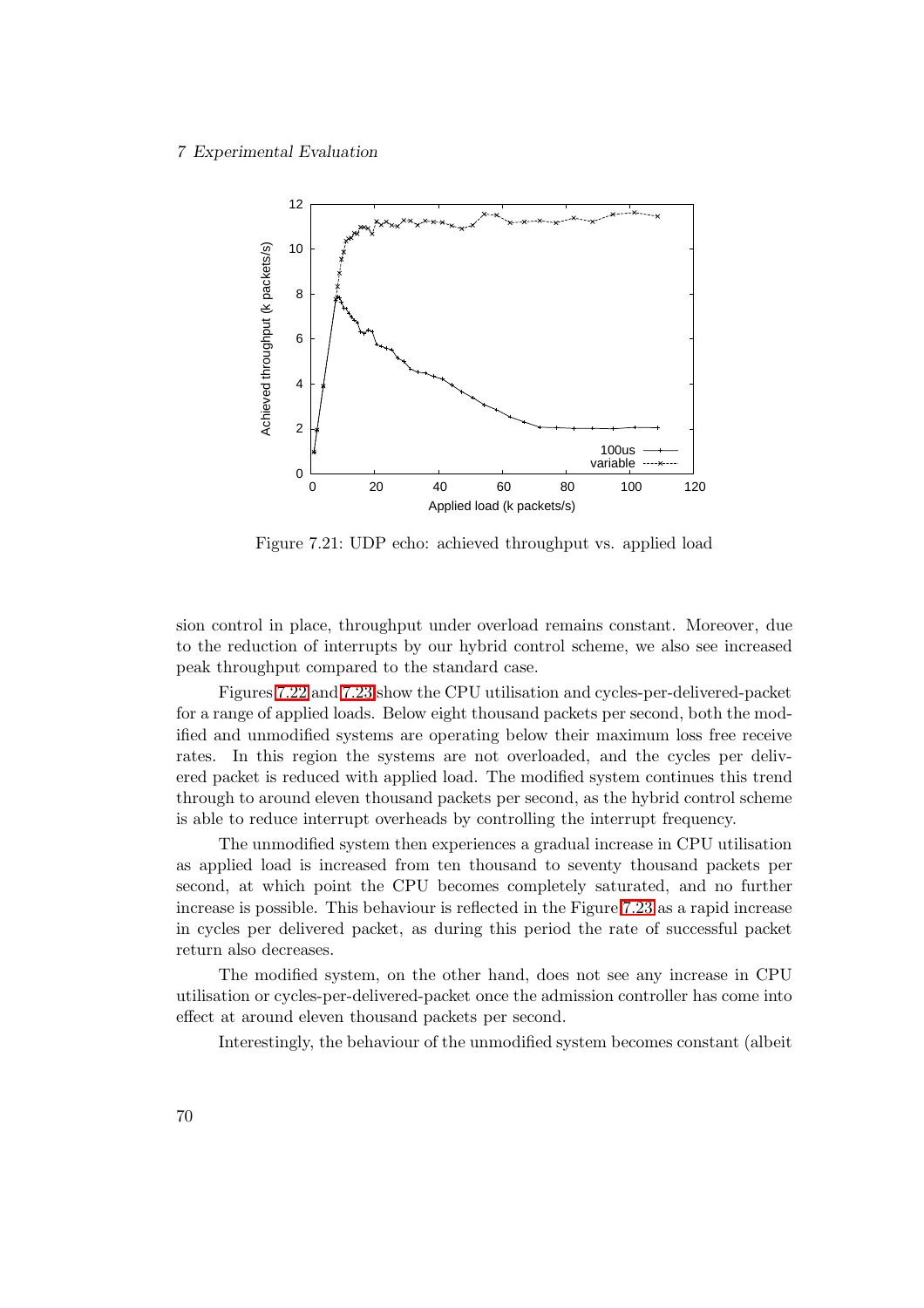### 7.6 Results for alternative hardware



<span id="page-88-0"></span>Figure 7.22: UDP echo: CPU utilisation vs. applied load



<span id="page-88-1"></span>Figure 7.23: UDP echo: cycles per delivered packet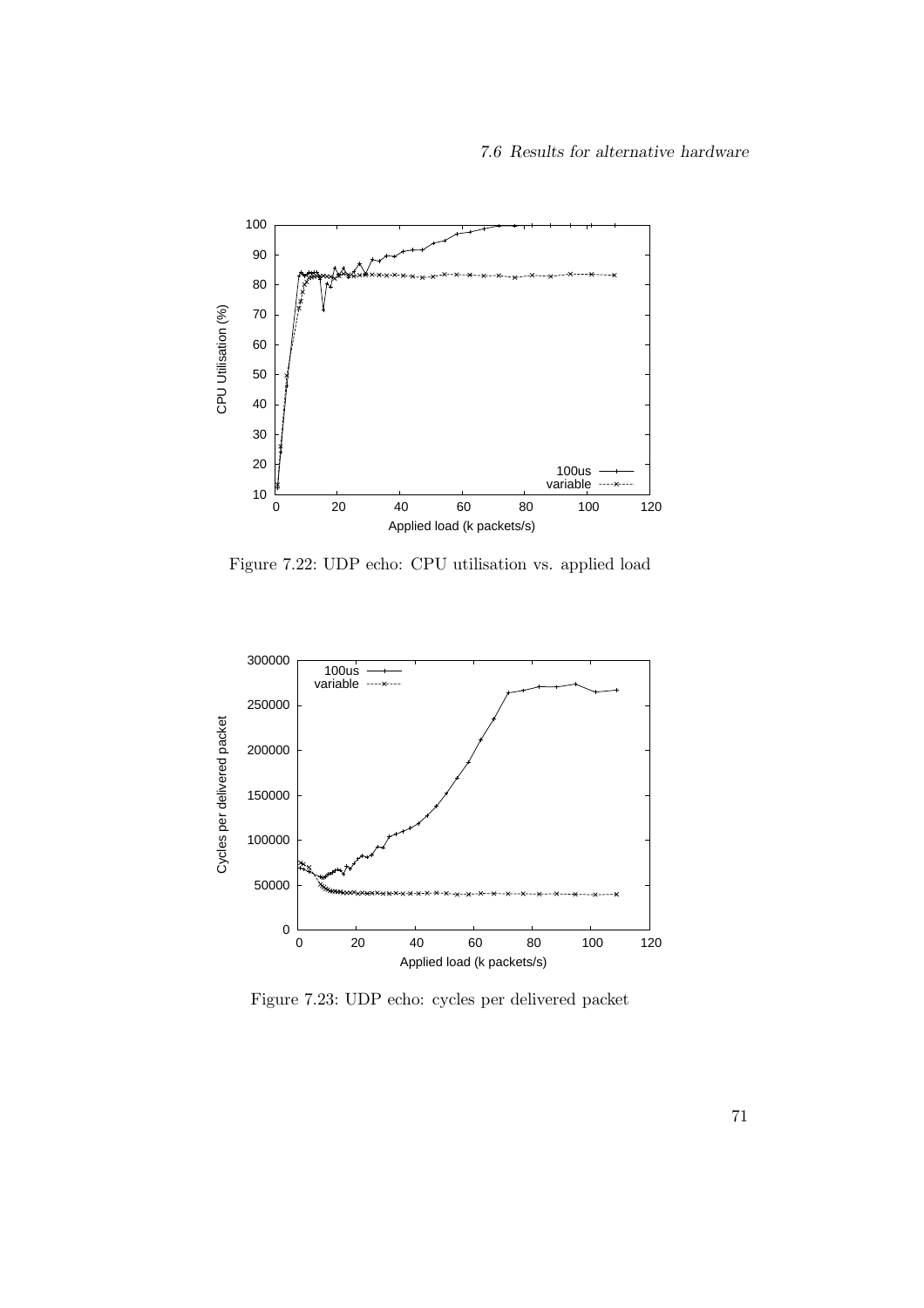

<span id="page-89-0"></span>Figure 7.24: UDP echo: average round-trip latency

poor) once the CPU has become fully saturated, at a much higher applied load than is required to overload the system. By contrast, the modified system provides consistent performance under overload regardless of the additional load applied to the system.

Figure [7.24](#page-89-0) shows the round-trip latency versus applied load for the UDP echo benchmark. We see that the unmodified system sees a large jump in latency when overloaded, followed by a fairly linear increase in latency until the point at which the CPU utilisation reaches 100%.

Like the unmodified system, the modified system also sees a significant jump in latency at applied loads which are high enough to cause overload. The reason for this is that the control algorithm used was aiming to maximise throughput rather than bound latency, and peak throughput is achieved by keeping the system slightly overloaded, without allowing it to see enough load to degrade throughput. This slight overload is enough to keep queues within the system saturated, but has the negative effect of causing increased latency.

It bears mentioning that the increased latency is not due to the admission controller itself, but by the behaviour of the rest of the system when operating at peak throughput. This is reflected in the equivalent jump in latency shown by the unmodified system.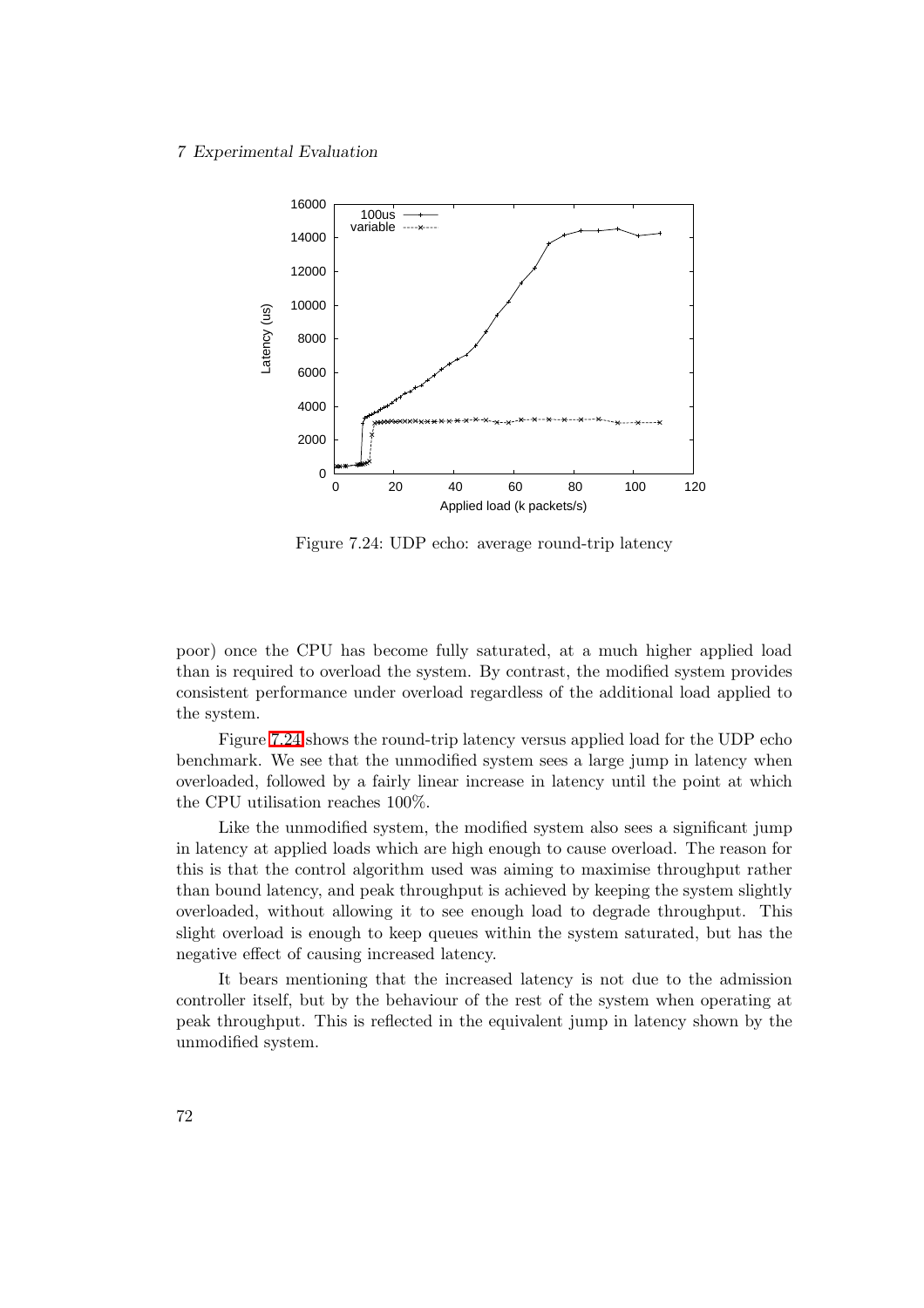# **7.7 Summary of results**

### **7.7.1 Behaviour under normal operating conditions**

A desirable feature of our admission control approach is that it has minimal performance impact under normal operating conditions. If this were not the case it would have been necessary to enable admission control only under high loads, however because our results indicate that performance is minimally effected under normal operating conditions, this is unnecessary.

## **7.7.2 Behaviour under overload**

Our results show that in the majority of cases the dynamic configuration performs as expected; it prevents performance degradation under overload, and is able to sustain peak performance even under heavy overload. It does this without needing to know the specific cause of performance degradation within the system, and without requiring any application-specific tuning.

The small-file HTTP benchmarks did highlight some shortcomings of the proposed mechanisms when dealing with situations where the system becomes overloaded at very low packet rates. In these situations it seems clear that higher-level admission control approaches are more appropriate, since the increased cost of admission control for such low input data rates would be acceptable.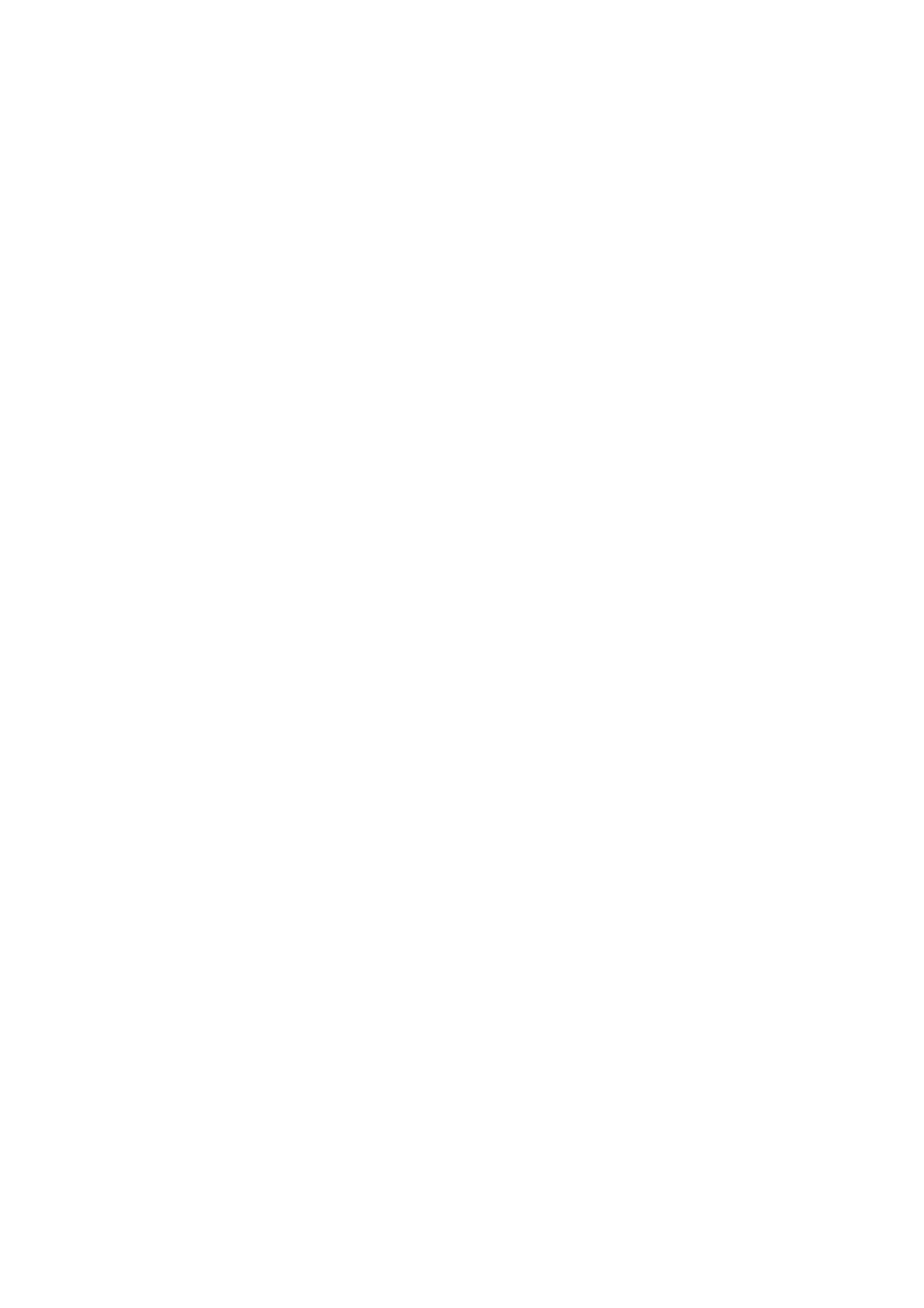# **8 Conclusions**

# **8.1 Summary**

Chapter [2](#page-24-0) compared the behaviour of a number of existing systems on the basis of the algorithmic cost of admission control within the system, the potential for performance degradation, the granularity of admission control, the feedback mechanism used, and the impact of the admission control scheme on overall system structure.

Of particular importance in Chapter [2](#page-24-0) was the observation that many existing admission control approaches have an algorithmic cost which increases with the load applied to the system. In such systems it is reasonable to expect some performance degradation under overload, since the admission controller itself consumes additional resources under overload, reducing resource availability for processing incoming requests.

Chapter [3](#page-36-0) provided a model of system behaviour under overload. The behaviour of individual components of a system under overload was addressed, then used to model the behaviour of a system comprised of connected resources.

The model was then used to argue that a rate-limiting resource placed at the beginning of a data path may be used to provide peak throughput for that data path. This conclusion is important because it demonstrates that admission controllers placed at the beginning of a data path (and which scale with traffic admitted to the system) are adequate to prevent performance degradation under overload.

- Chapter [4](#page-46-0) proposed a number of rate-limiting mechanisms that used the network interface itself to perform admission control. These rate-limiting mechanisms were designed to be implemented in the driver, and to be applicable to modern commodity network interface hardware.
- Chapter [5](#page-56-0) introduced the idea of monitoring the response of the system to changes in input throughput as a means of detecting that a system had become overloaded. The problem of using throughput monitoring to control input throughput was compared with a similar problem encountered in the design of photovoltaic maximum power point trackers (MPPTs), and solutions to that problem were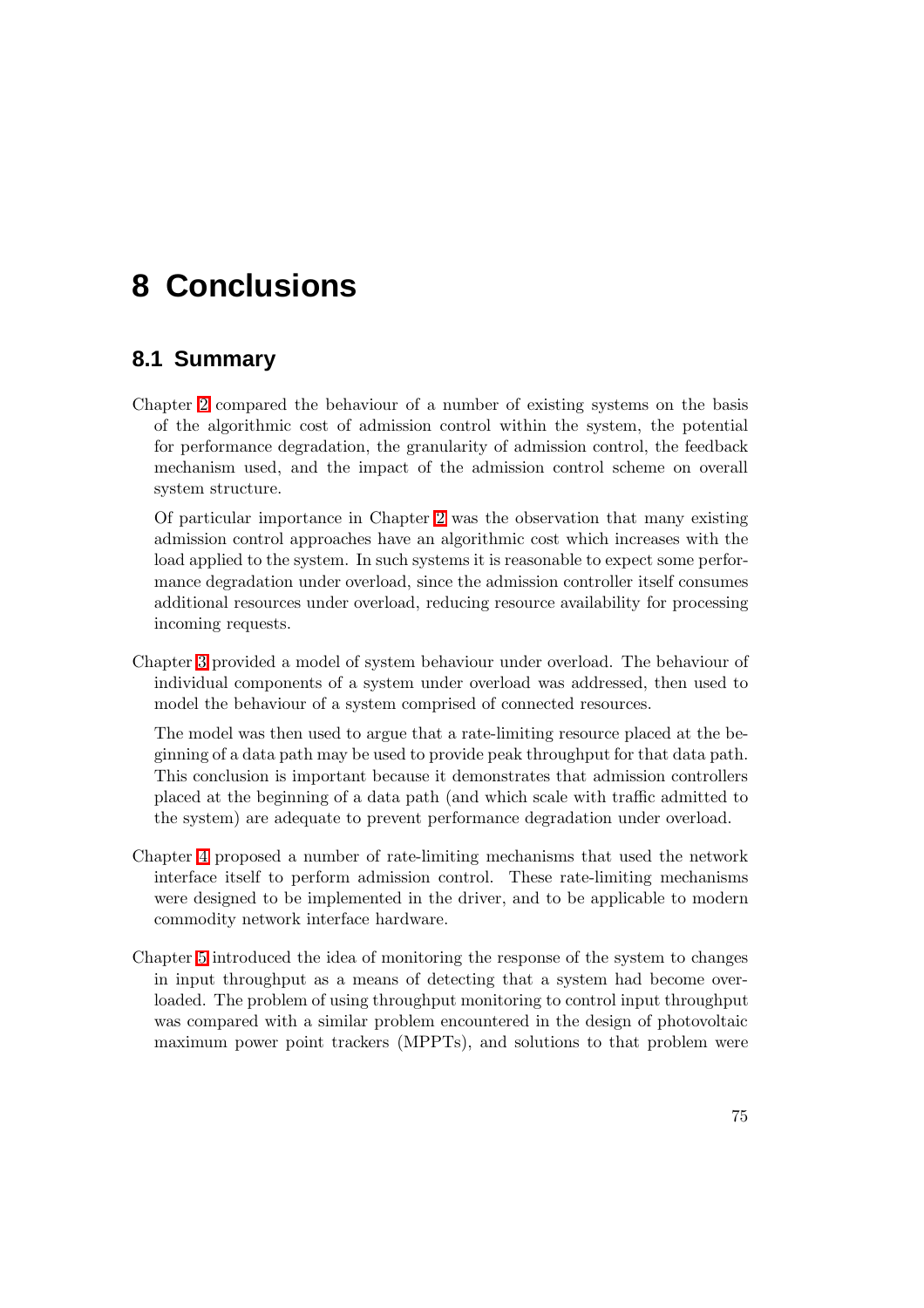#### 8 Conclusions

evaluated as possible solutions in this case. An algorithm similar to the perturband-observe MPPT control algorithm was shown to satisfy the requirements of throughput control.

Chapter [7](#page-66-0) evaluated the behaviour of the proposed NIC-based rate limiting and throughput-based rate selection for workloads varying from simple UDP echo through to HTTP workloads. The performance impact of the approach was examined in detail, with both positive and negative results shown.

# **8.2 Further work**

### **8.2.1 Hardware packet demux**

In order to provide overload elimination for a system consisting of a large number of data paths, it is necessary to provide separate rate control for individual data paths. In order to do this, it is necessary to utilise hardware which has the ability to demultiplex incoming packets into multiple queues, such that rate limiting may be applied to a queue without impacting the throughput of other queues.

Hardware packet demultiplexing has already been developed for some programmable network interfaces, and a vast amount of work on packet classification and packet filtering has been published. The issue is simply that such functionality has not been available in commodity network interface cards. Such functionality is beginning to become available in high-end network interfaces, since it is becoming necessary to support demultiplexing packets to per-processor-core DMA rings as the number of processor cores per system increases.

### **8.2.2 Control approaches**

While the benchmark results show that a perturb-and-observe approach is feasible in detecting overload for a range of network protocols, it is also clear that there is room for improvement. Much of the disadvantage of the perturb-and-observe approach stems from the fact that in order to detect the maximum throughput of the system, it is necessary to discard some packets which might otherwise be processed.

This situation could be improved by using traffic injection to measure the effect of an increased load, rather than rate limiting to measure the effect of a reduced load. This approach is more complicated, as it requires generation and injection of valid packets, however it has the advantage of never causing packet loss when the system is not overloaded.

Another approach would be to discard the perturb-and-observe approach completely, and instead attempt to learn and periodically update a model of system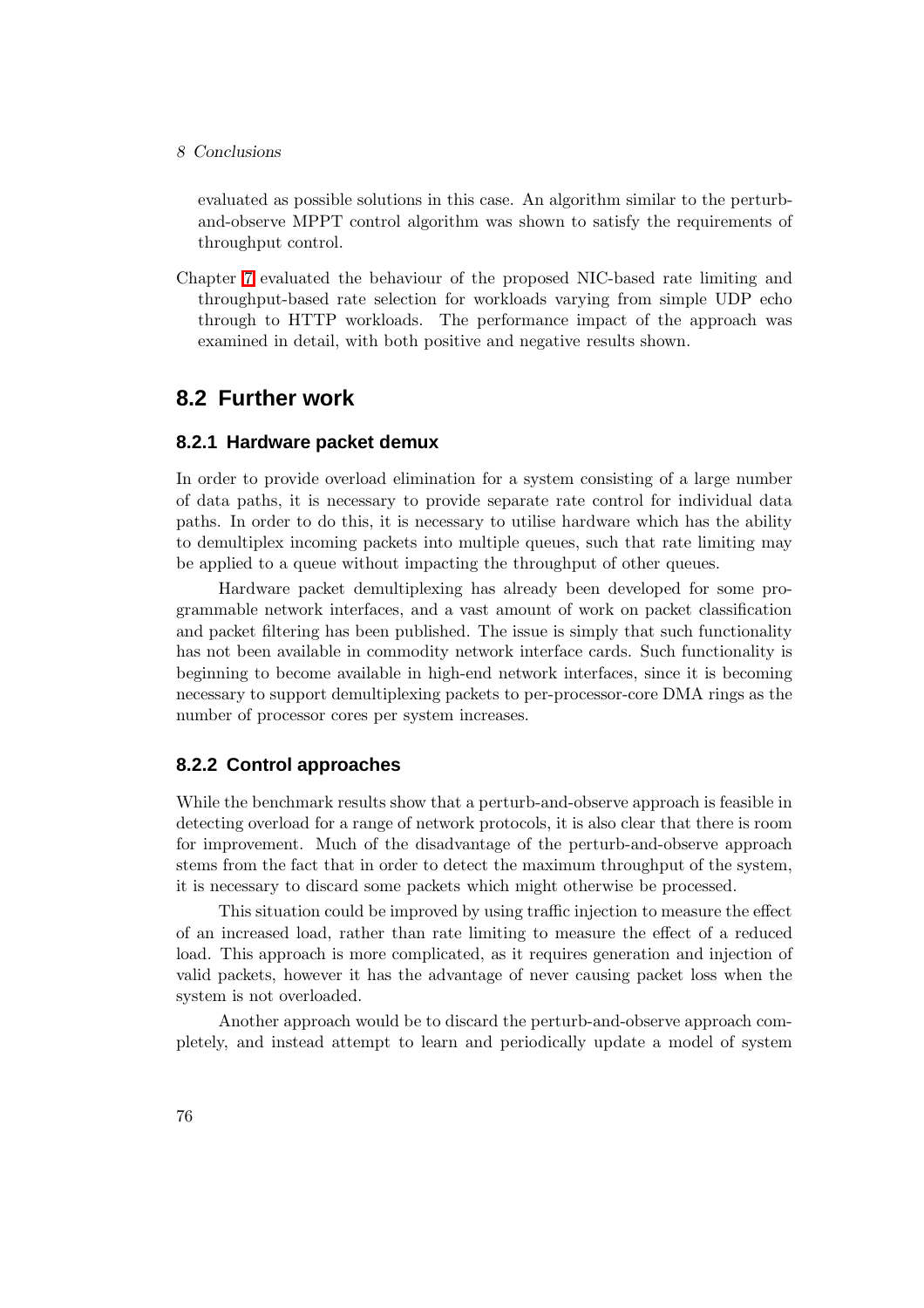behaviour at run-time. Once such a model had been learned, a rate-limit which produced optimal performance for the model could be selected. This system would have the advantage that if an accurate model had been learned, the rate limit selected would not cause unnecessary packet loss.

The model-learning approach is not without significant challenges; the model of behaviour would need to take into account the present workload of the machine, or the model would need to be adjusted whenever the workload changed. This results in either a very complicated model, or a very frequently changing model. This means that in practice, such a system may not provide better performance than the simpler perturb-and-observe approach.

### **8.2.3 Integration with other admission control approaches**

A common approach to admission control seen in existing systems is to take a layered approach, wherein multiple admission control schemes are used at different points within the system [\[29,](#page-104-1) [30\]](#page-104-2). By adding edge limiting as the lowest layer of admission control within these approaches, it may be possible to achieve the best of both worlds; admission control which scales with admitted load, and admission control which chooses what to admit intelligently. Such an approach could bound the resource consumption of the software-level admission controller using the edgelimiting approach.

## **8.3 Contributions**

- i) The cost of admission control in existing systems was examined. Focus was given to the relationship between the location of the admission controller within the system, and the overall scalability of that system under overload.
- ii) A model of system behaviour under overload was provided, and that model was used to demonstrate that providing rate limiting at the edge of the system is adequate to prevent overload from occurring.
- iii) Bounded-cost admission-control mechanisms which may be implemented on commodity hardware were introduced. The mechanisms are able to scale to any level of applied load.
- iv) A new approach to detecting overload based on measuring system throughput was described. The new approach has much lower implementation and runtime costs than existing approaches to overload detection.
- v) An experimental evaluation of our approach was provided, which demonstrated the feasibility of implementing bounded-cost admission control on commodity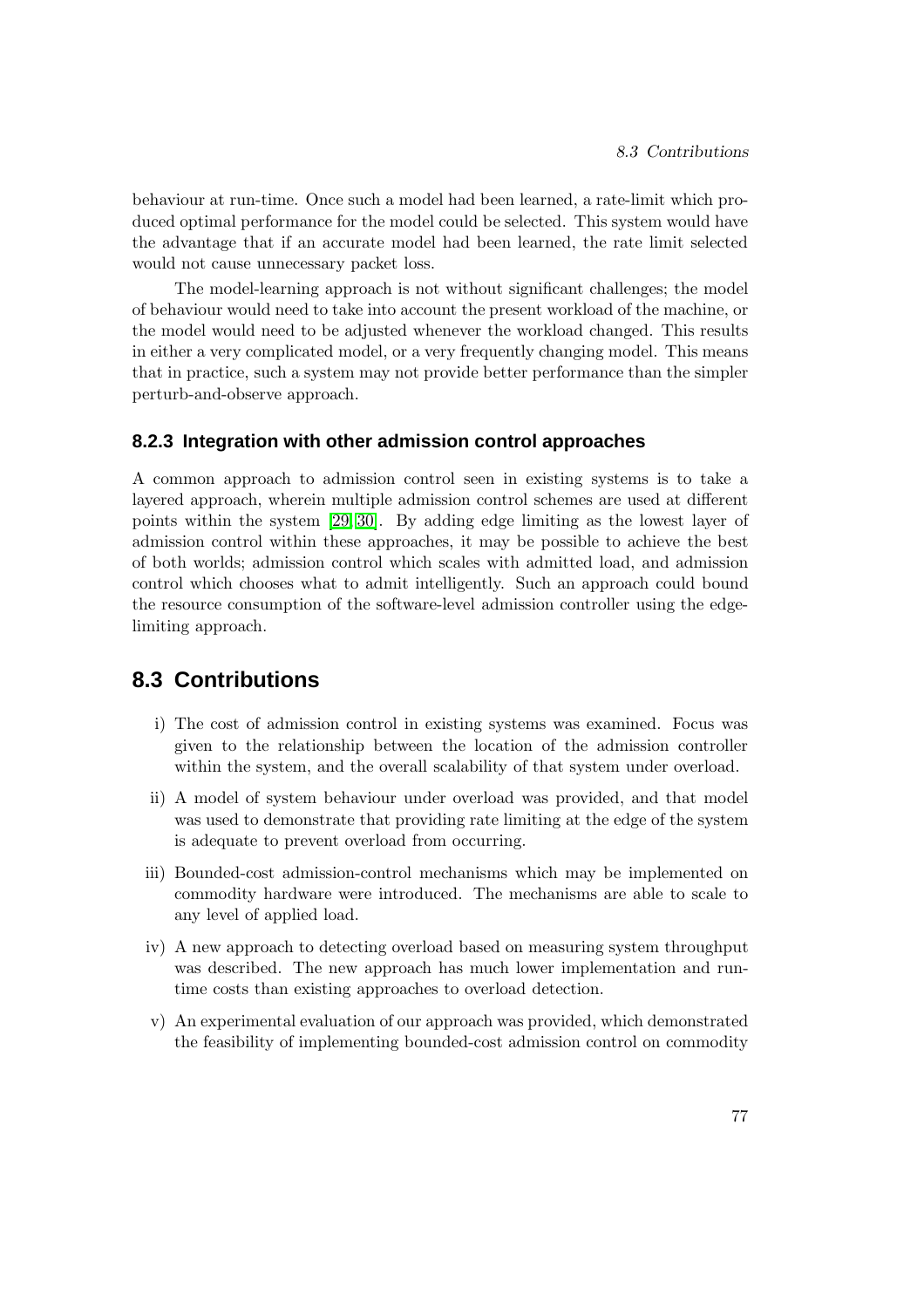#### 8 Conclusions

hardware. The difficulties and tradeoffs encountered in this approach were also discussed.

# **8.4 Real world applications**

The approach presented in this thesis, and especially the mechanisms for performing rate-limiting at the edge of the system, are highly applicable to current systems. Edge limiting is particularly suited to applications such as DNS servers and hostbased routers, firewalls and load balancers for which traditional tail-drop semantics provide good results.

Because of the ease of implementation of the edge-limiting approach, there are few barriers to its implementation in existing operating systems. A practical approach would be to allow the system administrator to enable or disable edge limiting depending on the purpose and expected workload of the machine.

# **8.5 Closing remarks**

In a perfect world, admission control would be unnecessary, since networks would support end-to-end flow control, and resource constraints would never come into play. To that end, all admission control can be viewed as an exercise in making the best out of a bad situation.

At times this dissertation has suggested approaches which appear counterintuitive. To an idealist, the concept of detecting overload by selecting the wrong rate limit seems undesirable, and the idea that that network packets should be discarded indiscriminately appears strange. Yet by revelling in such pragmatism, we have arrived at an approach which is elegant in its simplicity, and demonstrably successful in eliminating performance degradation under overload.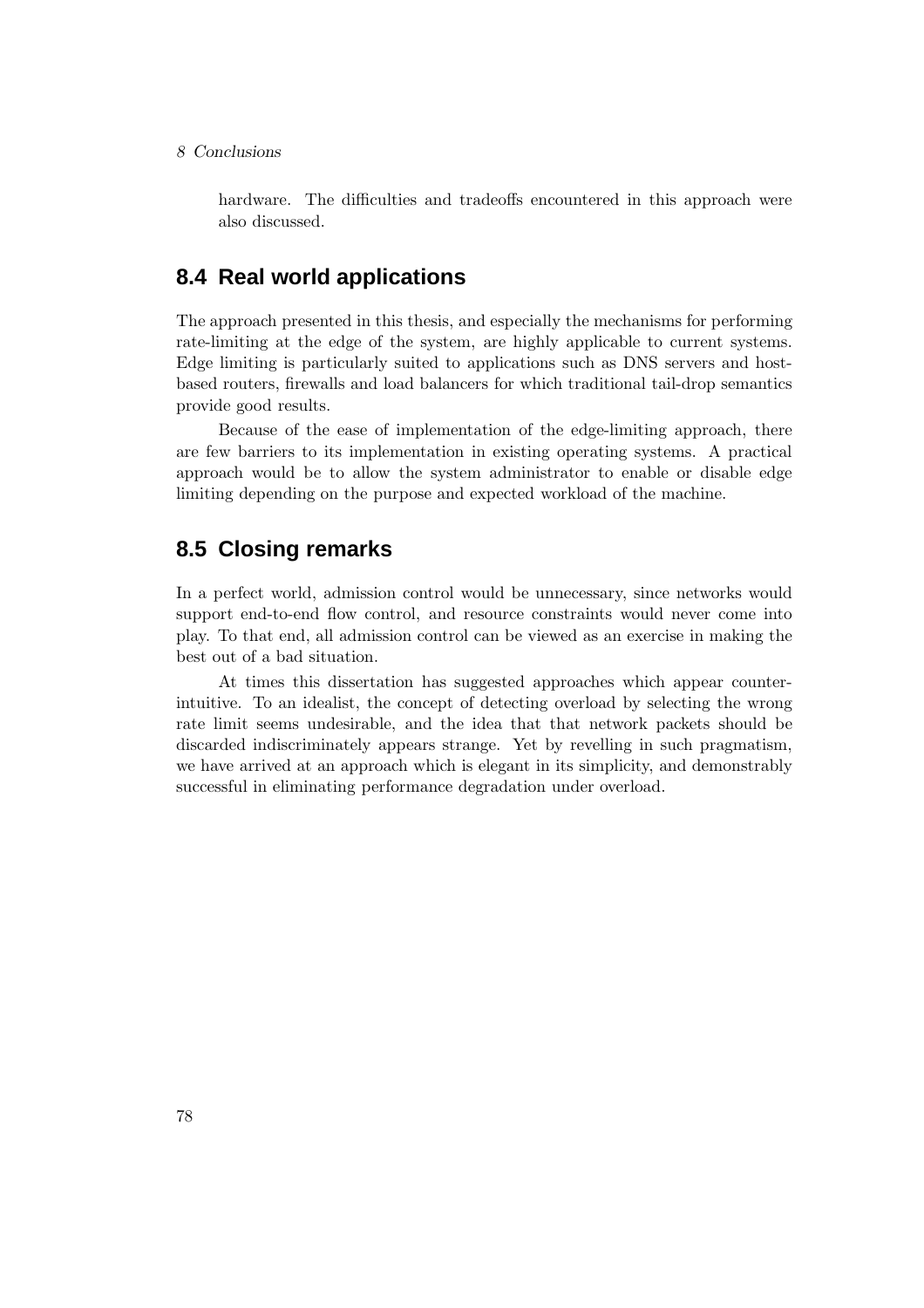# **A Measuring Overload**

Measuring the behaviour of systems under overload is a particularly difficult task, because of the high loads that are often required. In order to generate such loads accurately and consistently, it is necessary to use a large number of load generators. Measuring overload therefore requires solutions to distributed system issues such as measurement synchronisation.

This appendix describes the experimental tools developed to perform the analysis of system behaviour under overload found in this thesis.

# **A.1 Distribution**

The first problem encountered when trying to measure behaviour under overload is generating enough load to saturate the device or network being tested. Typically, the capacity of the device or network being tested is greater than the load that can be generated by a single host, necessitating the use of multiple hosts for load generation.

As a load generating host approaches saturation, it is normal for that host to experience increased latency and jitter effects, which can adversely impact performance measurements. It is therefore desirable to use more than the minimum number of load generating hosts required to generate a given load, in order to minimise the impact of the performance of the load generating hosts on the measured results.

The use of multiple hosts for load generation introduces a number of problems which are not seen in non-distributed benchmarks, and must be solved in order to obtain reliable and repeatable results. These problems include synchronisation of load generators, aggregation of results and increased sensitivity to network configuration.

### **A.1.1 Measurement synchronisation**

Synchronisation of measurements is an issue which must be tackled in any distributed benchmark. If results from multiple hosts are to be aggregated, all hosts must run the test concurrently. There are two approaches to this problem; one is to ensure that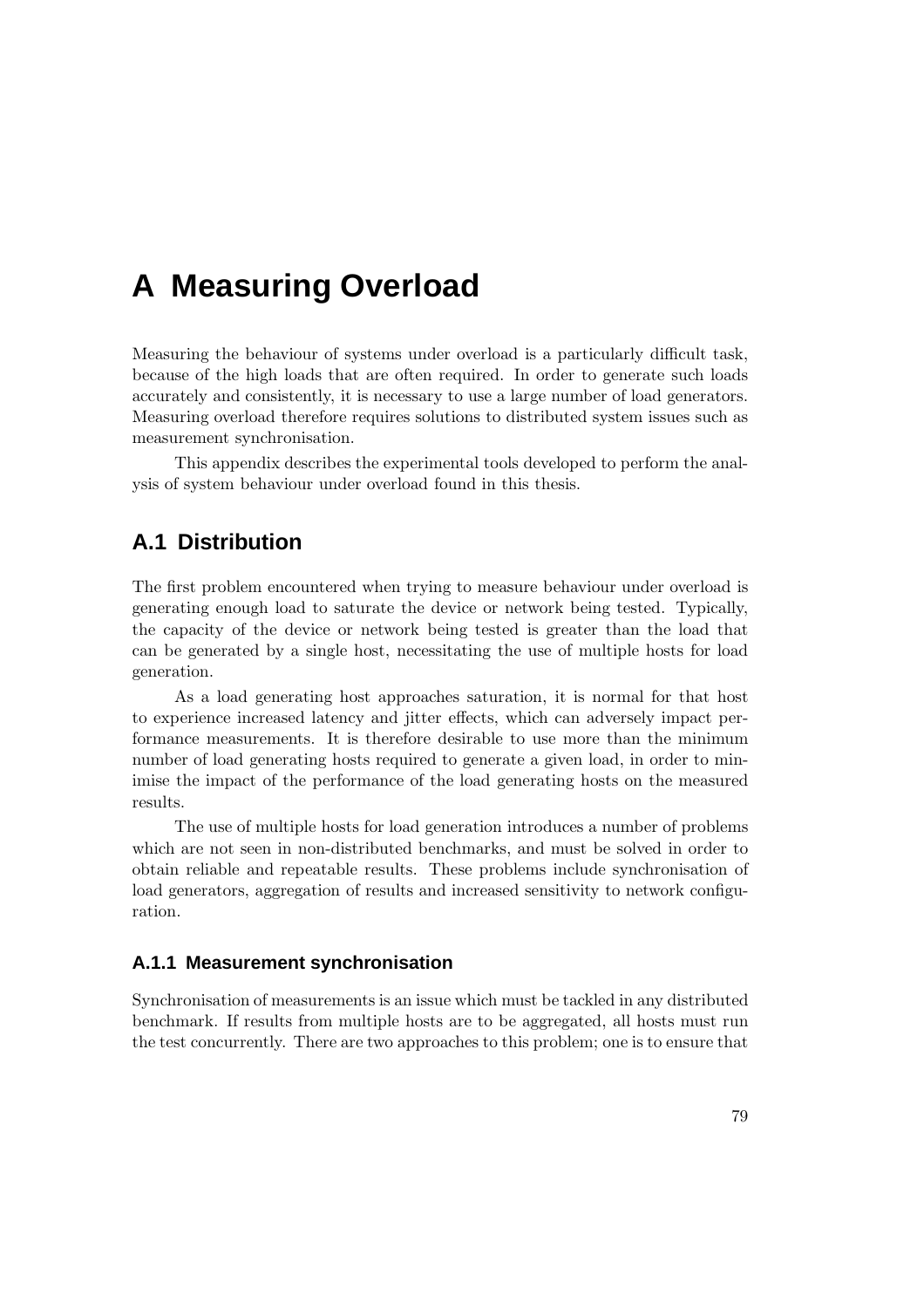#### A Measuring Overload



<span id="page-97-0"></span>Figure A.1: Synchronisation error mitigation for multiple hosts.

all tests start simultaneously, the other is to mitigate the effect of non-simultaneous startup.

The startup delay between hosts is minimised by using a protocol where all hosts notify the benchmark controller that they are ready to start before the benchmark controller issues a start message to the load generating hosts.

The effects of non-simultaneous execution can also be minimised by eliminating measurements taken when not all load generators are executing. In practice we achieve this by discarding measurements taken during the warmup and cooldown periods. Figure [A.1](#page-97-0) shows how this approach can reduce the impact of non-simultaneous startup. All measurements occur while all hosts are generating load, however the results from each host are not guaranteed to have been measured at the same time. Therefore, this approach is only viable if load generation by all hosts occurs at a consistent rate.

The effects of non-simultaneous startup can also be minimised by taking measurements over a longer time period. This increases the degree of measurement concurrency between the hosts. When the measurement time is much greater than the synchronisation error, the number of non-concurrent samples becomes insignificant.

### **A.1.2 Result aggregation**

There are limitations to what can be achieved when combining measurements taken by multiple hosts. Time-stamps from the same host are correct relative to each other, however because of the synchronisation problem, time-stamps taken by different hosts can only be compared with limited accuracy. The limit of that accuracy is the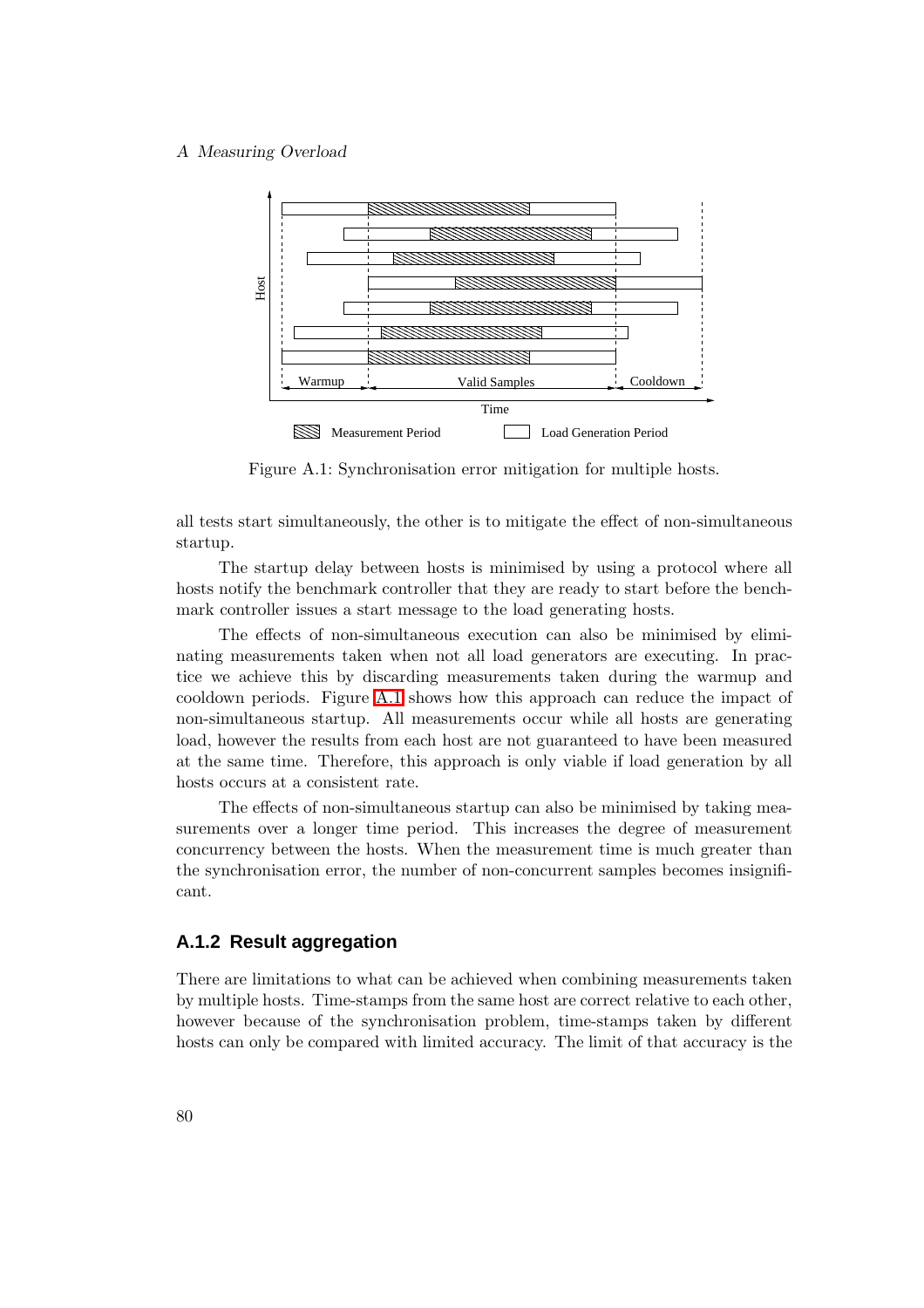maximum synchronisation error.

Many useful measurements do not depend on the accurate synchronisation of results. Such measurements include statistical latency information, such as minimum, maximum, median, average and standard deviation of latency, average applied load and average achieved throughput.

Because of the synchronisation limits, the way we handle benchmark data is to simply have each host return a set of untimestamped latency measurements, which we combine into a single large dataset. It is not possible to make any conclusions about the correlation of individual samples from that dataset.

### **A.1.3 Network effects**

When link throughputs are approaching saturation, switch configuration can have a large effect on the reliability of results. In particular, we have found that when pause frames are enabled, some switches will assign unequal priorities to individual load generators, such that it is difficult to get consistent load generation from a large number of machines.

One of the challenges of network benchmarking is that measurements reflect not only the performance of the host being tested, but also the network which it is connected to. This can make it very difficult to distinguish between poor switch performance and poor host performance. Without additional network analysis hardware it is impossible to separate the two components.

# **A.2 Measurement**

The goal of ipbench [\[31\]](#page-104-3) is to generate an accurate and complete characterisation of the performance of a system for a given workload. We control the packet size and packet rate applied to the system, and measure the packet return rate, the packet return latency, and the CPU utilisation of the target host. In order to measure latency, we measure the latency of responses to requests.

### <span id="page-98-1"></span>**A.2.1 Packet generation[1](#page-98-0)**

Packets are generated by a normal user-level program using either TCP, UDP or raw sockets. This approach can generate a very high rate of system calls on the load generation host, such that reducing the system call overheads greatly improves the maximum rate at which packets are generated. Our initial implementation used

<span id="page-98-0"></span><sup>&</sup>lt;sup>1</sup>The optimisations described in section [A.2.1](#page-98-1) were implemented by Peter Chubb and Ian Wienand.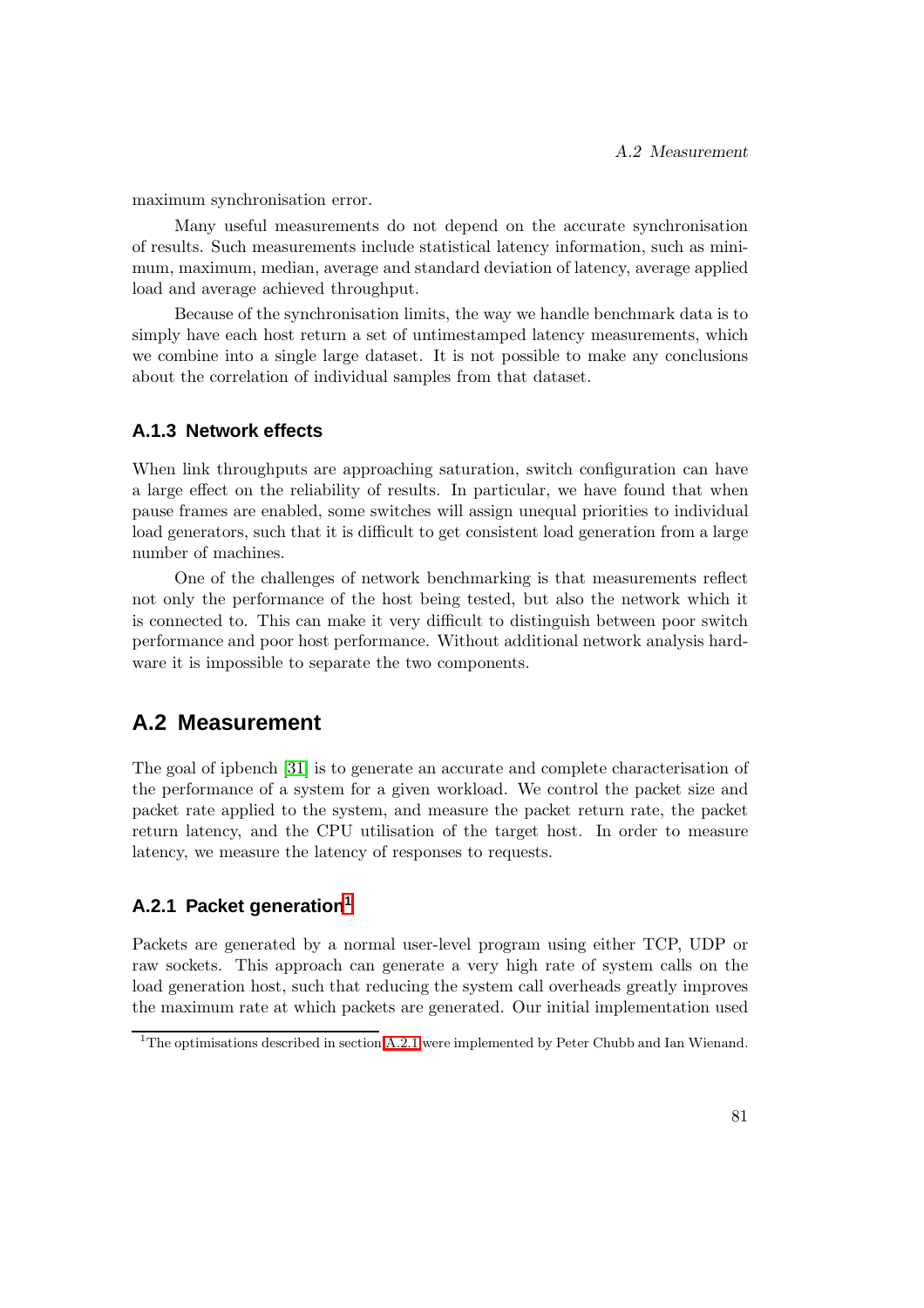#### A Measuring Overload

the gettimeofday system call to generate time-stamps, however doing so effectively doubles the number of system calls required. We therefore removed calls to gettimeofday, and replaced them with reads of the CPU's cycle counter, in order to reduce the number of system calls and improve the peak packet generation rate of an individual load generation machine.

At low to moderate loads we keep the packet generation routine in a busy loop between sending packets, since sleeping the process was found to be unreliable. In an overload situation (i.e. the next packet is due to be sent at a time before the current time) the loop will be sending as fast as the system allows. This overload situation will appear in results as discrepancy between requested and sent throughput; in this case the test is considered invalid.

### **A.2.2 CPU**

Accurate measurement of CPU time is critical in understanding the behaviour of a system under network overload. The usual method of measuring CPU time is to count the iterations of a loop running at the lowest possible priority. While this approach can in theory give accurate results, there are many pitfalls which can be seen in common implementations.

The first problem with counting iterations in a low-priority thread is that calibration is required. Accurate loop calibration requires the system to guarantee that no other code executes while the loop is being calibrated, and that an accurate timing mechanism available.

Even a quiescent system has some level of background interrupt processing occurring. This makes it difficult to guarantee that no other code executes during the calibration period. Therefore calibrated loops typically over-estimate the amount of CPU time available.

When running on development systems, an accurate timer may not be readily available. On such systems it is difficult to perform accurate calibration, and hence gain accurate results from a calibrated idle loop.

After calibration, some implementations also require timer signals during the measurement phase. We have found such implementations particularly problematic when measuring overload, because they produce invalid results if the system fails to deliver a signal. Because overloaded systems may fail to deliver signals on-time, or at all, implementations using signals have been known to report falling CPU utilisation under overload.

Because of these problems, a new method for measuring idle time was developed. The new method relies on the cycle-count register found on most modern CPUs. The cycle-count register is typically implemented as a monotonically increas-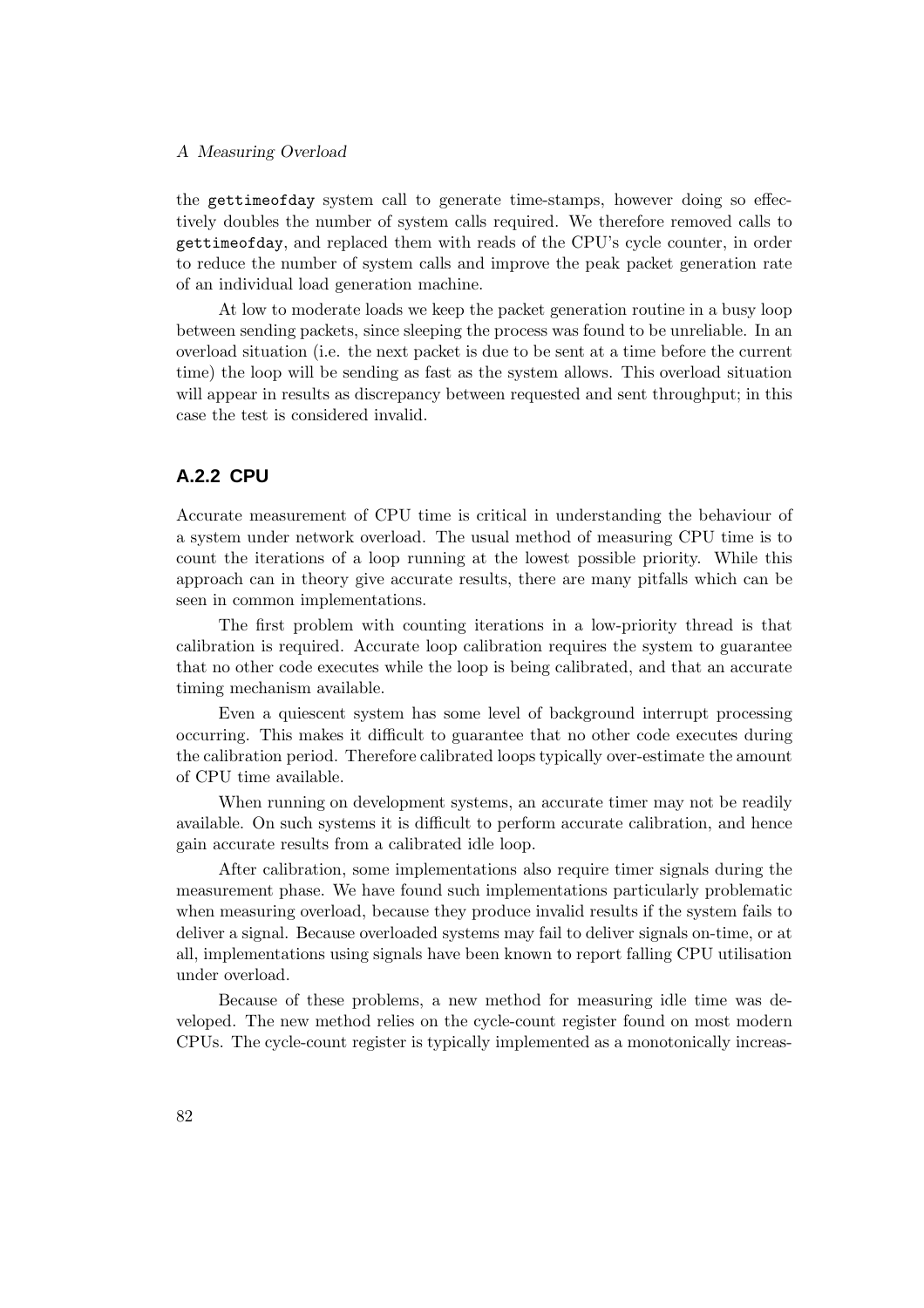```
void idle_thread(cycle_t *idle){
    cycle_t x0, x1, delta;
    x0 = get_cycles();
    while(1){
        x1 = x0;
        x0 = get_cycles();
        delta = x0 - x1;if(delta < THRESHOLD)
            *idle += delta;
        else
            *idle += CORRECTION;
    }
}
```
<span id="page-100-0"></span>Figure A.2: Source code for idle-time measurement.

ing counter, modulo the maximum value of the cycle-count register.

The code for this new idle-time measurement technique can be seen in Figure [A.2.](#page-100-0) Like the calibrated idle loop, we use an infinite loop running in a low priority thread. The body of the loop samples the cycle count register and compares the result to the previous iteration's sample. If the difference between the two samples is greater than the maximum number of cycles required to complete the loop in the absence of a context switch, it can be deduced that a context switch occurred during that iteration. Otherwise, the difference is added to a counter of cycles spent in the idle loop. The proportion of idle time can then be calculated by dividing the idle cycle counter by the total number of cycles executed in a given time period.

While this approach may miss a few cycles for each context switch, the number of cycles missed per switch is very small compared to the total cycles per context switch, such that the lost cycles are insignificant when compared to the total cycles. This error can be further minimised by calculating the number of cycles required per iteration assuming a cold cache, and adding this number to the idle counter when a context switch occurs. In practice we have found the approach accurate enough without performing this adjustment.

This method of idle time calculation does not require calibration, is very accurate, and is simpler to implement than existing approaches.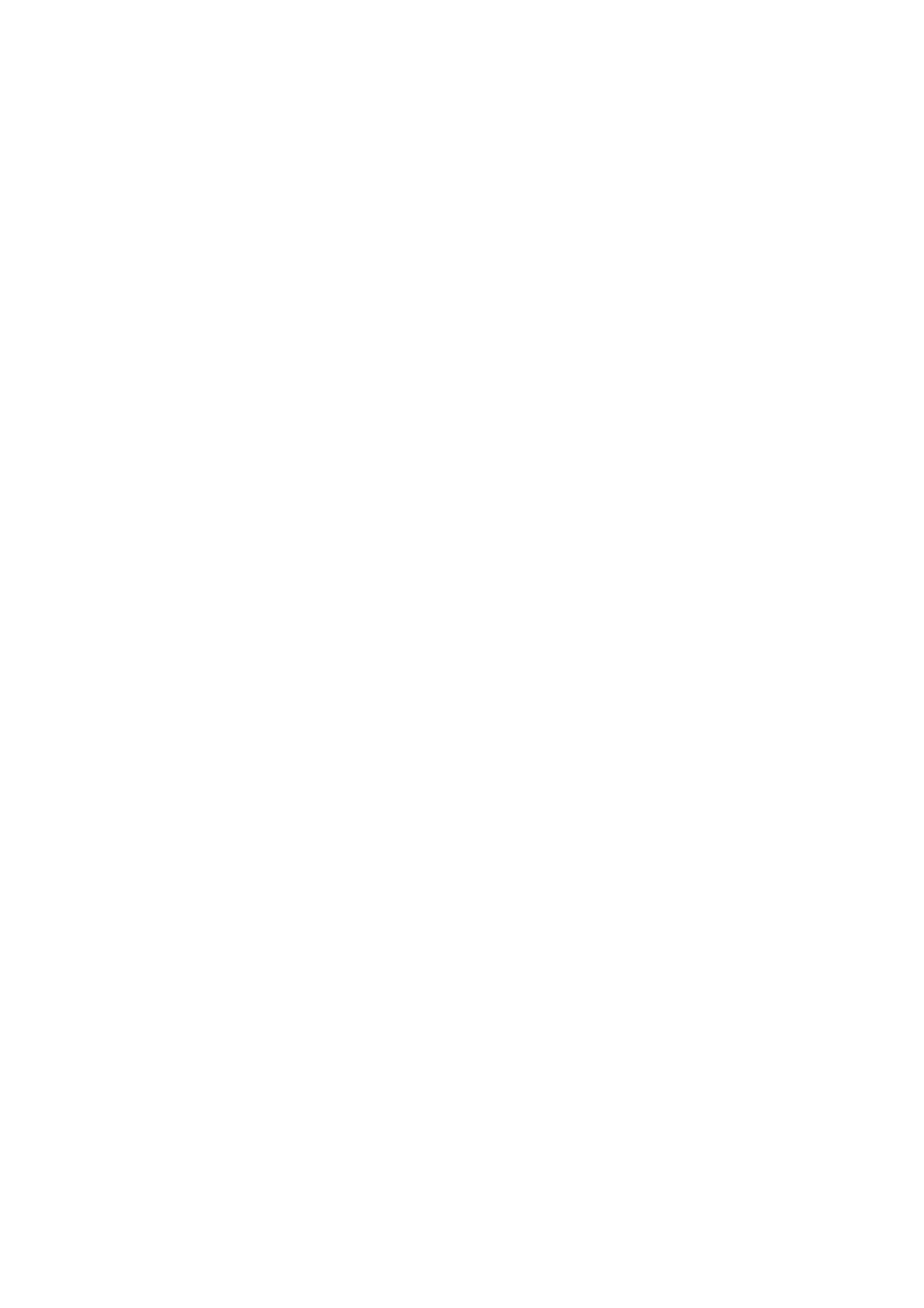# **Bibliography**

- [1] Bob Baden, David Clark, Jon Crowcroft, Bruce Davie, Steve Deering, Deborah Estrin, Sally Floyd, Van Jacobson, Greg Minshall, Craig Partridge, Larry Peterson, K. K. Ramakrishnan, Scott Shenker, John Wroclawski, and Lixia Zhang. Recommendations on queue management and congestion avoidance in the internet. RFC 2309, Internet Engineering Task Force., 1998.
- [2] Nina Bhatti and Rich Friedrich. Web server support for tiered services. IEEE Network, 13(5):64–71, 1999.
- [3] Richard Black, Paul T. Barham, Austin Donnelly, and Neil Stratford. Protocol implementation in a vertically structured operating system. In Proceedings of the 22nd Annual IEEE Conference on Local Computer Networks, pages 179–188. IEEE Computer Society, 1997.
- [4] Josep M. Blanquer, Antoni Batchelli, Klaus Schauser, and Rich Wolski. Quorum: Flexible quality of service for internet services. In 2nd Symposium on Networked Systems Design and Implementation, Boston, MA, USA, May 2005.
- [5] Jose Brustoloni, Eran Gabber, Abraham Silberschatz, and Amit Singh. Signaled receiver processing. In Proceedings of the 2000 USENIX Annual Technical Conference, pages 211–223, San Diego, CA, USA, 2000.
- <span id="page-102-0"></span>[6] Cabletron, Cisco, Foundry, Hewlett-Packard, and Nortel. Vendors on flow control. Network World Fusion, 1999.
- [7] D. Driankov, H. Hellendoorn, and M. Reinfrank. An introduction to fuzzy control. Springer-Verlag New York, Inc., New York, NY, USA, 1993.
- [8] Peter Druschel and Gaurav Banga. Lazy receiver processing (LRP): A network subsystem architecture for server systems. In Proceedings of the 2nd USENIX Symposium on Operating Systems Design and Implementation, pages 261–275, Seattle, WA, USA, October 1996.
- [9] Nicola Femia, Giovanni Petrone, Giovanni Spagnuolo, and Massimo Vitelli. Optimization of perturb and observe maximum power point tracking method. IEEE Transactions on Power Electronics, 20(4):963–973, 2005.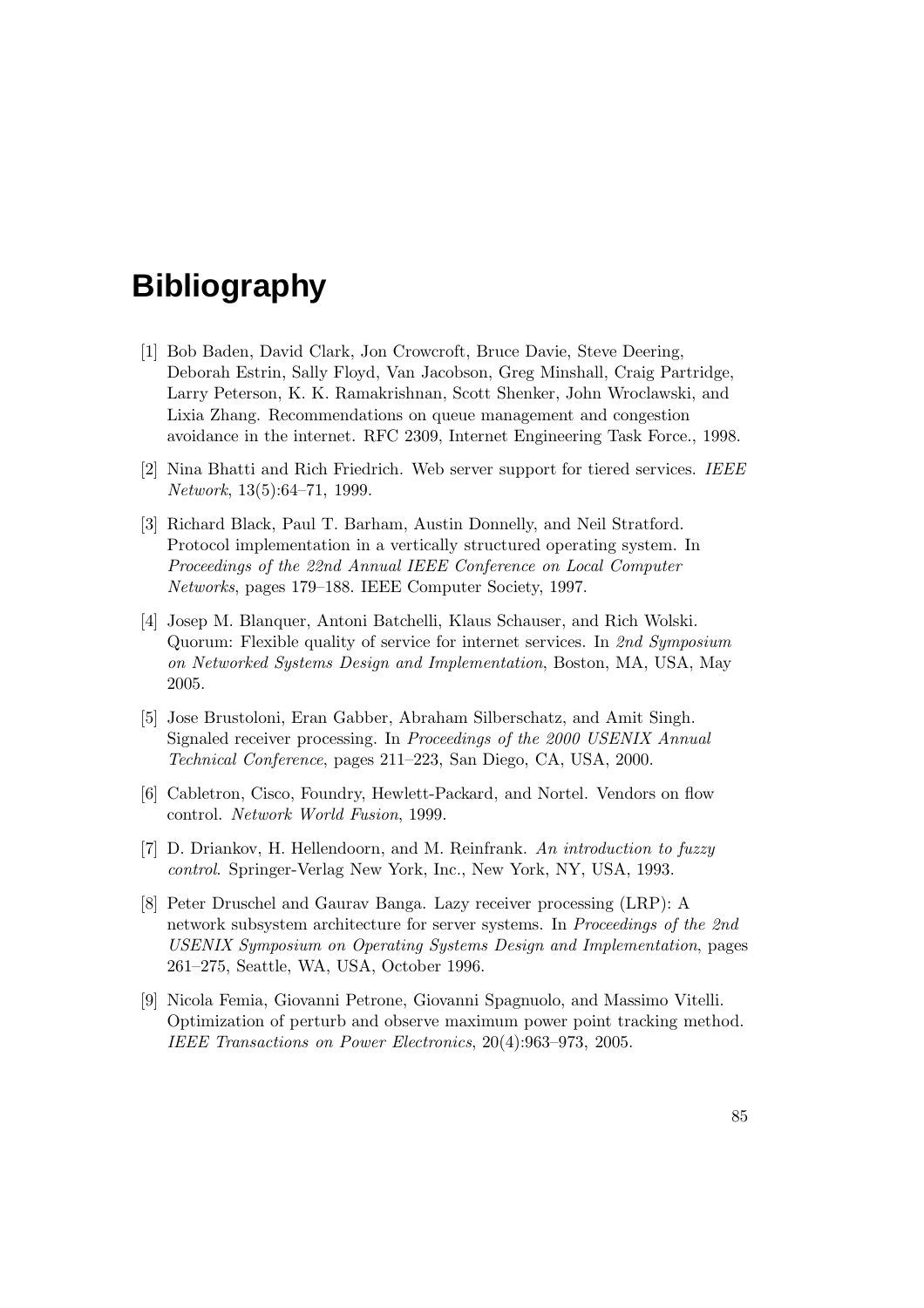#### Bibliography

- [10] Sally Floyd. Tcp and explicit congestion notification. ACM Computer Communications Review, 24, 1994.
- [11] Sally Floyd and Van Jacobson. Random early detection gateways for congestion avoidance. IEEE/ACM Transactions on Networking,  $1(4):397-413$ , 1993.
- <span id="page-103-0"></span>[12] Md Ahsan Habib and Marc Abrams. Analysis of sources of latency in downloading web pages. In World conference on the WWW and Internet (WebNet), San Antonio, TX, USA, 2000.
- [13] K. H. Hussein, I. Muta, T. Hshino, and M. Osakada. Maximum photo-voltaic power tracking: an algorithm for rapidly changing atmospheric conditions. In Generation, Transmission and Distribution, IEE Proceedings, volume 142, pages 59–64, 1995.
- [14] Intel. PCI/PCI-X family of gigabit ethernet controllers software developer's manual. [http://download.intel.com/design/network/manuals/8254x](http://download.intel.com/design/network/manuals/8254x_GBe_SDM.pdf) GBe SDM.pdf.
- [15] Abhinav Kamra, Vishal Misra, and Erich M. Nahum. Yaksha: a self-tuning controller for managing the performance of 3-tiered web sites. In Quality of Service — IWQoS 2004, 12th International Workshop, pages 47–56, Montreal, Canada, 2004.
- [16] P. R. Kumar. Convergence of adaptive control schemes using least-squares parameter estimates. IEEE Transactions on Automatic Control, AC-35:416–424, 1990.
- [17] Ian Leslie, Derek McAuley, Richard Black, Timothy Roscoe, Paul Barham, David Evers, Robin Fairbairns, and Eoin Hyden. The design and implementation of an operating system to support distributed multimedia applications. IEEE Journal on Selected Areas in Communications, 17(7), 1996.
- [18] J.D.C. Little. A proof for the queueing formula  $L = \lambda W$ . Operations Research, 9:383–387, 1961.
- [19] Jeffrey C. Mogul and K. K. Ramakrishnan. Eliminating receive livelock in an interrupt-driven kernel. In Proceedings of the 1996 Annual USENIX Technical Conference, pages 99–111, San Diego, CA, USA, January 1996.
- [20] David Mosberger and Larry L. Peterson. Making paths explicit in the Scout operating system. In Proceedings of the 2nd USENIX Symposium on Operating Systems Design and Implementation, pages 153–167, Seattle, WA, USA, October 1996.